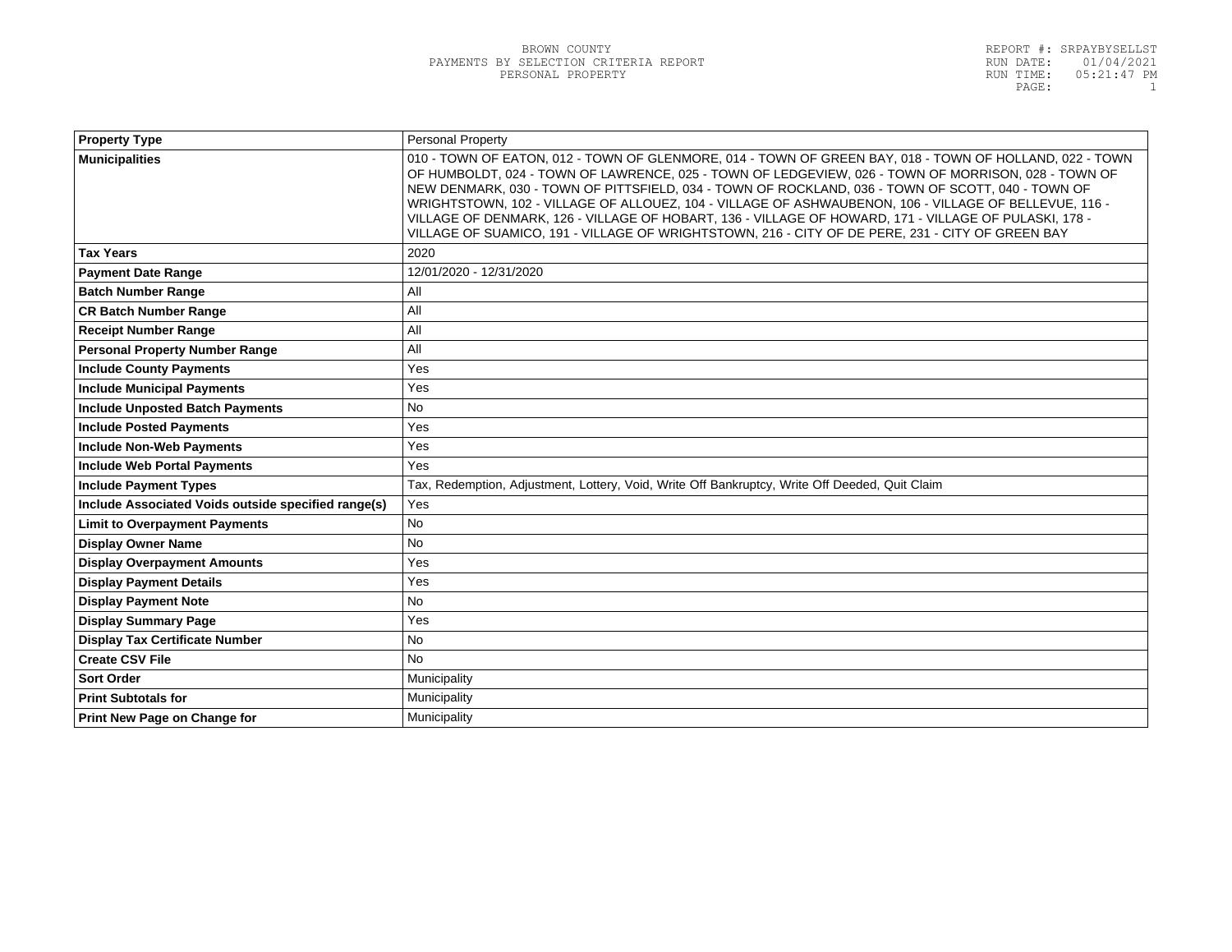|           | REPORT #: SRPAYBYSELLST |
|-----------|-------------------------|
|           | RUN DATE: 01/04/2021    |
| RUN TIME: | 05:21:47 PM             |
| PAGE:     |                         |

|                 |            |         | T                     |         |                                 |       |                     |                     |                                    |  |
|-----------------|------------|---------|-----------------------|---------|---------------------------------|-------|---------------------|---------------------|------------------------------------|--|
| PROPERTY NUMBER | YEAR BATCH | RECEIPT | DATE SY<br>R P<br>C E | GENERAL | SPEC ASMT<br>SP CHRG<br>DEL CHG | OCCUP | INT GEN<br>INT SPEC | PEN GEN<br>PEN SPEC | OTHER CHRG<br>TOTAL<br>OVERPAYMENT |  |
| 06499           | 2020       | 98020   | 12/15/2020 C T        | 269.09  | 0.00<br>0.00<br>0.00            | 0.00  | 0.00<br>0.00        | 0.00<br>0.00        | 0.00<br>269.09<br>0.00             |  |
| 17680           | 2020       | 100864  | 12/17/2020 C T        | 1.56    | 0.00<br>0.00<br>0.00            | 0.00  | 0.00<br>0.00        | 0.00<br>0.00        | 0.00<br>1.56<br>0.00               |  |
| 23194           | 2020       | 101897  | 12/18/2020 C T        | 807.37  | 0.00<br>0.00<br>0.00            | 0.00  | 0.00<br>0.00        | 0.00<br>0.00        | 0.00<br>807.37<br>0.00             |  |
| 15321           | 2020       |         | 101977 12/18/2020 CT  | 6.77    | 0.00<br>0.00<br>0.00            | 0.00  | 0.00<br>0.00        | 0.00<br>0.00        | 0.00<br>6.77<br>0.00               |  |
| 06500           | 2020       | 102804  | 12/18/2020 C T        | 315.72  | 0.00<br>0.00<br>0.00            | 0.00  | 0.00<br>0.00        | 0.00<br>0.00        | 0.00<br>315.72<br>0.00             |  |
| 12796           | 2020       | 104614  | 12/21/2020 C T        | 233.55  | 0.00<br>0.00<br>0.00            | 0.00  | 0.00<br>0.00        | 0.00<br>0.00        | 0.00<br>233.55<br>0.00             |  |
| 21156           | 2020       | 106758  | 12/22/2020 C T        | 3.15    | 0.00<br>0.00<br>0.00            | 0.00  | 0.00<br>0.00        | 0.00<br>0.00        | 0.00<br>3.15<br>0.00               |  |
| 18431           | 2020       | 108178  | 12/23/2020 C T        | 80.12   | 0.00<br>0.00<br>0.00            | 0.00  | 0.00<br>0.00        | 0.00<br>0.00        | 0.00<br>80.12<br>0.00              |  |
| 18436           | 2020       | 108592  | 12/23/2020 C T        | 229.33  | 0.00<br>0.00<br>0.00            | 0.00  | 0.00<br>0.00        | 0.00<br>0.00        | 0.00<br>229.33<br>0.00             |  |
| 12066           | 2020       | 113030  | 12/29/2020 C T        | 204.19  | 0.00<br>0.00<br>0.00            | 0.00  | 0.00<br>0.00        | 0.00<br>0.00        | 0.00<br>204.19<br>0.00             |  |
| 06496           | 2020       | 113195  | 12/29/2020 C T        | 15.72   | 0.00<br>0.00<br>0.00            | 0.00  | 0.00<br>0.00        | 0.00<br>0.00        | 0.00<br>15.72<br>0.00              |  |
| 06489           | 2020       |         | 113937 12/29/2020 CT  | 78.53   | 0.00<br>0.00<br>0.00            | 0.00  | 0.00<br>0.00        | 0.00<br>0.00        | 0.00<br>78.53<br>0.00              |  |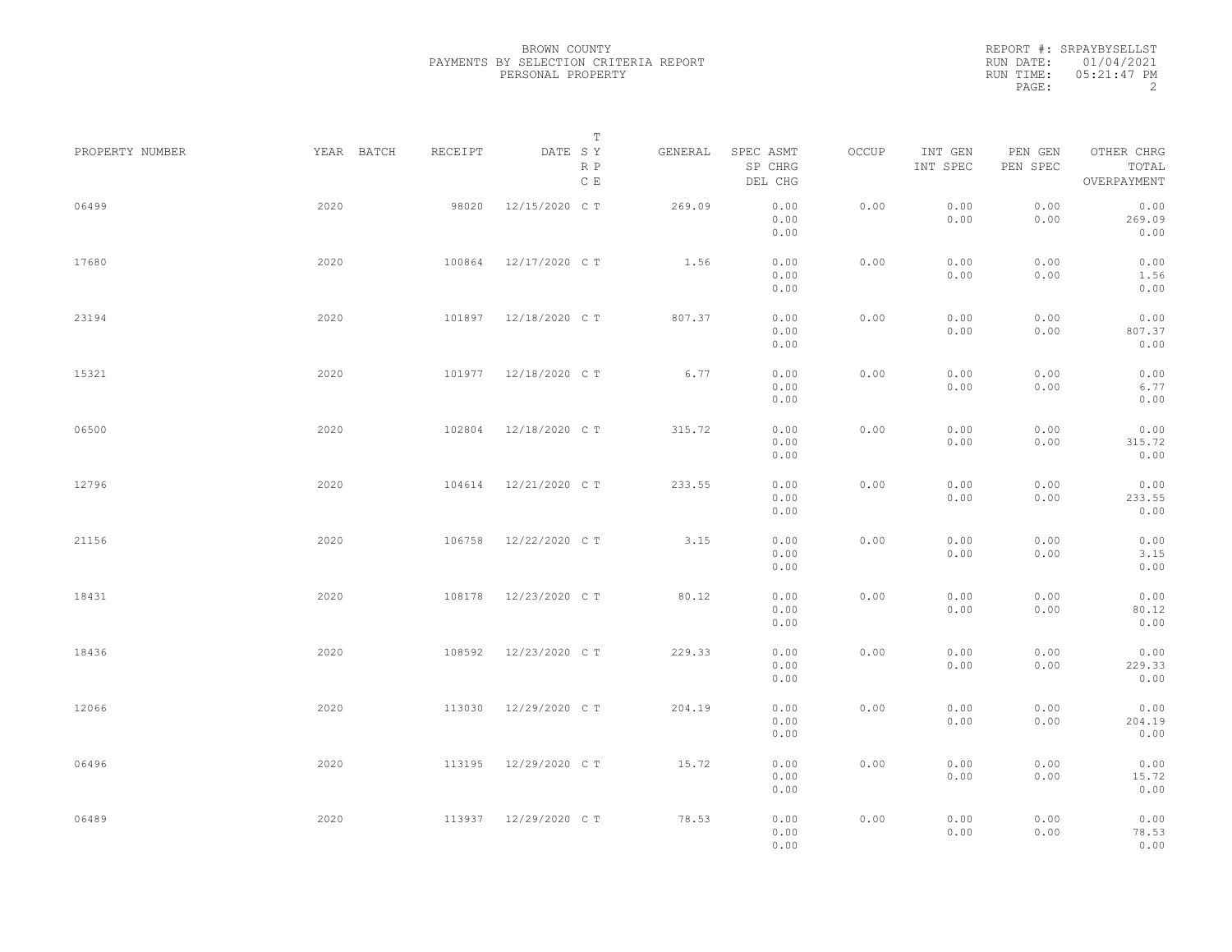REPORT #: SRPAYBYSELLST RUN DATE: 01/04/2021 RUN TIME: 05:21:47 PM PAGE: 3

|                 |               |         |                     | $\mathbb T$ |          |           |       |          |          |             |  |
|-----------------|---------------|---------|---------------------|-------------|----------|-----------|-------|----------|----------|-------------|--|
| PROPERTY NUMBER | BATCH<br>YEAR | RECEIPT | DATE SY             |             | GENERAL  | SPEC ASMT | OCCUP | INT GEN  | PEN GEN  | OTHER CHRG  |  |
|                 |               |         |                     | R P         |          | SP CHRG   |       | INT SPEC | PEN SPEC | TOTAL       |  |
|                 |               |         |                     | C E         |          | DEL CHG   |       |          |          | OVERPAYMENT |  |
| 24960           | 2020          | 114766  | 12/29/2020 C T      |             | 20.41    | 0.00      | 0.00  | 0.00     | 0.00     | 0.00        |  |
|                 |               |         |                     |             |          | 0.00      |       | 0.00     | 0.00     | 20.41       |  |
|                 |               |         |                     |             |          | 0.00      |       |          |          | 0.00        |  |
|                 |               |         |                     |             |          |           |       |          |          |             |  |
| 06493           | 2020          | 115234  | 12/29/2020 C T      |             | 94.25    | 0.00      | 0.00  | 0.00     | 0.00     | 0.00        |  |
|                 |               |         |                     |             |          | 0.00      |       | 0.00     | 0.00     | 94.25       |  |
|                 |               |         |                     |             |          | 0.00      |       |          |          | 0.00        |  |
|                 |               |         |                     |             |          |           |       |          |          |             |  |
| 15322           | 2020          | 115249  | 12/29/2020 C T      |             | 6.28     | 0.00      | 0.00  | 0.00     | 0.00     | 0.00        |  |
|                 |               |         |                     |             |          | 0.00      |       | 0.00     | 0.00     | 6.28        |  |
|                 |               |         |                     |             |          | 0.00      |       |          |          | 0.00        |  |
|                 |               |         |                     |             |          |           |       |          |          |             |  |
| 15323           | 2020          | 115730  | 12/29/2020 C T      |             | 179.07   | 0.00      | 0.00  | 0.00     | 0.00     | 0.00        |  |
|                 |               |         |                     |             |          | 0.00      |       | 0.00     | 0.00     | 179.07      |  |
|                 |               |         |                     |             |          | 0.00      |       |          |          | 0.00        |  |
|                 |               |         |                     |             |          |           |       |          |          |             |  |
| 25581           | 2020          | 120881  | 12/31/2020 C T      |             | 16.93    | 0.00      | 0.00  | 0.00     | 0.00     | 0.00        |  |
|                 |               |         |                     |             |          | 0.00      |       | 0.00     | 0.00     | 16.93       |  |
|                 |               |         |                     |             |          | 0.00      |       |          |          | 0.00        |  |
|                 |               |         |                     |             |          |           |       |          |          |             |  |
|                 |               |         | TOWN OF EATON TOTAL |             | 2,562.04 | 0.00      | 0.00  | 0.00     | 0.00     | 0.00        |  |
|                 |               |         |                     |             |          | 0.00      |       | 0.00     | 0.00     | 2,562.04    |  |
|                 |               |         |                     |             |          | 0.00      |       |          |          | 0.00        |  |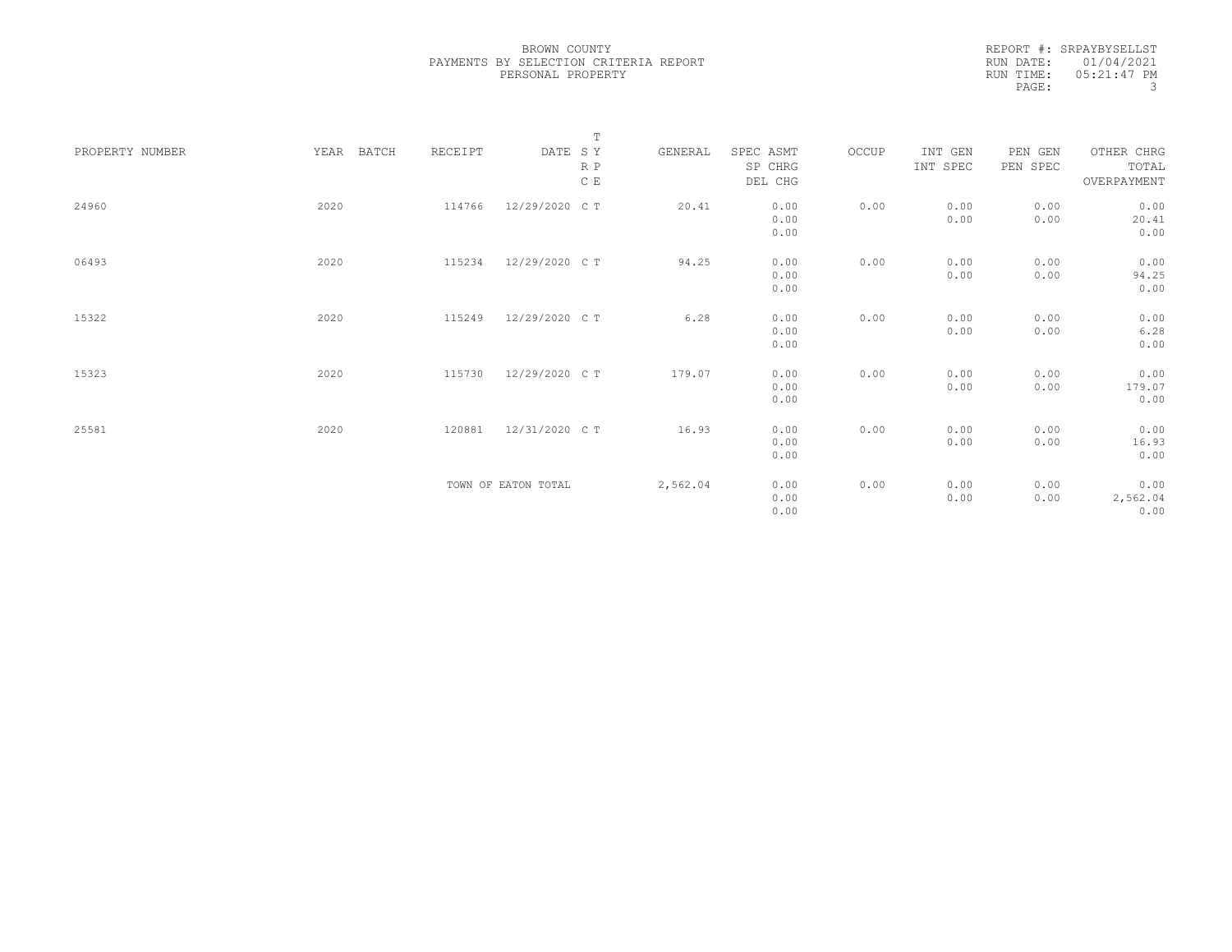REPORT #: SRPAYBYSELLST RUN DATE: 01/04/2021 RUN TIME: 05:21:47 PM<br>PAGE: 4 PAGE:

|                 |               |         |                        | $\mathbb T$ |          |                                 |       |                     |                     |                                    |
|-----------------|---------------|---------|------------------------|-------------|----------|---------------------------------|-------|---------------------|---------------------|------------------------------------|
| PROPERTY NUMBER | YEAR<br>BATCH | RECEIPT | DATE SY                | R P<br>C E  | GENERAL  | SPEC ASMT<br>SP CHRG<br>DEL CHG | OCCUP | INT GEN<br>INT SPEC | PEN GEN<br>PEN SPEC | OTHER CHRG<br>TOTAL<br>OVERPAYMENT |
| 04876           | 2020          | 101848  | 12/18/2020 C T         |             | 23.27    | 0.00<br>0.00<br>0.00            | 0.00  | 0.00<br>0.00        | 0.00<br>0.00        | 0.00<br>23.27<br>0.00              |
| 20111           | 2020          | 102425  | 12/18/2020 C T         |             | 13.05    | 0.00<br>0.00<br>0.00            | 0.00  | 0.00<br>0.00        | 0.00<br>0.00        | 0.00<br>13.05<br>0.00              |
| 23575           | 2020          | 103151  | 12/18/2020 C T         |             | 15.09    | 0.00<br>0.00<br>0.00            | 0.00  | 0.00<br>0.00        | 0.00<br>0.00        | 0.00<br>15.09<br>0.00              |
| 07118           | 2020          | 104829  | 12/21/2020 C T         |             | 334.18   | 0.00<br>0.00<br>0.00            | 0.00  | 0.00<br>0.00        | 0.00<br>0.00        | 0.00<br>334.18<br>0.00             |
| 07120           | 2020          | 110647  | 12/28/2020 C T         |             | 1,128.75 | 0.00<br>0.00<br>0.00            | 0.00  | 0.00<br>0.00        | 0.00<br>0.00        | 0.00<br>1,128.75<br>0.00           |
|                 |               |         | TOWN OF GLENMORE TOTAL |             | 1,514.34 | 0.00<br>0.00<br>0.00            | 0.00  | 0.00<br>0.00        | 0.00<br>0.00        | 0.00<br>1,514.34<br>0.00           |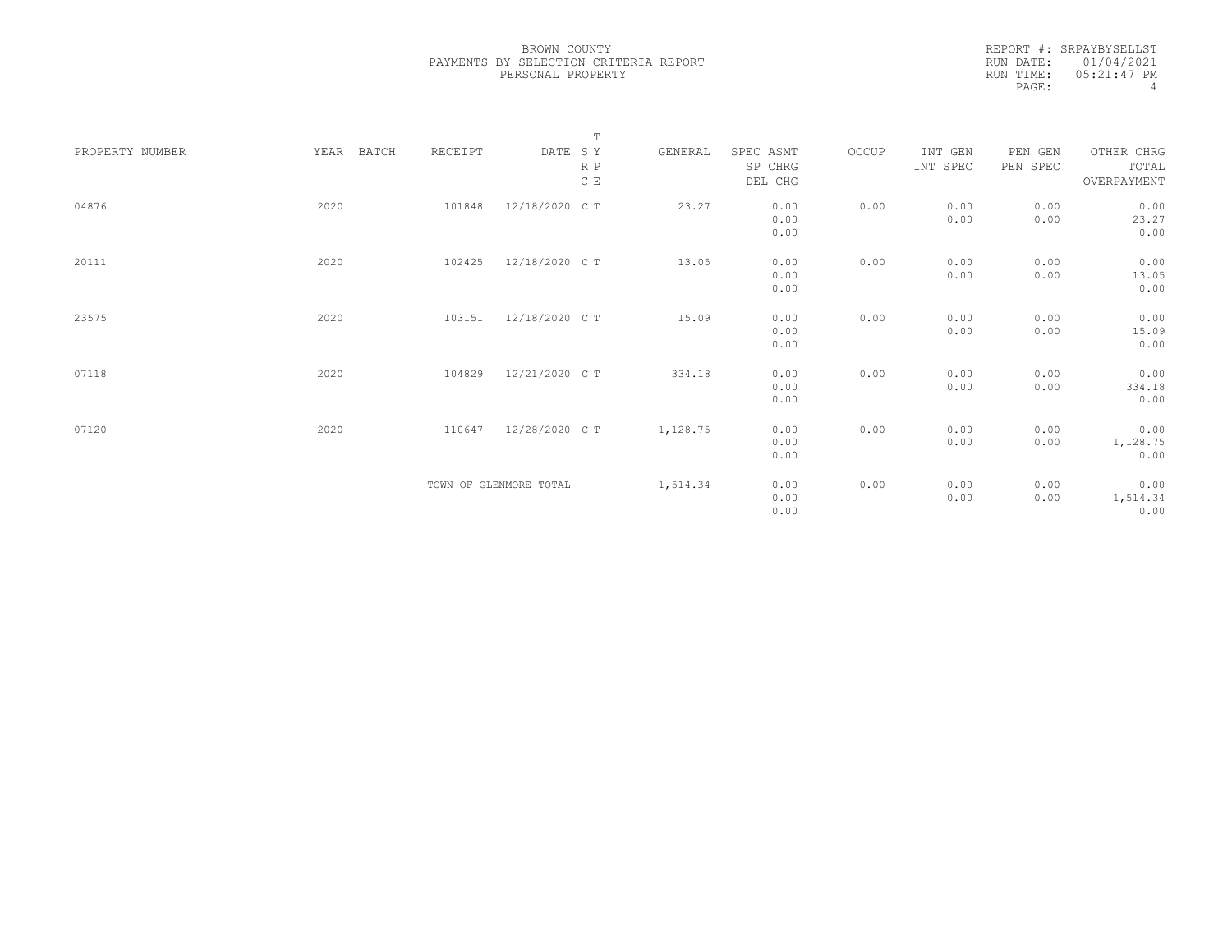|           | REPORT #: SRPAYBYSELLST |
|-----------|-------------------------|
|           | RUN DATE: 01/04/2021    |
| RUN TIME: | $05:21:47$ PM           |
| PAGE:     | .5                      |

|                 |            |         | $\mathbb T$           |         |                                 |       |                     |                     |                                    |
|-----------------|------------|---------|-----------------------|---------|---------------------------------|-------|---------------------|---------------------|------------------------------------|
| PROPERTY NUMBER | YEAR BATCH | RECEIPT | DATE SY<br>R P<br>C E | GENERAL | SPEC ASMT<br>SP CHRG<br>DEL CHG | OCCUP | INT GEN<br>INT SPEC | PEN GEN<br>PEN SPEC | OTHER CHRG<br>TOTAL<br>OVERPAYMENT |
| 07239           | 2020       | 99622   | 12/16/2020 C T        | 123.83  | 0.00<br>0.00<br>0.00            | 0.00  | 0.00<br>0.00        | 0.00<br>0.00        | 0.00<br>123.83<br>0.00             |
| 11998           | 2020       | 100264  | 12/16/2020 C T        | 89.08   | 0.00<br>0.00<br>0.00            | 0.00  | 0.00<br>0.00        | 0.00<br>0.00        | 0.00<br>89.08<br>0.00              |
| 07248           | 2020       | 103537  | 12/19/2020 C T        | 5.44    | 0.00<br>0.00<br>0.00            | 0.00  | 0.00<br>0.00        | 0.00<br>0.00        | 0.00<br>5.44<br>0.00               |
| 15870           | 2020       | 104153  | 12/21/2020 C T        | 33.22   | 0.00<br>0.00<br>0.00            | 0.00  | 0.00<br>0.00        | 0.00<br>0.00        | 0.00<br>33.22<br>0.00              |
| 16772           | 2020       | 104840  | 12/21/2020 C T        | 15.11   | 0.00<br>0.00<br>0.00            | 0.00  | 0.00<br>0.00        | 0.00<br>0.00        | 0.00<br>15.11<br>0.00              |
| 10548           | 2020       | 105051  | 12/21/2020 C T        | 61.90   | 0.00<br>0.00<br>0.00            | 0.00  | 0.00<br>0.00        | 0.00<br>0.00        | 0.00<br>61.90<br>0.00              |
| 17275           | 2020       | 105215  | 12/21/2020 C T        | 187.25  | 0.00<br>0.00<br>0.00            | 0.00  | 0.00<br>0.00        | 0.00<br>0.00        | 0.00<br>187.25<br>0.00             |
| 25720           | 2020       | 106010  | 12/22/2020 C T        | 70.96   | 0.00<br>0.00<br>0.00            | 0.00  | 0.00<br>0.00        | 0.00<br>0.00        | 0.00<br>70.96<br>0.00              |
| 16774           | 2020       | 107615  | 12/23/2020 C T        | 21.13   | 0.00<br>0.00<br>0.00            | 0.00  | 0.00<br>0.00        | 0.00<br>0.00        | 0.00<br>21.13<br>0.00              |
| 07258           | 2020       | 107968  | 12/23/2020 C T        | 104.31  | 0.00<br>0.00<br>0.00            | 0.00  | 0.00<br>0.00        | 0.00<br>0.00        | 0.00<br>104.31<br>0.00             |
| 14503           | 2020       | 113158  | 12/29/2020 C T        | 97.67   | 0.00<br>0.00<br>0.00            | 0.00  | 0.00<br>0.00        | 0.00<br>0.00        | 0.00<br>97.67<br>0.00              |
| 22328           | 2020       | 113899  | 12/29/2020 C T        | 6.04    | 0.00<br>0.00<br>0.00            | 0.00  | 0.00<br>0.00        | 0.00<br>0.00        | 0.00<br>6.04<br>0.00               |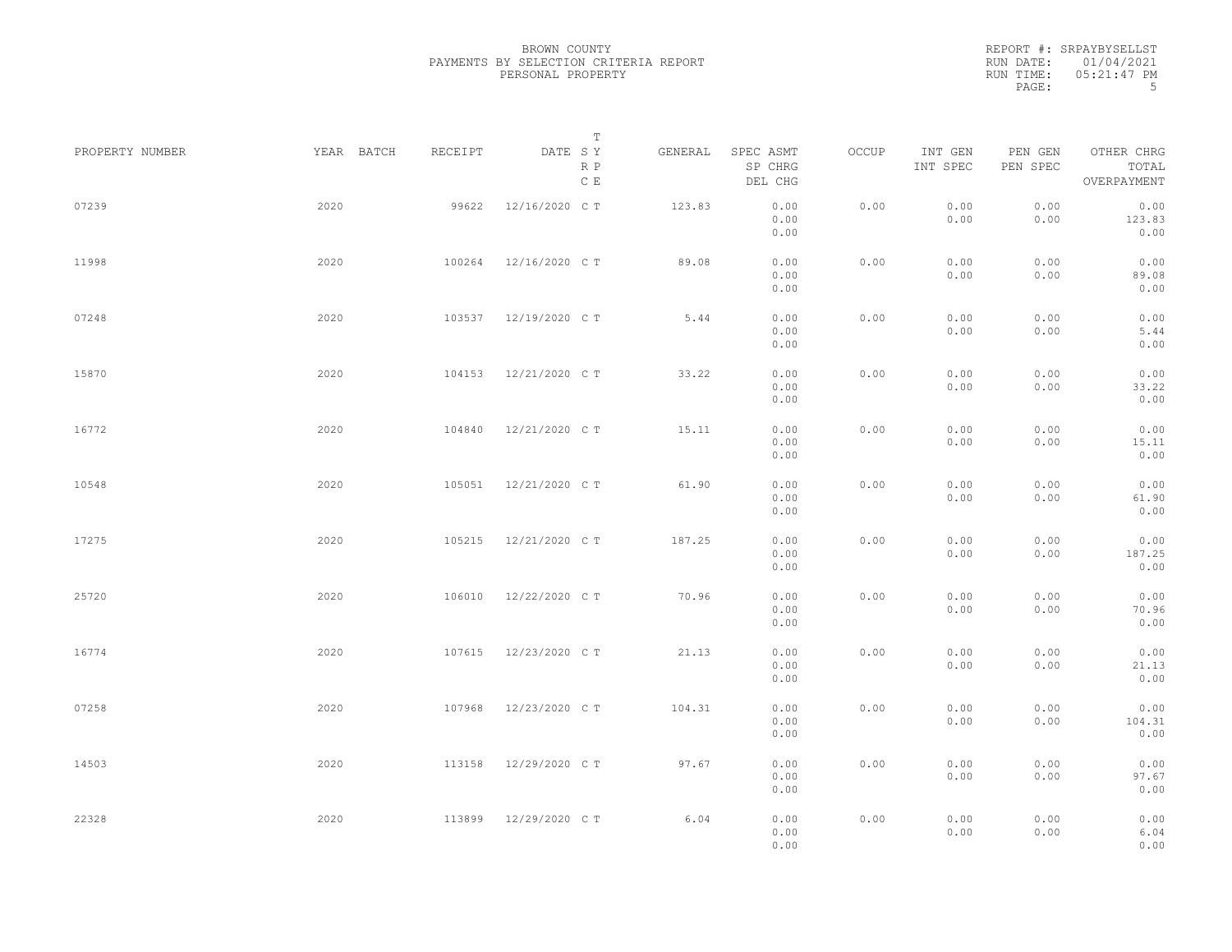|           | REPORT #: SRPAYBYSELLST |
|-----------|-------------------------|
|           | RUN DATE: $01/04/2021$  |
| RUN TIME: | $05:21:47$ PM           |
| PAGE:     | h                       |

|                 |             |         | $\mathbb T$                     |          |                                 |       |                     |                     |                                    |
|-----------------|-------------|---------|---------------------------------|----------|---------------------------------|-------|---------------------|---------------------|------------------------------------|
| PROPERTY NUMBER | YEAR BATCH  | RECEIPT | DATE SY<br>R P<br>$\,$ C $\,$ E | GENERAL  | SPEC ASMT<br>SP CHRG<br>DEL CHG | OCCUP | INT GEN<br>INT SPEC | PEN GEN<br>PEN SPEC | OTHER CHRG<br>TOTAL<br>OVERPAYMENT |
| 23564           | 2020        | 114769  | 12/29/2020 C T                  | 31.71    | 0.00<br>0.00<br>0.00            | 0.00  | 0.00<br>0.00        | 0.00<br>0.00        | 0.00<br>31.71<br>0.00              |
| 15877           | 2020        | 115011  | 12/29/2020 C T                  | 8.15     | 0.00<br>0.00<br>0.00            | 0.00  | 0.00<br>0.00        | 0.00<br>0.00        | 0.00<br>8.15<br>0.00               |
| 07244           | 2020 201229 | 8010    | 12/29/2020 C T                  | 92.12    | 0.00<br>0.00<br>0.00            | 0.00  | 0.00<br>0.00        | 0.00<br>0.00        | 0.00<br>92.12<br>0.00              |
| 10546           | 2020        | 116623  | 12/30/2020 C T                  | 181.21   | 0.00<br>0.00<br>0.00            | 0.00  | 0.00<br>0.00        | 0.00<br>0.00        | 0.00<br>181.21<br>0.00             |
| 12556           | 2020        | 116632  | 12/30/2020 C T                  | 49.66    | 0.00<br>0.00<br>0.00            | 0.00  | 0.00<br>0.00        | 0.00<br>0.00        | 0.00<br>49.66<br>0.00              |
| 21117           | 2020        | 118066  | 12/30/2020 C T                  | 15.11    | 0.00<br>0.00<br>0.00            | 0.00  | 0.00<br>0.00        | 0.00<br>0.00        | 0.00<br>15.11<br>0.00              |
| 15879           | 2020        | 120312  | 12/31/2020 C T                  | 172.14   | 0.00<br>0.00<br>0.00            | 0.00  | 0.00<br>0.00        | 0.00<br>0.00        | 0.00<br>172.14<br>0.00             |
| 13354           | 2020        | 120520  | 12/31/2020 C T                  | 78.53    | 0.00<br>0.00<br>0.00            | 0.00  | 0.00<br>0.00        | 0.00<br>0.00        | 0.00<br>78.53<br>0.00              |
|                 |             |         | TOWN OF GREEN BAY TOTAL         | 1,444.57 | 0.00<br>0.00<br>0.00            | 0.00  | 0.00<br>0.00        | 0.00<br>0.00        | 0.00<br>1,444.57<br>0.00           |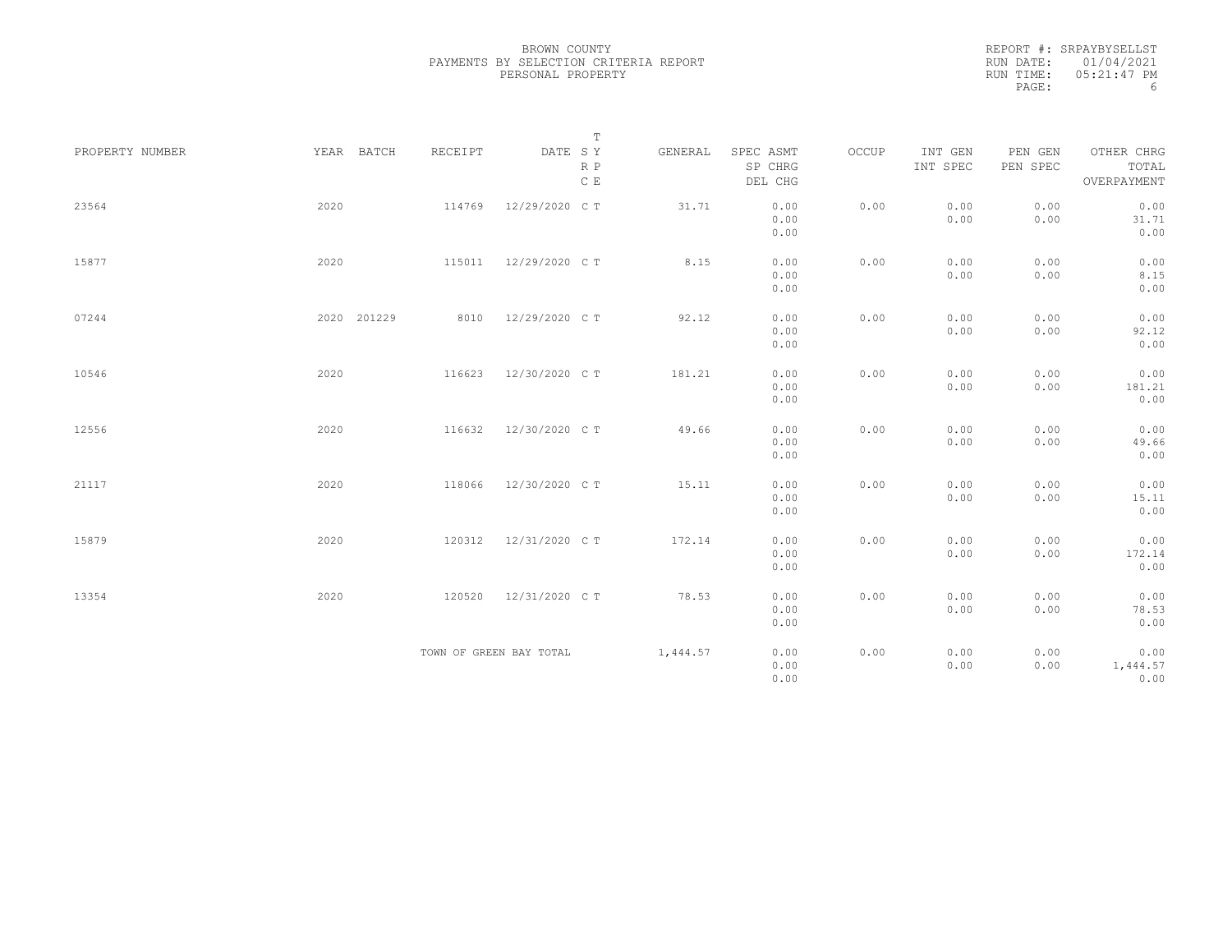|           | REPORT #: SRPAYBYSELLST |
|-----------|-------------------------|
|           | RUN DATE: $01/04/2021$  |
| RUN TIME: | 05:21:47 PM             |
| PAGE:     |                         |

|                 |             |         | $\mathbb T$           |           |                                 |       |                     |                     |                                    |
|-----------------|-------------|---------|-----------------------|-----------|---------------------------------|-------|---------------------|---------------------|------------------------------------|
| PROPERTY NUMBER | YEAR BATCH  | RECEIPT | DATE SY<br>R P<br>C E | GENERAL   | SPEC ASMT<br>SP CHRG<br>DEL CHG | OCCUP | INT GEN<br>INT SPEC | PEN GEN<br>PEN SPEC | OTHER CHRG<br>TOTAL<br>OVERPAYMENT |
| 15569           | 2020        | 101059  | 12/17/2020 C T        | 2.23      | 0.00<br>0.00<br>0.00            | 0.00  | 0.00<br>0.00        | 0.00<br>0.00        | 0.00<br>2.23<br>0.00               |
| 16131           | 2020        | 101352  | 12/17/2020 C T        | 2.75      | 0.00<br>0.00<br>0.00            | 0.00  | 0.00<br>0.00        | 0.00<br>0.00        | 0.00<br>2.75<br>0.00               |
| 22459           | 2020        | 102454  | 12/18/2020 C T        | 2.32      | 0.00<br>0.00<br>0.00            | 0.00  | 0.00<br>0.00        | 0.00<br>0.00        | 0.00<br>2.32<br>0.00               |
| 04470           | 2020        | 107893  | 12/23/2020 C T        | 115.06    | 0.00<br>0.00<br>0.00            | 0.00  | 0.00<br>0.00        | 0.00<br>0.00        | 0.00<br>115.06<br>0.00             |
| 25661           | 2020        | 111220  | 12/28/2020 C T        | 826.94    | 0.00<br>0.00<br>0.00            | 0.00  | 0.00<br>0.00        | 0.00<br>0.00        | 0.00<br>826.94<br>0.00             |
| 19727           | 2020        |         | 111619 12/28/2020 CT  | 43,395.96 | 0.00<br>0.00<br>0.00            | 0.00  | 0.00<br>0.00        | 0.00<br>0.00        | 0.00<br>43,395.96<br>0.00          |
| 04468           | 2020 201230 |         | 8124 12/30/2020 CT    | 3.10      | 0.00<br>0.00<br>0.00            | 0.00  | 0.00<br>0.00        | 0.00<br>0.00        | 0.00<br>3.10<br>0.00               |
| 21236           | 2020        | 119710  | 12/31/2020 C T        | 7.33      | 0.00<br>0.00<br>0.00            | 0.00  | 0.00<br>0.00        | 0.00<br>0.00        | 0.00<br>7.33<br>0.00               |
| 21980           | 2020        | 120660  | 12/31/2020 C T        | 142.76    | 0.00<br>0.00<br>0.00            | 0.00  | 0.00<br>0.00        | 0.00<br>0.00        | 0.00<br>142.76<br>0.00             |
|                 |             |         | TOWN OF HOLLAND TOTAL | 44,498.45 | 0.00<br>0.00<br>0.00            | 0.00  | 0.00<br>0.00        | 0.00<br>0.00        | 0.00<br>44,498.45<br>0.00          |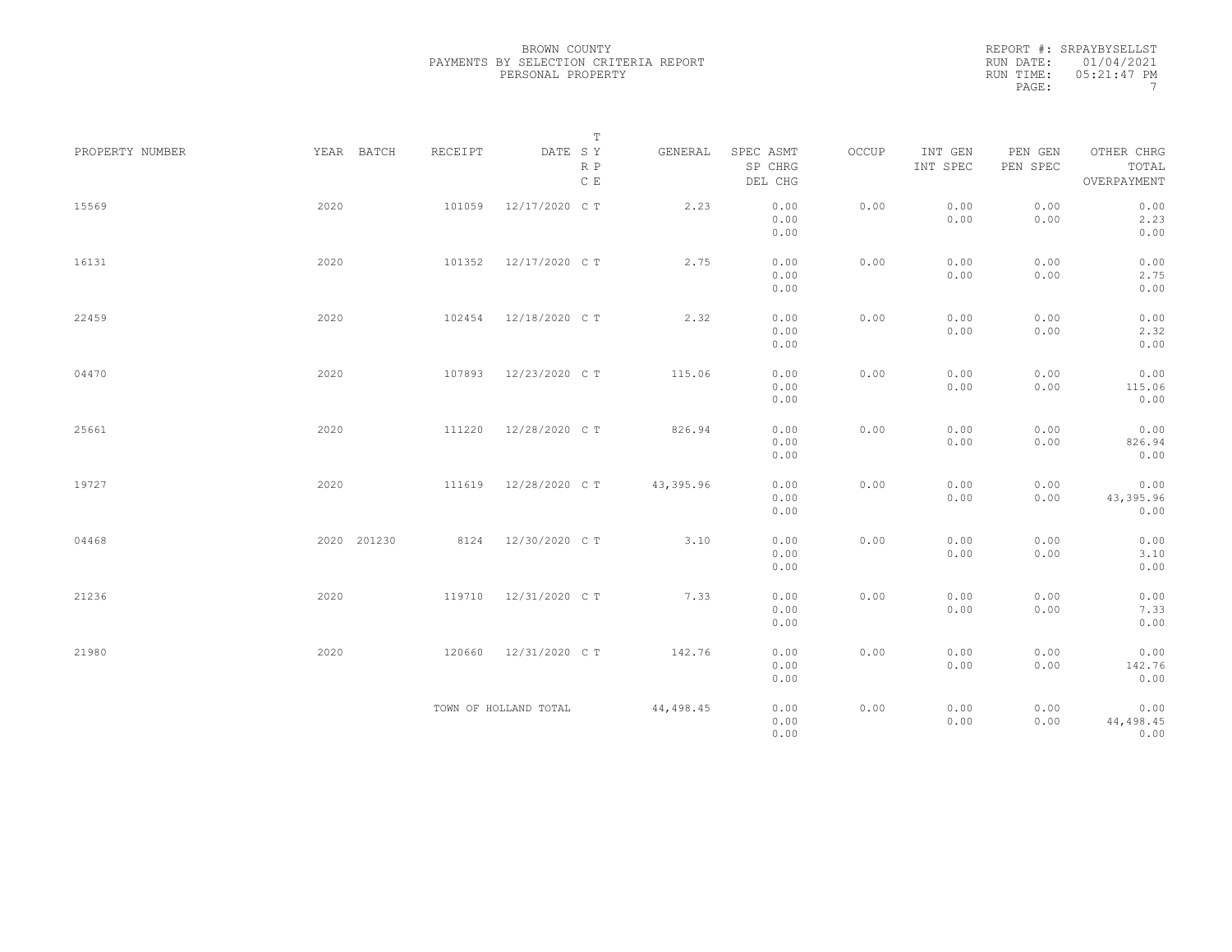|           | REPORT #: SRPAYBYSELLST |
|-----------|-------------------------|
|           | RUN DATE: 01/04/2021    |
| RUN TIME: | 05:21:48 PM             |
| PAGE:     | 8                       |

|                 |            |         | T                     |          |                                 |       |                     |                     |                                    |  |
|-----------------|------------|---------|-----------------------|----------|---------------------------------|-------|---------------------|---------------------|------------------------------------|--|
| PROPERTY NUMBER | YEAR BATCH | RECEIPT | DATE SY<br>R P<br>C E | GENERAL  | SPEC ASMT<br>SP CHRG<br>DEL CHG | OCCUP | INT GEN<br>INT SPEC | PEN GEN<br>PEN SPEC | OTHER CHRG<br>TOTAL<br>OVERPAYMENT |  |
| 11358           | 2020       | 99394   | 12/16/2020 C T        | 2,119.56 | 0.00<br>0.00<br>0.00            | 0.00  | 0.00<br>0.00        | 0.00<br>0.00        | 0.00<br>2,119.56<br>0.00           |  |
| 29571           | 2020       | 102768  | 12/18/2020 C T        | 9.51     | 0.00<br>0.00<br>0.00            | 0.00  | 0.00<br>0.00        | 0.00<br>0.00        | 0.00<br>9.51<br>0.00               |  |
| 8685            | 2020       | 102841  | 12/18/2020 C T        | 29.83    | 0.00<br>0.00<br>0.00            | 0.00  | 0.00<br>0.00        | 0.00<br>0.00        | 0.00<br>29.83<br>0.00              |  |
| 8680            | 2020       | 102998  | 12/18/2020 C T        | 143.20   | 0.00<br>0.00<br>0.00            | 0.00  | 0.00<br>0.00        | 0.00<br>0.00        | 0.00<br>143.20<br>0.00             |  |
| 05688           | 2020       | 103531  | 12/19/2020 C T        | 7.46     | 0.00<br>0.00<br>0.00            | 0.00  | 0.00<br>0.00        | 0.00<br>0.00        | 0.00<br>7.46<br>0.00               |  |
| 05687           | 2020       | 104834  | 12/21/2020 C T        | 2.98     | 0.00<br>0.00<br>0.00            | 0.00  | 0.00<br>0.00        | 0.00<br>0.00        | 0.00<br>2.98<br>0.00               |  |
| 05681           | 2020       | 104938  | 12/21/2020 C T        | 4.08     | 0.00<br>0.00<br>0.00            | 0.00  | 0.00<br>0.00        | 0.00<br>0.00        | 0.00<br>4.08<br>0.00               |  |
| 13490           | 2020       | 106773  | 12/22/2020 C T        | 1.49     | 0.00<br>0.00<br>0.00            | 0.00  | 0.00<br>0.00        | 0.00<br>0.00        | 0.00<br>1.49<br>0.00               |  |
| 05690           | 2020       | 107773  | 12/23/2020 C T        | 13.59    | 0.00<br>0.00<br>0.00            | 0.00  | 0.00<br>0.00        | 0.00<br>0.00        | 0.00<br>13.59<br>0.00              |  |
| 15402           | 2020       | 107907  | 12/23/2020 C T        | 101.43   | 0.00<br>0.00<br>0.00            | 0.00  | 0.00<br>0.00        | 0.00<br>0.00        | 0.00<br>101.43<br>0.00             |  |
| 25591           | 2020       | 108139  | 12/23/2020 C T        | 31.32    | 0.00<br>0.00<br>0.00            | 0.00  | 0.00<br>0.00        | 0.00<br>0.00        | 0.00<br>31.32<br>0.00              |  |
| 21143           | 2020       |         | 108479 12/23/2020 CT  | 7.46     | 0.00<br>0.00<br>0.00            | 0.00  | 0.00<br>0.00        | 0.00<br>0.00        | 0.00<br>7.46<br>0.00               |  |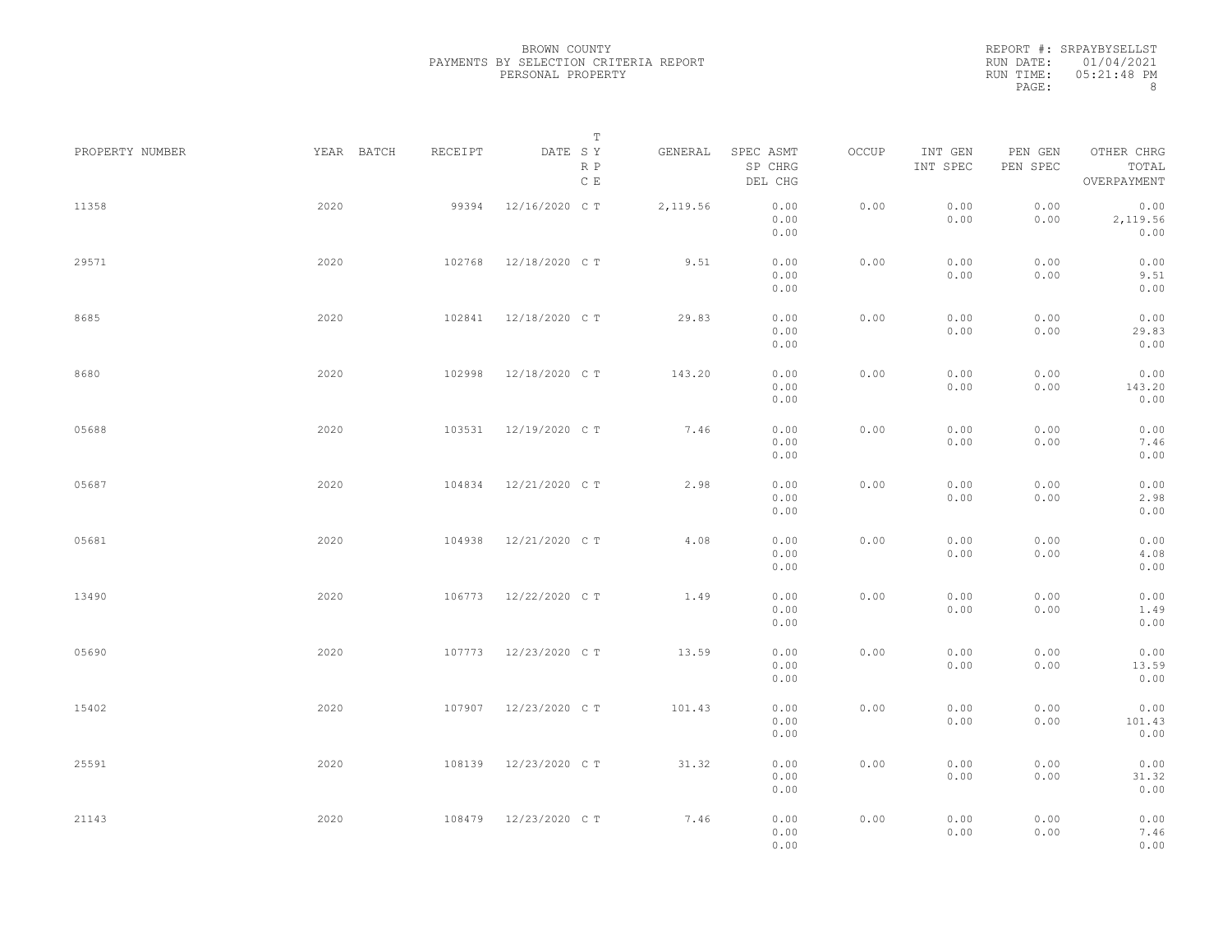|           | REPORT #: SRPAYBYSELLST |
|-----------|-------------------------|
|           | RUN DATE: 01/04/2021    |
| RUN TIME: | 05:21:48 PM             |
| PAGE:     | q                       |

|                 |            |         | $\mathbb T$                     |          |                                 |       |                     |                     |                                    |
|-----------------|------------|---------|---------------------------------|----------|---------------------------------|-------|---------------------|---------------------|------------------------------------|
| PROPERTY NUMBER | YEAR BATCH | RECEIPT | DATE SY<br>R P<br>$\,$ C $\,$ E | GENERAL  | SPEC ASMT<br>SP CHRG<br>DEL CHG | OCCUP | INT GEN<br>INT SPEC | PEN GEN<br>PEN SPEC | OTHER CHRG<br>TOTAL<br>OVERPAYMENT |
| 05692           | 2020       | 109626  | 12/28/2020 C T                  | 2.98     | 0.00<br>0.00<br>0.00            | 0.00  | 0.00<br>0.00        | 0.00<br>0.00        | 0.00<br>2.98<br>0.00               |
| 05685           | 2020       | 114185  | 12/29/2020 C T                  | 57.08    | 0.00<br>0.00<br>0.00            | 0.00  | 0.00<br>0.00        | 0.00<br>0.00        | 0.00<br>57.08<br>0.00              |
| 14512           | 2020       | 116933  | 12/30/2020 C T                  | 7.46     | 0.00<br>0.00<br>0.00            | 0.00  | 0.00<br>0.00        | 0.00<br>0.00        | 0.00<br>7.46<br>0.00               |
| 05676           | 2020       | 117867  | 12/30/2020 C T                  | 14.92    | 0.00<br>0.00<br>0.00            | 0.00  | 0.00<br>0.00        | 0.00<br>0.00        | 0.00<br>14.92<br>0.00              |
| 15403           | 2020       | 117980  | 12/30/2020 C T                  | 8.95     | 0.00<br>0.00<br>0.00            | 0.00  | 0.00<br>0.00        | 0.00<br>0.00        | 0.00<br>8.95<br>0.00               |
| 23034           | 2020       | 119058  | 12/31/2020 C T                  | 2.98     | 0.00<br>0.00<br>0.00            | 0.00  | 0.00<br>0.00        | 0.00<br>0.00        | 0.00<br>2.98<br>0.00               |
| 21137           | 2020       | 119121  | 12/31/2020 C T                  | 2.98     | 0.00<br>0.00<br>0.00            | 0.00  | 0.00<br>0.00        | 0.00<br>0.00        | 0.00<br>2.98<br>0.00               |
| 26359           | 2020       | 120572  | 12/31/2020 C T                  | 85.01    | 0.00<br>0.00<br>0.00            | 0.00  | 0.00<br>0.00        | 0.00<br>0.00        | 0.00<br>85.01<br>0.00              |
|                 |            |         | TOWN OF HUMBOLDT TOTAL          | 2,654.27 | 0.00<br>0.00<br>0.00            | 0.00  | 0.00<br>0.00        | 0.00<br>0.00        | 0.00<br>2,654.27<br>0.00           |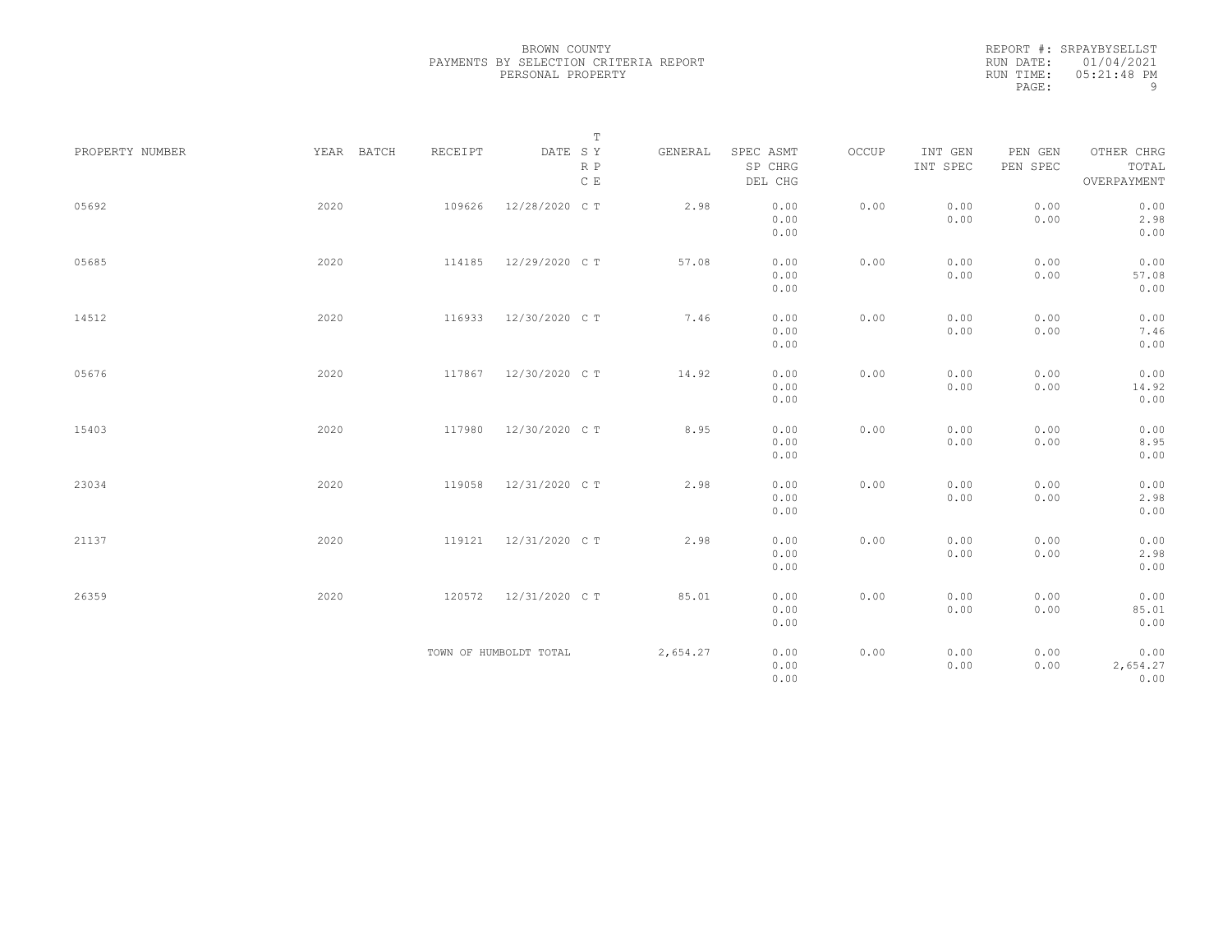REPORT #: SRPAYBYSELLST RUN DATE: 01/04/2021 RUN TIME: 05:21:48 PM PAGE: 10

|                 |             |         | $\mathbb T$           |         |                                 |       |                     |                     |                                    |  |
|-----------------|-------------|---------|-----------------------|---------|---------------------------------|-------|---------------------|---------------------|------------------------------------|--|
| PROPERTY NUMBER | YEAR BATCH  | RECEIPT | DATE SY<br>R P<br>C E | GENERAL | SPEC ASMT<br>SP CHRG<br>DEL CHG | OCCUP | INT GEN<br>INT SPEC | PEN GEN<br>PEN SPEC | OTHER CHRG<br>TOTAL<br>OVERPAYMENT |  |
| 17707           | 2020 201210 | 6966    | 12/10/2020 C T        | 118.31  | 0.00<br>0.00<br>0.00            | 0.00  | 0.00<br>0.00        | 0.00<br>0.00        | 0.00<br>118.31<br>0.00             |  |
| 00006           | 2020        | 97312   | 12/14/2020 C T        | 170.14  | 0.00<br>0.00<br>0.00            | 0.00  | 0.00<br>0.00        | 0.00<br>0.00        | 0.00<br>170.14<br>0.00             |  |
| 17700           | 2020        | 98325   | 12/15/2020 C T        | 797.59  | 0.00<br>0.00<br>0.00            | 0.00  | 0.00<br>0.00        | 0.00<br>0.00        | 0.00<br>797.59<br>0.00             |  |
| 27069           | 2020        | 98658   | 12/15/2020 C T        | 230.88  | 0.00<br>0.00<br>0.00            | 0.00  | 0.00<br>0.00        | 0.00<br>0.00        | 0.00<br>230.88<br>0.00             |  |
| 26396           | 2020        | 101187  | 12/17/2020 C T        | 141.18  | 0.00<br>0.00<br>0.00            | 0.00  | 0.00<br>0.00        | 0.00<br>0.00        | 0.00<br>141.18<br>0.00             |  |
| 24412           | 2020        | 104649  | 12/21/2020 C T        | 20.99   | 0.00<br>0.00<br>0.00            | 0.00  | 0.00<br>0.00        | 0.00<br>0.00        | 0.00<br>20.99<br>0.00              |  |
| 18562           | 2020        | 104818  | 12/21/2020 C T        | 190.06  | 0.00<br>0.00<br>0.00            | 0.00  | 0.00<br>0.00        | 0.00<br>0.00        | 0.00<br>190.06<br>0.00             |  |
| 06269           | 2020        | 105000  | 12/21/2020 C T        | 82.05   | 0.00<br>0.00<br>0.00            | 0.00  | 0.00<br>0.00        | 0.00<br>0.00        | 0.00<br>82.05<br>0.00              |  |
| 41630           | 2020        | 105258  | 12/21/2020 C T        | 108.76  | 0.00<br>0.00<br>0.00            | 0.00  | 0.00<br>0.00        | 0.00<br>0.00        | 0.00<br>108.76<br>0.00             |  |
| 17715           | 2020        | 105762  | 12/22/2020 C T        | 11.44   | 0.00<br>0.00<br>0.00            | 0.00  | 0.00<br>0.00        | 0.00<br>0.00        | 0.00<br>11.44<br>0.00              |  |
| 24409           | 2020        | 106354  | 12/22/2020 C T        | 22.89   | 0.00<br>0.00<br>0.00            | 0.00  | 0.00<br>0.00        | 0.00<br>0.00        | 0.00<br>22.89<br>0.00              |  |
| 27071           | 2020 201222 |         | 7521 12/22/2020 CT    | 364.45  | 0.00<br>0.00<br>0.00            | 0.00  | 0.00<br>0.00        | 0.00<br>0.00        | 0.00<br>364.45<br>0.00             |  |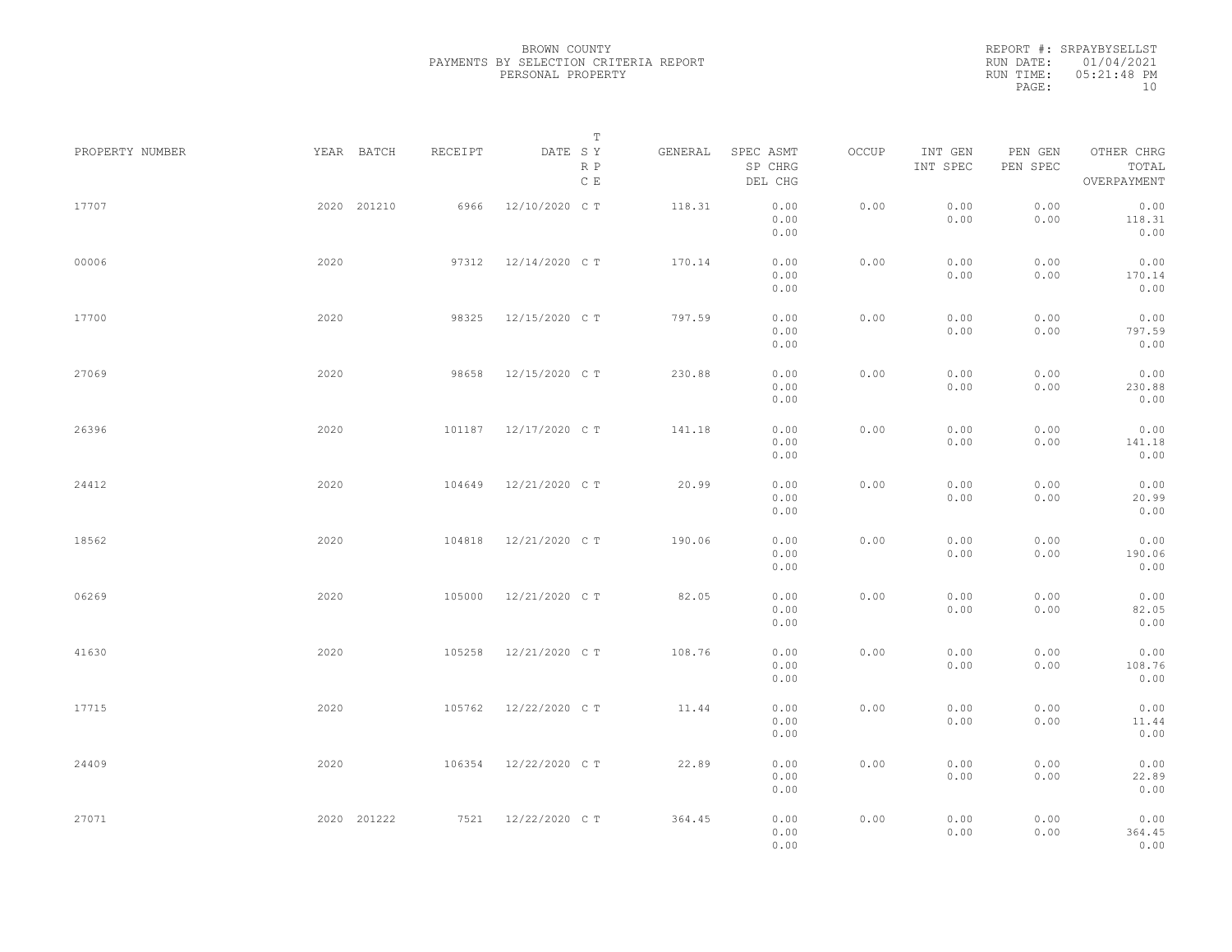|           | REPORT #: SRPAYBYSELLST |
|-----------|-------------------------|
|           | RUN DATE: 01/04/2021    |
| RUN TIME: | $0.5:21:48$ PM          |
| PAGE:     | 11                      |

| PROPERTY NUMBER |      | YEAR BATCH  | RECEIPT | DATE SY        | Т<br>R P      | GENERAL  | SPEC ASMT<br>SP CHRG         | OCCUP | INT GEN<br>INT SPEC | PEN GEN<br>PEN SPEC | OTHER CHRG<br>TOTAL            |  |
|-----------------|------|-------------|---------|----------------|---------------|----------|------------------------------|-------|---------------------|---------------------|--------------------------------|--|
|                 |      |             |         |                | $\,$ C $\,$ E |          | DEL CHG                      |       |                     |                     | OVERPAYMENT                    |  |
| 27063           | 2020 |             | 106706  | 12/22/2020 C T |               | 1,715.42 | 0.00<br>0.00<br>0.00         | 0.00  | 0.00<br>0.00        | 0.00<br>0.00        | 0.00<br>1,715.42<br>0.00       |  |
| 20444           | 2020 |             | 107051  | 12/22/2020 C T |               | 99.22    | 0.00<br>0.00<br>0.00         | 0.00  | 0.00<br>0.00        | 0.00<br>0.00        | 0.00<br>99.22<br>0.00          |  |
| 10592           |      | 2020 201223 | 7555    | 12/23/2020 C T |               | 34.34    | 0.00<br>0.00<br>0.00         | 0.00  | 0.00<br>0.00        | 0.00<br>0.00        | 0.00<br>34.34<br>0.00          |  |
| 21293           | 2020 |             | 107876  | 12/23/2020 C T |               | 213.59   | 0.00<br>0.00<br>0.00         | 0.00  | 0.00<br>0.00        | 0.00<br>0.00        | 0.00<br>213.59<br>0.00         |  |
| 18563           | 2020 |             | 107919  | 12/23/2020 C T |               | 104.96   | 0.00<br>0.00<br>0.00         | 0.00  | 0.00<br>0.00        | 0.00<br>0.00        | 0.00<br>104.96<br>0.00         |  |
| 25620           | 2020 |             | 110261  | 12/28/2020 C T |               | 19.09    | 0.00<br>0.00<br>0.00         | 0.00  | 0.00<br>0.00        | 0.00<br>0.00        | 0.00<br>19.09<br>0.00          |  |
| 27065           | 2020 |             | 110340  | 12/28/2020 C T |               | 59.15    | 0.00<br>0.00                 | 0.00  | 0.00<br>0.00        | 0.00<br>0.00        | 0.00<br>59.15                  |  |
| 17712           | 2020 |             | 110514  | 12/28/2020 C T |               | 389.17   | 0.00<br>0.00<br>0.00         | 0.00  | 0.00<br>0.00        | 0.00<br>0.00        | 0.00<br>0.00<br>389.17<br>0.00 |  |
| 00011           | 2020 |             | 111938  | 12/28/2020 C T |               | 3,281.68 | 0.00<br>0.00<br>0.00<br>0.00 | 0.00  | 0.00<br>0.00        | 0.00<br>0.00        | 0.00<br>3,281.68<br>0.00       |  |
| 21289           | 2020 |             | 112033  | 12/28/2020 C T |               | 162.19   | 0.00<br>0.00<br>0.00         | 0.00  | 0.00<br>0.00        | 0.00<br>0.00        | 0.00<br>162.19<br>0.00         |  |
| 17695           | 2020 |             | 112682  | 12/29/2020 C T |               | 1,761.21 | 0.00<br>0.00<br>0.00         | 0.00  | 0.00<br>0.00        | 0.00<br>0.00        | 0.00<br>1,761.21<br>0.00       |  |
| 19665           | 2020 |             | 113183  | 12/29/2020 C T |               | 1,599.01 | 0.00<br>0.00<br>0.00         | 0.00  | 0.00<br>0.00        | 0.00<br>0.00        | 0.00<br>1,599.01<br>0.00       |  |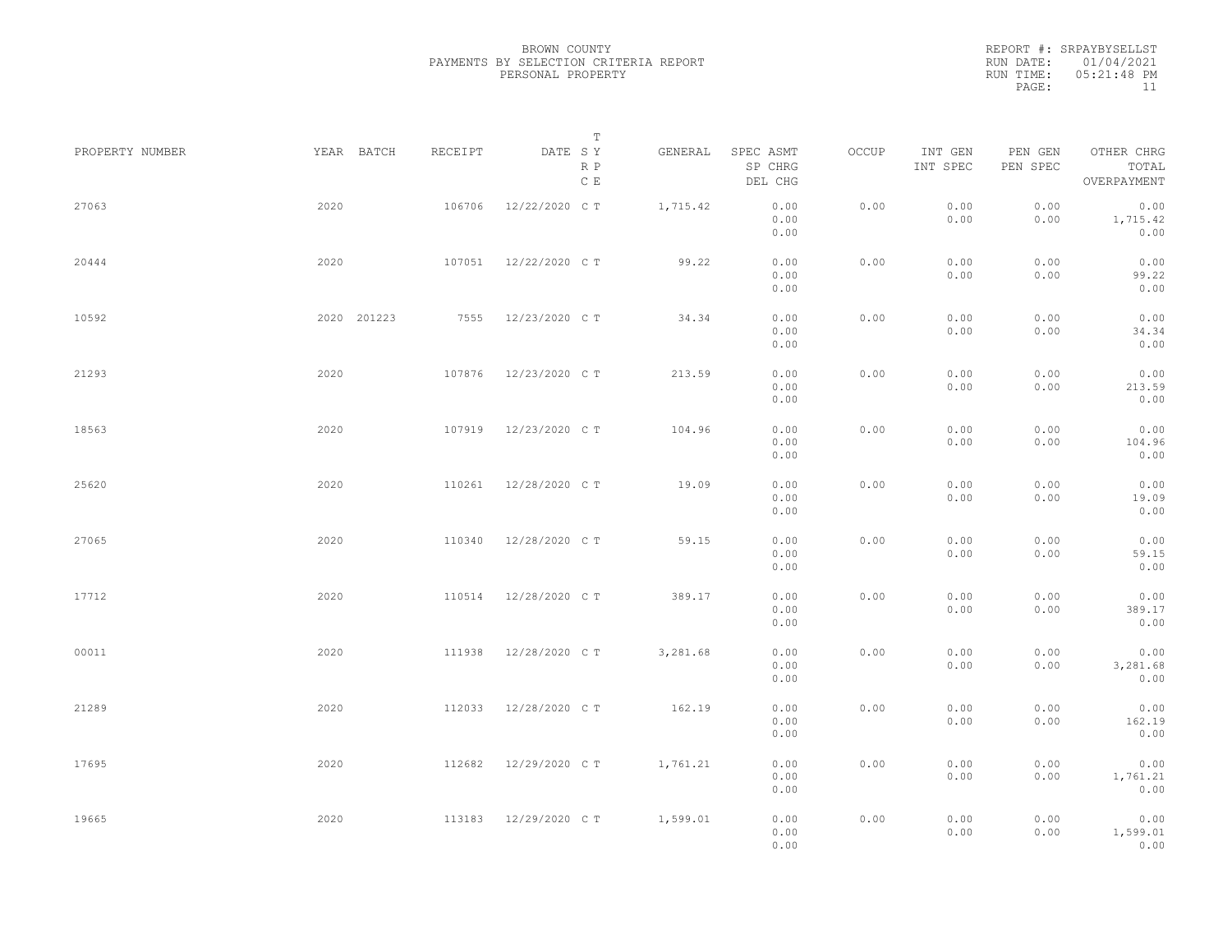|           | REPORT #: SRPAYBYSELLST |
|-----------|-------------------------|
|           | RUN DATE: 01/04/2021    |
| RUN TIME: | 05:21:49 PM             |
| PAGE:     | 12                      |

|                 |            |         | T                     |          |                                 |       |                     |                     |                                    |  |
|-----------------|------------|---------|-----------------------|----------|---------------------------------|-------|---------------------|---------------------|------------------------------------|--|
| PROPERTY NUMBER | YEAR BATCH | RECEIPT | DATE SY<br>R P<br>C E | GENERAL  | SPEC ASMT<br>SP CHRG<br>DEL CHG | OCCUP | INT GEN<br>INT SPEC | PEN GEN<br>PEN SPEC | OTHER CHRG<br>TOTAL<br>OVERPAYMENT |  |
| 27079           | 2020       | 113356  | 12/29/2020 C T        | 286.22   | 0.00<br>0.00<br>0.00            | 0.00  | 0.00<br>0.00        | 0.00<br>0.00        | 0.00<br>286.22<br>0.00             |  |
| 25618           | 2020       | 113820  | 12/29/2020 C T        | 1,812.72 | 0.00<br>0.00<br>0.00            | 0.00  | 0.00<br>0.00        | 0.00<br>0.00        | 0.00<br>1,812.72<br>0.00           |  |
| 17239           | 2020       | 114244  | 12/29/2020 C T        | 167.92   | 0.00<br>0.00<br>0.00            | 0.00  | 0.00<br>0.00        | 0.00<br>0.00        | 0.00<br>167.92<br>0.00             |  |
| 25064           | 2020       |         | 114511 12/29/2020 CT  | 101.14   | 0.00<br>0.00<br>0.00            | 0.00  | 0.00<br>0.00        | 0.00<br>0.00        | 0.00<br>101.14<br>0.00             |  |
| 25624           | 2020       | 114577  | 12/29/2020 C T        | 368.27   | 0.00<br>0.00<br>0.00            | 0.00  | 0.00<br>0.00        | 0.00<br>0.00        | 0.00<br>368.27<br>0.00             |  |
| 26481           | 2020       | 114578  | 12/29/2020 C T        | 181.28   | 0.00<br>0.00<br>0.00            | 0.00  | 0.00<br>0.00        | 0.00<br>0.00        | 0.00<br>181.28<br>0.00             |  |
| 25628           | 2020       | 114579  | 12/29/2020 C T        | 85.87    | 0.00<br>0.00<br>0.00            | 0.00  | 0.00<br>0.00        | 0.00<br>0.00        | 0.00<br>85.87<br>0.00              |  |
| 25627           | 2020       | 114580  | 12/29/2020 C T        | 78.23    | 0.00<br>0.00<br>0.00            | 0.00  | 0.00<br>0.00        | 0.00<br>0.00        | 0.00<br>78.23<br>0.00              |  |
| 27080           | 2020       | 114581  | 12/29/2020 C T        | 41.97    | 0.00<br>0.00<br>0.00            | 0.00  | 0.00<br>0.00        | 0.00<br>0.00        | 0.00<br>41.97<br>0.00              |  |
| 24413           | 2020       | 114582  | 12/29/2020 C T        | 117.65   | 0.00<br>0.00<br>0.00            | 0.00  | 0.00<br>0.00        | 0.00<br>0.00        | 0.00<br>117.65<br>0.00             |  |
| 25622           | 2020       | 114583  | 12/29/2020 C T        | 204.17   | 0.00<br>0.00<br>0.00            | 0.00  | 0.00<br>0.00        | 0.00<br>0.00        | 0.00<br>204.17<br>0.00             |  |
| 09941           | 2020       | 115298  | 12/29/2020 C T        | 89.68    | 0.00<br>0.00<br>0.00            | 0.00  | 0.00<br>0.00        | 0.00<br>0.00        | 0.00<br>89.68<br>0.00              |  |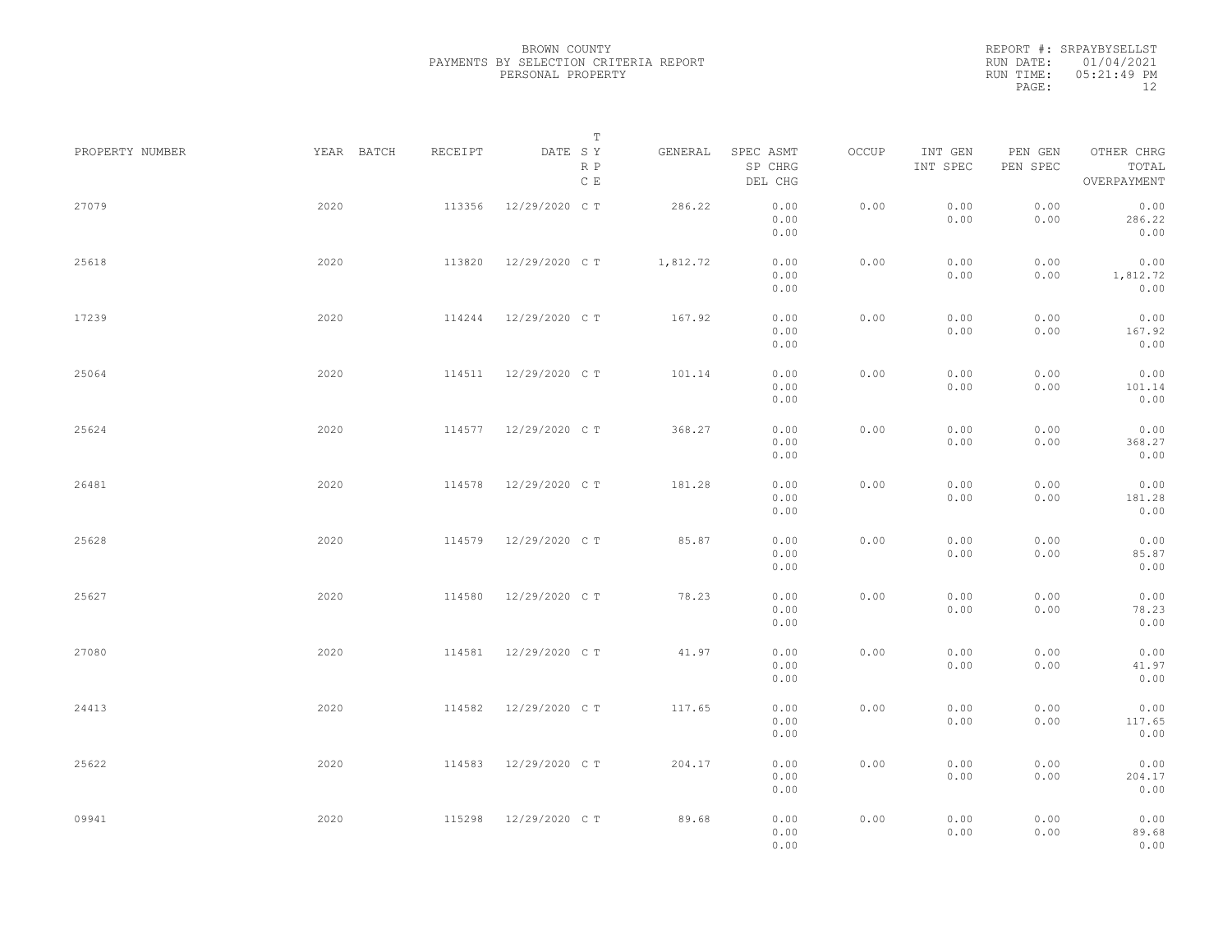|           | REPORT #: SRPAYBYSELLST |
|-----------|-------------------------|
|           | RUN DATE: 01/04/2021    |
| RUN TIME: | $05:21:49$ PM           |
| PAGE:     | 13                      |

|                 |            |         | $\mathbb T$                     |           |                                 |       |                     |                     |                                    |
|-----------------|------------|---------|---------------------------------|-----------|---------------------------------|-------|---------------------|---------------------|------------------------------------|
| PROPERTY NUMBER | YEAR BATCH | RECEIPT | DATE SY<br>R P<br>$\,$ C $\,$ E | GENERAL   | SPEC ASMT<br>SP CHRG<br>DEL CHG | OCCUP | INT GEN<br>INT SPEC | PEN GEN<br>PEN SPEC | OTHER CHRG<br>TOTAL<br>OVERPAYMENT |
| 20457           | 2020       | 116605  | 12/30/2020 C T                  | 13.36     | 0.00<br>0.00<br>0.00            | 0.00  | 0.00<br>0.00        | 0.00<br>0.00        | 0.00<br>13.36<br>0.00              |
| 27075           | 2020       | 117002  | 12/30/2020 C T                  | 1,599.01  | 0.00<br>0.00<br>0.00            | 0.00  | 0.00<br>0.00        | 0.00<br>0.00        | 0.00<br>1,599.01<br>0.00           |
| 19729           | 2020       | 118641  | 12/30/2020 C T                  | 1,192.58  | 0.00<br>0.00<br>0.00            | 0.00  | 0.00<br>0.00        | 0.00<br>0.00        | 0.00<br>1,192.58<br>0.00           |
| 22994           | 2020       | 119218  | 12/31/2020 C T                  | 988.30    | 0.00<br>0.00<br>0.00            | 0.00  | 0.00<br>0.00        | 0.00<br>0.00        | 0.00<br>988.30<br>0.00             |
| 20450           | 2020       | 119944  | 12/31/2020 C T                  | 616.33    | 0.00<br>0.00<br>0.00            | 0.00  | 0.00<br>0.00        | 0.00<br>0.00        | 0.00<br>616.33<br>0.00             |
| 15606           | 2020       | 120394  | 12/31/2020 C T                  | 5.73      | 0.00<br>0.00<br>0.00            | 0.00  | 0.00<br>0.00        | 0.00<br>0.00        | 0.00<br>5.73<br>0.00               |
| 18151           | 2020       | 120754  | 12/31/2020 C T                  | 7,869.15  | 0.00<br>0.00<br>0.00            | 0.00  | 0.00<br>0.00        | 0.00<br>0.00        | 0.00<br>7,869.15<br>0.00           |
| 21296           | 2020       | 120856  | 12/31/2020 C T                  | 305.31    | 0.00<br>0.00<br>0.00            | 0.00  | 0.00<br>0.00        | 0.00<br>0.00        | 0.00<br>305.31<br>0.00             |
|                 |            |         | TOWN OF LAWRENCE TOTAL          | 27,822.66 | 0.00<br>0.00<br>0.00            | 0.00  | 0.00<br>0.00        | 0.00<br>0.00        | 0.00<br>27,822.66<br>0.00          |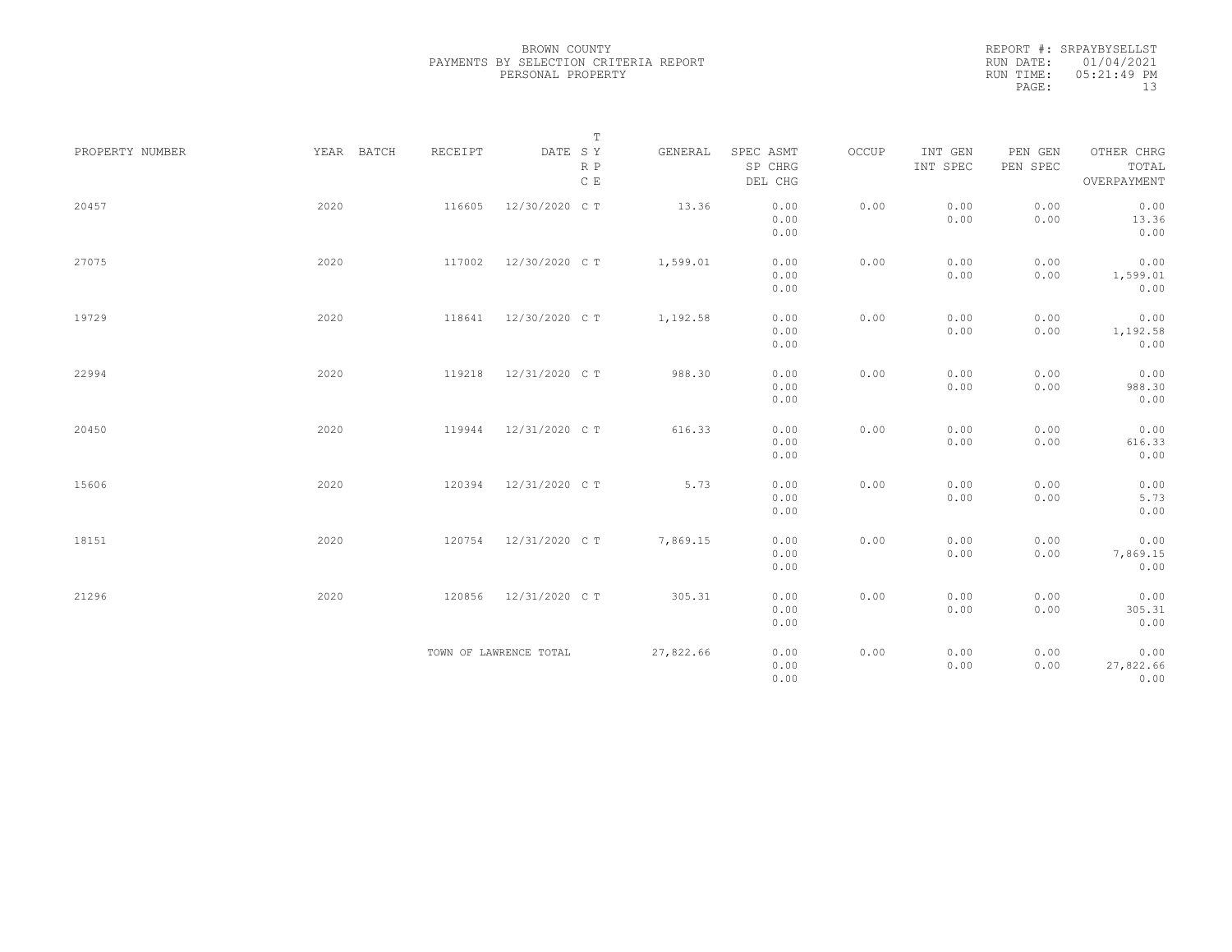|           | REPORT #: SRPAYBYSELLST |
|-----------|-------------------------|
|           | RUN DATE: 01/04/2021    |
| RUN TIME: | 05:21:49 PM             |
| PAGE:     | 14                      |

|                 |            |         | T                               |         |                                 |       |                     |                     |                                    |  |
|-----------------|------------|---------|---------------------------------|---------|---------------------------------|-------|---------------------|---------------------|------------------------------------|--|
| PROPERTY NUMBER | YEAR BATCH | RECEIPT | DATE SY<br>R P<br>$\,$ C $\,$ E | GENERAL | SPEC ASMT<br>SP CHRG<br>DEL CHG | OCCUP | INT GEN<br>INT SPEC | PEN GEN<br>PEN SPEC | OTHER CHRG<br>TOTAL<br>OVERPAYMENT |  |
| 27506           | 2020       | 96955   | 12/14/2020 C T                  | 188.55  | 0.00<br>0.00<br>0.00            | 0.00  | 0.00<br>0.00        | 0.00<br>0.00        | 0.00<br>188.55<br>0.00             |  |
| 10029           | 2020       | 97362   | 12/14/2020 C T                  | 5.93    | 0.00<br>0.00<br>0.00            | 0.00  | 0.00<br>0.00        | 0.00<br>0.00        | 0.00<br>5.93<br>0.00               |  |
| 04788           | 2020       | 97365   | 12/14/2020 C T                  | 14.84   | 0.00<br>0.00<br>0.00            | 0.00  | 0.00<br>0.00        | 0.00<br>0.00        | 0.00<br>14.84<br>0.00              |  |
| 10053           | 2020       | 98188   | 12/15/2020 C T                  | 111.34  | 0.00<br>0.00<br>0.00            | 0.00  | 0.00<br>0.00        | 0.00<br>0.00        | 0.00<br>111.34<br>0.00             |  |
| 10038           | 2020       | 98192   | 12/15/2020 C T                  | 157.35  | 0.00<br>0.00<br>0.00            | 0.00  | 0.00<br>0.00        | 0.00<br>0.00        | 0.00<br>157.35<br>0.00             |  |
| 04219           | 2020       | 98205   | 12/15/2020 C T                  | 69.78   | 0.00<br>0.00<br>0.00            | 0.00  | 0.00<br>0.00        | 0.00<br>0.00        | 0.00<br>69.78<br>0.00              |  |
| 17366           | 2020       | 99672   | 12/16/2020 C T                  | 133.62  | 0.00<br>0.00<br>0.00            | 0.00  | 0.00<br>0.00        | 0.00<br>0.00        | 0.00<br>133.62<br>0.00             |  |
| 04193           | 2020       | 101343  | 12/17/2020 C T                  | 89.08   | 0.00<br>0.00<br>0.00            | 0.00  | 0.00<br>0.00        | 0.00<br>0.00        | 0.00<br>89.08<br>0.00              |  |
| 08735           | 2020       | 101986  | 12/18/2020 C T                  | 14.84   | 0.00<br>0.00<br>0.00            | 0.00  | 0.00<br>0.00        | 0.00<br>0.00        | 0.00<br>14.84<br>0.00              |  |
| 13609           | 2020       | 102806  | 12/18/2020 C T                  | 19.30   | 0.00<br>0.00<br>0.00            | 0.00  | 0.00<br>0.00        | 0.00<br>0.00        | 0.00<br>19.30<br>0.00              |  |
| 24386           | 2020       | 103120  | 12/18/2020 C T                  | 47.09   | 0.00<br>0.00<br>0.00            | 0.00  | 0.00<br>0.00        | 0.00<br>0.00        | 0.00<br>47.09<br>0.00              |  |
| 20843           | 2020       | 104262  | 12/21/2020 C T                  | 51.95   | 0.00<br>0.00<br>0.00            | 0.00  | 0.00<br>0.00        | 0.00<br>0.00        | 0.00<br>51.95<br>0.00              |  |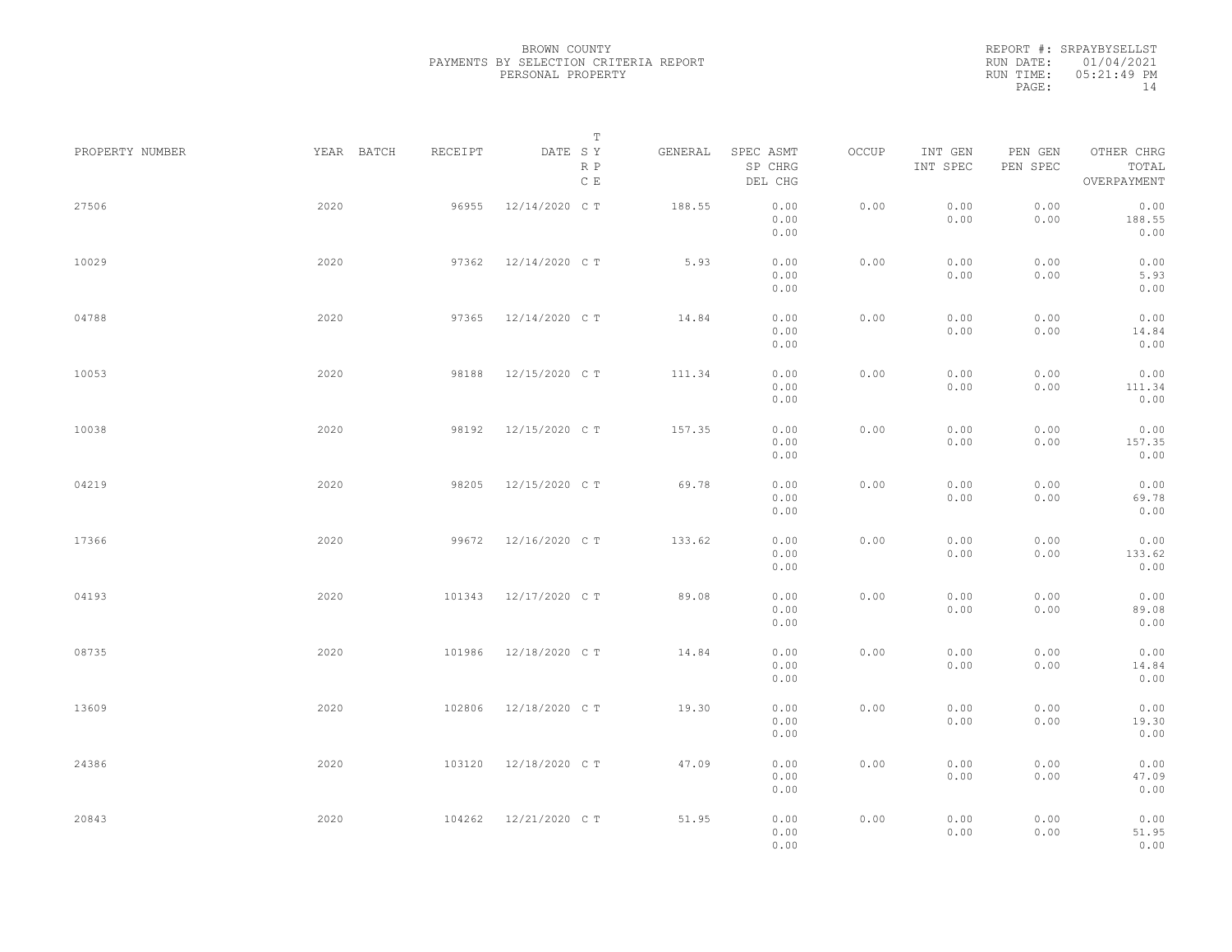REPORT #: SRPAYBYSELLST RUN DATE: 01/04/2021 RUN TIME: 05:21:49 PM PAGE: 15

|                 |            |         | $\mathbb T$           |          |                                 |       |                     |                     |                                    |  |
|-----------------|------------|---------|-----------------------|----------|---------------------------------|-------|---------------------|---------------------|------------------------------------|--|
| PROPERTY NUMBER | YEAR BATCH | RECEIPT | DATE SY<br>R P<br>C E | GENERAL  | SPEC ASMT<br>SP CHRG<br>DEL CHG | OCCUP | INT GEN<br>INT SPEC | PEN GEN<br>PEN SPEC | OTHER CHRG<br>TOTAL<br>OVERPAYMENT |  |
| 11246           | 2020       | 104322  | 12/21/2020 C T        | 244.97   | 0.00<br>0.00<br>0.00            | 0.00  | 0.00<br>0.00        | 0.00<br>0.00        | 0.00<br>244.97<br>0.00             |  |
| 18592           | 2020       | 104529  | 12/21/2020 C T        | 328.10   | 0.00<br>0.00<br>0.00            | 0.00  | 0.00<br>0.00        | 0.00<br>0.00        | 0.00<br>328.10<br>0.00             |  |
| 10137           | 2020       | 104654  | 12/21/2020 C T        | 307.30   | 0.00<br>0.00<br>0.00            | 0.00  | 0.00<br>0.00        | 0.00<br>0.00        | 0.00<br>307.30<br>0.00             |  |
| 11253           | 2020       | 104705  | 12/21/2020 C T        | 331.42   | 0.00<br>0.00<br>0.00            | 0.00  | 0.00<br>0.00        | 0.00<br>0.00        | 0.00<br>331.42<br>0.00             |  |
| 10054           | 2020       | 104990  | 12/21/2020 C T        | 106.89   | 0.00<br>0.00<br>0.00            | 0.00  | 0.00<br>0.00        | 0.00<br>0.00        | 0.00<br>106.89<br>0.00             |  |
| 10026           | 2020       | 105156  | 12/21/2020 C T        | 544.85   | 0.00<br>0.00<br>0.00            | 0.00  | 0.00<br>0.00        | 0.00<br>0.00        | 0.00<br>544.85<br>0.00             |  |
| 17361           | 2020       | 105252  | 12/21/2020 C T        | 20.79    | 0.00<br>0.00<br>0.00            | 0.00  | 0.00<br>0.00        | 0.00<br>0.00        | 0.00<br>20.79<br>0.00              |  |
| 13610           | 2020       | 105998  | 12/22/2020 C T        | 507.73   | 0.00<br>0.00<br>0.00            | 0.00  | 0.00<br>0.00        | 0.00<br>0.00        | 0.00<br>507.73<br>0.00             |  |
| 23081           | 2020       | 106029  | 12/22/2020 C T        | 72.43    | 0.00<br>0.00<br>0.00            | 0.00  | 0.00<br>0.00        | 0.00<br>0.00        | 0.00<br>72.43<br>0.00              |  |
| 25943           | 2020       | 106419  | 12/22/2020 C T        | 108.38   | 0.00<br>0.00<br>0.00            | 0.00  | 0.00<br>0.00        | 0.00<br>0.00        | 0.00<br>108.38<br>0.00             |  |
| 26993           | 2020       | 106619  | 12/22/2020 C T        | 466.16   | 0.00<br>0.00<br>0.00            | 0.00  | 0.00<br>0.00        | 0.00<br>0.00        | 0.00<br>466.16<br>0.00             |  |
| 27503           | 2020       |         | 107119 12/22/2020 CT  | 2,272.90 | 0.00<br>0.00<br>0.00            | 0.00  | 0.00<br>0.00        | 0.00<br>0.00        | 0.00<br>2,272.90<br>0.00           |  |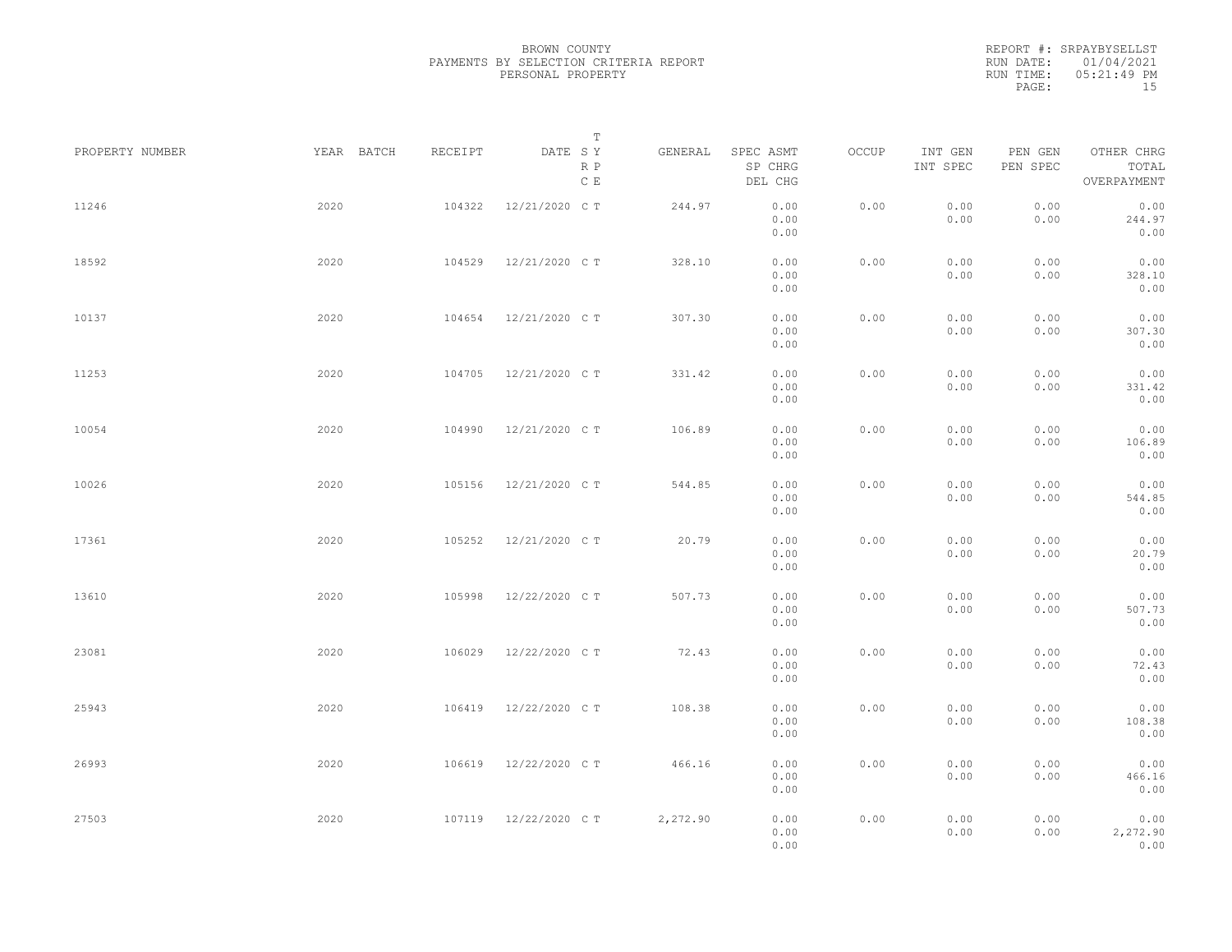|           | REPORT #: SRPAYBYSELLST |
|-----------|-------------------------|
|           | RUN DATE: 01/04/2021    |
| RUN TIME: | 05:21:50 PM             |
| PAGE:     | 16                      |

|                 |            |         | T                               |         |                                 |       |                     |                     |                                    |  |
|-----------------|------------|---------|---------------------------------|---------|---------------------------------|-------|---------------------|---------------------|------------------------------------|--|
| PROPERTY NUMBER | YEAR BATCH | RECEIPT | DATE SY<br>R P<br>$\,$ C $\,$ E | GENERAL | SPEC ASMT<br>SP CHRG<br>DEL CHG | OCCUP | INT GEN<br>INT SPEC | PEN GEN<br>PEN SPEC | OTHER CHRG<br>TOTAL<br>OVERPAYMENT |  |
| 04221           | 2020       | 107522  | 12/23/2020 C T                  | 828.40  | 0.00<br>0.00<br>0.00            | 0.00  | 0.00<br>0.00        | 0.00<br>0.00        | 0.00<br>828.40<br>0.00             |  |
| 07952           | 2020       | 108280  | 12/23/2020 C T                  | 96.50   | 0.00<br>0.00<br>0.00            | 0.00  | 0.00<br>0.00        | 0.00<br>0.00        | 0.00<br>96.50<br>0.00              |  |
| 10585           | 2020       | 108354  | 12/23/2020 C T                  | 16.33   | 0.00<br>0.00<br>0.00            | 0.00  | 0.00<br>0.00        | 0.00<br>0.00        | 0.00<br>16.33<br>0.00              |  |
| 18596           | 2020       | 108602  | 12/23/2020 C T                  | 681.42  | 0.00<br>0.00<br>0.00            | 0.00  | 0.00<br>0.00        | 0.00<br>0.00        | 0.00<br>681.42<br>0.00             |  |
| 18595           | 2020       | 110110  | 12/28/2020 C T                  | 259.80  | 0.00<br>0.00<br>0.00            | 0.00  | 0.00<br>0.00        | 0.00<br>0.00        | 0.00<br>259.80<br>0.00             |  |
| 10025           | 2020       | 110316  | 12/28/2020 C T                  | 182.61  | 0.00<br>0.00<br>0.00            | 0.00  | 0.00<br>0.00        | 0.00<br>0.00        | 0.00<br>182.61<br>0.00             |  |
| 12824           | 2020       | 110551  | 12/28/2020 C T                  | 670.76  | 0.00<br>0.00<br>0.00            | 0.00  | 0.00<br>0.00        | 0.00<br>0.00        | 0.00<br>670.76<br>0.00             |  |
| 20885           | 2020       | 110636  | 12/28/2020 C T                  | 281.99  | 0.00<br>0.00<br>0.00            | 0.00  | 0.00<br>0.00        | 0.00<br>0.00        | 0.00<br>281.99<br>0.00             |  |
| 19525           | 2020       | 110795  | 12/28/2020 C T                  | 118.77  | 0.00<br>0.00<br>0.00            | 0.00  | 0.00<br>0.00        | 0.00<br>0.00        | 0.00<br>118.77<br>0.00             |  |
| 04192           | 2020       | 111131  | 12/28/2020 C T                  | 5.93    | 0.00<br>0.00<br>0.00            | 0.00  | 0.00<br>0.00        | 0.00<br>0.00        | 0.00<br>5.93<br>0.00               |  |
| 23351           | 2020       | 111162  | 12/28/2020 C T                  | 576.03  | 0.00<br>0.00<br>0.00            | 0.00  | 0.00<br>0.00        | 0.00<br>0.00        | 0.00<br>576.03<br>0.00             |  |
| 10047           | 2020       |         | 111393 12/28/2020 CT            | 757.15  | 0.00<br>0.00<br>0.00            | 0.00  | 0.00<br>0.00        | 0.00<br>0.00        | 0.00<br>757.15<br>0.00             |  |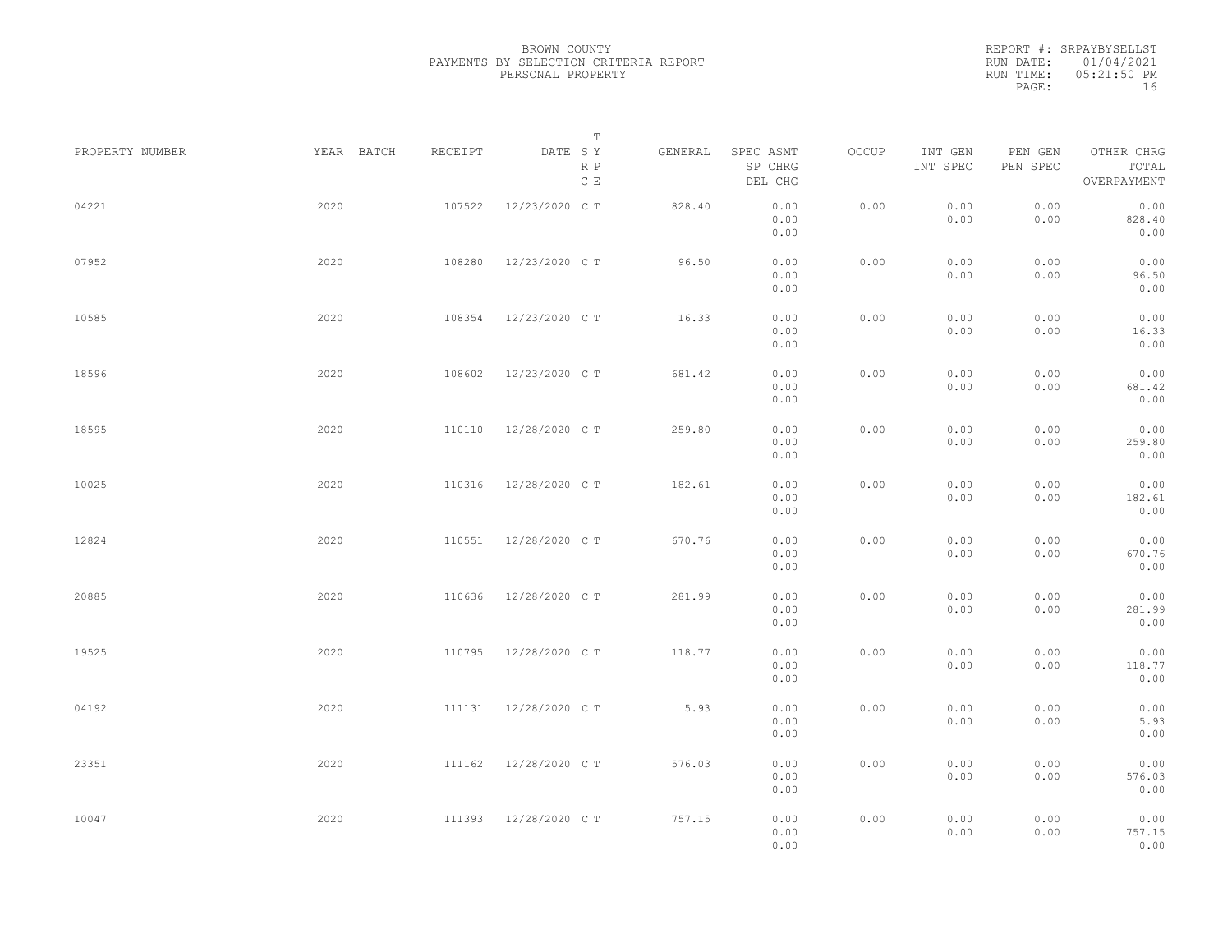|           | REPORT #: SRPAYBYSELLST |
|-----------|-------------------------|
|           | RUN DATE: 01/04/2021    |
| RUN TIME: | 05:21:50 PM             |
| PAGE:     | 17                      |

|                 |            |         | T                     |         |                                 |       |                     |                     |                                    |  |
|-----------------|------------|---------|-----------------------|---------|---------------------------------|-------|---------------------|---------------------|------------------------------------|--|
| PROPERTY NUMBER | YEAR BATCH | RECEIPT | DATE SY<br>R P<br>C E | GENERAL | SPEC ASMT<br>SP CHRG<br>DEL CHG | OCCUP | INT GEN<br>INT SPEC | PEN GEN<br>PEN SPEC | OTHER CHRG<br>TOTAL<br>OVERPAYMENT |  |
| 08741           | 2020       | 112042  | 12/28/2020 C T        | 8.90    | 0.00<br>0.00<br>0.00            | 0.00  | 0.00<br>0.00        | 0.00<br>0.00        | 0.00<br>8.90<br>0.00               |  |
| 24944           | 2020       | 113315  | 12/29/2020 C T        | 224.17  | 0.00<br>0.00<br>0.00            | 0.00  | 0.00<br>0.00        | 0.00<br>0.00        | 0.00<br>224.17<br>0.00             |  |
| 06291           | 2020       | 113603  | 12/29/2020 C T        | 26.72   | 0.00<br>0.00<br>0.00            | 0.00  | 0.00<br>0.00        | 0.00<br>0.00        | 0.00<br>26.72<br>0.00              |  |
| 22924           | 2020       | 114237  | 12/29/2020 C T        | 41.56   | 0.00<br>0.00<br>0.00            | 0.00  | 0.00<br>0.00        | 0.00<br>0.00        | 0.00<br>41.56<br>0.00              |  |
| 22263           | 2020       | 114593  | 12/29/2020 C T        | 764.57  | 0.00<br>0.00<br>0.00            | 0.00  | 0.00<br>0.00        | 0.00<br>0.00        | 0.00<br>764.57<br>0.00             |  |
| 25600           | 2020       | 114595  | 12/29/2020 C T        | 708.14  | 0.00<br>0.00<br>0.00            | 0.00  | 0.00<br>0.00        | 0.00<br>0.00        | 0.00<br>708.14<br>0.00             |  |
| 17362           | 2020       | 116250  | 12/29/2020 C T        | 19.30   | 0.00<br>0.00<br>0.00            | 0.00  | 0.00<br>0.00        | 0.00<br>0.00        | 0.00<br>19.30<br>0.00              |  |
| 15100           | 2020       | 116461  | 12/30/2020 C T        | 53.44   | 0.00<br>0.00<br>0.00            | 0.00  | 0.00<br>0.00        | 0.00<br>0.00        | 0.00<br>53.44<br>0.00              |  |
| 26505           | 2020       | 116673  | 12/30/2020 C T        | 687.37  | 0.00<br>0.00<br>0.00            | 0.00  | 0.00<br>0.00        | 0.00<br>0.00        | 0.00<br>687.37<br>0.00             |  |
| 22572           | 2020       | 116681  | 12/30/2020 C T        | 114.32  | 0.00<br>0.00<br>0.00            | 0.00  | 0.00<br>0.00        | 0.00<br>0.00        | 0.00<br>114.32<br>0.00             |  |
| 17823           | 2020       | 118074  | 12/30/2020 C T        | 148.46  | 0.00<br>0.00<br>0.00            | 0.00  | 0.00<br>0.00        | 0.00<br>0.00        | 0.00<br>148.46<br>0.00             |  |
| 10133           | 2020       | 118262  | 12/30/2020 C T        | 63.84   | 0.00<br>0.00<br>0.00            | 0.00  | 0.00<br>0.00        | 0.00<br>0.00        | 0.00<br>63.84<br>0.00              |  |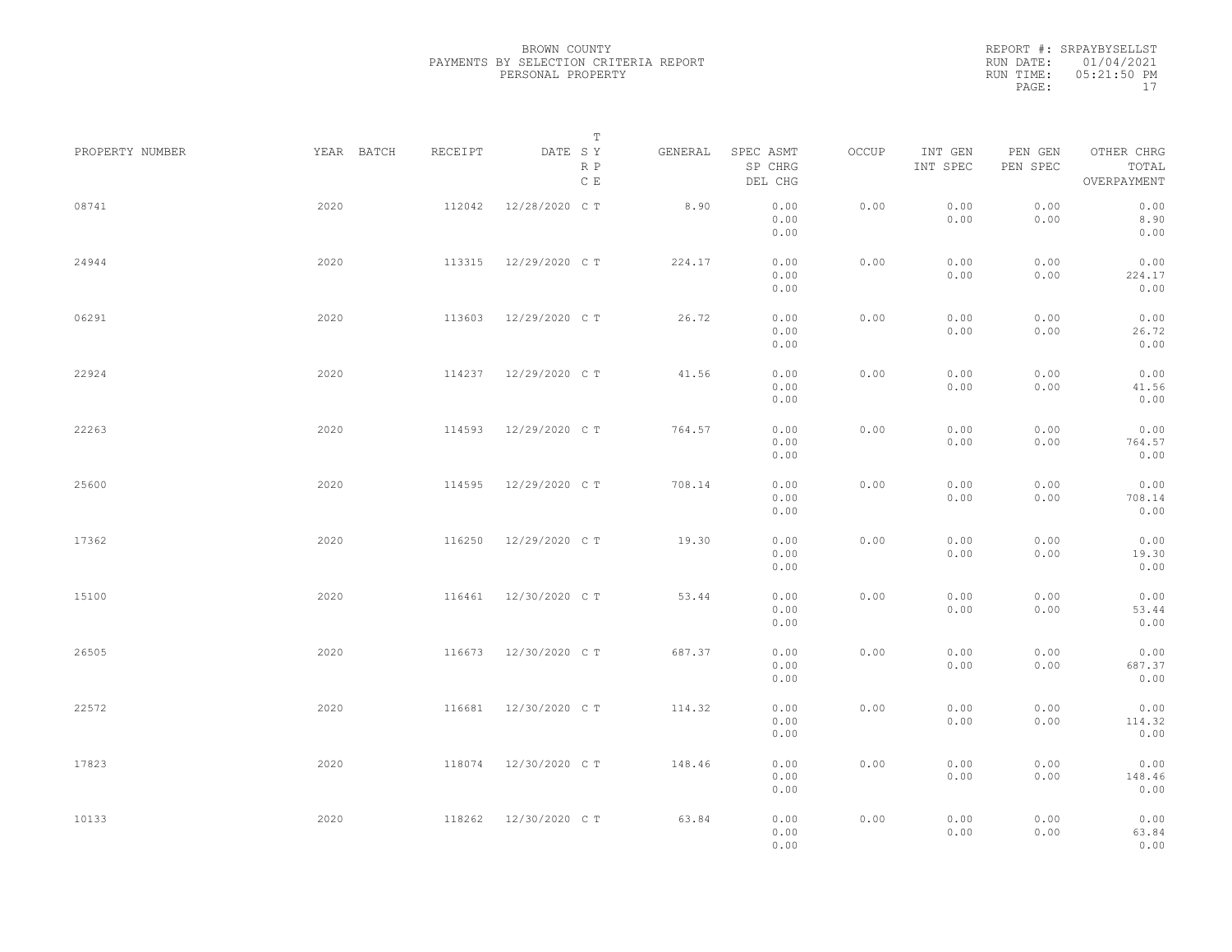| REPORT #: SRPAYBYSELLST |
|-------------------------|
| RUN DATE: 01/04/2021    |
| $05:21:50$ PM           |
| 18                      |
|                         |

|                 |               |         | $\mathbb T$             |            |           |       |          |          |             |
|-----------------|---------------|---------|-------------------------|------------|-----------|-------|----------|----------|-------------|
| PROPERTY NUMBER | YEAR<br>BATCH | RECEIPT | DATE SY                 | GENERAL    | SPEC ASMT | OCCUP | INT GEN  | PEN GEN  | OTHER CHRG  |
|                 |               |         | R P                     |            | SP CHRG   |       | INT SPEC | PEN SPEC | TOTAL       |
|                 |               |         | C E                     |            | DEL CHG   |       |          |          | OVERPAYMENT |
|                 |               |         |                         |            |           |       |          |          |             |
| 11900           | 2020          | 119857  | 12/31/2020 C T          | 25.26      | 0.00      | 0.00  | 0.00     | 0.00     | 0.00        |
|                 |               |         |                         |            | 0.00      |       | 0.00     | 0.00     | 25.26       |
|                 |               |         |                         |            | 0.00      |       |          |          | 0.00        |
|                 |               |         |                         |            |           |       |          |          |             |
| 22965           | 2020          | 120682  | 12/31/2020 C T          | 215.26     | 0.00      | 0.00  | 0.00     | 0.00     | 0.00        |
|                 |               |         |                         |            | 0.00      |       | 0.00     | 0.00     | 215.26      |
|                 |               |         |                         |            | 0.00      |       |          |          | 0.00        |
|                 |               |         |                         |            |           |       |          |          |             |
| 27502           | 2020          | 120762  | 12/31/2020 C T          | 148.46     | 0.00      | 0.00  | 0.00     | 0.00     | 0.00        |
|                 |               |         |                         |            | 0.00      |       | 0.00     | 0.00     | 148.46      |
|                 |               |         |                         |            | 0.00      |       |          |          | 0.00        |
|                 |               |         |                         |            |           |       |          |          |             |
| 04168           | 2020          | 120858  | 12/31/2020 C T          | 207.83     | 0.00      | 0.00  | 0.00     | 0.00     | 0.00        |
|                 |               |         |                         |            | 0.00      |       | 0.00     | 0.00     | 207.83      |
|                 |               |         |                         |            | 0.00      |       |          |          | 0.00        |
|                 |               |         |                         |            |           |       |          |          |             |
| 26508           | 2020          | 120865  | 12/31/2020 C T          | 4.45       | 0.00      | 0.00  | 0.00     | 0.00     | 0.00        |
|                 |               |         |                         |            | 0.00      |       | 0.00     | 0.00     | 4.45        |
|                 |               |         |                         |            | 0.00      |       |          |          | 0.00        |
|                 |               |         |                         |            |           |       |          |          |             |
|                 |               |         | TOWN OF LEDGEVIEW TOTAL | 14, 153.33 | 0.00      | 0.00  | 0.00     | 0.00     | 0.00        |
|                 |               |         |                         |            | 0.00      |       | 0.00     | 0.00     | 14, 153.33  |
|                 |               |         |                         |            | 0.00      |       |          |          | 0.00        |
|                 |               |         |                         |            |           |       |          |          |             |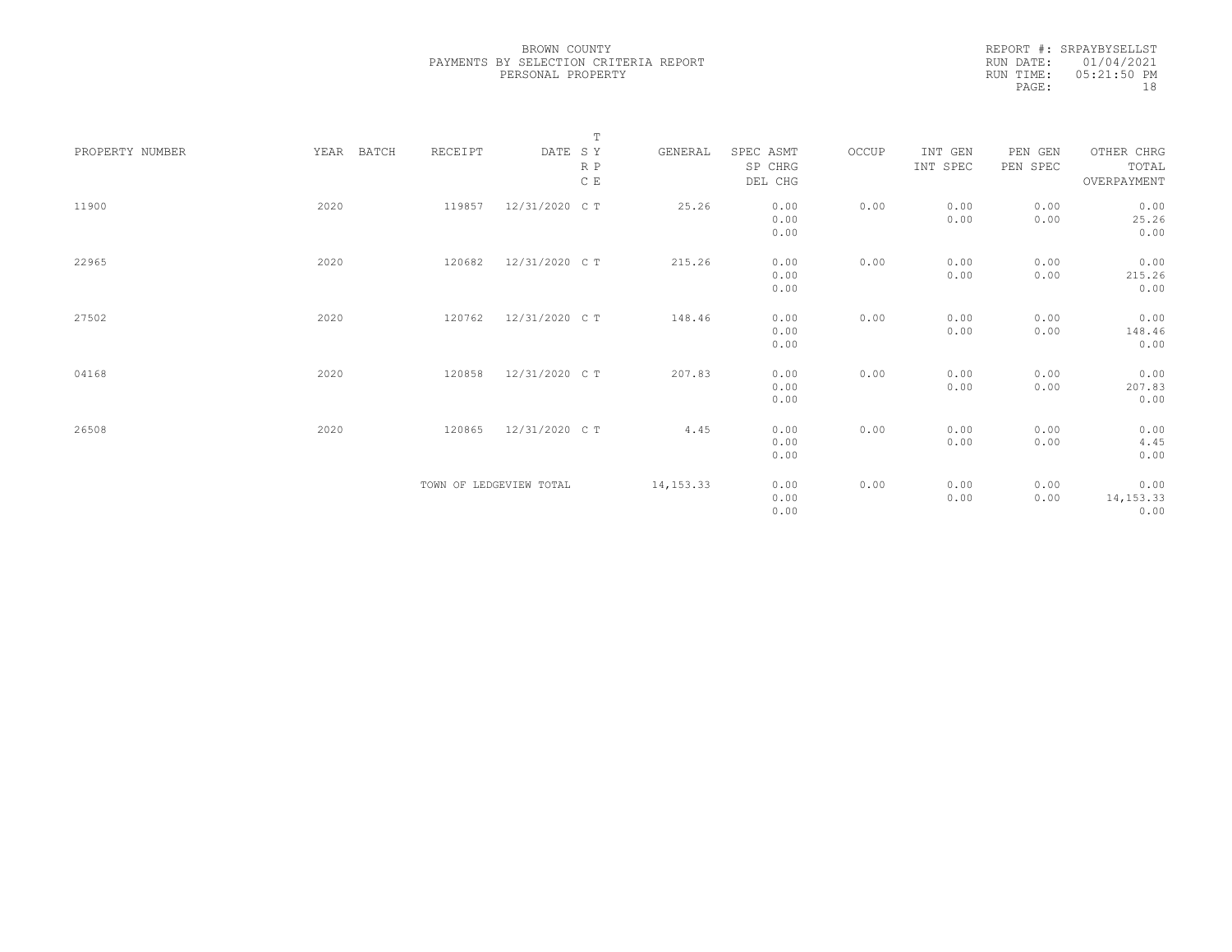|           | REPORT #: SRPAYBYSELLST |
|-----------|-------------------------|
|           | RUN DATE: 01/04/2021    |
| RUN TIME: | $05:21:50$ PM           |
| PAGE:     | 19                      |

|                 |               |         | $\mathbb T$            |         |           |       |          |          |             |
|-----------------|---------------|---------|------------------------|---------|-----------|-------|----------|----------|-------------|
| PROPERTY NUMBER | YEAR<br>BATCH | RECEIPT | DATE SY                | GENERAL | SPEC ASMT | OCCUP | INT GEN  | PEN GEN  | OTHER CHRG  |
|                 |               |         | R P                    |         | SP CHRG   |       | INT SPEC | PEN SPEC | TOTAL       |
|                 |               |         | C E                    |         | DEL CHG   |       |          |          | OVERPAYMENT |
|                 |               |         |                        |         |           |       |          |          |             |
| 25277           | 2020          | 99416   | 12/16/2020 C T         | 108.95  | 0.00      | 0.00  | 0.00     | 0.00     | 0.00        |
|                 |               |         |                        |         | 0.00      |       | 0.00     | 0.00     | 108.95      |
|                 |               |         |                        |         | 0.00      |       |          |          | 0.00        |
|                 |               |         |                        |         |           |       |          |          |             |
| 04085           | 2020          | 107592  | 12/23/2020 C T         | 171.59  | 0.00      | 0.00  | 0.00     | 0.00     | 0.00        |
|                 |               |         |                        |         | 0.00      |       | 0.00     | 0.00     | 171.59      |
|                 |               |         |                        |         | 0.00      |       |          |          | 0.00        |
|                 |               |         |                        |         |           |       |          |          |             |
| 27110           | 2020          | 110327  | 12/28/2020 C T         | 113.00  | 0.00      | 0.00  | 0.00     | 0.00     | 0.00        |
|                 |               |         |                        |         | 0.00      |       | 0.00     | 0.00     | 113.00      |
|                 |               |         |                        |         | 0.00      |       |          |          | 0.00        |
|                 |               |         |                        |         |           |       |          |          |             |
| 05603           | 2020          | 113037  | 12/29/2020 C T         | 355.70  | 0.00      | 0.00  | 0.00     | 0.00     | 0.00        |
|                 |               |         |                        |         | 0.00      |       | 0.00     | 0.00     | 355.70      |
|                 |               |         |                        |         | 0.00      |       |          |          | 0.00        |
|                 |               |         |                        |         |           |       |          |          |             |
| 22352           | 2020          | 114652  | 12/29/2020 C T         | 148.56  | 0.00      | 0.00  | 0.00     | 0.00     | 0.00        |
|                 |               |         |                        |         | 0.00      |       | 0.00     | 0.00     | 148.56      |
|                 |               |         |                        |         | 0.00      |       |          |          | 0.00        |
|                 |               |         |                        |         |           |       |          |          |             |
|                 |               |         | TOWN OF MORRISON TOTAL | 897.80  | 0.00      | 0.00  | 0.00     | 0.00     | 0.00        |
|                 |               |         |                        |         | 0.00      |       | 0.00     | 0.00     | 897.80      |
|                 |               |         |                        |         | 0.00      |       |          |          | 0.00        |
|                 |               |         |                        |         |           |       |          |          |             |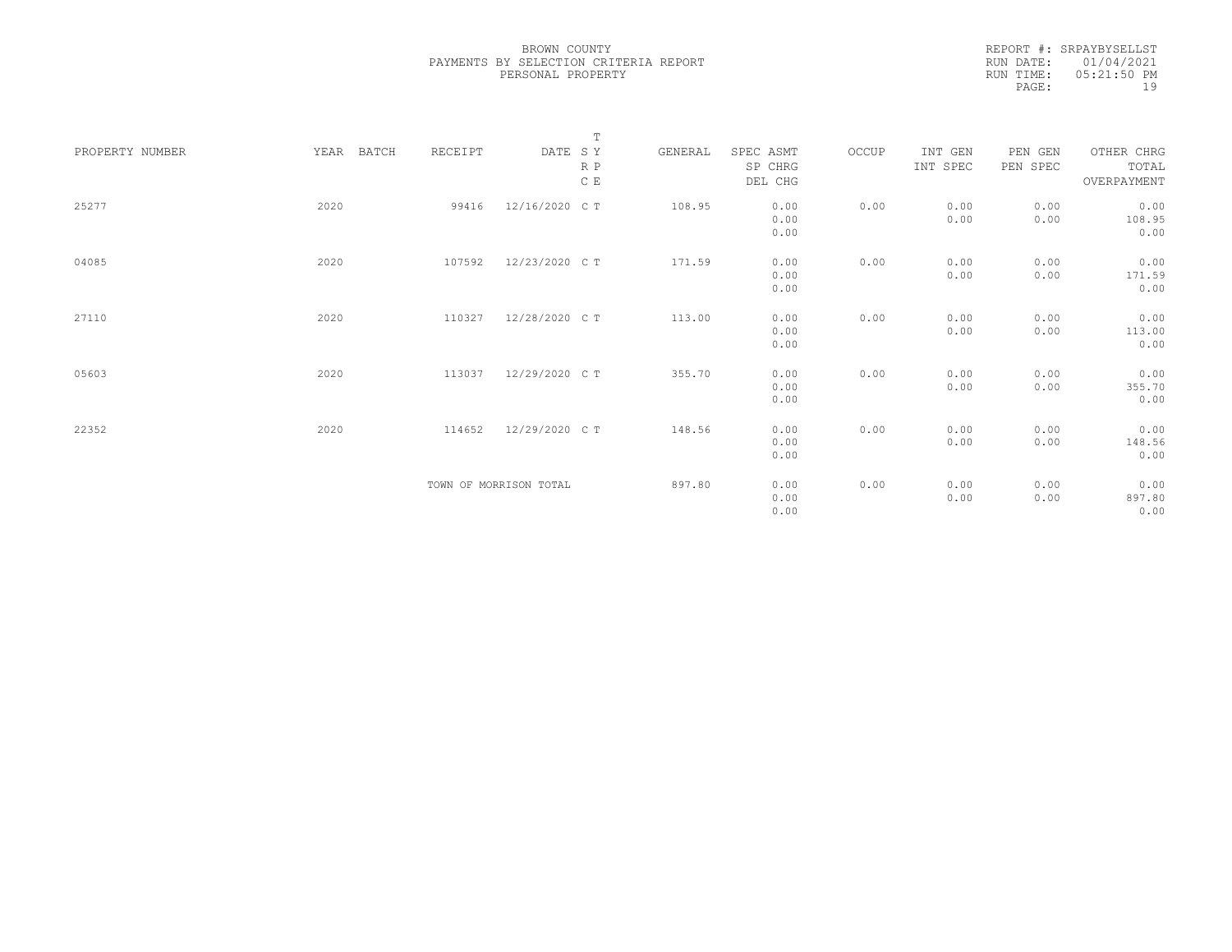|           | REPORT #: SRPAYBYSELLST |
|-----------|-------------------------|
|           | RUN DATE: 01/04/2021    |
| RUN TIME: | 05:21:50 PM             |
| PAGE:     | 20                      |

|                 |             |         | $\mathbb T$               |          |                                 |       |                     |                     |                                    |
|-----------------|-------------|---------|---------------------------|----------|---------------------------------|-------|---------------------|---------------------|------------------------------------|
| PROPERTY NUMBER | YEAR BATCH  | RECEIPT | DATE SY<br>R P<br>C E     | GENERAL  | SPEC ASMT<br>SP CHRG<br>DEL CHG | OCCUP | INT GEN<br>INT SPEC | PEN GEN<br>PEN SPEC | OTHER CHRG<br>TOTAL<br>OVERPAYMENT |
| 18419           | 2020        | 102898  | 12/18/2020 C T            | 329.59   | 0.00<br>0.00<br>0.00            | 0.00  | 0.00<br>0.00        | 0.00<br>0.00        | 0.00<br>329.59<br>0.00             |
| 07263           | 2020        | 103681  | 12/19/2020 C T            | 37.12    | 0.00<br>0.00<br>0.00            | 0.00  | 0.00<br>0.00        | 0.00<br>0.00        | 0.00<br>37.12<br>0.00              |
| 09774           | 2020        | 110285  | 12/28/2020 C T            | 1.48     | 0.00<br>0.00<br>0.00            | 0.00  | 0.00<br>0.00        | 0.00<br>0.00        | 0.00<br>1.48<br>0.00               |
| 24968           | 2020        | 110421  | 12/28/2020 C T            | 17.81    | 0.00<br>0.00<br>0.00            | 0.00  | 0.00<br>0.00        | 0.00<br>0.00        | 0.00<br>17.81<br>0.00              |
| 07281           | 2020        | 111397  | 12/28/2020 C T            | 360.76   | 0.00<br>0.00<br>0.00            | 0.00  | 0.00<br>0.00        | 0.00<br>0.00        | 0.00<br>360.76<br>0.00             |
| 16055           | 2020        | 113076  | 12/29/2020 C T            | 23.75    | 0.00<br>0.00<br>0.00            | 0.00  | 0.00<br>0.00        | 0.00<br>0.00        | 0.00<br>23.75<br>0.00              |
| 14795           | 2020        | 119179  | 12/31/2020 C T            | 47.50    | 0.00<br>0.00<br>0.00            | 0.00  | 0.00<br>0.00        | 0.00<br>0.00        | 0.00<br>47.50<br>0.00              |
| 24309           | 2020 201231 | 8306    | 12/31/2020 C T            | 305.82   | 0.00<br>0.00<br>0.00            | 0.00  | 0.00<br>0.00        | 0.00<br>0.00        | 0.00<br>305.82<br>0.00             |
|                 |             |         | TOWN OF NEW DENMARK TOTAL | 1,123.83 | 0.00<br>0.00<br>0.00            | 0.00  | 0.00<br>0.00        | 0.00<br>0.00        | 0.00<br>1,123.83<br>0.00           |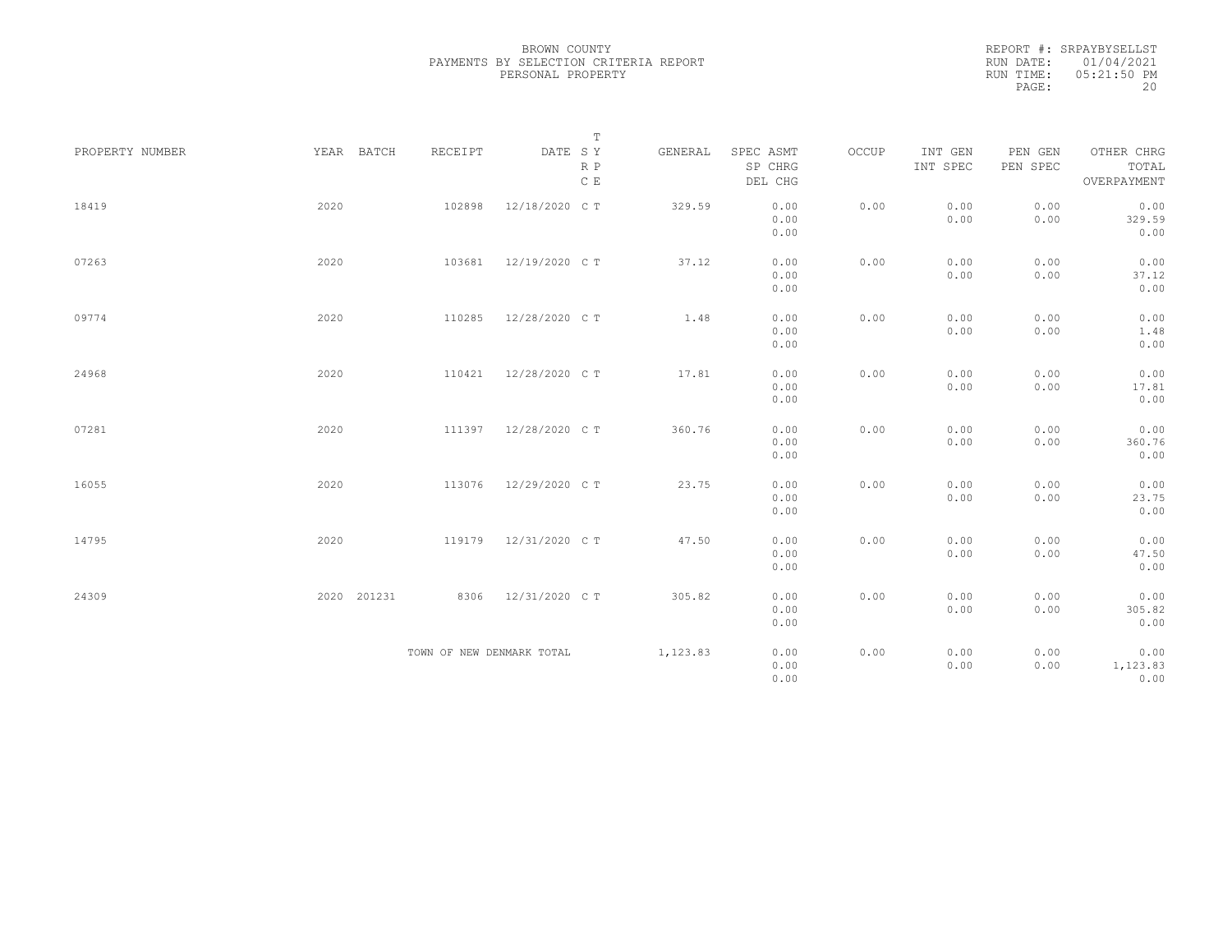|           | REPORT #: SRPAYBYSELLST |
|-----------|-------------------------|
|           | RUN DATE: 01/04/2021    |
| RUN TIME: | 05:21:51 PM             |
| PAGE:     | 21                      |

|                 |            |         | T                     |          |                                 |       |                     |                     |                                    |  |
|-----------------|------------|---------|-----------------------|----------|---------------------------------|-------|---------------------|---------------------|------------------------------------|--|
| PROPERTY NUMBER | YEAR BATCH | RECEIPT | DATE SY<br>R P<br>C E | GENERAL  | SPEC ASMT<br>SP CHRG<br>DEL CHG | OCCUP | INT GEN<br>INT SPEC | PEN GEN<br>PEN SPEC | OTHER CHRG<br>TOTAL<br>OVERPAYMENT |  |
| 06418           | 2020       | 97023   | 12/14/2020 C T        | 51.62    | 0.00<br>0.00<br>0.00            | 0.00  | 0.00<br>0.00        | 0.00<br>0.00        | 0.00<br>51.62<br>0.00              |  |
| 25017           | 2020       | 100244  | 12/16/2020 C T        | 14.95    | 0.00<br>0.00<br>0.00            | 0.00  | 0.00<br>0.00        | 0.00<br>0.00        | 0.00<br>14.95<br>0.00              |  |
| 16768           | 2020       | 101098  | 12/17/2020 C T        | 33.97    | 0.00<br>0.00<br>0.00            | 0.00  | 0.00<br>0.00        | 0.00<br>0.00        | 0.00<br>33.97<br>0.00              |  |
| 12493           | 2020       | 101349  | 12/17/2020 C T        | 1,412.84 | 0.00<br>0.00<br>0.00            | 0.00  | 0.00<br>0.00        | 0.00<br>0.00        | 0.00<br>1,412.84<br>0.00           |  |
| 08612           | 2020       | 104419  | 12/21/2020 C T        | 93.73    | 0.00<br>0.00<br>0.00            | 0.00  | 0.00<br>0.00        | 0.00<br>0.00        | 0.00<br>93.73<br>0.00              |  |
| 15866           | 2020       | 104448  | 12/21/2020 C T        | 1.37     | 0.00<br>0.00<br>0.00            | 0.00  | 0.00<br>0.00        | 0.00<br>0.00        | 0.00<br>1.37<br>0.00               |  |
| 06446           | 2020       | 104464  | 12/21/2020 C T        | 709.14   | 0.00<br>0.00<br>0.00            | 0.00  | 0.00<br>0.00        | 0.00<br>0.00        | 0.00<br>709.14<br>0.00             |  |
| 15187           | 2020       | 104751  | 12/21/2020 C T        | 13.59    | 0.00<br>0.00<br>0.00            | 0.00  | 0.00<br>0.00        | 0.00<br>0.00        | 0.00<br>13.59<br>0.00              |  |
| 06396           | 2020       | 108291  | 12/23/2020 C T        | 61.14    | 0.00<br>0.00<br>0.00            | 0.00  | 0.00<br>0.00        | 0.00<br>0.00        | 0.00<br>61.14<br>0.00              |  |
| 24328           | 2020       | 110596  | 12/28/2020 C T        | 71.99    | 0.00<br>0.00<br>0.00            | 0.00  | 0.00<br>0.00        | 0.00<br>0.00        | 0.00<br>71.99<br>0.00              |  |
| 24720           | 2020       | 111899  | 12/28/2020 C T        | 14.95    | 0.00<br>0.00<br>0.00            | 0.00  | 0.00<br>0.00        | 0.00<br>0.00        | 0.00<br>14.95<br>0.00              |  |
| 26387           | 2020       | 113338  | 12/29/2020 C T        | 27.17    | 0.00<br>0.00<br>0.00            | 0.00  | 0.00<br>0.00        | 0.00<br>0.00        | 0.00<br>27.17<br>0.00              |  |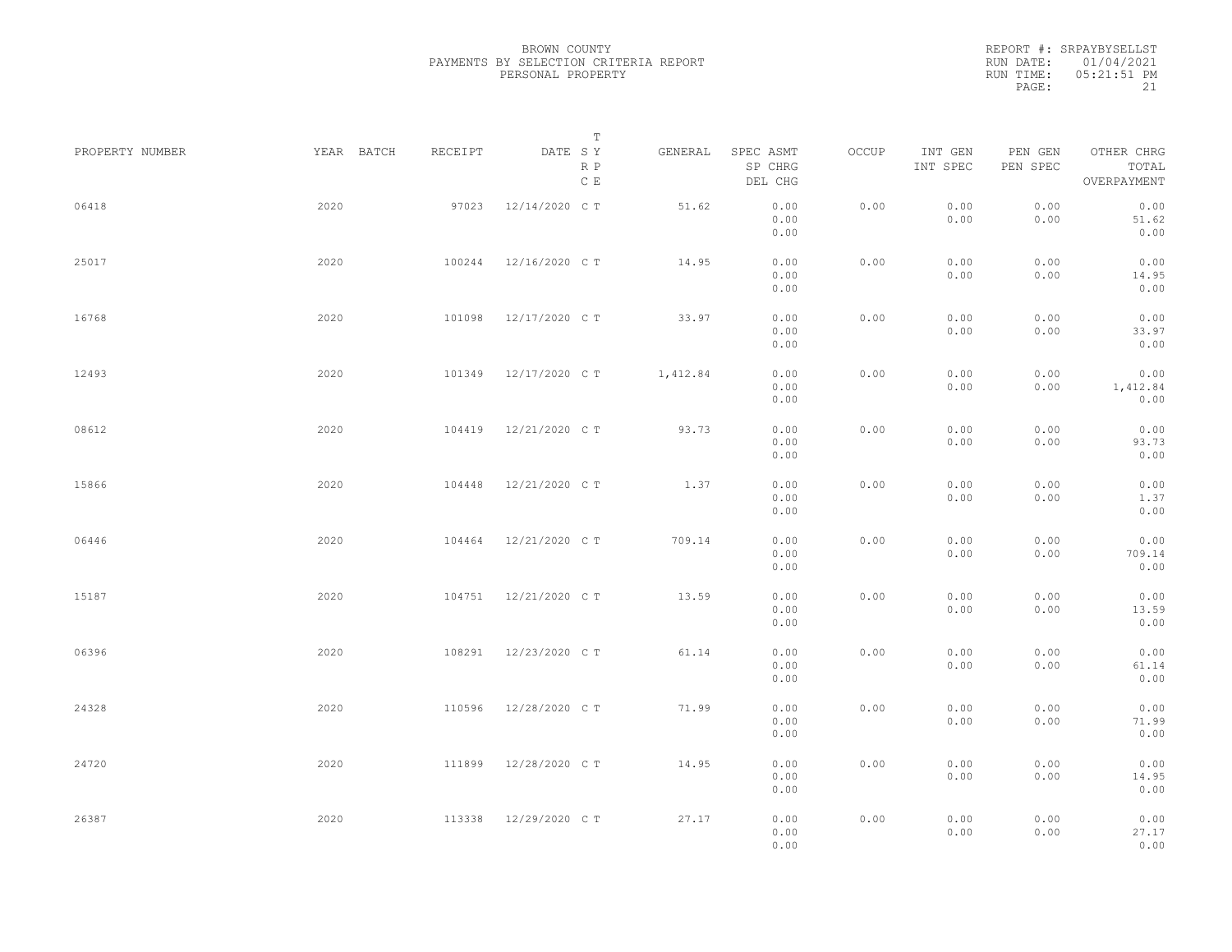| REPORT #: SRPAYBYSELLST     |
|-----------------------------|
| RUN DATE: 01/04/2021        |
| $0.5:21:51$ PM<br>RUN TIME: |
| フフ                          |
|                             |

|                 |               |                          | $\mathbb T$    |          |           |       |          |          |             |
|-----------------|---------------|--------------------------|----------------|----------|-----------|-------|----------|----------|-------------|
| PROPERTY NUMBER | BATCH<br>YEAR | RECEIPT                  | DATE SY        | GENERAL  | SPEC ASMT | OCCUP | INT GEN  | PEN GEN  | OTHER CHRG  |
|                 |               |                          | R P            |          | SP CHRG   |       | INT SPEC | PEN SPEC | TOTAL       |
|                 |               |                          | $\,$ C $\,$ E  |          | DEL CHG   |       |          |          | OVERPAYMENT |
|                 |               |                          |                |          |           |       |          |          |             |
| 06412           | 2020          | 113620                   | 12/29/2020 CT  | 176.61   | 0.00      | 0.00  | 0.00     | 0.00     | 0.00        |
|                 |               |                          |                |          | 0.00      |       | 0.00     | 0.00     | 176.61      |
|                 |               |                          |                |          | 0.00      |       |          |          | 0.00        |
|                 |               |                          |                |          |           |       |          |          |             |
| 25016           | 2020          | 116946                   | 12/30/2020 C T | 118.18   | 0.00      | 0.00  | 0.00     | 0.00     | 0.00        |
|                 |               |                          |                |          | 0.00      |       | 0.00     | 0.00     | 118.18      |
|                 |               |                          |                |          | 0.00      |       |          |          | 0.00        |
|                 |               |                          |                |          |           |       |          |          |             |
| 18415           | 2020          | 117396                   | 12/30/2020 CT  | 47.55    | 0.00      | 0.00  | 0.00     | 0.00     | 0.00        |
|                 |               |                          |                |          | 0.00      |       | 0.00     | 0.00     | 47.55       |
|                 |               |                          |                |          | 0.00      |       |          |          | 0.00        |
|                 |               |                          |                |          |           |       |          |          |             |
| 22943           | 2020          | 117698                   | 12/30/2020 C T | 13.59    | 0.00      | 0.00  | 0.00     | 0.00     | 0.00        |
|                 |               |                          |                |          | 0.00      |       | 0.00     | 0.00     | 13.59       |
|                 |               |                          |                |          | 0.00      |       |          |          | 0.00        |
|                 |               |                          |                |          |           |       |          |          |             |
| 13266           | 2020          | 117995                   | 12/30/2020 C T | 59.77    | 0.00      | 0.00  | 0.00     | 0.00     | 0.00        |
|                 |               |                          |                |          | 0.00      |       | 0.00     | 0.00     | 59.77       |
|                 |               |                          |                |          | 0.00      |       |          |          | 0.00        |
|                 |               |                          |                |          |           |       |          |          |             |
|                 |               | TOWN OF PITTSFIELD TOTAL |                | 2,922.16 | 0.00      | 0.00  | 0.00     | 0.00     | 0.00        |
|                 |               |                          |                |          | 0.00      |       | 0.00     | 0.00     | 2,922.16    |
|                 |               |                          |                |          | 0.00      |       |          |          | 0.00        |
|                 |               |                          |                |          |           |       |          |          |             |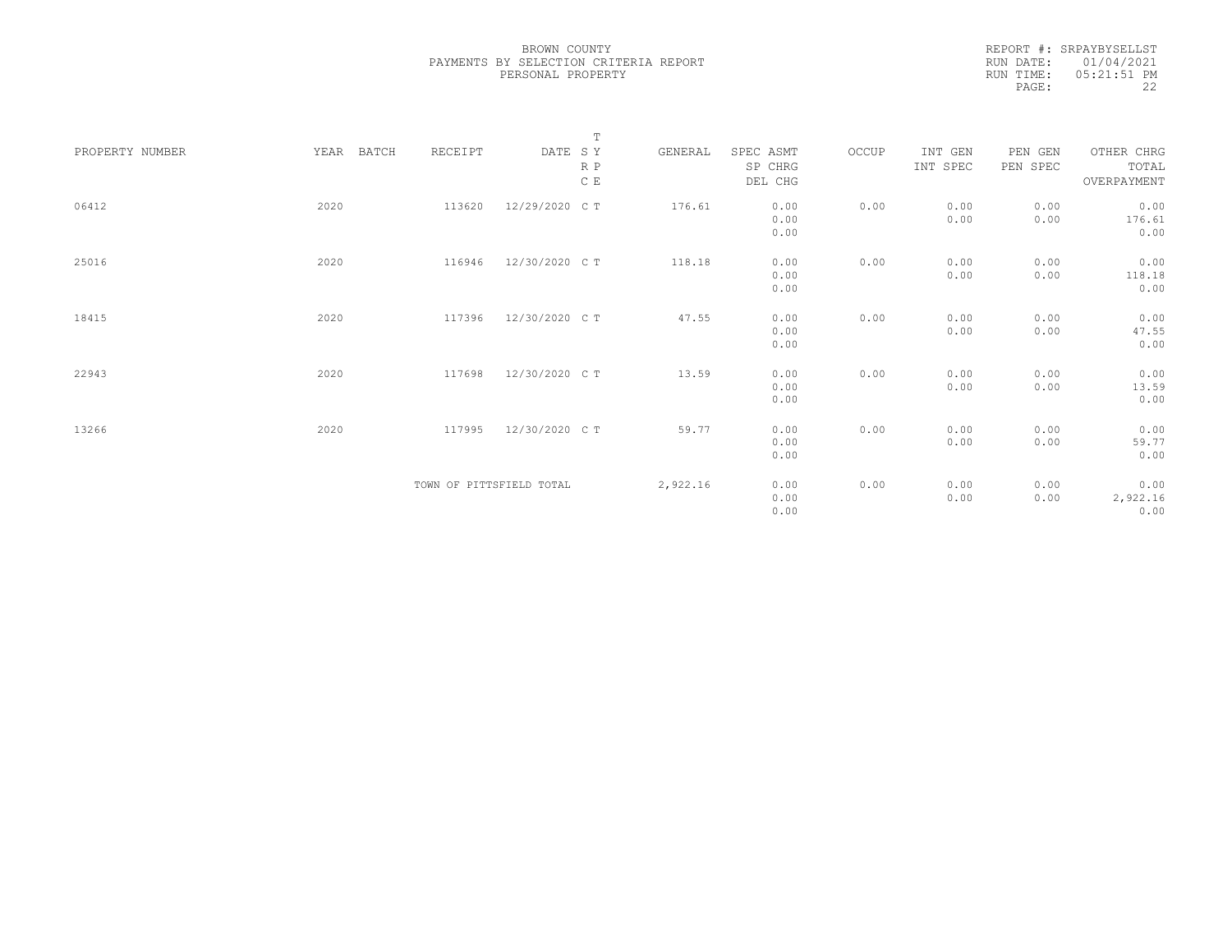|           | REPORT #: SRPAYBYSELLST |
|-----------|-------------------------|
|           | RUN DATE: 01/04/2021    |
| RUN TIME: | $05:21:51$ PM           |
| PAGE:     | 23                      |

|                 |            |         | $\mathbb T$            |          |                                 |       |                     |                     |                                    |
|-----------------|------------|---------|------------------------|----------|---------------------------------|-------|---------------------|---------------------|------------------------------------|
| PROPERTY NUMBER | YEAR BATCH | RECEIPT | DATE SY<br>R P<br>C E  | GENERAL  | SPEC ASMT<br>SP CHRG<br>DEL CHG | OCCUP | INT GEN<br>INT SPEC | PEN GEN<br>PEN SPEC | OTHER CHRG<br>TOTAL<br>OVERPAYMENT |
| 18437           | 2020       | 100500  | 12/16/2020 C T         | 3.96     | 0.00<br>0.00<br>0.00            | 0.00  | 0.00<br>0.00        | 0.00<br>0.00        | 0.00<br>3.96<br>0.00               |
| 05601           | 2020       | 101802  | 12/18/2020 C T         | 672.36   | 0.00<br>0.00<br>0.00            | 0.00  | 0.00<br>0.00        | 0.00<br>0.00        | 0.00<br>672.36<br>0.00             |
| 20337           | 2020       | 104841  | 12/21/2020 C T         | 60.65    | 0.00<br>0.00<br>0.00            | 0.00  | 0.00<br>0.00        | 0.00<br>0.00        | 0.00<br>60.65<br>0.00              |
| 06285           | 2020       | 105250  | 12/21/2020 C T         | 437.70   | 0.00<br>0.00<br>0.00            | 0.00  | 0.00<br>0.00        | 0.00<br>0.00        | 0.00<br>437.70<br>0.00             |
| 15918           | 2020       | 105955  | 12/22/2020 C T         | 6.59     | 0.00<br>0.00<br>0.00            | 0.00  | 0.00<br>0.00        | 0.00<br>0.00        | 0.00<br>6.59<br>0.00               |
| 22484           | 2020       | 109583  | 12/28/2020 C T         | 9.23     | 0.00<br>0.00<br>0.00            | 0.00  | 0.00<br>0.00        | 0.00<br>0.00        | 0.00<br>9.23<br>0.00               |
| 4387            | 2020       | 114376  | 12/29/2020 C T         | 1,687.48 | 0.00<br>0.00<br>0.00            | 0.00  | 0.00<br>0.00        | 0.00<br>0.00        | 0.00<br>1,687.48<br>0.00           |
| 15345           | 2020       | 114547  | 12/29/2020 C T         | 39.55    | 0.00<br>0.00<br>0.00            | 0.00  | 0.00<br>0.00        | 0.00<br>0.00        | 0.00<br>39.55<br>0.00              |
| 24958           | 2020       | 116684  | 12/30/2020 C T         | 14.50    | 0.00<br>0.00<br>0.00            | 0.00  | 0.00<br>0.00        | 0.00<br>0.00        | 0.00<br>14.50<br>0.00              |
|                 |            |         | TOWN OF ROCKLAND TOTAL | 2,932.02 | 0.00<br>0.00<br>0.00            | 0.00  | 0.00<br>0.00        | 0.00<br>0.00        | 0.00<br>2,932.02<br>0.00           |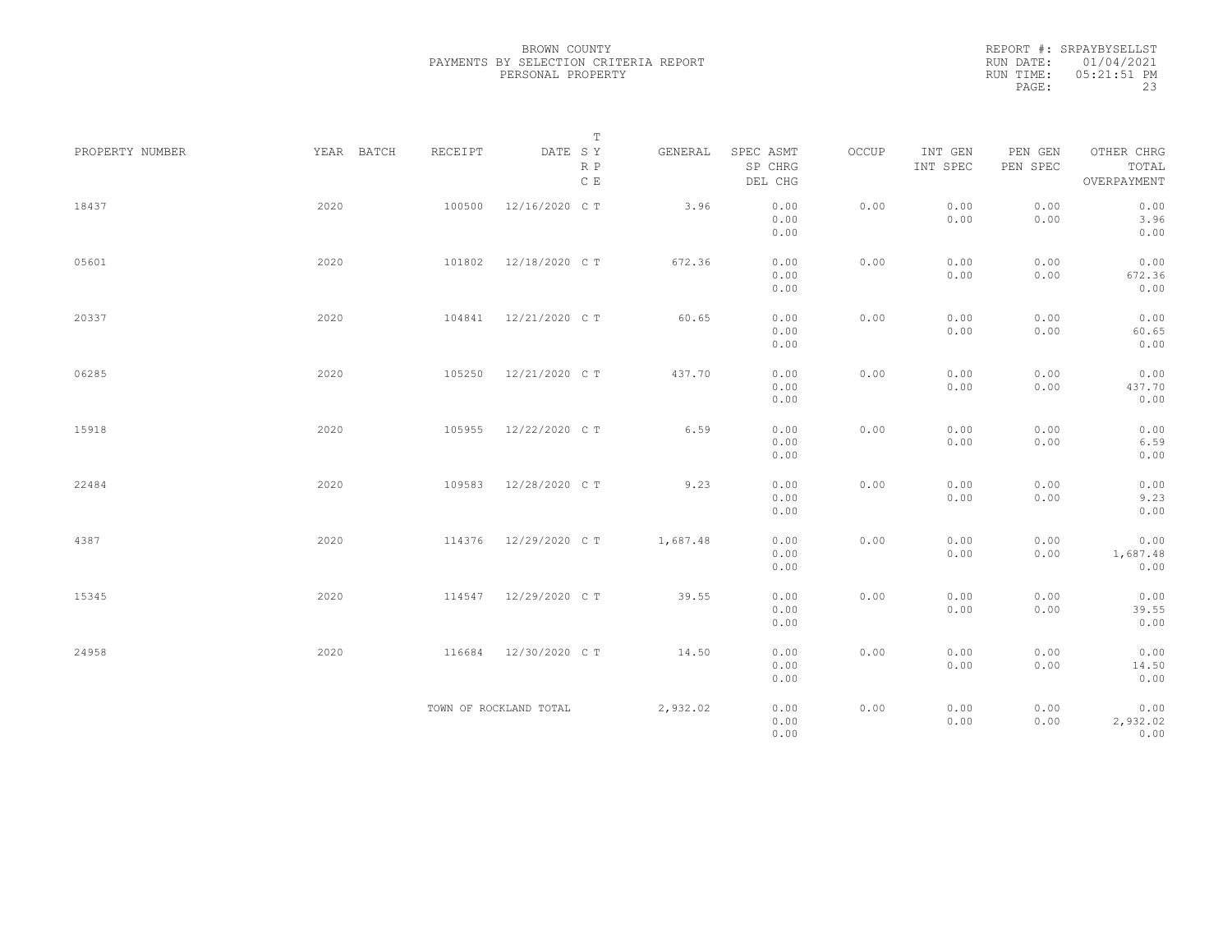|           | REPORT #: SRPAYBYSELLST |
|-----------|-------------------------|
|           | RUN DATE: 01/04/2021    |
| RUN TIME: | $0.5:21:51$ PM          |
| PAGE:     | 24                      |

|                 |             |         | $\mathbb T$                                                                    |          |                                 |       |                     |                     |                                    |
|-----------------|-------------|---------|--------------------------------------------------------------------------------|----------|---------------------------------|-------|---------------------|---------------------|------------------------------------|
| PROPERTY NUMBER | YEAR BATCH  | RECEIPT | $\begin{tabular}{lllll} \bf{DATE} & \tt S & \tt Y \end{tabular}$<br>R P<br>C E | GENERAL  | SPEC ASMT<br>SP CHRG<br>DEL CHG | OCCUP | INT GEN<br>INT SPEC | PEN GEN<br>PEN SPEC | OTHER CHRG<br>TOTAL<br>OVERPAYMENT |
| 21861           | 2020 201211 | 7122    | 12/11/2020 C T                                                                 | 16.24    | 0.00<br>0.00<br>0.00            | 0.00  | 0.00<br>0.00        | 0.00<br>0.00        | 0.00<br>16.24<br>0.00              |
| 14522           | 2020        | 102901  | 12/18/2020 C T                                                                 | 162.52   | 0.00<br>0.00<br>0.00            | 0.00  | 0.00<br>0.00        | 0.00<br>0.00        | 0.00<br>162.52<br>0.00             |
| 18448           | 2020        | 104516  | 12/21/2020 C T                                                                 | 3.25     | 0.00<br>0.00<br>0.00            | 0.00  | 0.00<br>0.00        | 0.00<br>0.00        | 0.00<br>3.25<br>0.00               |
| 06330           | 2020        | 106486  | 12/22/2020 C T                                                                 | 159.27   | 0.00<br>0.00<br>0.00            | 0.00  | 0.00<br>0.00        | 0.00<br>0.00        | 0.00<br>159.27<br>0.00             |
| 06355           | 2020        | 106490  | 12/22/2020 C T                                                                 | 73.13    | 0.00<br>0.00<br>0.00            | 0.00  | 0.00<br>0.00        | 0.00<br>0.00        | 0.00<br>73.13<br>0.00              |
| 06324           | 2020        | 109993  | 12/28/2020 C T                                                                 | 81.26    | 0.00<br>0.00<br>0.00            | 0.00  | 0.00<br>0.00        | 0.00<br>0.00        | 0.00<br>81.26<br>0.00              |
| 24323           | 2020        | 110602  | 12/28/2020 C T                                                                 | 284.41   | 0.00<br>0.00<br>0.00            | 0.00  | 0.00<br>0.00        | 0.00<br>0.00        | 0.00<br>284.41<br>0.00             |
| 26977           | 2020        | 117668  | 12/30/2020 C T                                                                 | 97.51    | 0.00<br>0.00<br>0.00            | 0.00  | 0.00<br>0.00        | 0.00<br>0.00        | 0.00<br>97.51<br>0.00              |
| 18449           | 2020        | 119717  | 12/31/2020 C T                                                                 | 1,262.80 | 0.00<br>0.00<br>0.00            | 0.00  | 0.00<br>0.00        | 0.00<br>0.00        | 0.00<br>1,262.80<br>0.00           |
|                 |             |         | TOWN OF SCOTT TOTAL                                                            | 2,140.39 | 0.00<br>0.00<br>0.00            | 0.00  | 0.00<br>0.00        | 0.00<br>0.00        | 0.00<br>2,140.39<br>0.00           |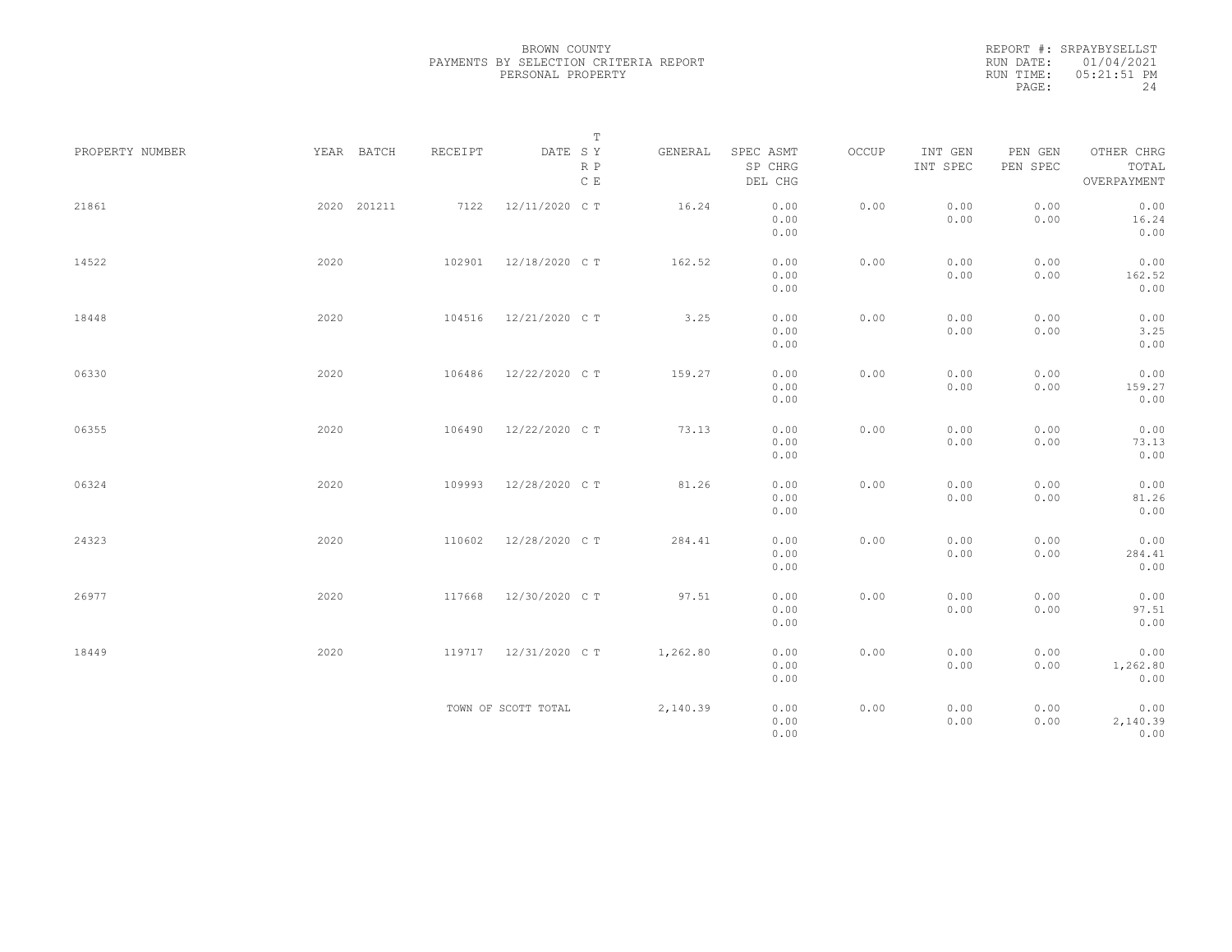| REPORT #: SRPAYBYSELLST |
|-------------------------|
| RUN DATE: 01/04/2021    |
| $05:21:51$ PM           |
| 25                      |
|                         |

|                 |            |                           | $\mathbb T$                     |          |                                 |       |                     |                     |                                    |
|-----------------|------------|---------------------------|---------------------------------|----------|---------------------------------|-------|---------------------|---------------------|------------------------------------|
| PROPERTY NUMBER | YEAR BATCH | RECEIPT                   | DATE SY<br>R P<br>$\,$ C $\,$ E | GENERAL  | SPEC ASMT<br>SP CHRG<br>DEL CHG | OCCUP | INT GEN<br>INT SPEC | PEN GEN<br>PEN SPEC | OTHER CHRG<br>TOTAL<br>OVERPAYMENT |
| 03815           | 2020       | 99683                     | 12/16/2020 C T                  | 5.40     | 0.00<br>0.00<br>0.00            | 0.00  | 0.00<br>0.00        | 0.00<br>0.00        | 0.00<br>5.40<br>0.00               |
| 19636           | 2020       | 104826                    | 12/21/2020 C T                  | 147.78   | 0.00<br>0.00<br>0.00            | 0.00  | 0.00<br>0.00        | 0.00<br>0.00        | 0.00<br>147.78<br>0.00             |
| 25022           | 2020       | 110605                    | 12/28/2020 C T                  | 145.97   | 0.00<br>0.00<br>0.00            | 0.00  | 0.00<br>0.00        | 0.00<br>0.00        | 0.00<br>145.97<br>0.00             |
| 17005           | 2020       | 113318                    | 12/29/2020 C T                  | 17.51    | 0.00<br>0.00<br>0.00            | 0.00  | 0.00<br>0.00        | 0.00<br>0.00        | 0.00<br>17.51<br>0.00              |
| 16002           | 2020       | 114365                    | 12/29/2020 C T                  | 61.26    | 0.00<br>0.00<br>0.00            | 0.00  | 0.00<br>0.00        | 0.00<br>0.00        | 0.00<br>61.26<br>0.00              |
| 26390           | 2020       | 114722                    | 12/29/2020 C T                  | 14.42    | 0.00<br>0.00<br>0.00            | 0.00  | 0.00<br>0.00        | 0.00<br>0.00        | 0.00<br>14.42<br>0.00              |
| 03816           | 2020       | 114753                    | 12/29/2020 C T                  | 737.61   | 0.00<br>0.00<br>0.00            | 0.00  | 0.00<br>0.00        | 0.00<br>0.00        | 0.00<br>737.61<br>0.00             |
| 22944           | 2020       | 117987                    | 12/30/2020 C T                  | 25.23    | 0.00<br>0.00<br>0.00            | 0.00  | 0.00<br>0.00        | 0.00<br>0.00        | 0.00<br>25.23<br>0.00              |
|                 |            | TOWN OF WRIGHTSTOWN TOTAL |                                 | 1,155.18 | 0.00<br>0.00<br>0.00            | 0.00  | 0.00<br>0.00        | 0.00<br>0.00        | 0.00<br>1,155.18<br>0.00           |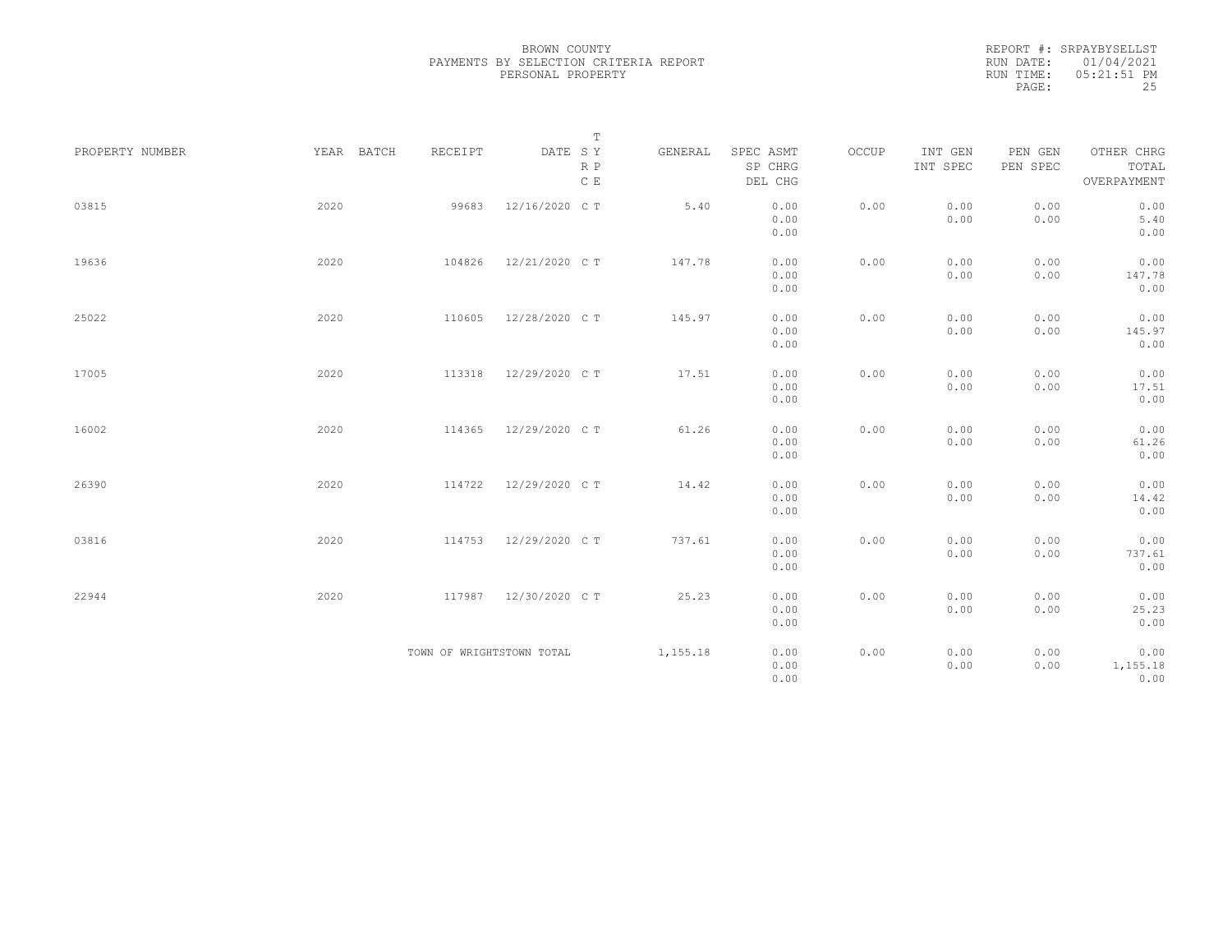REPORT #: SRPAYBYSELLST RUN DATE: 01/04/2021 RUN TIME: 05:21:52 PM PAGE: 26

|                 |      |             |         | $\mathbb T$           |          |                                 |       |                     |                     |                                    |  |
|-----------------|------|-------------|---------|-----------------------|----------|---------------------------------|-------|---------------------|---------------------|------------------------------------|--|
| PROPERTY NUMBER |      | YEAR BATCH  | RECEIPT | DATE SY<br>R P<br>C E | GENERAL  | SPEC ASMT<br>SP CHRG<br>DEL CHG | OCCUP | INT GEN<br>INT SPEC | PEN GEN<br>PEN SPEC | OTHER CHRG<br>TOTAL<br>OVERPAYMENT |  |
| 25138           | 2020 |             | 96951   | 12/14/2020 C T        | 93.77    | 0.00<br>0.00<br>0.00            | 0.00  | 0.00<br>0.00        | 0.00<br>0.00        | 0.00<br>93.77<br>0.00              |  |
| 00140           | 2020 |             | 96972   | 12/14/2020 C T        | 336.17   | 0.00<br>0.00<br>0.00            | 0.00  | 0.00<br>0.00        | 0.00<br>0.00        | 0.00<br>336.17<br>0.00             |  |
| 15001           | 2020 |             | 97107   | 12/14/2020 C T        | 148.64   | 0.00<br>0.00<br>0.00            | 0.00  | 0.00<br>0.00        | 0.00<br>0.00        | 0.00<br>148.64<br>0.00             |  |
| 10066           |      | 2020 201210 | 7020    | 12/10/2020 C T        | 52.59    | 0.00<br>0.00<br>0.00            | 0.00  | 0.00<br>0.00        | 0.00<br>0.00        | 0.00<br>52.59<br>0.00              |  |
| 11195           |      | 2020 201215 | 6978    | 12/15/2020 C T        | 6,176.68 | 0.00<br>0.00<br>0.00            | 0.00  | 0.00<br>0.00        | 0.00<br>0.00        | 0.00<br>6,176.68<br>0.00           |  |
| 02692           | 2020 |             | 98741   | 12/15/2020 C T        | 2,703.02 | 0.00<br>0.00<br>0.00            | 0.00  | 0.00<br>0.00        | 0.00<br>0.00        | 0.00<br>2,703.02<br>0.00           |  |
| 24520           | 2020 |             | 99626   | 12/16/2020 C T        | 43.45    | 0.00<br>0.00<br>0.00            | 0.00  | 0.00<br>0.00        | 0.00<br>0.00        | 0.00<br>43.45<br>0.00              |  |
| 25139           | 2020 |             | 99841   | 12/16/2020 C T        | 644.89   | 0.00<br>0.00<br>0.00            | 0.00  | 0.00<br>0.00        | 0.00<br>0.00        | 0.00<br>644.89<br>0.00             |  |
| 25951           | 2020 |             | 100289  | 12/16/2020 C T        | 134.91   | 0.00<br>0.00<br>0.00            | 0.00  | 0.00<br>0.00        | 0.00<br>0.00        | 0.00<br>134.91<br>0.00             |  |
| 10079           | 2020 |             | 100741  | 12/17/2020 C T        | 54.89    | 0.00<br>0.00<br>0.00            | 0.00  | 0.00<br>0.00        | 0.00<br>0.00        | 0.00<br>54.89<br>0.00              |  |
| 00060           | 2020 |             | 100982  | 12/17/2020 C T        | 153.21   | 0.00<br>0.00<br>0.00            | 0.00  | 0.00<br>0.00        | 0.00<br>0.00        | 0.00<br>153.21<br>0.00             |  |
| 10070           | 2020 |             | 101308  | 12/17/2020 C T        | 608.29   | 0.00<br>0.00<br>0.00            | 0.00  | 0.00<br>0.00        | 0.00<br>0.00        | 0.00<br>608.29<br>0.00             |  |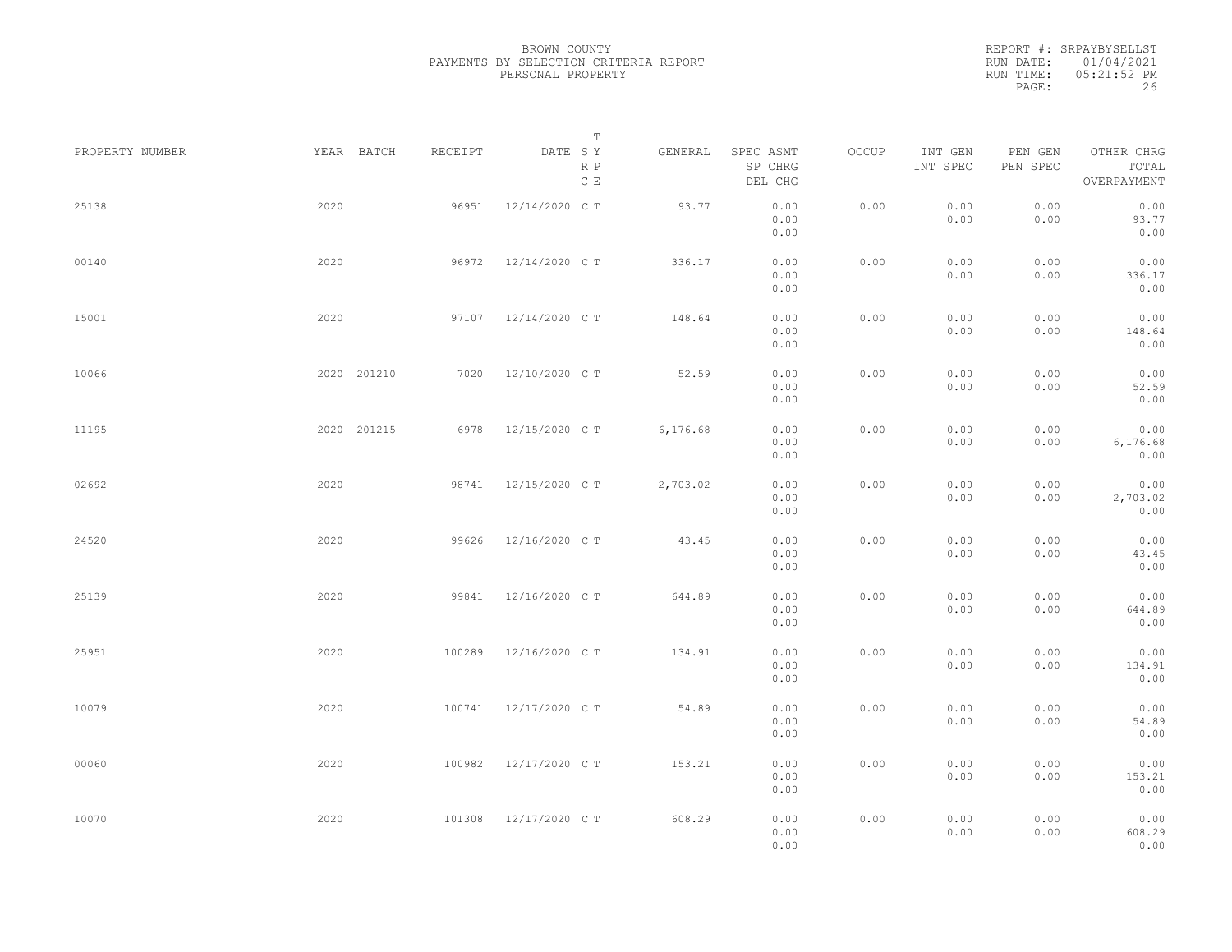|           | REPORT #: SRPAYBYSELLST |
|-----------|-------------------------|
|           | RUN DATE: 01/04/2021    |
| RUN TIME: | 05:21:52 PM             |
| PAGE:     | 27                      |

|                 |            |         | T                               |         |                                 |       |                     |                     |                                    |  |
|-----------------|------------|---------|---------------------------------|---------|---------------------------------|-------|---------------------|---------------------|------------------------------------|--|
| PROPERTY NUMBER | YEAR BATCH | RECEIPT | DATE SY<br>R P<br>$\,$ C $\,$ E | GENERAL | SPEC ASMT<br>SP CHRG<br>DEL CHG | OCCUP | INT GEN<br>INT SPEC | PEN GEN<br>PEN SPEC | OTHER CHRG<br>TOTAL<br>OVERPAYMENT |  |
| 22630           | 2020       | 101351  | 12/17/2020 C T                  | 34.30   | 0.00<br>0.00<br>0.00            | 0.00  | 0.00<br>0.00        | 0.00<br>0.00        | 0.00<br>34.30<br>0.00              |  |
| 22939           | 2020       | 101353  | 12/17/2020 C T                  | 134.91  | 0.00<br>0.00<br>0.00            | 0.00  | 0.00<br>0.00        | 0.00<br>0.00        | 0.00<br>134.91<br>0.00             |  |
| 00149           | 2020       | 101690  | 12/18/2020 C T                  | 832.40  | 0.00<br>0.00<br>0.00            | 0.00  | 0.00<br>0.00        | 0.00<br>0.00        | 0.00<br>832.40<br>0.00             |  |
| 25724           | 2020       | 102007  | 12/18/2020 C T                  | 198.95  | 0.00<br>0.00<br>0.00            | 0.00  | 0.00<br>0.00        | 0.00<br>0.00        | 0.00<br>198.95<br>0.00             |  |
| 24521           | 2020       | 102027  | 12/18/2020 C T                  | 711.20  | 0.00<br>0.00<br>0.00            | 0.00  | 0.00<br>0.00        | 0.00<br>0.00        | 0.00<br>711.20<br>0.00             |  |
| 18083           | 2020       | 102558  | 12/18/2020 C T                  | 22.87   | 0.00<br>0.00<br>0.00            | 0.00  | 0.00<br>0.00        | 0.00<br>0.00        | 0.00<br>22.87<br>0.00              |  |
| 25940           | 2020       | 102798  | 12/18/2020 C T                  | 11.43   | 0.00<br>0.00<br>0.00            | 0.00  | 0.00<br>0.00        | 0.00<br>0.00        | 0.00<br>11.43<br>0.00              |  |
| 02686           | 2020       | 102802  | 12/18/2020 C T                  | 52.59   | 0.00<br>0.00<br>0.00            | 0.00  | 0.00<br>0.00        | 0.00<br>0.00        | 0.00<br>52.59<br>0.00              |  |
| 26701           | 2020       | 102856  | 12/18/2020 C T                  | 2.28    | 0.00<br>0.00                    | 0.00  | 0.00<br>0.00        | 0.00<br>0.00        | 0.00<br>2.28                       |  |
| 09735           | 2020       | 103247  | 12/18/2020 C T                  | 11.43   | 0.00<br>0.00<br>0.00<br>0.00    | 0.00  | 0.00<br>0.00        | 0.00<br>0.00        | 0.00<br>0.00<br>11.43<br>0.00      |  |
| 06377           | 2020       | 103528  | 12/19/2020 C T                  | 377.33  | 0.00<br>0.00                    | 0.00  | 0.00<br>0.00        | 0.00<br>0.00        | 0.00<br>377.33                     |  |
| 17828           | 2020       | 103815  | 12/19/2020 C T                  | 9.15    | 0.00<br>0.00<br>0.00<br>0.00    | 0.00  | 0.00<br>0.00        | 0.00<br>0.00        | 0.00<br>0.00<br>9.15<br>0.00       |  |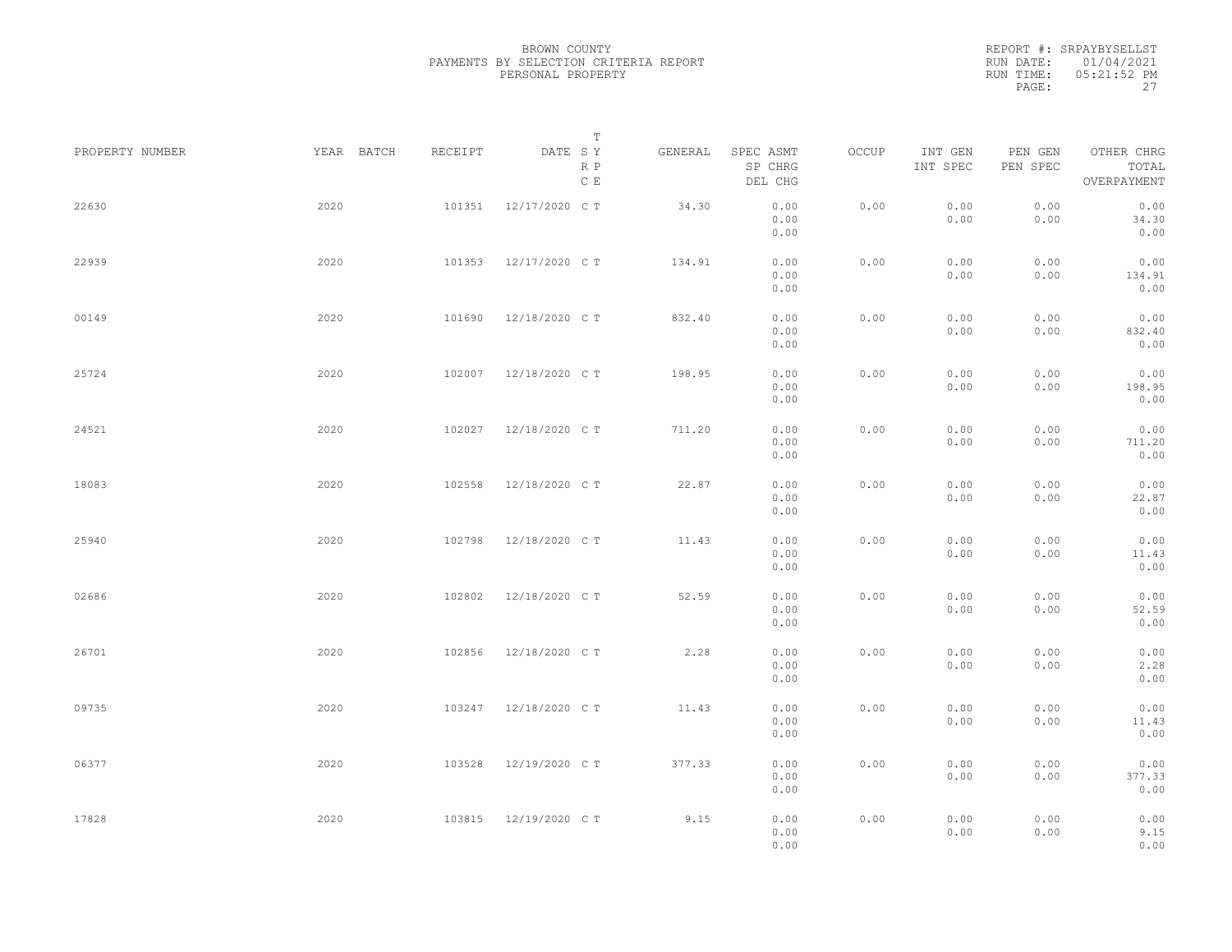|           | REPORT #: SRPAYBYSELLST |
|-----------|-------------------------|
|           | RUN DATE: 01/04/2021    |
| RUN TIME: | 05:21:52 PM             |
| PAGE:     | 28                      |

|                 |            |         | T                               |          |                                 |       |                     |                     |                                    |  |
|-----------------|------------|---------|---------------------------------|----------|---------------------------------|-------|---------------------|---------------------|------------------------------------|--|
| PROPERTY NUMBER | YEAR BATCH | RECEIPT | DATE SY<br>R P<br>$\,$ C $\,$ E | GENERAL  | SPEC ASMT<br>SP CHRG<br>DEL CHG | OCCUP | INT GEN<br>INT SPEC | PEN GEN<br>PEN SPEC | OTHER CHRG<br>TOTAL<br>OVERPAYMENT |  |
| 08626           | 2020       | 103890  | 12/19/2020 C T                  | 59.46    | 0.00<br>0.00<br>0.00            | 0.00  | 0.00<br>0.00        | 0.00<br>0.00        | 0.00<br>59.46<br>0.00              |  |
| 00145           | 2020       | 104108  | 12/21/2020 C T                  | 84.61    | 0.00<br>0.00<br>0.00            | 0.00  | 0.00<br>0.00        | 0.00<br>0.00        | 0.00<br>84.61<br>0.00              |  |
| 10444           | 2020       | 104522  | 12/21/2020 C T                  | 22.87    | 0.00<br>0.00<br>0.00            | 0.00  | 0.00<br>0.00        | 0.00<br>0.00        | 0.00<br>22.87<br>0.00              |  |
| 04836           | 2020       | 104609  | 12/21/2020 C T                  | 52.59    | 0.00<br>0.00<br>0.00            | 0.00  | 0.00<br>0.00        | 0.00<br>0.00        | 0.00<br>52.59<br>0.00              |  |
| 25713           | 2020       | 104865  | 12/21/2020 C T                  | 814.10   | 0.00<br>0.00<br>0.00            | 0.00  | 0.00<br>0.00        | 0.00<br>0.00        | 0.00<br>814.10<br>0.00             |  |
| 05656           | 2020       | 105126  | 12/21/2020 C T                  | 50.31    | 0.00<br>0.00<br>0.00            | 0.00  | 0.00<br>0.00        | 0.00<br>0.00        | 0.00<br>50.31<br>0.00              |  |
| 24719           | 2020       | 105189  | 12/21/2020 C T                  | 11.43    | 0.00<br>0.00<br>0.00            | 0.00  | 0.00<br>0.00        | 0.00<br>0.00        | 0.00<br>11.43<br>0.00              |  |
| 25939           | 2020       | 105633  | 12/22/2020 C T                  | 6.86     | 0.00<br>0.00<br>0.00            | 0.00  | 0.00<br>0.00        | 0.00<br>0.00        | 0.00<br>6.86<br>0.00               |  |
| 11199           | 2020       | 106009  | 12/22/2020 C T                  | 237.82   | 0.00<br>0.00<br>0.00            | 0.00  | 0.00<br>0.00        | 0.00<br>0.00        | 0.00<br>237.82<br>0.00             |  |
| 17845           | 2020       | 106024  | 12/22/2020 C T                  | 36.59    | 0.00<br>0.00<br>0.00            | 0.00  | 0.00<br>0.00        | 0.00<br>0.00        | 0.00<br>36.59<br>0.00              |  |
| 15211           | 2020       | 106028  | 12/22/2020 C T                  | 171.51   | 0.00<br>0.00<br>0.00            | 0.00  | 0.00<br>0.00        | 0.00<br>0.00        | 0.00<br>171.51<br>0.00             |  |
| 02662           | 2020       | 106032  | 12/22/2020 C T                  | 2,369.14 | 0.00<br>0.00<br>0.00            | 0.00  | 0.00<br>0.00        | 0.00<br>0.00        | 0.00<br>2,369.14<br>0.00           |  |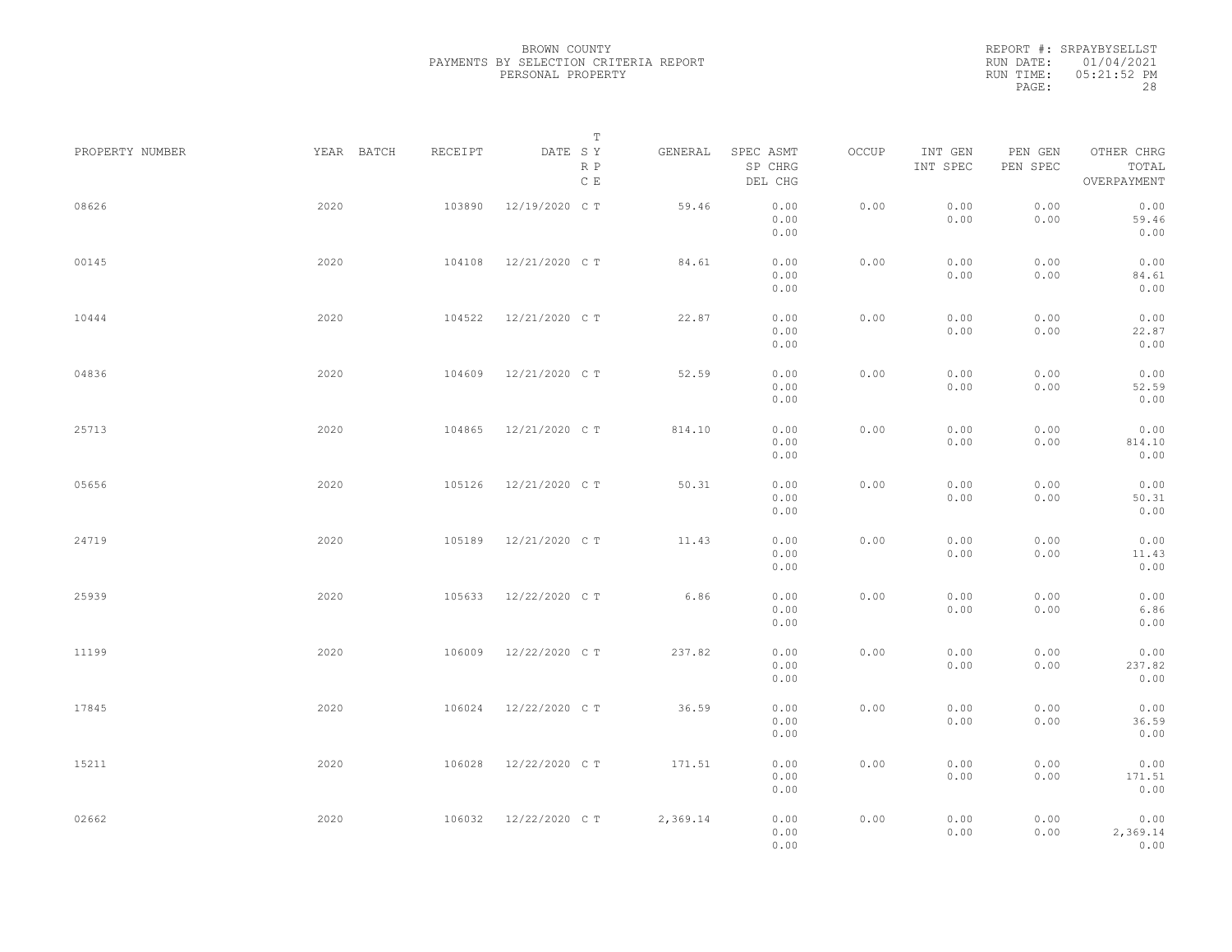|           | REPORT #: SRPAYBYSELLST |
|-----------|-------------------------|
|           | RUN DATE: 01/04/2021    |
| RUN TIME: | $05:21:52$ PM           |
| PAGE:     | 29                      |
|           |                         |

|                 |             |         | $\mathbb T$           |          |                                 |       |                     |                     |                                    |
|-----------------|-------------|---------|-----------------------|----------|---------------------------------|-------|---------------------|---------------------|------------------------------------|
| PROPERTY NUMBER | YEAR BATCH  | RECEIPT | DATE SY<br>R P<br>C E | GENERAL  | SPEC ASMT<br>SP CHRG<br>DEL CHG | OCCUP | INT GEN<br>INT SPEC | PEN GEN<br>PEN SPEC | OTHER CHRG<br>TOTAL<br>OVERPAYMENT |
| 25711           | 2020        | 106124  | 12/22/2020 C T        | 25.15    | 0.00<br>0.00<br>0.00            | 0.00  | 0.00<br>0.00        | 0.00<br>0.00        | 0.00<br>25.15<br>0.00              |
| 20390           | 2020        | 106507  | 12/22/2020 C T        | 699.76   | 0.00<br>0.00<br>0.00            | 0.00  | 0.00<br>0.00        | 0.00<br>0.00        | 0.00<br>699.76<br>0.00             |
| 11121           | 2020        | 106727  | 12/22/2020 C T        | 466.51   | 0.00<br>0.00<br>0.00            | 0.00  | 0.00<br>0.00        | 0.00<br>0.00        | 0.00<br>466.51<br>0.00             |
| 21921           | 2020        | 107064  | 12/22/2020 C T        | 182.95   | 0.00<br>0.00<br>0.00            | 0.00  | 0.00<br>0.00        | 0.00<br>0.00        | 0.00<br>182.95<br>0.00             |
| 25712           | 2020        | 107521  | 12/23/2020 C T        | 25.15    | 0.00<br>0.00<br>0.00            | 0.00  | 0.00<br>0.00        | 0.00<br>0.00        | 0.00<br>25.15<br>0.00              |
| 08631           | 2020        | 107627  | 12/23/2020 C T        | 525.97   | 0.00<br>0.00<br>0.00            | 0.00  | 0.00<br>0.00        | 0.00<br>0.00        | 0.00<br>525.97<br>0.00             |
| 13429           | 2020        | 107879  | 12/23/2020 C T        | 132.63   | 0.00<br>0.00<br>0.00            | 0.00  | 0.00<br>0.00        | 0.00<br>0.00        | 0.00<br>132.63<br>0.00             |
| 06386           | 2020        | 108045  | 12/23/2020 C T        | 121.19   | 0.00<br>0.00<br>0.00            | 0.00  | 0.00<br>0.00        | 0.00<br>0.00        | 0.00<br>121.19<br>0.00             |
| 25133           | 2020        | 108307  | 12/23/2020 C T        | 141.78   | 0.00<br>0.00<br>0.00            | 0.00  | 0.00<br>0.00        | 0.00<br>0.00        | 0.00<br>141.78<br>0.00             |
| 26703           | 2020 201223 |         | 7603 12/23/2020 CT    | 1,045.07 | 0.00<br>0.00<br>0.00            | 0.00  | 0.00<br>0.00        | 0.00<br>0.00        | 0.00<br>1,045.07<br>0.00           |
| 11923           | 2020        | 109723  | 12/28/2020 C T        | 50.31    | 0.00<br>0.00<br>0.00            | 0.00  | 0.00<br>0.00        | 0.00<br>0.00        | 0.00<br>50.31<br>0.00              |
| 00026           | 2020        | 109834  | 12/28/2020 C T        | 379.60   | 0.00<br>0.00<br>0.00            | 0.00  | 0.00<br>0.00        | 0.00<br>0.00        | 0.00<br>379.60<br>0.00             |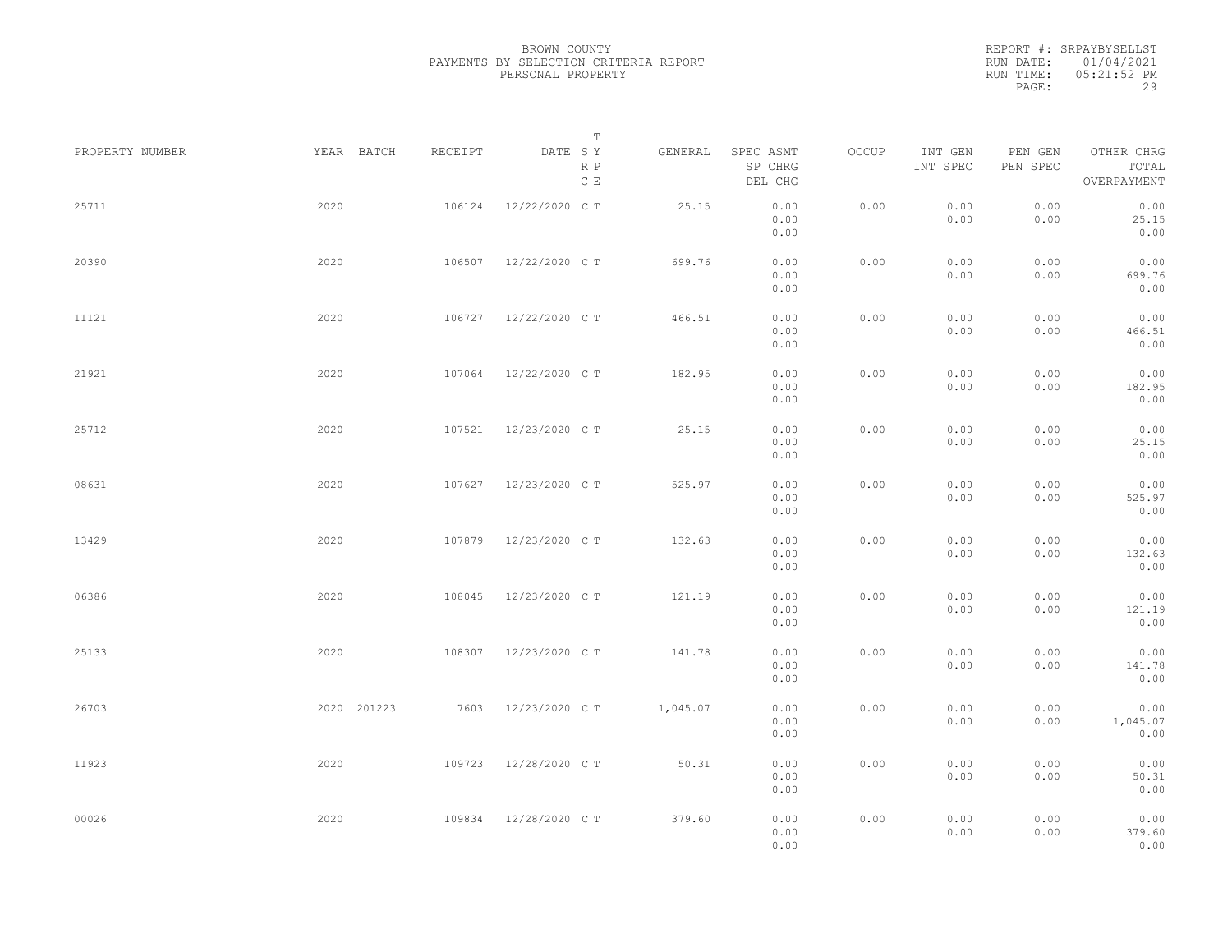|           | REPORT #: SRPAYBYSELLST |
|-----------|-------------------------|
|           | RUN DATE: 01/04/2021    |
| RUN TIME: | $05:21:53$ PM           |
| PAGE:     | 30                      |

|                 |            |         | T                               |          |                                 |       |                     |                     |                                    |  |
|-----------------|------------|---------|---------------------------------|----------|---------------------------------|-------|---------------------|---------------------|------------------------------------|--|
| PROPERTY NUMBER | YEAR BATCH | RECEIPT | DATE SY<br>R P<br>$\,$ C $\,$ E | GENERAL  | SPEC ASMT<br>SP CHRG<br>DEL CHG | OCCUP | INT GEN<br>INT SPEC | PEN GEN<br>PEN SPEC | OTHER CHRG<br>TOTAL<br>OVERPAYMENT |  |
| 00038           | 2020       | 109970  | 12/28/2020 C T                  | 105.20   | 0.00<br>0.00<br>0.00            | 0.00  | 0.00<br>0.00        | 0.00<br>0.00        | 0.00<br>105.20<br>0.00             |  |
| 10092           | 2020       | 110229  | 12/28/2020 C T                  | 25.15    | 0.00<br>0.00<br>0.00            | 0.00  | 0.00<br>0.00        | 0.00<br>0.00        | 0.00<br>25.15<br>0.00              |  |
| 19615           | 2020       | 110345  | 12/28/2020 C T                  | 68.61    | 0.00<br>0.00<br>0.00            | 0.00  | 0.00<br>0.00        | 0.00<br>0.00        | 0.00<br>68.61<br>0.00              |  |
| 00088           | 2020       | 110608  | 12/28/2020 C T                  | 4,459.28 | 0.00<br>0.00<br>0.00            | 0.00  | 0.00<br>0.00        | 0.00<br>0.00        | 0.00<br>4,459.28<br>0.00           |  |
| 00129           | 2020       | 110689  | 12/28/2020 C T                  | 4.57     | 0.00<br>0.00<br>0.00            | 0.00  | 0.00<br>0.00        | 0.00<br>0.00        | 0.00<br>4.57<br>0.00               |  |
| 25709           | 2020       | 111072  | 12/28/2020 C T                  | 112.05   | 0.00<br>0.00<br>0.00            | 0.00  | 0.00<br>0.00        | 0.00<br>0.00        | 0.00<br>112.05<br>0.00             |  |
| 25142           | 2020       | 111407  | 12/28/2020 C T                  | 96.05    | 0.00<br>0.00<br>0.00            | 0.00  | 0.00<br>0.00        | 0.00<br>0.00        | 0.00<br>96.05<br>0.00              |  |
| 22345           | 2020       | 111931  | 12/28/2020 C T                  | 153.21   | 0.00<br>0.00<br>0.00            | 0.00  | 0.00<br>0.00        | 0.00<br>0.00        | 0.00<br>153.21<br>0.00             |  |
| 15038           | 2020       | 113079  | 12/29/2020 C T                  | 594.58   | 0.00<br>0.00<br>0.00            | 0.00  | 0.00<br>0.00        | 0.00<br>0.00        | 0.00<br>594.58<br>0.00             |  |
| 19632           | 2020       | 113155  | 12/29/2020 C T                  | 16.00    | 0.00<br>0.00<br>0.00            | 0.00  | 0.00<br>0.00        | 0.00<br>0.00        | 0.00<br>16.00<br>0.00              |  |
| 27578           | 2020       | 113491  | 12/29/2020 C T                  | 343.01   | 0.00<br>0.00<br>0.00            | 0.00  | 0.00<br>0.00        | 0.00<br>0.00        | 0.00<br>343.01<br>0.00             |  |
| 02673           | 2020       |         | 113752 12/29/2020 CT            | 258.41   | 0.00<br>0.00<br>0.00            | 0.00  | 0.00<br>0.00        | 0.00<br>0.00        | 0.00<br>258.41<br>0.00             |  |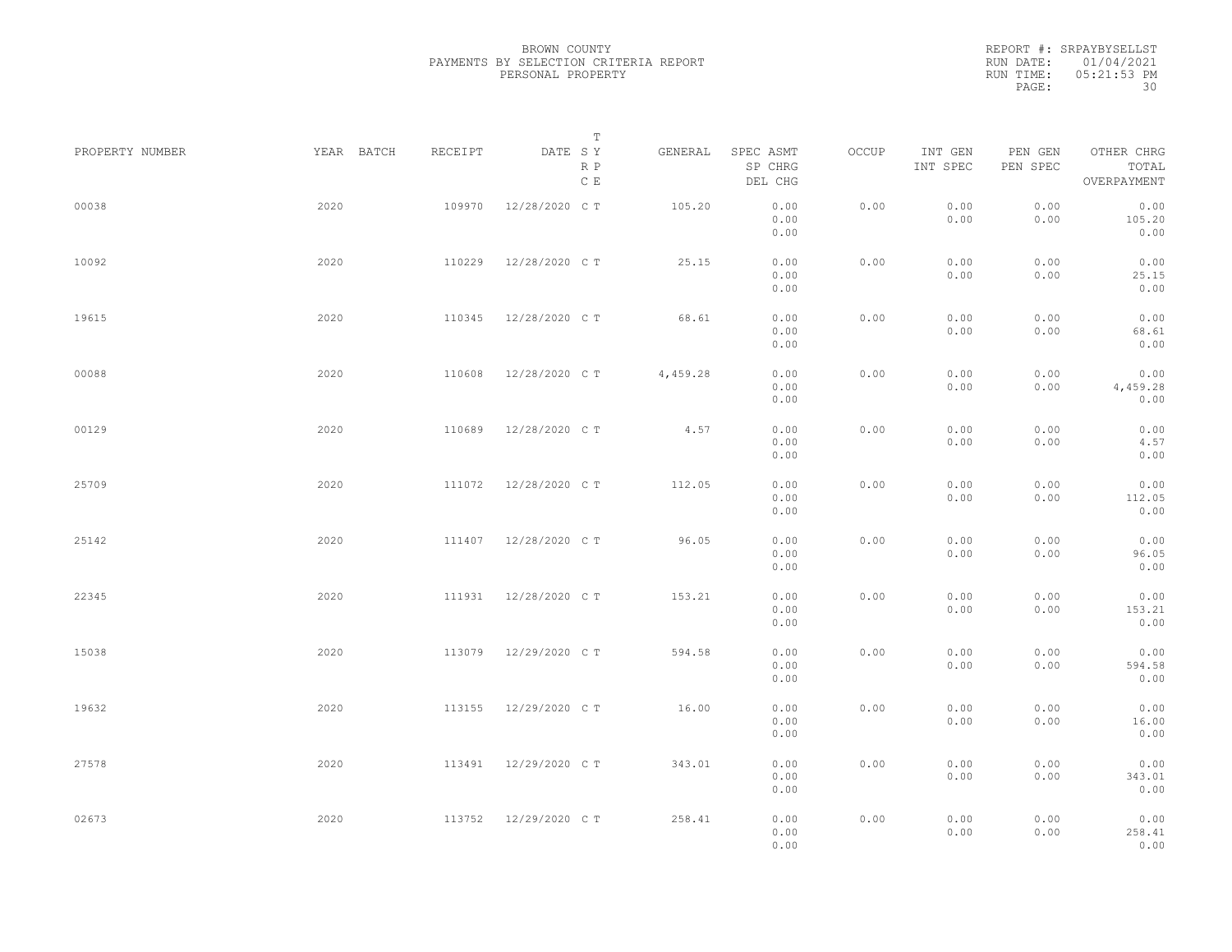REPORT #: SRPAYBYSELLST RUN DATE: 01/04/2021 RUN TIME: 05:21:53 PM PAGE: 31

|                 |             |         | $\mathbb T$                     |          |                                 |       |                     |                     |                                    |  |
|-----------------|-------------|---------|---------------------------------|----------|---------------------------------|-------|---------------------|---------------------|------------------------------------|--|
| PROPERTY NUMBER | YEAR BATCH  | RECEIPT | DATE SY<br>R P<br>$\,$ C $\,$ E | GENERAL  | SPEC ASMT<br>SP CHRG<br>DEL CHG | OCCUP | INT GEN<br>INT SPEC | PEN GEN<br>PEN SPEC | OTHER CHRG<br>TOTAL<br>OVERPAYMENT |  |
| 07957           | 2020        | 114389  | 12/29/2020 C T                  | 77.76    | 0.00<br>0.00<br>0.00            | 0.00  | 0.00<br>0.00        | 0.00<br>0.00        | 0.00<br>77.76<br>0.00              |  |
| 02670           | 2020        | 114772  | 12/29/2020 C T                  | 2,456.05 | 0.00<br>0.00<br>0.00            | 0.00  | 0.00<br>0.00        | 0.00<br>0.00        | 0.00<br>2,456.05<br>0.00           |  |
| 24777           | 2020 201229 | 8006    | 12/29/2020 C T                  | 150.93   | 0.00<br>0.00<br>0.00            | 0.00  | 0.00<br>0.00        | 0.00<br>0.00        | 0.00<br>150.93<br>0.00             |  |
| 19617           | 2020        | 115328  | 12/29/2020 C T                  | 52.59    | 0.00<br>0.00<br>0.00            | 0.00  | 0.00<br>0.00        | 0.00<br>0.00        | 0.00<br>52.59<br>0.00              |  |
| 25960           | 2020        | 115653  | 12/29/2020 C T                  | 1,298.90 | 0.00<br>0.00<br>0.00            | 0.00  | 0.00<br>0.00        | 0.00<br>0.00        | 0.00<br>1,298.90<br>0.00           |  |
| 17046           | 2020        | 116213  | 12/29/2020 C T                  | 555.69   | 0.00<br>0.00<br>0.00            | 0.00  | 0.00<br>0.00        | 0.00<br>0.00        | 0.00<br>555.69<br>0.00             |  |
| 10082           | 2020        | 116257  | 12/29/2020 C T                  | 192.09   | 0.00<br>0.00<br>0.00            | 0.00  | 0.00<br>0.00        | 0.00<br>0.00        | 0.00<br>192.09<br>0.00             |  |
| 18747           | 2020        | 116640  | 12/30/2020 C T                  | 36.59    | 0.00<br>0.00<br>0.00            | 0.00  | 0.00<br>0.00        | 0.00<br>0.00        | 0.00<br>36.59<br>0.00              |  |
| 25703           | 2020        | 116689  | 12/30/2020 C T                  | 196.67   | 0.00<br>0.00<br>0.00            | 0.00  | 0.00<br>0.00        | 0.00<br>0.00        | 0.00<br>196.67<br>0.00             |  |
| 08791           | 2020        | 116953  | 12/30/2020 C T                  | 13.72    | 0.00<br>0.00<br>0.00            | 0.00  | 0.00<br>0.00        | 0.00<br>0.00        | 0.00<br>13.72<br>0.00              |  |
| 12761           | 2020        | 117000  | 12/30/2020 C T                  | 2,554.36 | 0.00<br>0.00<br>0.00            | 0.00  | 0.00<br>0.00        | 0.00<br>0.00        | 0.00<br>2,554.36<br>0.00           |  |
| 15010           | 2020        | 117250  | 12/30/2020 C T                  | 11.43    | 0.00<br>0.00<br>0.00            | 0.00  | 0.00<br>0.00        | 0.00<br>0.00        | 0.00<br>11.43<br>0.00              |  |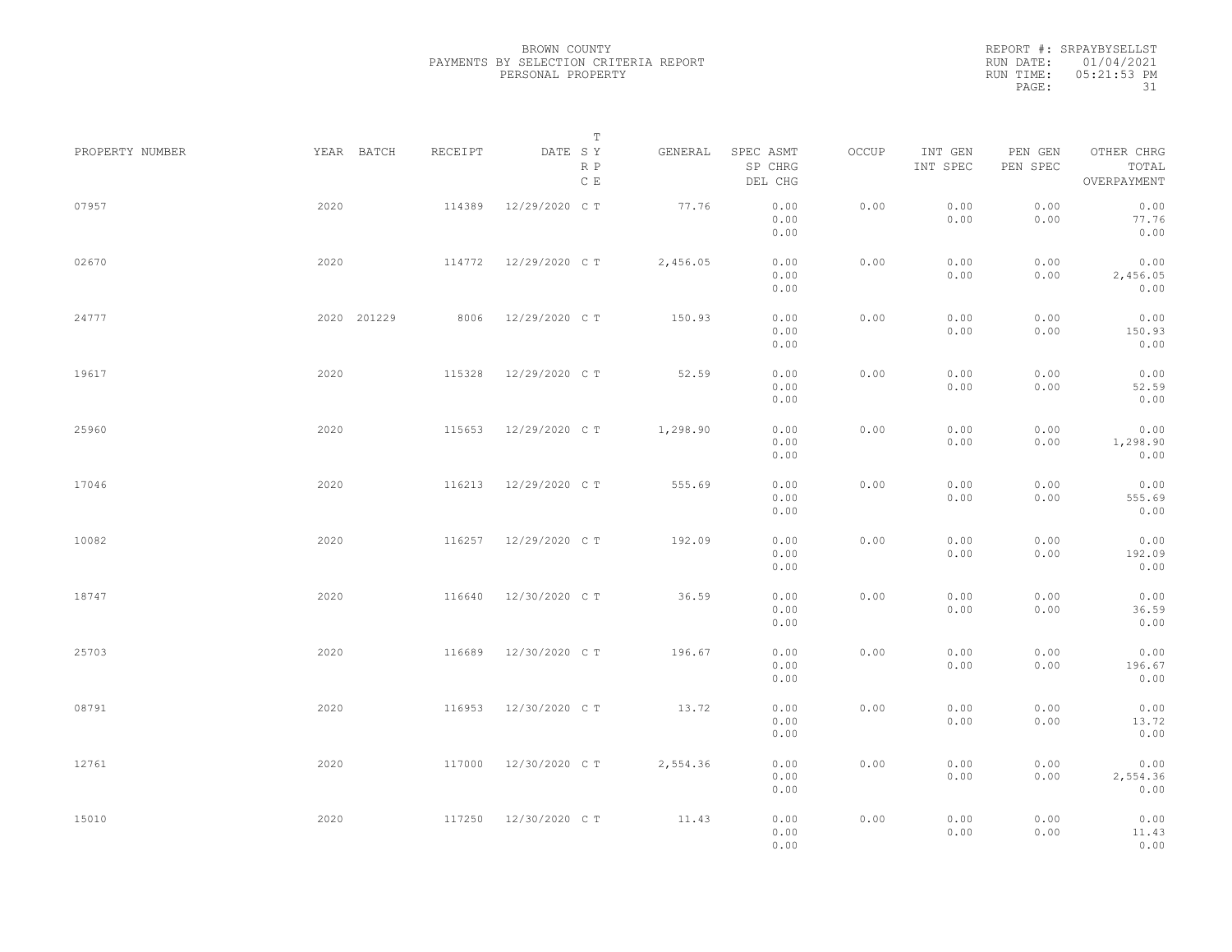|           | REPORT #: SRPAYBYSELLST |
|-----------|-------------------------|
|           | RUN DATE: 01/04/2021    |
| RUN TIME: | 05:21:53 PM             |
| PAGE:     | 32                      |

|                 |            |                          | Т                               |           |                                 |       |                     |                     |                                    |  |
|-----------------|------------|--------------------------|---------------------------------|-----------|---------------------------------|-------|---------------------|---------------------|------------------------------------|--|
| PROPERTY NUMBER | YEAR BATCH | RECEIPT                  | DATE SY<br>R P<br>$\,$ C $\,$ E | GENERAL   | SPEC ASMT<br>SP CHRG<br>DEL CHG | OCCUP | INT GEN<br>INT SPEC | PEN GEN<br>PEN SPEC | OTHER CHRG<br>TOTAL<br>OVERPAYMENT |  |
| 26489           | 2020       | 117579                   | 12/30/2020 C T                  | 249.26    | 0.00<br>0.00<br>0.00            | 0.00  | 0.00<br>0.00        | 0.00<br>0.00        | 0.00<br>249.26<br>0.00             |  |
| 07061           | 2020       | 118024                   | 12/30/2020 C T                  | 16.00     | 0.00<br>0.00<br>0.00            | 0.00  | 0.00<br>0.00        | 0.00<br>0.00        | 0.00<br>16.00<br>0.00              |  |
| 10067           | 2020       | 118037                   | 12/30/2020 C T                  | 1,982.66  | 0.00<br>0.00<br>0.00            | 0.00  | 0.00<br>0.00        | 0.00<br>0.00        | 0.00<br>1,982.66<br>0.00           |  |
| 25144           | 2020       | 118739                   | 12/30/2020 C T                  | 251.54    | 0.00<br>0.00<br>0.00            | 0.00  | 0.00<br>0.00        | 0.00<br>0.00        | 0.00<br>251.54<br>0.00             |  |
| 00123           | 2020       | 118835                   | 12/31/2020 C T                  | 230.98    | 0.00<br>0.00<br>0.00            | 0.00  | 0.00<br>0.00        | 0.00<br>0.00        | 0.00<br>230.98<br>0.00             |  |
| 11112           | 2020       | 118966                   | 12/31/2020 C T                  | 304.15    | 0.00<br>0.00<br>0.00            | 0.00  | 0.00<br>0.00        | 0.00<br>0.00        | 0.00<br>304.15<br>0.00             |  |
| 17035           | 2020       | 118990                   | 12/31/2020 C T                  | 256.13    | 0.00<br>0.00<br>0.00            | 0.00  | 0.00<br>0.00        | 0.00<br>0.00        | 0.00<br>256.13<br>0.00             |  |
| 21251           | 2020       | 120605                   | 12/31/2020 C T                  | 395.62    | 0.00<br>0.00<br>0.00            | 0.00  | 0.00<br>0.00        | 0.00<br>0.00        | 0.00<br>395.62<br>0.00             |  |
| 10068           | 2020       | 120719                   | 12/31/2020 C T                  | 235.55    | 0.00<br>0.00<br>0.00            | 0.00  | 0.00<br>0.00        | 0.00<br>0.00        | 0.00<br>235.55<br>0.00             |  |
| 15042           | 2020       | 120790                   | 12/31/2020 C T                  | 61.74     | 0.00<br>0.00<br>0.00            | 0.00  | 0.00<br>0.00        | 0.00<br>0.00        | 0.00<br>61.74<br>0.00              |  |
| 26707           | 2020       | 120822                   | 12/31/2020 C T                  | 27.44     | 0.00<br>0.00<br>0.00            | 0.00  | 0.00<br>0.00        | 0.00<br>0.00        | 0.00<br>27.44<br>0.00              |  |
|                 |            | VILLAGE OF ALLOUEZ TOTAL |                                 | 39,106.68 | 0.00<br>0.00<br>0.00            | 0.00  | 0.00<br>0.00        | 0.00<br>0.00        | 0.00<br>39,106.68<br>0.00          |  |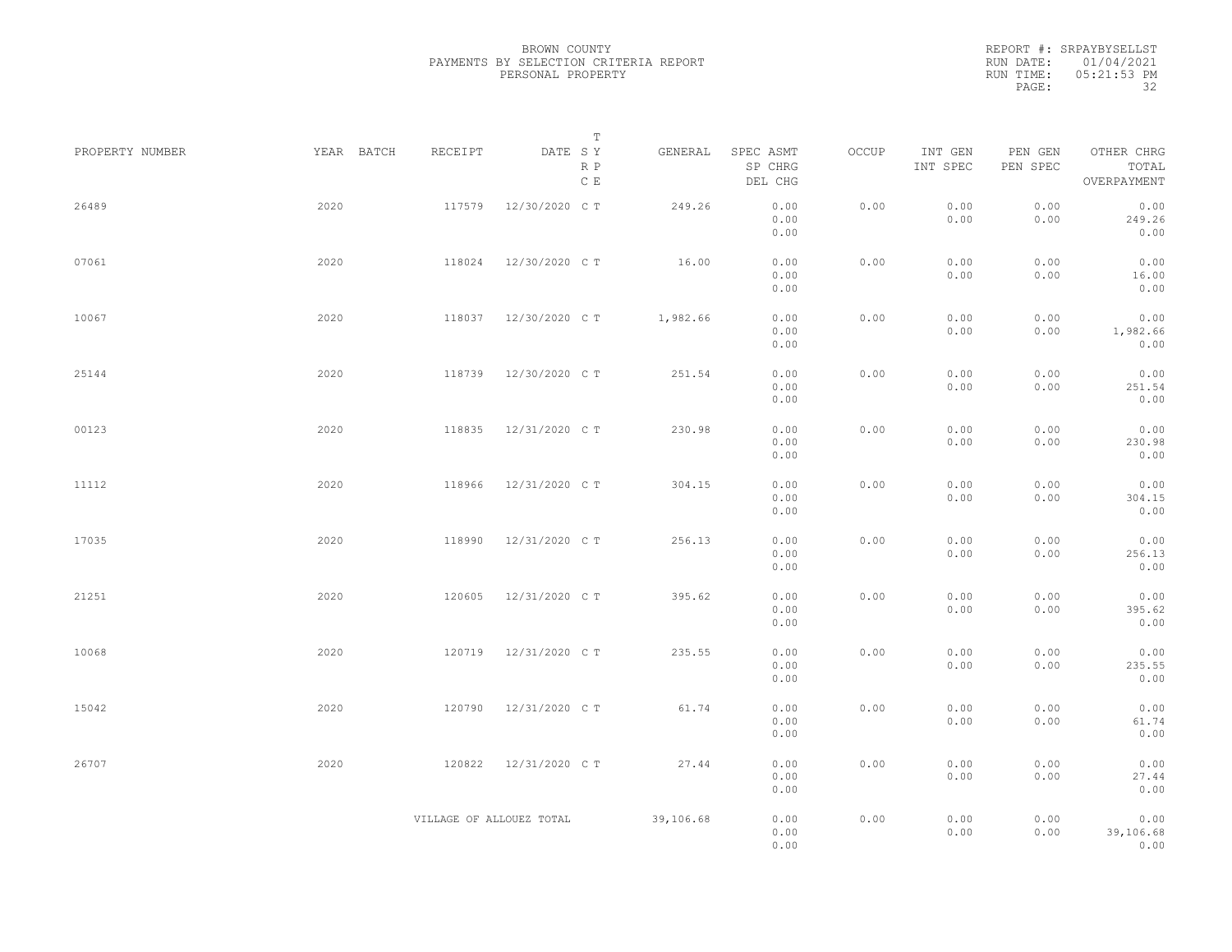|           | REPORT #: SRPAYBYSELLST |
|-----------|-------------------------|
|           | RUN DATE: 01/04/2021    |
| RUN TIME: | $05:21:53$ PM           |
| PAGE:     | 33                      |

|                 |             |         | Т                     |          |                                 |       |                     |                     |                                    |  |
|-----------------|-------------|---------|-----------------------|----------|---------------------------------|-------|---------------------|---------------------|------------------------------------|--|
| PROPERTY NUMBER | YEAR BATCH  | RECEIPT | DATE SY<br>R P<br>C E | GENERAL  | SPEC ASMT<br>SP CHRG<br>DEL CHG | OCCUP | INT GEN<br>INT SPEC | PEN GEN<br>PEN SPEC | OTHER CHRG<br>TOTAL<br>OVERPAYMENT |  |
| 19838           | 2020        | 96968   | 12/14/2020 C T        | 34.40    | 0.00<br>0.00<br>0.00            | 0.00  | 0.00<br>0.00        | 0.00<br>0.00        | 0.00<br>34.40<br>0.00              |  |
| 25874           | 2020        | 97000   | 12/14/2020 C T        | 1,486.22 | 0.00<br>0.00<br>0.00            | 0.00  | 0.00<br>0.00        | 0.00<br>0.00        | 0.00<br>1,486.22<br>0.00           |  |
| 19124           | 2020        |         | 97014 12/14/2020 CT   | 219.04   | 0.00<br>0.00<br>0.00            | 0.00  | 0.00<br>0.00        | 0.00<br>0.00        | 0.00<br>219.04<br>0.00             |  |
| 06279           | 2020        |         | 97017 12/14/2020 CT   | 72.33    | 0.00<br>0.00<br>0.00            | 0.00  | 0.00<br>0.00        | 0.00<br>0.00        | 0.00<br>72.33<br>0.00              |  |
| 40045           | 2020        | 97022   | 12/14/2020 C T        | 139.40   | 0.00<br>0.00<br>0.00            | 0.00  | 0.00<br>0.00        | 0.00<br>0.00        | 0.00<br>139.40<br>0.00             |  |
| 14856           | 2020 201211 | 7090    | 12/11/2020 C T        | 12.68    | 0.00<br>0.00<br>0.00            | 0.00  | 0.00<br>0.00        | 0.00<br>0.00        | 0.00<br>12.68<br>0.00              |  |
| 23251           | 2020 201210 | 7010    | 12/10/2020 C T        | 393.72   | 0.00<br>0.00<br>0.00            | 0.00  | 0.00<br>0.00        | 0.00<br>0.00        | 0.00<br>393.72<br>0.00             |  |
| 24702           | 2020 201211 | 7096    | 12/11/2020 C T        | 577.47   | 0.00<br>0.00<br>0.00            | 0.00  | 0.00<br>0.00        | 0.00<br>0.00        | 0.00<br>577.47<br>0.00             |  |
| 10684           | 2020        | 97318   | 12/14/2020 C T        | 121.28   | 0.00<br>0.00<br>0.00            | 0.00  | 0.00<br>0.00        | 0.00<br>0.00        | 0.00<br>121.28<br>0.00             |  |
| 03204           | 2020        | 97465   | 12/14/2020 C T        | 537.65   | 0.00<br>0.00<br>0.00            | 0.00  | 0.00<br>0.00        | 0.00<br>0.00        | 0.00<br>537.65<br>0.00             |  |
| 22591           | 2020        | 97539   | 12/14/2020 C T        | 36.21    | 0.00<br>0.00<br>0.00            | 0.00  | 0.00<br>0.00        | 0.00<br>0.00        | 0.00<br>36.21<br>0.00              |  |
| 03386           | 2020        | 98038   | 12/15/2020 C T        | 537.65   | 0.00<br>0.00<br>0.00            | 0.00  | 0.00<br>0.00        | 0.00<br>0.00        | 0.00<br>537.65<br>0.00             |  |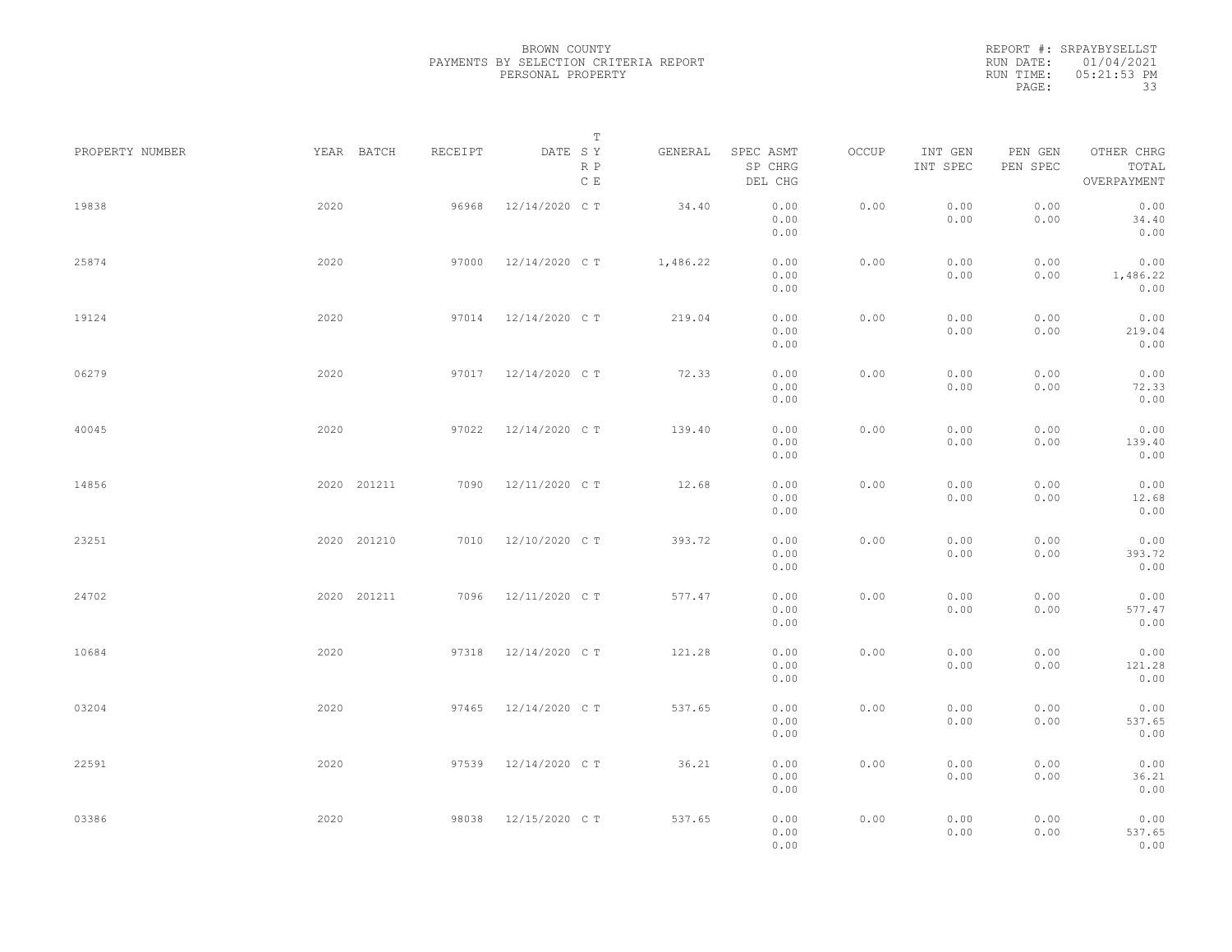|           | REPORT #: SRPAYBYSELLST |
|-----------|-------------------------|
|           | RUN DATE: 01/04/2021    |
| RUN TIME: | 05:21:54 PM             |
| PAGE:     | 34                      |

|                 |            |         | T                               |          |                                 |       |                     |                     |                                    |  |
|-----------------|------------|---------|---------------------------------|----------|---------------------------------|-------|---------------------|---------------------|------------------------------------|--|
| PROPERTY NUMBER | YEAR BATCH | RECEIPT | DATE SY<br>R P<br>$\,$ C $\,$ E | GENERAL  | SPEC ASMT<br>SP CHRG<br>DEL CHG | OCCUP | INT GEN<br>INT SPEC | PEN GEN<br>PEN SPEC | OTHER CHRG<br>TOTAL<br>OVERPAYMENT |  |
| 03611           | 2020       | 98175   | 12/15/2020 C T                  | 486.96   | 0.00<br>0.00<br>0.00            | 0.00  | 0.00<br>0.00        | 0.00<br>0.00        | 0.00<br>486.96<br>0.00             |  |
| 03072           | 2020       | 98229   | 12/15/2020 C T                  | 3.61     | 0.00<br>0.00<br>0.00            | 0.00  | 0.00<br>0.00        | 0.00<br>0.00        | 0.00<br>3.61<br>0.00               |  |
| 18296           | 2020       | 98276   | 12/15/2020 C T                  | 25.33    | 0.00<br>0.00<br>0.00            | 0.00  | 0.00<br>0.00        | 0.00<br>0.00        | 0.00<br>25.33<br>0.00              |  |
| 03205           | 2020       | 98383   | 12/15/2020 C T                  | 7.25     | 0.00<br>0.00<br>0.00            | 0.00  | 0.00<br>0.00        | 0.00<br>0.00        | 0.00<br>7.25<br>0.00               |  |
| 03330           | 2020       | 98384   | 12/15/2020 C T                  | 92.31    | 0.00<br>0.00<br>0.00            | 0.00  | 0.00<br>0.00        | 0.00<br>0.00        | 0.00<br>92.31<br>0.00              |  |
| 13789           | 2020       | 98644   | 12/15/2020 C T                  | 39.82    | 0.00<br>0.00<br>0.00            | 0.00  | 0.00<br>0.00        | 0.00<br>0.00        | 0.00<br>39.82<br>0.00              |  |
| 11036           | 2020       | 98646   | 12/15/2020 C T                  | 1,169.42 | 0.00<br>0.00<br>0.00            | 0.00  | 0.00<br>0.00        | 0.00<br>0.00        | 0.00<br>1,169.42<br>0.00           |  |
| 12263           | 2020       | 98666   | 12/15/2020 C T                  | 136.59   | 0.00<br>0.00<br>0.00            | 0.00  | 0.00<br>0.00        | 0.00<br>0.00        | 0.00<br>136.59<br>0.00             |  |
| 18153           | 2020       | 98791   | 12/15/2020 C T                  | 863.49   | 0.00<br>0.00<br>0.00            | 0.00  | 0.00<br>0.00        | 0.00<br>0.00        | 0.00<br>863.49<br>0.00             |  |
| 11616           | 2020       | 98912   | 12/15/2020 C T                  | 39.82    | 0.00<br>0.00<br>0.00            | 0.00  | 0.00<br>0.00        | 0.00<br>0.00        | 0.00<br>39.82<br>0.00              |  |
| 16453           | 2020       | 98975   | 12/15/2020 C T                  | 2,713.57 | 0.00<br>0.00                    | 0.00  | 0.00<br>0.00        | 0.00<br>0.00        | 0.00<br>2,713.57                   |  |
| 23181           | 2020       |         | 98997 12/15/2020 CT             | 5,063.24 | 0.00<br>0.00<br>0.00<br>0.00    | 0.00  | 0.00<br>0.00        | 0.00<br>0.00        | 0.00<br>0.00<br>5,063.24<br>0.00   |  |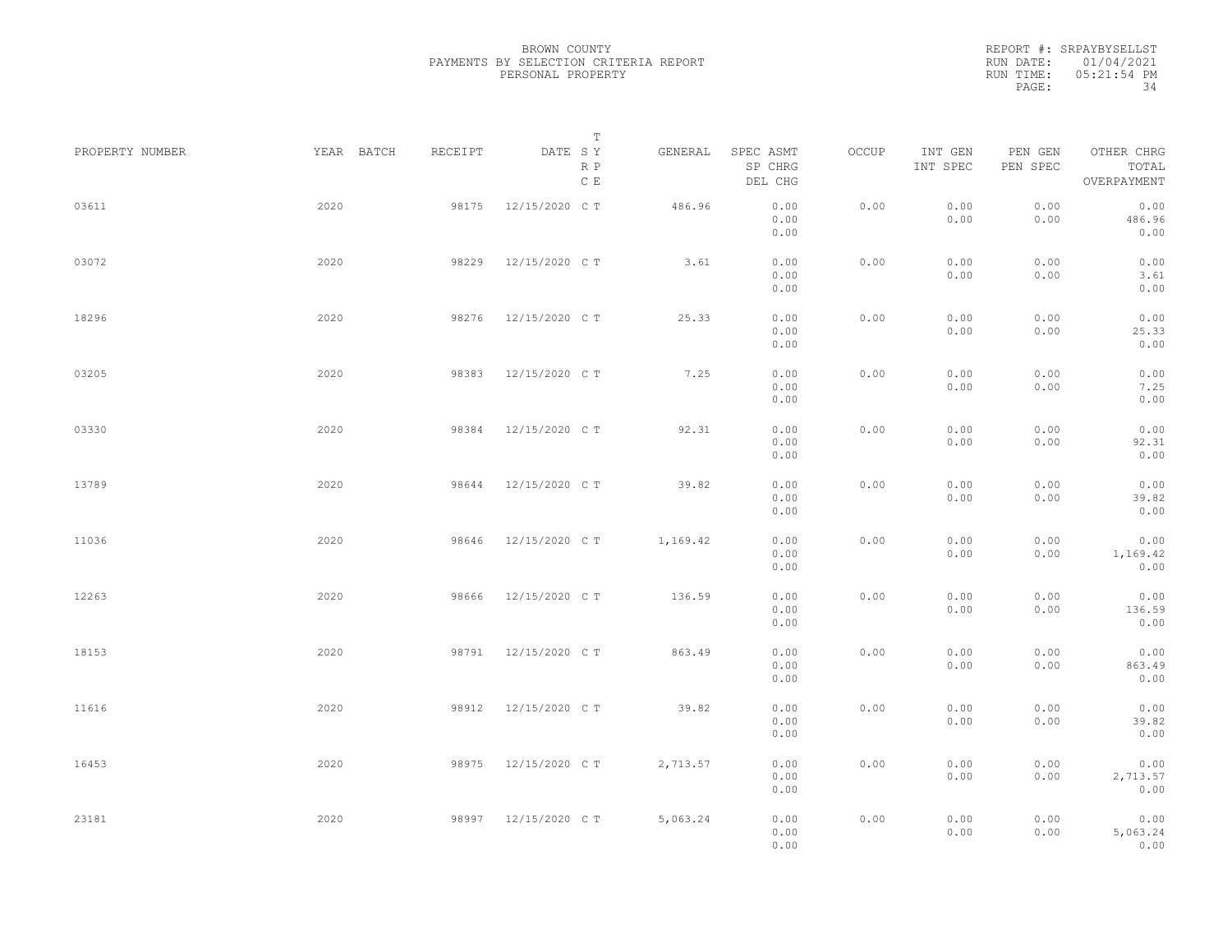|           | REPORT #: SRPAYBYSELLST |
|-----------|-------------------------|
|           | RUN DATE: 01/04/2021    |
| RUN TIME: | 05:21:54 PM             |
| PAGE:     | 35                      |

|                 |             |         | T                               |          |                                 |       |                     |                     |                                    |  |
|-----------------|-------------|---------|---------------------------------|----------|---------------------------------|-------|---------------------|---------------------|------------------------------------|--|
| PROPERTY NUMBER | YEAR BATCH  | RECEIPT | DATE SY<br>R P<br>$\,$ C $\,$ E | GENERAL  | SPEC ASMT<br>SP CHRG<br>DEL CHG | OCCUP | INT GEN<br>INT SPEC | PEN GEN<br>PEN SPEC | OTHER CHRG<br>TOTAL<br>OVERPAYMENT |  |
| 23182           | 2020        | 98998   | 12/15/2020 C T                  | 1,593.00 | 0.00<br>0.00<br>0.00            | 0.00  | 0.00<br>0.00        | 0.00<br>0.00        | 0.00<br>1,593.00<br>0.00           |  |
| 03030           | 2020        | 99001   | 12/15/2020 C T                  | 124.89   | 0.00<br>0.00<br>0.00            | 0.00  | 0.00<br>0.00        | 0.00<br>0.00        | 0.00<br>124.89<br>0.00             |  |
| 26788           | 2020 201216 | 7052    | 12/16/2020 C T                  | 38.02    | 0.00<br>0.00<br>0.00            | 0.00  | 0.00<br>0.00        | 0.00<br>0.00        | 0.00<br>38.02<br>0.00              |  |
| 23272           | 2020        | 99467   | 12/16/2020 C T                  | 168.35   | 0.00<br>0.00<br>0.00            | 0.00  | 0.00<br>0.00        | 0.00<br>0.00        | 0.00<br>168.35<br>0.00             |  |
| 24585           | 2020        | 99548   | 12/16/2020 C T                  | 496.00   | 0.00<br>0.00<br>0.00            | 0.00  | 0.00<br>0.00        | 0.00<br>0.00        | 0.00<br>496.00<br>0.00             |  |
| 40091           | 2020        | 99619   | 12/16/2020 C T                  | 316.80   | 0.00<br>0.00<br>0.00            | 0.00  | 0.00<br>0.00        | 0.00<br>0.00        | 0.00<br>316.80<br>0.00             |  |
| 21555           | 2020        | 99621   | 12/16/2020 C T                  | 1,965.92 | 0.00<br>0.00<br>0.00            | 0.00  | 0.00<br>0.00        | 0.00<br>0.00        | 0.00<br>1,965.92<br>0.00           |  |
| 03156           | 2020        | 99712   | 12/16/2020 C T                  | 486.96   | 0.00<br>0.00<br>0.00            | 0.00  | 0.00<br>0.00        | 0.00<br>0.00        | 0.00<br>486.96<br>0.00             |  |
| 26630           | 2020        | 99731   | 12/16/2020 C T                  | 14.47    | 0.00<br>0.00<br>0.00            | 0.00  | 0.00<br>0.00        | 0.00<br>0.00        | 0.00<br>14.47<br>0.00              |  |
| 22605           | 2020        | 99742   | 12/16/2020 C T                  | 56.11    | 0.00<br>0.00<br>0.00            | 0.00  | 0.00<br>0.00        | 0.00<br>0.00        | 0.00<br>56.11<br>0.00              |  |
| 15815           | 2020        | 99863   | 12/16/2020 C T                  | 876.16   | 0.00<br>0.00<br>0.00            | 0.00  | 0.00<br>0.00        | 0.00<br>0.00        | 0.00<br>876.16<br>0.00             |  |
| 11444           | 2020        | 99939   | 12/16/2020 C T                  | 18.10    | 0.00<br>0.00<br>0.00            | 0.00  | 0.00<br>0.00        | 0.00<br>0.00        | 0.00<br>18.10<br>0.00              |  |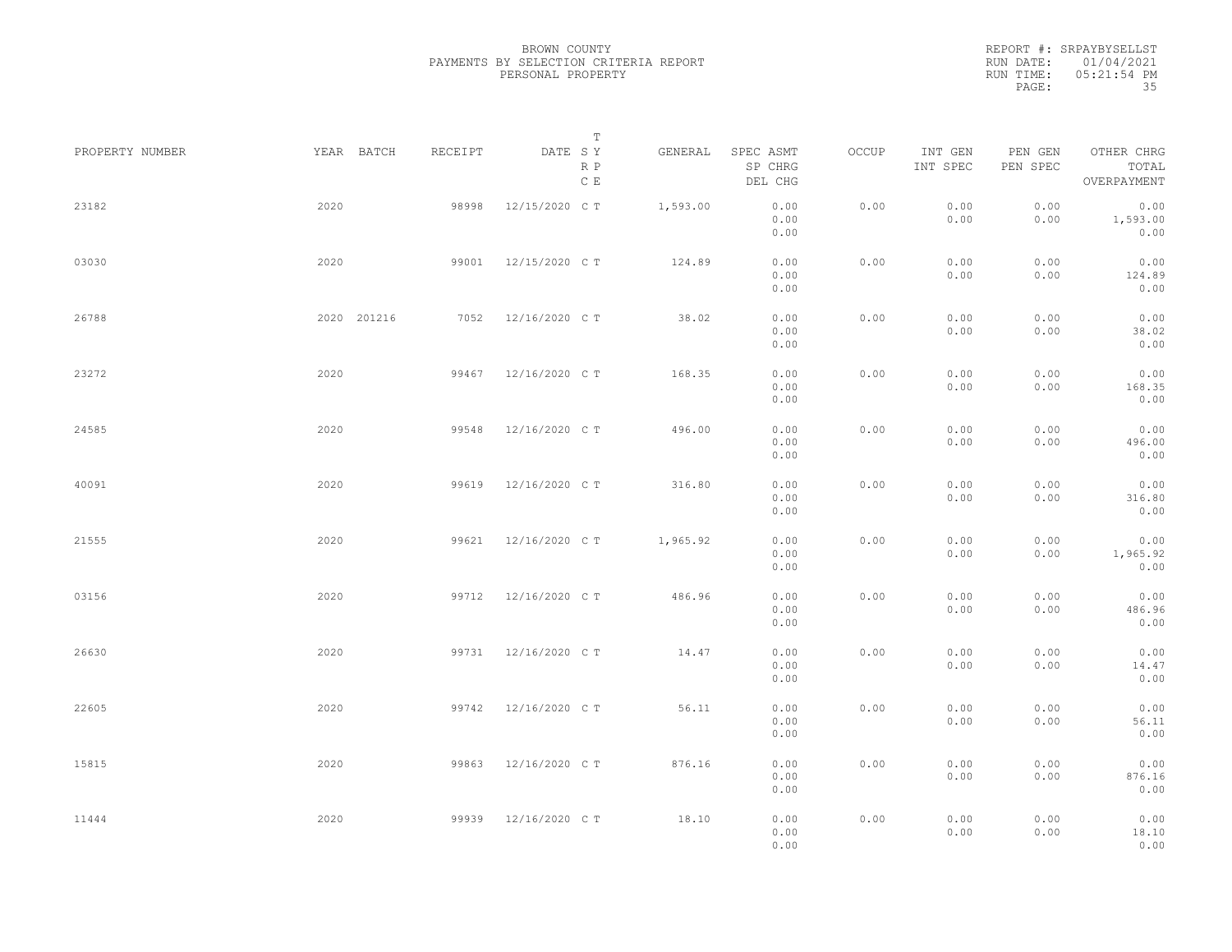REPORT #: SRPAYBYSELLST RUN DATE: 01/04/2021 RUN TIME: 05:21:54 PM PAGE: 36

|                 |             |         | $\mathbb T$           |         |                                 |       |                     |                     |                                    |
|-----------------|-------------|---------|-----------------------|---------|---------------------------------|-------|---------------------|---------------------|------------------------------------|
| PROPERTY NUMBER | YEAR BATCH  | RECEIPT | DATE SY<br>R P<br>C E | GENERAL | SPEC ASMT<br>SP CHRG<br>DEL CHG | OCCUP | INT GEN<br>INT SPEC | PEN GEN<br>PEN SPEC | OTHER CHRG<br>TOTAL<br>OVERPAYMENT |
| 05213           | 2020        | 100029  | 12/16/2020 C T        | 48.87   | 0.00<br>0.00<br>0.00            | 0.00  | 0.00<br>0.00        | 0.00<br>0.00        | 0.00<br>48.87<br>0.00              |
| 12926           | 2020        | 100073  | 12/16/2020 C T        | 6.03    | 0.00<br>0.00<br>0.00            | 0.00  | 0.00<br>0.00        | 0.00<br>0.00        | 0.00<br>6.03<br>0.00               |
| 20631           | 2020        | 100078  | 12/16/2020 C T        | 3.61    | 0.00<br>0.00<br>0.00            | 0.00  | 0.00<br>0.00        | 0.00<br>0.00        | 0.00<br>3.61<br>0.00               |
| 27461           | 2020        | 100160  | 12/16/2020 C T        | 564.80  | 0.00<br>0.00<br>0.00            | 0.00  | 0.00<br>0.00        | 0.00<br>0.00        | 0.00<br>564.80<br>0.00             |
| 09229           | 2020        | 100177  | 12/16/2020 C T        | 347.57  | 0.00<br>0.00<br>0.00            | 0.00  | 0.00<br>0.00        | 0.00<br>0.00        | 0.00<br>347.57<br>0.00             |
| 05177           | 2020        | 100226  | 12/16/2020 C T        | 41.63   | 0.00<br>0.00<br>0.00            | 0.00  | 0.00<br>0.00        | 0.00<br>0.00        | 0.00<br>41.63<br>0.00              |
| 15840           | 2020        | 100570  | 12/16/2020 C T        | 63.36   | 0.00<br>0.00<br>0.00            | 0.00  | 0.00<br>0.00        | 0.00<br>0.00        | 0.00<br>63.36<br>0.00              |
| 23970           | 2020        | 100616  | 12/16/2020 C T        | 439.88  | 0.00<br>0.00<br>0.00            | 0.00  | 0.00<br>0.00        | 0.00<br>0.00        | 0.00<br>439.88<br>0.00             |
| 03144           | 2020 201217 |         | 7162 12/17/2020 CT    | 557.55  | 0.00<br>0.00<br>0.00            | 0.00  | 0.00<br>0.00        | 0.00<br>0.00        | 0.00<br>557.55<br>0.00             |
| 14066           | 2020        | 100679  | 12/17/2020 C T        | 78.33   | 0.00<br>0.00<br>0.00            | 0.00  | 0.00<br>0.00        | 0.00<br>0.00        | 0.00<br>78.33<br>0.00              |
| 12264           | 2020        |         | 100710 12/17/2020 CT  | 335.47  | 0.00<br>0.00<br>0.00            | 0.00  | 0.00<br>0.00        | 0.00<br>0.00        | 0.00<br>335.47<br>0.00             |
| 17691           | 2020        |         | 100774 12/17/2020 CT  | 23.53   | 0.00<br>0.00<br>0.00            | 0.00  | 0.00<br>0.00        | 0.00<br>0.00        | 0.00<br>23.53<br>0.00              |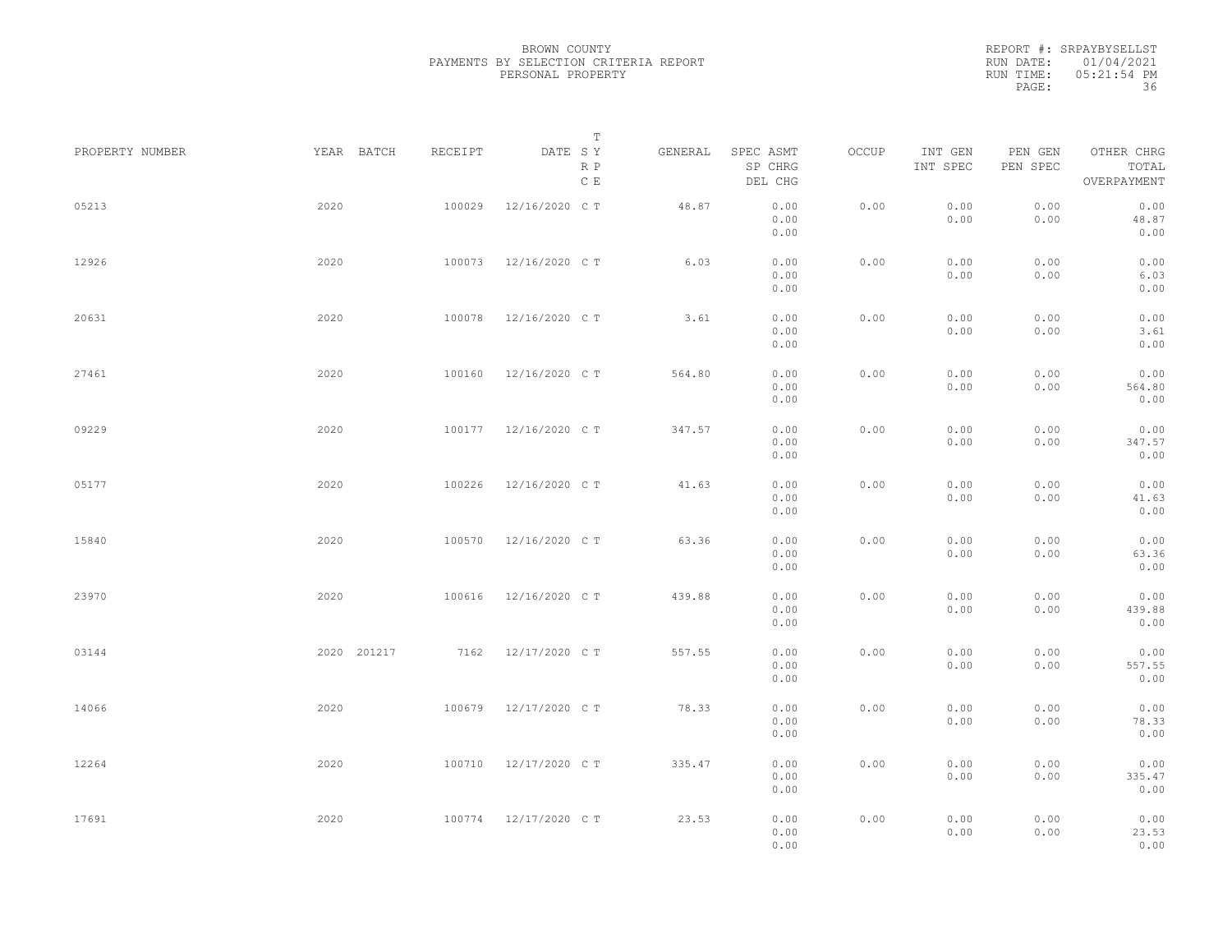|           | REPORT #: SRPAYBYSELLST |
|-----------|-------------------------|
|           | RUN DATE: 01/04/2021    |
| RUN TIME: | 05:21:55 PM             |
| PAGE:     | -37                     |

|                 |             |         | Т                               |          |                                 |       |                     |                     |                                    |  |
|-----------------|-------------|---------|---------------------------------|----------|---------------------------------|-------|---------------------|---------------------|------------------------------------|--|
| PROPERTY NUMBER | YEAR BATCH  | RECEIPT | DATE SY<br>R P<br>$\,$ C $\,$ E | GENERAL  | SPEC ASMT<br>SP CHRG<br>DEL CHG | OCCUP | INT GEN<br>INT SPEC | PEN GEN<br>PEN SPEC | OTHER CHRG<br>TOTAL<br>OVERPAYMENT |  |
| 19828           | 2020        | 100834  | 12/17/2020 C T                  | 46.19    | 0.00<br>0.00<br>0.00            | 0.00  | 0.00<br>0.00        | 0.00<br>0.00        | 0.00<br>46.19<br>0.00              |  |
| 13797           | 2020        | 101053  | 12/17/2020 C T                  | 38.02    | 0.00<br>0.00<br>0.00            | 0.00  | 0.00<br>0.00        | 0.00<br>0.00        | 0.00<br>38.02<br>0.00              |  |
| 25929           | 2020        | 101201  | 12/17/2020 C T                  | 30.78    | 0.00<br>0.00<br>0.00            | 0.00  | 0.00<br>0.00        | 0.00<br>0.00        | 0.00<br>30.78<br>0.00              |  |
| 10028           | 2020        | 101337  | 12/17/2020 C T                  | 224.46   | 0.00<br>0.00<br>0.00            | 0.00  | 0.00<br>0.00        | 0.00<br>0.00        | 0.00<br>224.46<br>0.00             |  |
| 02996           | 2020        | 101340  | 12/17/2020 C T                  | 32.59    | 0.00<br>0.00<br>0.00            | 0.00  | 0.00<br>0.00        | 0.00<br>0.00        | 0.00<br>32.59<br>0.00              |  |
| 25298           | 2020 201217 | 7214    | 12/17/2020 C T                  | 1,129.59 | 0.00<br>0.00<br>0.00            | 0.00  | 0.00<br>0.00        | 0.00<br>0.00        | 0.00<br>1,129.59<br>0.00           |  |
| 16484           | 2020        | 101705  | 12/18/2020 C T                  | 105.00   | 0.00<br>0.00<br>0.00            | 0.00  | 0.00<br>0.00        | 0.00<br>0.00        | 0.00<br>105.00<br>0.00             |  |
| 24881           | 2020        | 101805  | 12/18/2020 C T                  | 427.22   | 0.00<br>0.00<br>0.00            | 0.00  | 0.00<br>0.00        | 0.00<br>0.00        | 0.00<br>427.22<br>0.00             |  |
| 03208           | 2020        | 102006  | 12/18/2020 C T                  | 39.82    | 0.00<br>0.00<br>0.00            | 0.00  | 0.00<br>0.00        | 0.00<br>0.00        | 0.00<br>39.82<br>0.00              |  |
| 19849           | 2020        | 102011  | 12/18/2020 C T                  | 61.55    | 0.00<br>0.00<br>0.00            | 0.00  | 0.00<br>0.00        | 0.00<br>0.00        | 0.00<br>61.55<br>0.00              |  |
| 03447           | 2020        | 102151  | 12/18/2020 C T                  | 626.34   | 0.00<br>0.00<br>0.00            | 0.00  | 0.00<br>0.00        | 0.00<br>0.00        | 0.00<br>626.34<br>0.00             |  |
| 15074           | 2020        | 102366  | 12/18/2020 C T                  | 14.47    | 0.00<br>0.00<br>0.00            | 0.00  | 0.00<br>0.00        | 0.00<br>0.00        | 0.00<br>14.47<br>0.00              |  |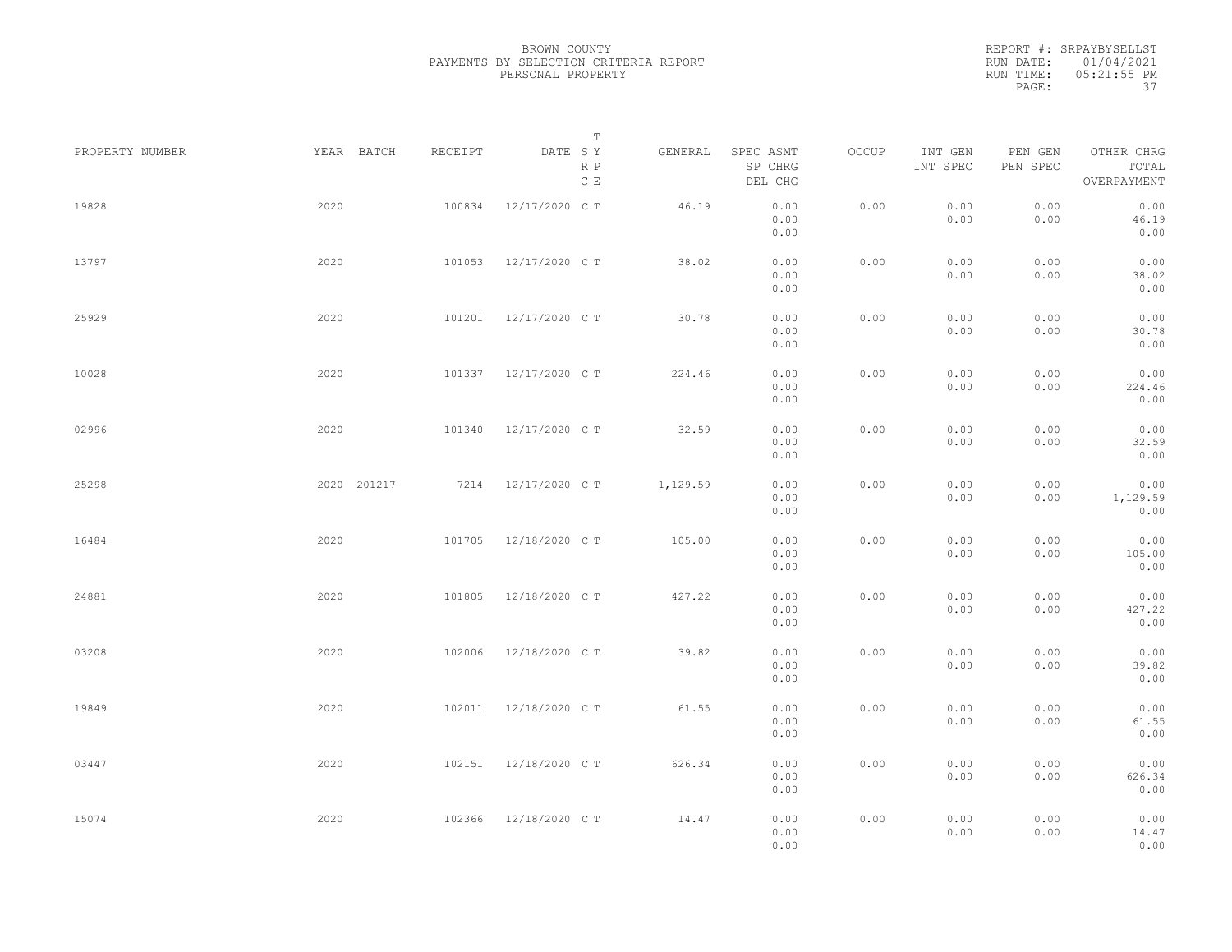|           | REPORT #: SRPAYBYSELLST |
|-----------|-------------------------|
|           | RUN DATE: 01/04/2021    |
| RUN TIME: | $05:21:55$ PM           |
| PAGE:     | 38                      |

|                 |             |         | T                               |          |                                 |       |                     |                     |                                    |  |
|-----------------|-------------|---------|---------------------------------|----------|---------------------------------|-------|---------------------|---------------------|------------------------------------|--|
| PROPERTY NUMBER | YEAR BATCH  | RECEIPT | DATE SY<br>R P<br>$\,$ C $\,$ E | GENERAL  | SPEC ASMT<br>SP CHRG<br>DEL CHG | OCCUP | INT GEN<br>INT SPEC | PEN GEN<br>PEN SPEC | OTHER CHRG<br>TOTAL<br>OVERPAYMENT |  |
| 25999           | 2020        | 102394  | 12/18/2020 C T                  | 59.74    | 0.00<br>0.00<br>0.00            | 0.00  | 0.00<br>0.00        | 0.00<br>0.00        | 0.00<br>59.74<br>0.00              |  |
| 40042           | 2020 201218 | 7263    | 12/18/2020 C T                  | 432.66   | 0.00<br>0.00<br>0.00            | 0.00  | 0.00<br>0.00        | 0.00<br>0.00        | 0.00<br>432.66<br>0.00             |  |
| 11417           | 2020        | 102495  | 12/18/2020 C T                  | 12.68    | 0.00<br>0.00<br>0.00            | 0.00  | 0.00<br>0.00        | 0.00<br>0.00        | 0.00<br>12.68<br>0.00              |  |
| 12962           | 2020        | 102560  | 12/18/2020 C T                  | 258.87   | 0.00<br>0.00<br>0.00            | 0.00  | 0.00<br>0.00        | 0.00<br>0.00        | 0.00<br>258.87<br>0.00             |  |
| 27398           | 2020 201218 | 7265    | 12/18/2020 C T                  | 465.22   | 0.00<br>0.00<br>0.00            | 0.00  | 0.00<br>0.00        | 0.00<br>0.00        | 0.00<br>465.22<br>0.00             |  |
| 40079           | 2020 201218 | 7266    | 12/18/2020 C T                  | 1,524.22 | 0.00<br>0.00<br>0.00            | 0.00  | 0.00<br>0.00        | 0.00<br>0.00        | 0.00<br>1,524.22<br>0.00           |  |
| 06535           | 2020        | 102602  | 12/18/2020 C T                  | 264.30   | 0.00<br>0.00<br>0.00            | 0.00  | 0.00<br>0.00        | 0.00<br>0.00        | 0.00<br>264.30<br>0.00             |  |
| 14852           | 2020        | 102604  | 12/18/2020 C T                  | 18.10    | 0.00<br>0.00<br>0.00            | 0.00  | 0.00<br>0.00        | 0.00<br>0.00        | 0.00<br>18.10<br>0.00              |  |
| 03217           | 2020        | 102607  | 12/18/2020 C T                  | 235.32   | 0.00<br>0.00<br>0.00            | 0.00  | 0.00<br>0.00        | 0.00<br>0.00        | 0.00<br>235.32<br>0.00             |  |
| 09250           | 2020        | 102670  | 12/18/2020 C T                  | 36.21    | 0.00<br>0.00<br>0.00            | 0.00  | 0.00<br>0.00        | 0.00<br>0.00        | 0.00<br>36.21<br>0.00              |  |
| 18274           | 2020        | 102675  | 12/18/2020 C T                  | 155.68   | 0.00<br>0.00<br>0.00            | 0.00  | 0.00<br>0.00        | 0.00<br>0.00        | 0.00<br>155.68<br>0.00             |  |
| 03134           | 2020        | 102680  | 12/18/2020 C T                  | 106.81   | 0.00<br>0.00<br>0.00            | 0.00  | 0.00<br>0.00        | 0.00<br>0.00        | 0.00<br>106.81<br>0.00             |  |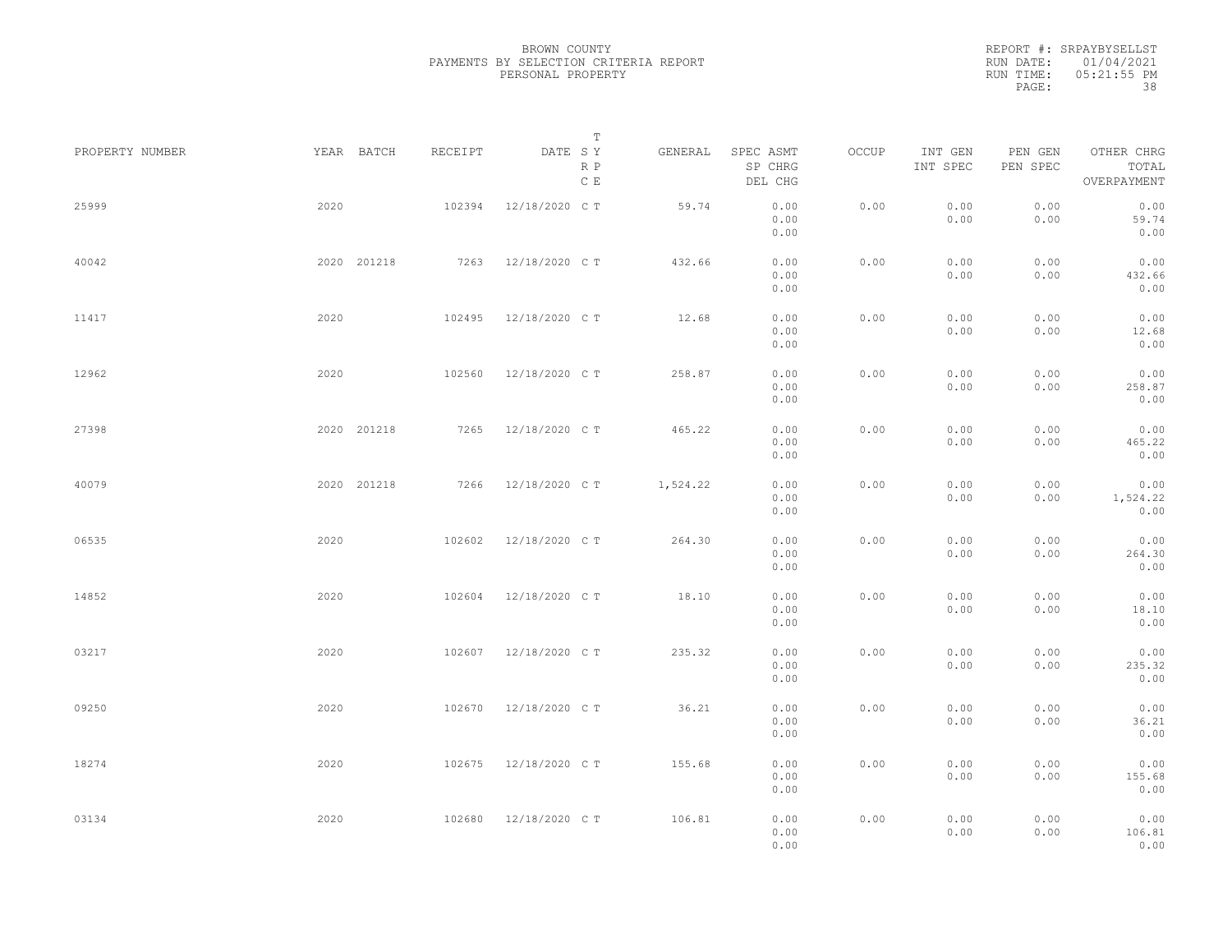|           | REPORT #: SRPAYBYSELLST |
|-----------|-------------------------|
|           | RUN DATE: 01/04/2021    |
| RUN TIME: | $05:21:55$ PM           |
| PAGE:     | 39                      |

|                 |            |         | T                     |          |                                 |       |                     |                     |                                    |  |
|-----------------|------------|---------|-----------------------|----------|---------------------------------|-------|---------------------|---------------------|------------------------------------|--|
| PROPERTY NUMBER | YEAR BATCH | RECEIPT | DATE SY<br>R P<br>C E | GENERAL  | SPEC ASMT<br>SP CHRG<br>DEL CHG | OCCUP | INT GEN<br>INT SPEC | PEN GEN<br>PEN SPEC | OTHER CHRG<br>TOTAL<br>OVERPAYMENT |  |
| 24021           | 2020       | 102682  | 12/18/2020 C T        | 68.78    | 0.00<br>0.00<br>0.00            | 0.00  | 0.00<br>0.00        | 0.00<br>0.00        | 0.00<br>68.78<br>0.00              |  |
| 23302           | 2020       | 102683  | 12/18/2020 C T        | 16.28    | 0.00<br>0.00<br>0.00            | 0.00  | 0.00<br>0.00        | 0.00<br>0.00        | 0.00<br>16.28<br>0.00              |  |
| 40059           | 2020       | 102716  | 12/18/2020 C T        | 1,354.07 | 0.00<br>0.00<br>0.00            | 0.00  | 0.00<br>0.00        | 0.00<br>0.00        | 0.00<br>1,354.07<br>0.00           |  |
| 15742           | 2020       | 102737  | 12/18/2020 C T        | 79.64    | 0.00<br>0.00<br>0.00            | 0.00  | 0.00<br>0.00        | 0.00<br>0.00        | 0.00<br>79.64<br>0.00              |  |
| 09206           | 2020       | 102759  | 12/18/2020 C T        | 157.49   | 0.00<br>0.00<br>0.00            | 0.00  | 0.00<br>0.00        | 0.00<br>0.00        | 0.00<br>157.49<br>0.00             |  |
| 12885           | 2020       | 102794  | 12/18/2020 C T        | 289.63   | 0.00<br>0.00<br>0.00            | 0.00  | 0.00<br>0.00        | 0.00<br>0.00        | 0.00<br>289.63<br>0.00             |  |
| 03018           | 2020       | 102857  | 12/18/2020 C T        | 88.71    | 0.00<br>0.00<br>0.00            | 0.00  | 0.00<br>0.00        | 0.00<br>0.00        | 0.00<br>88.71<br>0.00              |  |
| 26636           | 2020       | 102939  | 12/18/2020 C T        | 76.32    | 0.00<br>0.00<br>0.00            | 0.00  | 0.00<br>0.00        | 0.00<br>0.00        | 0.00<br>76.32<br>0.00              |  |
| 13782           | 2020       | 102975  | 12/18/2020 C T        | 188.26   | 0.00<br>0.00<br>0.00            | 0.00  | 0.00<br>0.00        | 0.00<br>0.00        | 0.00<br>188.26<br>0.00             |  |
| 23256           | 2020       | 102985  | 12/18/2020 C T        | 18.10    | 0.00<br>0.00<br>0.00            | 0.00  | 0.00<br>0.00        | 0.00<br>0.00        | 0.00<br>18.10<br>0.00              |  |
| 25882           | 2020       | 102991  | 12/18/2020 C T        | 88.71    | 0.00<br>0.00<br>0.00            | 0.00  | 0.00<br>0.00        | 0.00<br>0.00        | 0.00<br>88.71<br>0.00              |  |
| 12175           | 2020       | 103076  | 12/18/2020 C T        | 25.33    | 0.00<br>0.00<br>0.00            | 0.00  | 0.00<br>0.00        | 0.00<br>0.00        | 0.00<br>25.33<br>0.00              |  |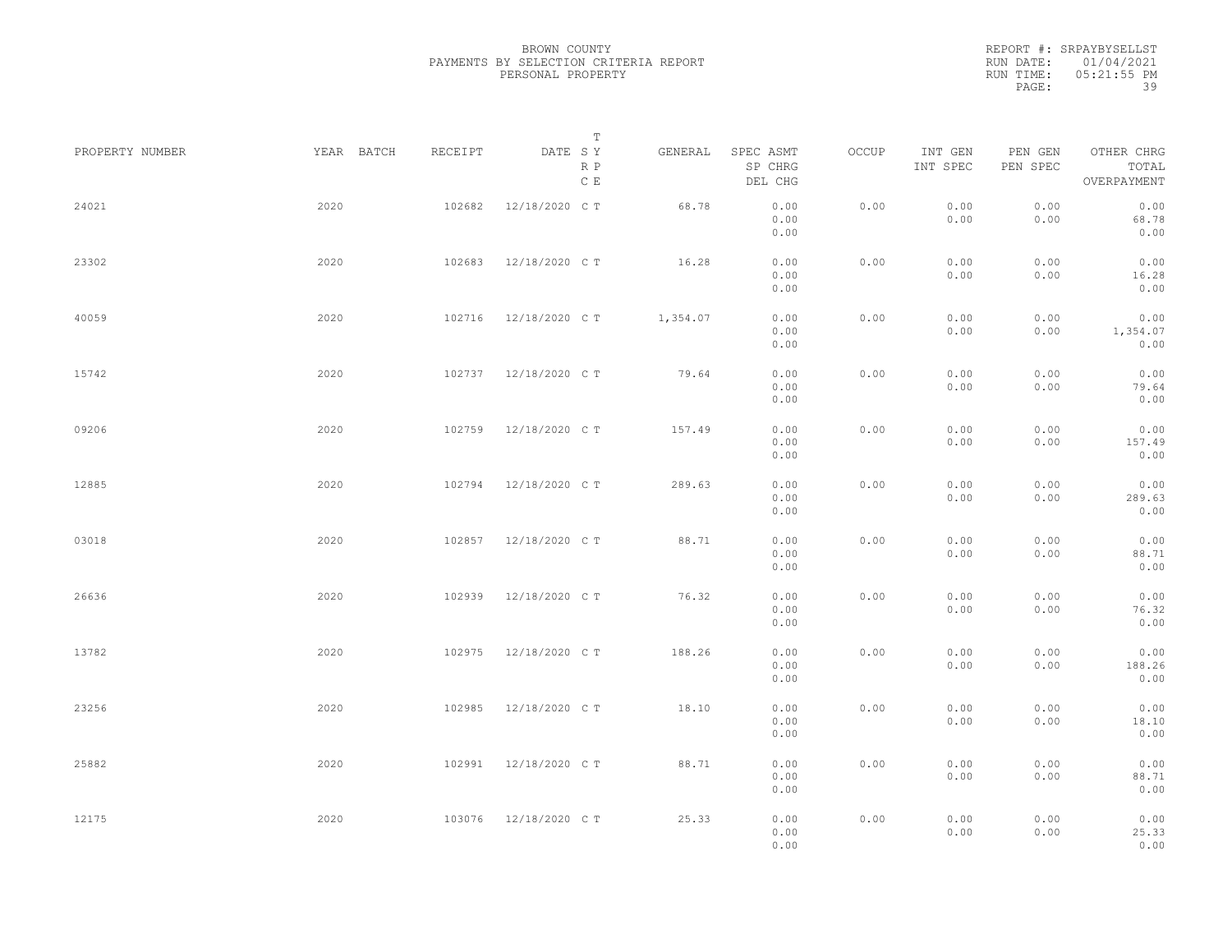|           | REPORT #: SRPAYBYSELLST |
|-----------|-------------------------|
|           | RUN DATE: 01/04/2021    |
| RUN TIME: | 05:21:55 PM             |
| PAGE:     | 40                      |

|                 |             |         | T                               |          |                                 |       |                     |                     |                                    |  |
|-----------------|-------------|---------|---------------------------------|----------|---------------------------------|-------|---------------------|---------------------|------------------------------------|--|
| PROPERTY NUMBER | YEAR BATCH  | RECEIPT | DATE SY<br>R P<br>$\,$ C $\,$ E | GENERAL  | SPEC ASMT<br>SP CHRG<br>DEL CHG | OCCUP | INT GEN<br>INT SPEC | PEN GEN<br>PEN SPEC | OTHER CHRG<br>TOTAL<br>OVERPAYMENT |  |
| 26622           | 2020        | 103107  | 12/18/2020 C T                  | 264.30   | 0.00<br>0.00<br>0.00            | 0.00  | 0.00<br>0.00        | 0.00<br>0.00        | 0.00<br>264.30<br>0.00             |  |
| 27419           | 2020        | 103202  | 12/18/2020 C T                  | 18.10    | 0.00<br>0.00<br>0.00            | 0.00  | 0.00<br>0.00        | 0.00<br>0.00        | 0.00<br>18.10<br>0.00              |  |
| 21584           | 2020        | 103204  | 12/18/2020 C T                  | 305.93   | 0.00<br>0.00<br>0.00            | 0.00  | 0.00<br>0.00        | 0.00<br>0.00        | 0.00<br>305.93<br>0.00             |  |
| 03487           | 2020        | 103566  | 12/19/2020 C T                  | 23.53    | 0.00<br>0.00<br>0.00            | 0.00  | 0.00<br>0.00        | 0.00<br>0.00        | 0.00<br>23.53<br>0.00              |  |
| 27547           | 2020        | 103599  | 12/19/2020 C T                  | 77.83    | 0.00<br>0.00<br>0.00            | 0.00  | 0.00<br>0.00        | 0.00<br>0.00        | 0.00<br>77.83<br>0.00              |  |
| 12141           | 2020        | 103617  | 12/19/2020 C T                  | 12.68    | 0.00<br>0.00<br>0.00            | 0.00  | 0.00<br>0.00        | 0.00<br>0.00        | 0.00<br>12.68<br>0.00              |  |
| 02877           | 2020        | 103640  | 12/19/2020 C T                  | 9.05     | 0.00<br>0.00                    | 0.00  | 0.00<br>0.00        | 0.00<br>0.00        | 0.00<br>9.05                       |  |
| 12484           | 2020        | 103645  | 12/19/2020 C T                  | 3.61     | 0.00<br>0.00<br>0.00            | 0.00  | 0.00<br>0.00        | 0.00<br>0.00        | 0.00<br>0.00<br>3.61               |  |
| 22082           | 2020        | 103717  | 12/19/2020 C T                  | 193.71   | 0.00<br>0.00<br>0.00            | 0.00  | 0.00<br>0.00        | 0.00<br>0.00        | 0.00<br>0.00<br>193.71             |  |
| 16534           | 2020 201219 |         | 7322 12/19/2020 CT              | 557.55   | 0.00<br>0.00<br>0.00            | 0.00  | 0.00<br>0.00        | 0.00<br>0.00        | 0.00<br>0.00<br>557.55             |  |
| 21473           | 2020        | 103792  | 12/19/2020 C T                  | 2,667.58 | 0.00<br>0.00<br>0.00            | 0.00  | 0.00<br>0.00        | 0.00<br>0.00        | 0.00<br>0.00<br>2,667.58           |  |
| 03402           | 2020        | 103800  | 12/19/2020 C T                  | 267.91   | 0.00<br>0.00<br>0.00<br>0.00    | 0.00  | 0.00<br>0.00        | 0.00<br>0.00        | 0.00<br>0.00<br>267.91<br>0.00     |  |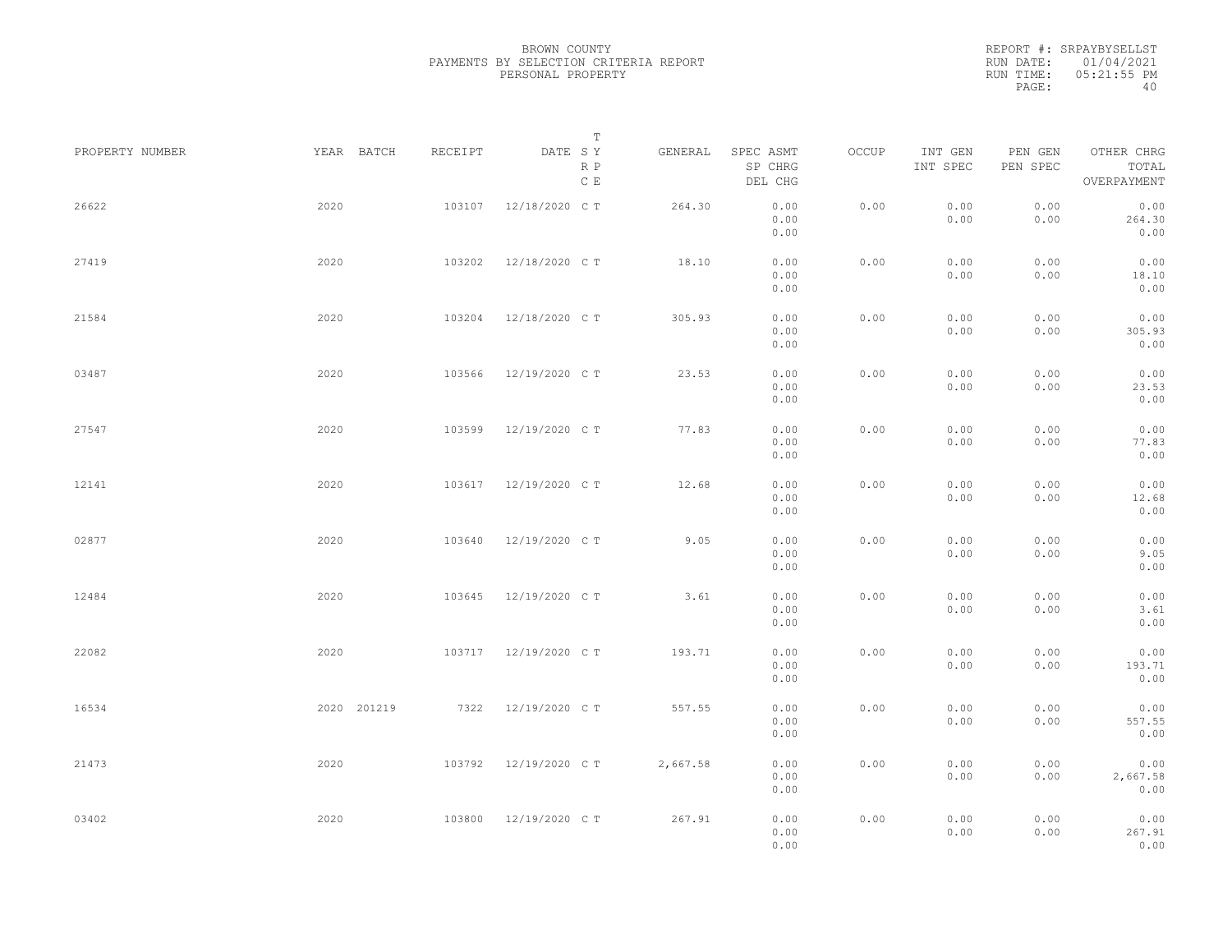REPORT #: SRPAYBYSELLST RUN DATE: 01/04/2021 RUN TIME: 05:21:56 PM PAGE: 41

|                 |             |         | $\mathbb T$           |          |                                 |       |                     |                     |                                    |  |
|-----------------|-------------|---------|-----------------------|----------|---------------------------------|-------|---------------------|---------------------|------------------------------------|--|
| PROPERTY NUMBER | YEAR BATCH  | RECEIPT | DATE SY<br>R P<br>C E | GENERAL  | SPEC ASMT<br>SP CHRG<br>DEL CHG | OCCUP | INT GEN<br>INT SPEC | PEN GEN<br>PEN SPEC | OTHER CHRG<br>TOTAL<br>OVERPAYMENT |  |
| 03411           | 2020        | 103823  | 12/19/2020 C T        | 722.29   | 0.00<br>0.00<br>0.00            | 0.00  | 0.00<br>0.00        | 0.00<br>0.00        | 0.00<br>722.29<br>0.00             |  |
| 40109           | 2020        | 103824  | 12/19/2020 C T        | 3.61     | 0.00<br>0.00<br>0.00            | 0.00  | 0.00<br>0.00        | 0.00<br>0.00        | 0.00<br>3.61<br>0.00               |  |
| 02905           | 2020        | 103903  | 12/19/2020 C T        | 1.81     | 0.00<br>0.00<br>0.00            | 0.00  | 0.00<br>0.00        | 0.00<br>0.00        | 0.00<br>1.81<br>0.00               |  |
| 19925           | 2020        | 103913  | 12/19/2020 C T        | 2,005.75 | 0.00<br>0.00<br>0.00            | 0.00  | 0.00<br>0.00        | 0.00<br>0.00        | 0.00<br>2,005.75<br>0.00           |  |
| 27584           | 2020 201219 |         | 7334 12/19/2020 CT    | 222.66   | 0.00<br>0.00<br>0.00            | 0.00  | 0.00<br>0.00        | 0.00<br>0.00        | 0.00<br>222.66<br>0.00             |  |
| 03253           | 2020        | 104163  | 12/21/2020 C T        | 1,059.00 | 0.00<br>0.00<br>0.00            | 0.00  | 0.00<br>0.00        | 0.00<br>0.00        | 0.00<br>1,059.00<br>0.00           |  |
| 25833           | 2020        | 104232  | 12/21/2020 C T        | 23.53    | 0.00<br>0.00<br>0.00            | 0.00  | 0.00<br>0.00        | 0.00<br>0.00        | 0.00<br>23.53<br>0.00              |  |
| 26640           | 2020 201221 |         | 7417 12/21/2020 CT    | 157.49   | 0.00<br>0.00<br>0.00            | 0.00  | 0.00<br>0.00        | 0.00<br>0.00        | 0.00<br>157.49<br>0.00             |  |
| 25881           | 2020        | 104452  | 12/21/2020 C T        | 144.81   | 0.00<br>0.00<br>0.00            | 0.00  | 0.00<br>0.00        | 0.00<br>0.00        | 0.00<br>144.81<br>0.00             |  |
| 24614           | 2020        | 104467  | 12/21/2020 C T        | 181.03   | 0.00<br>0.00<br>0.00            | 0.00  | 0.00<br>0.00        | 0.00<br>0.00        | 0.00<br>181.03<br>0.00             |  |
| 12888           | 2020 201221 | 7430    | 12/21/2020 C T        | 5.43     | 0.00<br>0.00<br>0.00            | 0.00  | 0.00<br>0.00        | 0.00<br>0.00        | 0.00<br>5.43<br>0.00               |  |
| 27586           | 2020        | 104615  | 12/21/2020 C T        | 21.72    | 0.00<br>0.00<br>0.00            | 0.00  | 0.00<br>0.00        | 0.00<br>0.00        | 0.00<br>21.72<br>0.00              |  |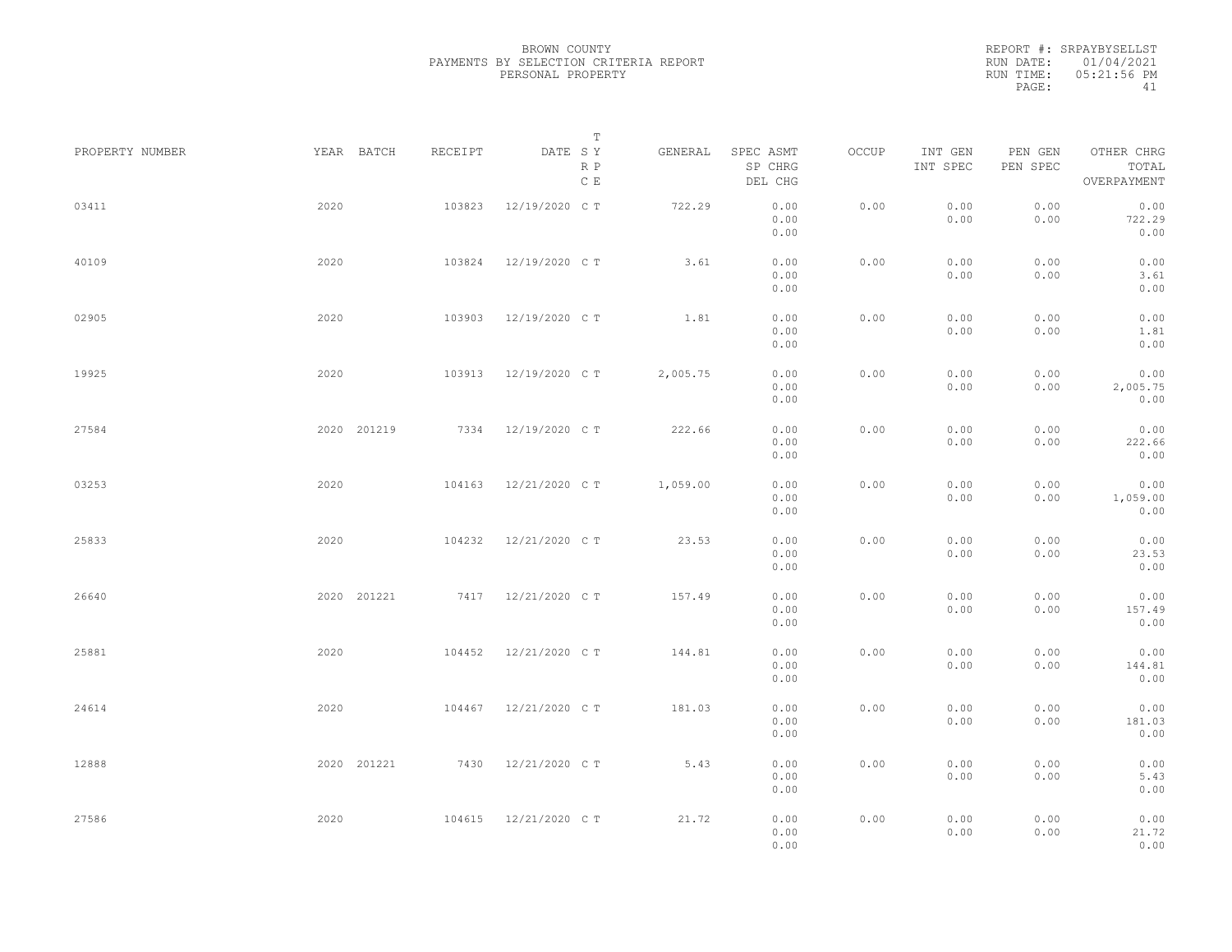REPORT #: SRPAYBYSELLST RUN DATE: 01/04/2021 RUN TIME: 05:21:56 PM PAGE: 42

|                 |            |         | $\mathbb T$                     |           |                                 |       |                     |                     |                                    |  |
|-----------------|------------|---------|---------------------------------|-----------|---------------------------------|-------|---------------------|---------------------|------------------------------------|--|
| PROPERTY NUMBER | YEAR BATCH | RECEIPT | DATE SY<br>R P<br>$\,$ C $\,$ E | GENERAL   | SPEC ASMT<br>SP CHRG<br>DEL CHG | OCCUP | INT GEN<br>INT SPEC | PEN GEN<br>PEN SPEC | OTHER CHRG<br>TOTAL<br>OVERPAYMENT |  |
| 05221           | 2020       | 104653  | 12/21/2020 C T                  | 30,971.46 | 0.00<br>0.00<br>0.00            | 0.00  | 0.00<br>0.00        | 0.00<br>0.00        | 0.00<br>30,971.46<br>0.00          |  |
| 25264           | 2020       | 104658  | 12/21/2020 C T                  | 141.21    | 0.00<br>0.00<br>0.00            | 0.00  | 0.00<br>0.00        | 0.00<br>0.00        | 0.00<br>141.21<br>0.00             |  |
| 26743           | 2020       | 104664  | 12/21/2020 C T                  | 508.67    | 0.00<br>0.00<br>0.00            | 0.00  | 0.00<br>0.00        | 0.00<br>0.00        | 0.00<br>508.67<br>0.00             |  |
| 22330           | 2020       | 104814  | 12/21/2020 C T                  | 59.74     | 0.00<br>0.00<br>0.00            | 0.00  | 0.00<br>0.00        | 0.00<br>0.00        | 0.00<br>59.74<br>0.00              |  |
| 11434           | 2020       | 104815  | 12/21/2020 C T                  | 72.41     | 0.00<br>0.00<br>0.00            | 0.00  | 0.00<br>0.00        | 0.00<br>0.00        | 0.00<br>72.41<br>0.00              |  |
| 02987           | 2020       | 104821  | 12/21/2020 C T                  | 1,372.16  | 0.00<br>0.00<br>0.00            | 0.00  | 0.00<br>0.00        | 0.00<br>0.00        | 0.00<br>1,372.16<br>0.00           |  |
| 13954           | 2020       | 104986  | 12/21/2020 C T                  | 123.09    | 0.00<br>0.00<br>0.00            | 0.00  | 0.00<br>0.00        | 0.00<br>0.00        | 0.00<br>123.09<br>0.00             |  |
| 16545           | 2020       | 104995  | 12/21/2020 C T                  | 302.33    | 0.00<br>0.00<br>0.00            | 0.00  | 0.00<br>0.00        | 0.00<br>0.00        | 0.00<br>302.33<br>0.00             |  |
| 24617           | 2020       | 105081  | 12/21/2020 C T                  | 769.35    | 0.00<br>0.00<br>0.00            | 0.00  | 0.00<br>0.00        | 0.00<br>0.00        | 0.00<br>769.35<br>0.00             |  |
| 22589           | 2020       | 105083  | 12/21/2020 C T                  | 5.43      | 0.00<br>0.00<br>0.00            | 0.00  | 0.00<br>0.00        | 0.00<br>0.00        | 0.00<br>5.43<br>0.00               |  |
| 24600           | 2020       | 105085  | 12/21/2020 C T                  | 32.59     | 0.00<br>0.00<br>0.00            | 0.00  | 0.00<br>0.00        | 0.00<br>0.00        | 0.00<br>32.59<br>0.00              |  |
| 06146           | 2020       | 105129  | 12/21/2020 C T                  | 200.93    | 0.00<br>0.00<br>0.00            | 0.00  | 0.00<br>0.00        | 0.00<br>0.00        | 0.00<br>200.93<br>0.00             |  |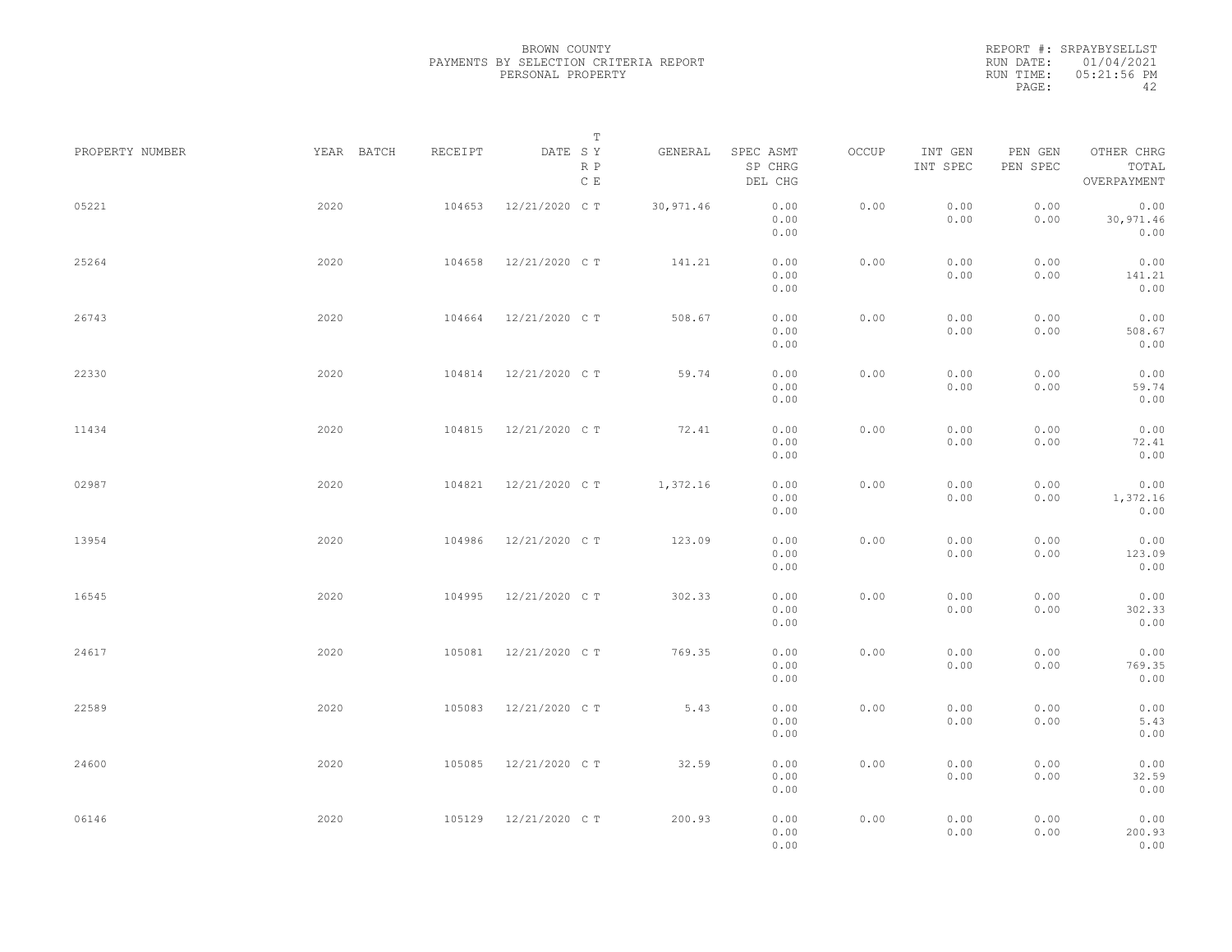REPORT #: SRPAYBYSELLST RUN DATE: 01/04/2021 RUN TIME: 05:21:56 PM PAGE: 43

|                 |             |         | $\mathbb T$           |          |                                 |       |                     |                     |                                    |
|-----------------|-------------|---------|-----------------------|----------|---------------------------------|-------|---------------------|---------------------|------------------------------------|
| PROPERTY NUMBER | YEAR BATCH  | RECEIPT | DATE SY<br>R P<br>C E | GENERAL  | SPEC ASMT<br>SP CHRG<br>DEL CHG | OCCUP | INT GEN<br>INT SPEC | PEN GEN<br>PEN SPEC | OTHER CHRG<br>TOTAL<br>OVERPAYMENT |
| 03405           | 2020        | 105174  | 12/21/2020 C T        | 14.47    | 0.00<br>0.00<br>0.00            | 0.00  | 0.00<br>0.00        | 0.00<br>0.00        | 0.00<br>14.47<br>0.00              |
| 27581           | 2020        | 105184  | 12/21/2020 C T        | 5.43     | 0.00<br>0.00<br>0.00            | 0.00  | 0.00<br>0.00        | 0.00<br>0.00        | 0.00<br>5.43<br>0.00               |
| 03130           | 2020        | 105193  | 12/21/2020 C T        | 139.40   | 0.00<br>0.00<br>0.00            | 0.00  | 0.00<br>0.00        | 0.00<br>0.00        | 0.00<br>139.40<br>0.00             |
| 16523           | 2020        | 105204  | 12/21/2020 C T        | 472.47   | 0.00<br>0.00<br>0.00            | 0.00  | 0.00<br>0.00        | 0.00<br>0.00        | 0.00<br>472.47<br>0.00             |
| 26619           | 2020 201221 | 7463    | 12/21/2020 C T        | 54.31    | 0.00<br>0.00<br>0.00            | 0.00  | 0.00<br>0.00        | 0.00<br>0.00        | 0.00<br>54.31<br>0.00              |
| 13745           | 2020        | 105627  | 12/22/2020 C T        | 12.68    | 0.00<br>0.00<br>0.00            | 0.00  | 0.00<br>0.00        | 0.00<br>0.00        | 0.00<br>12.68<br>0.00              |
| 40069           | 2020        | 105783  | 12/22/2020 C T        | 3.61     | 0.00<br>0.00<br>0.00            | 0.00  | 0.00<br>0.00        | 0.00<br>0.00        | 0.00<br>3.61<br>0.00               |
| 03434           | 2020        | 105853  | 12/22/2020 C T        | 342.13   | 0.00<br>0.00<br>0.00            | 0.00  | 0.00<br>0.00        | 0.00<br>0.00        | 0.00<br>342.13<br>0.00             |
| 05492           | 2020        | 105943  | 12/22/2020 C T        | 56.11    | 0.00<br>0.00<br>0.00            | 0.00  | 0.00<br>0.00        | 0.00<br>0.00        | 0.00<br>56.11<br>0.00              |
| 20566           | 2020        | 105970  | 12/22/2020 C T        | 1,145.88 | 0.00<br>0.00<br>0.00            | 0.00  | 0.00<br>0.00        | 0.00<br>0.00        | 0.00<br>1,145.88<br>0.00           |
| 03087           | 2020        | 105985  | 12/22/2020 C T        | 50.69    | 0.00<br>0.00<br>0.00            | 0.00  | 0.00<br>0.00        | 0.00<br>0.00        | 0.00<br>50.69<br>0.00              |
| 40082           | 2020        | 106048  | 12/22/2020 C T        | 276.96   | 0.00<br>0.00<br>0.00            | 0.00  | 0.00<br>0.00        | 0.00<br>0.00        | 0.00<br>276.96<br>0.00             |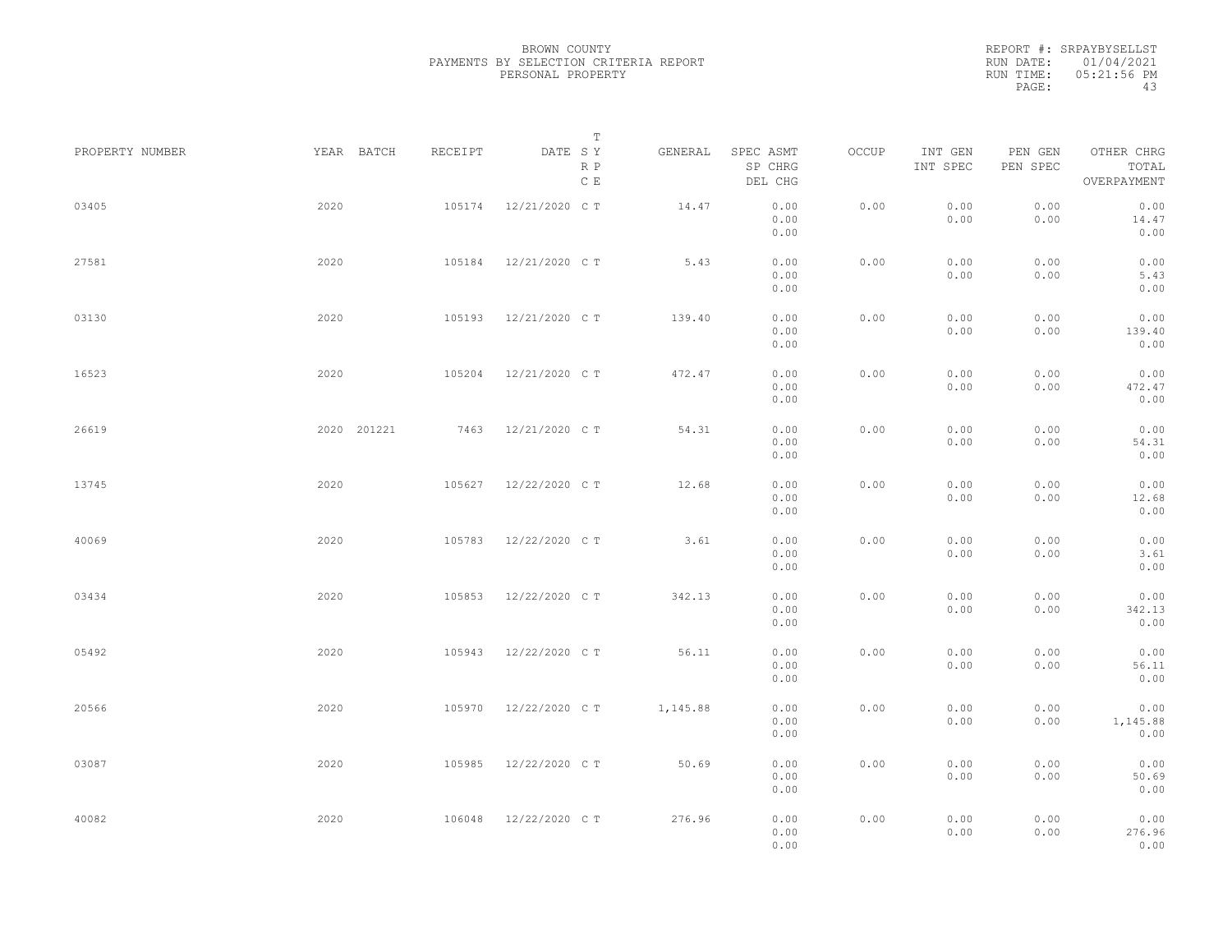|           | REPORT #: SRPAYBYSELLST |
|-----------|-------------------------|
|           | RUN DATE: 01/04/2021    |
| RUN TIME: | 05:21:56 PM             |
| PAGE:     | 44                      |

|                 |             |         | T                               |            |                                 |       |                     |                     |                                    |  |
|-----------------|-------------|---------|---------------------------------|------------|---------------------------------|-------|---------------------|---------------------|------------------------------------|--|
| PROPERTY NUMBER | YEAR BATCH  | RECEIPT | DATE SY<br>R P<br>$\,$ C $\,$ E | GENERAL    | SPEC ASMT<br>SP CHRG<br>DEL CHG | OCCUP | INT GEN<br>INT SPEC | PEN GEN<br>PEN SPEC | OTHER CHRG<br>TOTAL<br>OVERPAYMENT |  |
| 5064            | 2020        | 106065  | 12/22/2020 C T                  | 30.78      | 0.00<br>0.00<br>0.00            | 0.00  | 0.00<br>0.00        | 0.00<br>0.00        | 0.00<br>30.78<br>0.00              |  |
| 07384           | 2020        | 106099  | 12/22/2020 C T                  | 5,459.70   | 0.00<br>0.00<br>0.00            | 0.00  | 0.00<br>0.00        | 0.00<br>0.00        | 0.00<br>5,459.70<br>0.00           |  |
| 04406           | 2020        | 106118  | 12/22/2020 C T                  | 32, 148.11 | 0.00<br>0.00<br>0.00            | 0.00  | 0.00<br>0.00        | 0.00<br>0.00        | 0.00<br>32, 148. 11<br>0.00        |  |
| 27438           | 2020        | 106123  | 12/22/2020 C T                  | 74.22      | 0.00<br>0.00<br>0.00            | 0.00  | 0.00<br>0.00        | 0.00<br>0.00        | 0.00<br>74.22<br>0.00              |  |
| 24597           | 2020        | 106125  | 12/22/2020 C T                  | 20.09      | 0.00<br>0.00<br>0.00            | 0.00  | 0.00<br>0.00        | 0.00<br>0.00        | 0.00<br>20.09<br>0.00              |  |
| 03349           | 2020        | 106147  | 12/22/2020 C T                  | 77.83      | 0.00<br>0.00<br>0.00            | 0.00  | 0.00<br>0.00        | 0.00<br>0.00        | 0.00<br>77.83<br>0.00              |  |
| 24688           | 2020        | 106217  | 12/22/2020 C T                  | 32.59      | 0.00<br>0.00<br>0.00            | 0.00  | 0.00<br>0.00        | 0.00<br>0.00        | 0.00<br>32.59<br>0.00              |  |
| 13751           | 2020        | 106278  | 12/22/2020 C T                  | 693.32     | 0.00<br>0.00<br>0.00            | 0.00  | 0.00<br>0.00        | 0.00<br>0.00        | 0.00<br>693.32<br>0.00             |  |
| 22569           | 2020        | 106287  | 12/22/2020 C T                  | 45.25      | 0.00<br>0.00<br>0.00            | 0.00  | 0.00<br>0.00        | 0.00<br>0.00        | 0.00<br>45.25<br>0.00              |  |
| 25868           | 2020 201222 |         | 7500 12/22/2020 CT              | 38.02      | 0.00<br>0.00<br>0.00            | 0.00  | 0.00<br>0.00        | 0.00<br>0.00        | 0.00<br>38.02<br>0.00              |  |
| 22331           | 2020        | 106568  | 12/22/2020 C T                  | 42.18      | 0.00<br>0.00<br>0.00            | 0.00  | 0.00<br>0.00        | 0.00<br>0.00        | 0.00<br>42.18<br>0.00              |  |
| 26635           | 2020        | 106656  | 12/22/2020 C T                  | 172.75     | 0.00<br>0.00<br>0.00            | 0.00  | 0.00<br>0.00        | 0.00<br>0.00        | 0.00<br>172.75<br>0.00             |  |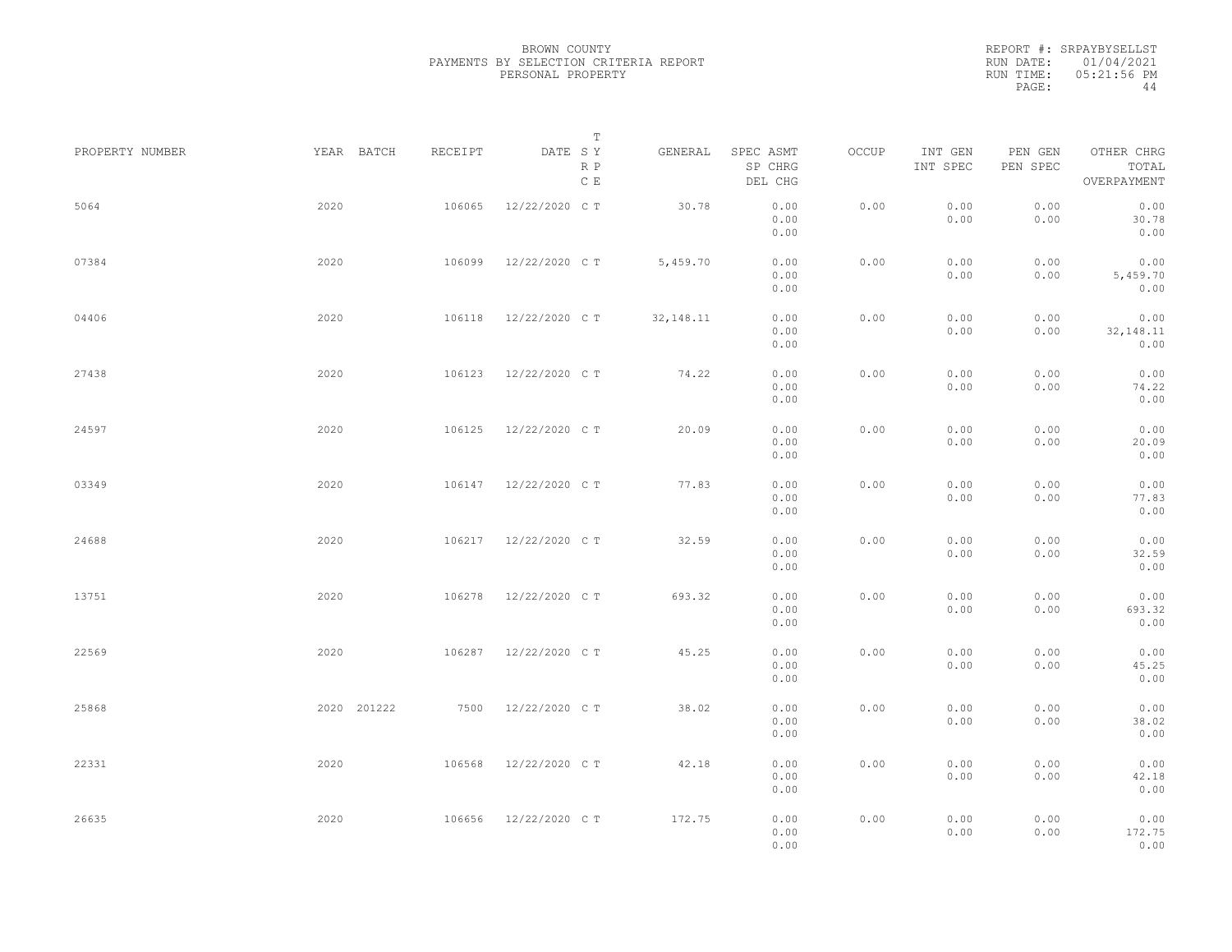REPORT #: SRPAYBYSELLST RUN DATE: 01/04/2021 RUN TIME: 05:21:57 PM PAGE: 45

|                 |            |         | Т                     |           |                                 |       |                     |                     |                                    |  |
|-----------------|------------|---------|-----------------------|-----------|---------------------------------|-------|---------------------|---------------------|------------------------------------|--|
| PROPERTY NUMBER | YEAR BATCH | RECEIPT | DATE SY<br>R P<br>C E | GENERAL   | SPEC ASMT<br>SP CHRG<br>DEL CHG | OCCUP | INT GEN<br>INT SPEC | PEN GEN<br>PEN SPEC | OTHER CHRG<br>TOTAL<br>OVERPAYMENT |  |
| 03459           | 2020       | 106658  | 12/22/2020 C T        | 2, 411.24 | 0.00<br>0.00<br>0.00            | 0.00  | 0.00<br>0.00        | 0.00<br>0.00        | 0.00<br>2,411.24<br>0.00           |  |
| 12148           | 2020       | 106668  | 12/22/2020 C T        | 19.91     | 0.00<br>0.00<br>0.00            | 0.00  | 0.00<br>0.00        | 0.00<br>0.00        | 0.00<br>19.91<br>0.00              |  |
| 26653           | 2020       | 106672  | 12/22/2020 C T        | 25.33     | 0.00<br>0.00<br>0.00            | 0.00  | 0.00<br>0.00        | 0.00<br>0.00        | 0.00<br>25.33<br>0.00              |  |
| 13687           | 2020       | 106675  | 12/22/2020 C T        | 1,404.11  | 0.00<br>0.00<br>0.00            | 0.00  | 0.00<br>0.00        | 0.00<br>0.00        | 0.00<br>1,404.11<br>0.00           |  |
| 23254           | 2020       | 106676  | 12/22/2020 C T        | 68.78     | 0.00<br>0.00<br>0.00            | 0.00  | 0.00<br>0.00        | 0.00<br>0.00        | 0.00<br>68.78<br>0.00              |  |
| 22028           | 2020       | 106726  | 12/22/2020 C T        | 1,364.93  | 0.00<br>0.00<br>0.00            | 0.00  | 0.00<br>0.00        | 0.00<br>0.00        | 0.00<br>1,364.93<br>0.00           |  |
| 12944           | 2020       | 106740  | 12/22/2020 C T        | 130.35    | 0.00<br>0.00<br>0.00            | 0.00  | 0.00<br>0.00        | 0.00<br>0.00        | 0.00<br>130.35<br>0.00             |  |
| 22600           | 2020       | 106744  | 12/22/2020 C T        | 3.61      | 0.00<br>0.00<br>0.00            | 0.00  | 0.00<br>0.00        | 0.00<br>0.00        | 0.00<br>3.61                       |  |
| 08785           | 2020       | 106823  | 12/22/2020 C T        | 4,433.29  | 0.00<br>0.00                    | 0.00  | 0.00<br>0.00        | 0.00<br>0.00        | 0.00<br>0.00<br>4,433.29           |  |
| 22555           | 2020       | 107046  | 12/22/2020 C T        | 497.81    | 0.00<br>0.00<br>0.00            | 0.00  | 0.00<br>0.00        | 0.00<br>0.00        | 0.00<br>0.00<br>497.81             |  |
| 21603           | 2020       |         | 107103 12/22/2020 CT  | 57.93     | 0.00<br>0.00<br>0.00            | 0.00  | 0.00<br>0.00        | 0.00<br>0.00        | 0.00<br>0.00<br>57.93              |  |
| 40018           | 2020       |         | 107117 12/22/2020 CT  | 678.83    | 0.00<br>0.00<br>0.00<br>0.00    | 0.00  | 0.00<br>0.00        | 0.00<br>0.00        | 0.00<br>0.00<br>678.83<br>0.00     |  |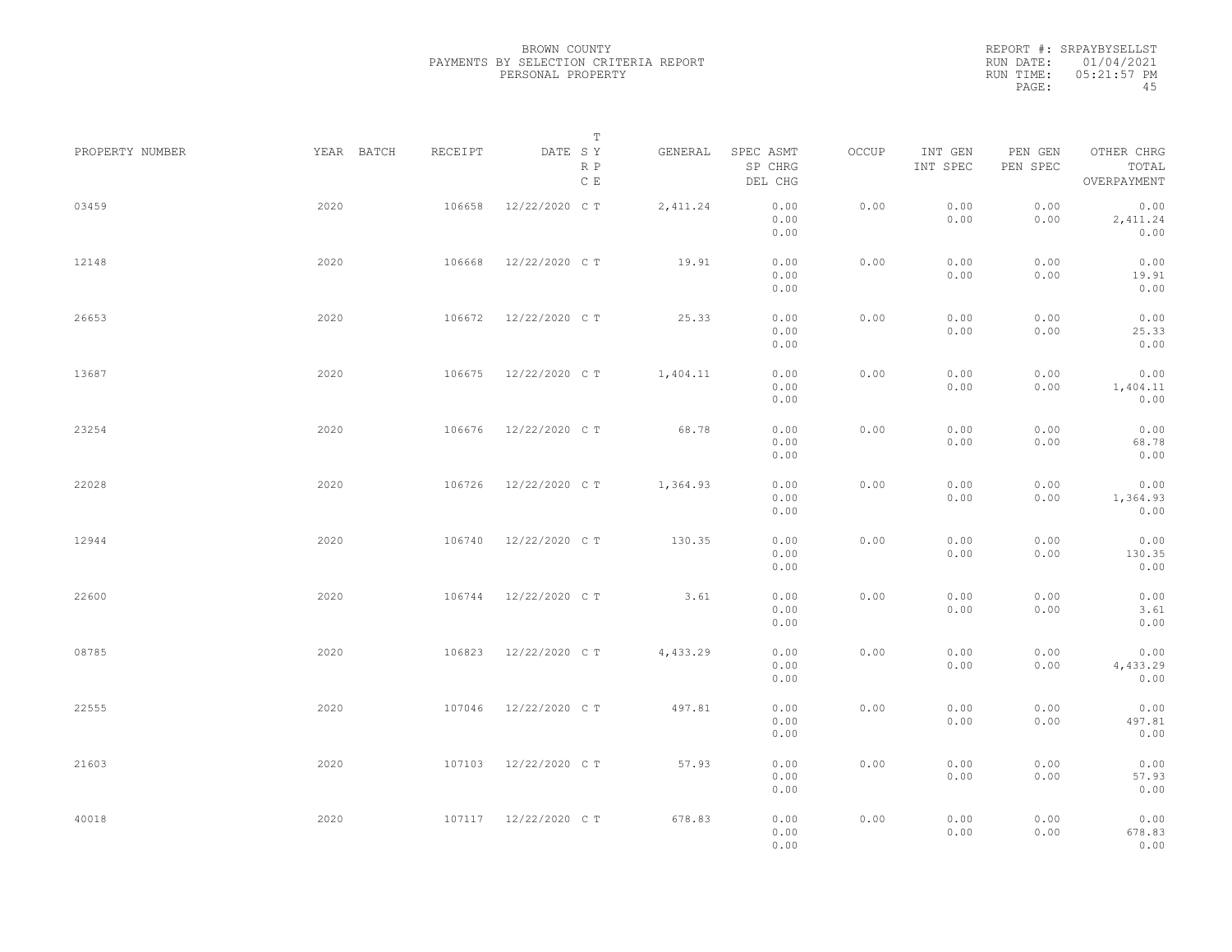REPORT #: SRPAYBYSELLST RUN DATE: 01/04/2021 RUN TIME: 05:21:57 PM PAGE: 46

|                 |      |             |         |                       | $\mathbb T$ |                                 |       |                     |                     |                                    |  |
|-----------------|------|-------------|---------|-----------------------|-------------|---------------------------------|-------|---------------------|---------------------|------------------------------------|--|
| PROPERTY NUMBER |      | YEAR BATCH  | RECEIPT | DATE SY<br>R P<br>C E | GENERAL     | SPEC ASMT<br>SP CHRG<br>DEL CHG | OCCUP | INT GEN<br>INT SPEC | PEN GEN<br>PEN SPEC | OTHER CHRG<br>TOTAL<br>OVERPAYMENT |  |
| 10728           | 2020 |             | 107191  | 12/22/2020 C T        | 9,978.06    | 0.00<br>0.00<br>0.00            | 0.00  | 0.00<br>0.00        | 0.00<br>0.00        | 0.00<br>9,978.06<br>0.00           |  |
| 04982           | 2020 |             | 107202  | 12/22/2020 C T        | 1,258.12    | 0.00<br>0.00<br>0.00            | 0.00  | 0.00<br>0.00        | 0.00<br>0.00        | 0.00<br>1,258.12<br>0.00           |  |
| 20590           |      | 2020 201222 | 7540    | 12/22/2020 C T        | 124.89      | 0.00<br>0.00<br>0.00            | 0.00  | 0.00<br>0.00        | 0.00<br>0.00        | 0.00<br>124.89<br>0.00             |  |
| 25226           |      | 2020 201222 |         | 7541 12/22/2020 CT    | 197.33      | 0.00<br>0.00<br>0.00            | 0.00  | 0.00<br>0.00        | 0.00<br>0.00        | 0.00<br>197.33<br>0.00             |  |
| 20540           | 2020 |             | 107507  | 12/23/2020 C T        | 830.90      | 0.00<br>0.00<br>0.00            | 0.00  | 0.00<br>0.00        | 0.00<br>0.00        | 0.00<br>830.90<br>0.00             |  |
| 27594           |      | 2020 201223 | 7561    | 12/23/2020 C T        | 30.78       | 0.00<br>0.00<br>0.00            | 0.00  | 0.00<br>0.00        | 0.00<br>0.00        | 0.00<br>30.78<br>0.00              |  |
| 03435           | 2020 |             | 107831  | 12/23/2020 C T        | 657.12      | 0.00<br>0.00                    | 0.00  | 0.00<br>0.00        | 0.00<br>0.00        | 0.00<br>657.12<br>0.00             |  |
| 25313           | 2020 |             | 107899  | 12/23/2020 C T        | 18,821.09   | 0.00<br>0.00<br>0.00            | 0.00  | 0.00<br>0.00        | 0.00<br>0.00        | 0.00<br>18,821.09                  |  |
| 25301           | 2020 |             | 107901  | 12/23/2020 C T        | 215.42      | 0.00<br>0.00<br>0.00            | 0.00  | 0.00<br>0.00        | 0.00<br>0.00        | 0.00<br>0.00<br>215.42             |  |
| 20103           | 2020 |             | 107904  | 12/23/2020 C T        | 1,174.84    | 0.00<br>0.00<br>0.00            | 0.00  | 0.00<br>0.00        | 0.00<br>0.00        | 0.00<br>0.00<br>1,174.84           |  |
| 19089           | 2020 |             | 107908  | 12/23/2020 C T        | 417.81      | 0.00<br>0.00<br>0.00            | 0.00  | 0.00<br>0.00        | 0.00<br>0.00        | 0.00<br>0.00<br>417.81             |  |
| 24058           | 2020 |             |         | 107911 12/23/2020 CT  | 168.35      | 0.00<br>0.00<br>0.00<br>0.00    | 0.00  | 0.00<br>0.00        | 0.00<br>0.00        | 0.00<br>0.00<br>168.35<br>0.00     |  |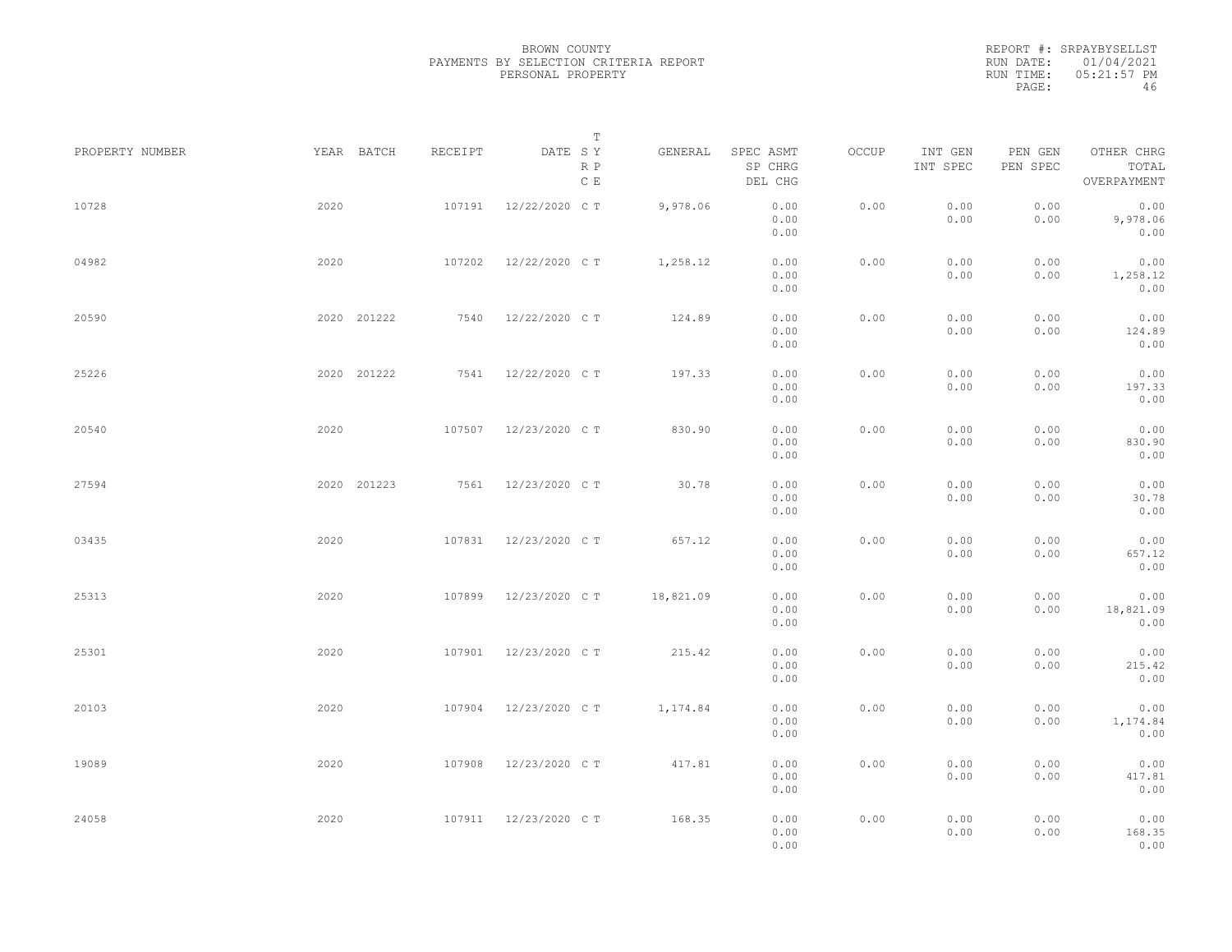|           | REPORT #: SRPAYBYSELLST |
|-----------|-------------------------|
|           | RUN DATE: 01/04/2021    |
| RUN TIME: | 05:21:57 PM             |
| PAGE:     | 47                      |

|                 |            |         | $\mathbb T$           |          |                                 |       |                     |                     |                                    |  |
|-----------------|------------|---------|-----------------------|----------|---------------------------------|-------|---------------------|---------------------|------------------------------------|--|
| PROPERTY NUMBER | YEAR BATCH | RECEIPT | DATE SY<br>R P<br>C E | GENERAL  | SPEC ASMT<br>SP CHRG<br>DEL CHG | OCCUP | INT GEN<br>INT SPEC | PEN GEN<br>PEN SPEC | OTHER CHRG<br>TOTAL<br>OVERPAYMENT |  |
| 10600           | 2020       | 107921  | 12/23/2020 C T        | 137.59   | 0.00<br>0.00<br>0.00            | 0.00  | 0.00<br>0.00        | 0.00<br>0.00        | 0.00<br>137.59<br>0.00             |  |
| 17272           | 2020       | 107935  | 12/23/2020 C T        | 1,066.22 | 0.00<br>0.00<br>0.00            | 0.00  | 0.00<br>0.00        | 0.00<br>0.00        | 0.00<br>1,066.22<br>0.00           |  |
| 24582           | 2020       | 107942  | 12/23/2020 C T        | 38.02    | 0.00<br>0.00<br>0.00            | 0.00  | 0.00<br>0.00        | 0.00<br>0.00        | 0.00<br>38.02<br>0.00              |  |
| 24799           | 2020       | 107946  | 12/23/2020 C T        | 432.66   | 0.00<br>0.00<br>0.00            | 0.00  | 0.00<br>0.00        | 0.00<br>0.00        | 0.00<br>432.66<br>0.00             |  |
| 17560           | 2020       | 107953  | 12/23/2020 C T        | 10.86    | 0.00<br>0.00<br>0.00            | 0.00  | 0.00<br>0.00        | 0.00<br>0.00        | 0.00<br>10.86<br>0.00              |  |
| 40044           | 2020       | 107965  | 12/23/2020 C T        | 2,389.52 | 0.00<br>0.00<br>0.00            | 0.00  | 0.00<br>0.00        | 0.00<br>0.00        | 0.00<br>2,389.52<br>0.00           |  |
| 16487           | 2020       | 108025  | 12/23/2020 C T        | 1,001.06 | 0.00<br>0.00<br>0.00            | 0.00  | 0.00<br>0.00        | 0.00<br>0.00        | 0.00<br>1,001.06<br>0.00           |  |
| 04805           | 2020       | 108083  | 12/23/2020 C T        | 6,942.14 | 0.00<br>0.00<br>0.00            | 0.00  | 0.00<br>0.00        | 0.00<br>0.00        | 0.00<br>6,942.14<br>0.00           |  |
| 25331           | 2020       | 108165  | 12/23/2020 C T        | 38.02    | 0.00<br>0.00<br>0.00            | 0.00  | 0.00<br>0.00        | 0.00<br>0.00        | 0.00<br>38.02<br>0.00              |  |
| 23271           | 2020       | 108170  | 12/23/2020 C T        | 108.61   | 0.00<br>0.00<br>0.00            | 0.00  | 0.00<br>0.00        | 0.00<br>0.00        | 0.00<br>108.61<br>0.00             |  |
| 17507           | 2020       | 108173  | 12/23/2020 C T        | 157.49   | 0.00<br>0.00<br>0.00            | 0.00  | 0.00<br>0.00        | 0.00<br>0.00        | 0.00<br>157.49<br>0.00             |  |
| 03155           | 2020       | 108252  | 12/23/2020 C T        | 38.02    | 0.00<br>0.00<br>0.00            | 0.00  | 0.00<br>0.00        | 0.00<br>0.00        | 0.00<br>38.02<br>0.00              |  |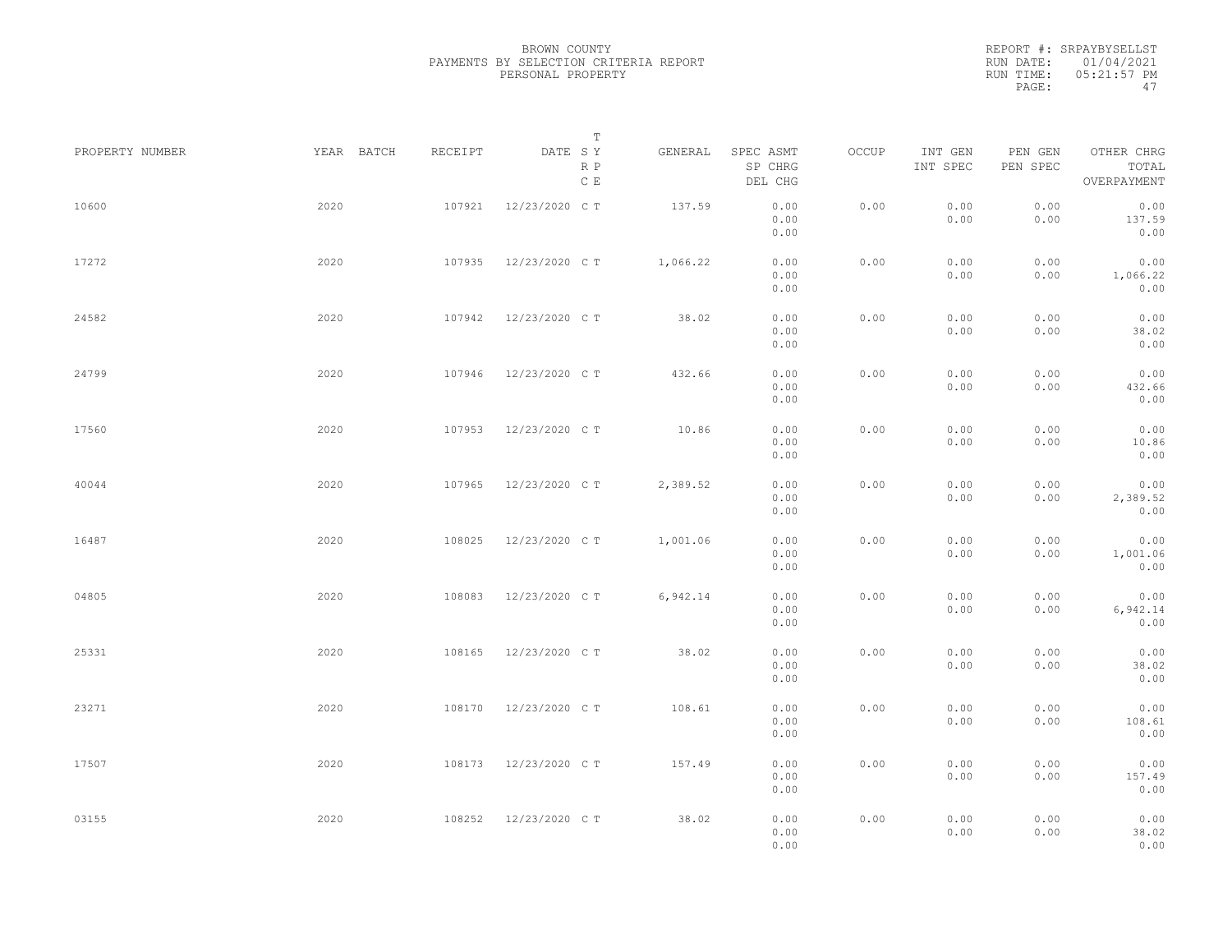|           | REPORT #: SRPAYBYSELLST |
|-----------|-------------------------|
|           | RUN DATE: 01/04/2021    |
| RUN TIME: | 05:21:58 PM             |
| PAGE:     | 48                      |

| PROPERTY NUMBER |      | YEAR BATCH | RECEIPT           | T<br>DATE SY         | GENERAL  | SPEC ASMT            | OCCUP | INT GEN      | PEN GEN      | OTHER CHRG               |  |
|-----------------|------|------------|-------------------|----------------------|----------|----------------------|-------|--------------|--------------|--------------------------|--|
|                 |      |            |                   | R P<br>$\,$ C $\,$ E |          | SP CHRG<br>DEL CHG   |       | INT SPEC     | PEN SPEC     | TOTAL<br>OVERPAYMENT     |  |
| 04986           | 2020 |            | 108290            | 12/23/2020 C T       | 724.08   | 0.00<br>0.00<br>0.00 | 0.00  | 0.00<br>0.00 | 0.00<br>0.00 | 0.00<br>724.08<br>0.00   |  |
| 20579           | 2020 |            | 108441            | 12/23/2020 C T       | 747.64   | 0.00<br>0.00<br>0.00 | 0.00  | 0.00<br>0.00 | 0.00<br>0.00 | 0.00<br>747.64<br>0.00   |  |
| 12140           | 2020 |            | 108450            | 12/23/2020 C T       | 5.43     | 0.00<br>0.00<br>0.00 | 0.00  | 0.00<br>0.00 | 0.00<br>0.00 | 0.00<br>5.43<br>0.00     |  |
| 26757           | 2020 |            | 108455            | 12/23/2020 C T       | 132.14   | 0.00<br>0.00<br>0.00 | 0.00  | 0.00<br>0.00 | 0.00<br>0.00 | 0.00<br>132.14<br>0.00   |  |
| 03155           | 2020 |            | Voids #<br>108252 | 12/23/2020 C V       | $-38.02$ | 0.00<br>0.00<br>0.00 | 0.00  | 0.00<br>0.00 | 0.00<br>0.00 | 0.00<br>$-38.02$<br>0.00 |  |
| 11615           | 2020 |            | 108563            | 12/23/2020 C T       | 358.43   | 0.00<br>0.00<br>0.00 | 0.00  | 0.00<br>0.00 | 0.00<br>0.00 | 0.00<br>358.43<br>0.00   |  |
| 03155           | 2020 |            | 108568            | 12/23/2020 C T       | 38.02    | 0.00<br>0.00<br>0.00 | 0.00  | 0.00<br>0.00 | 0.00<br>0.00 | 0.00<br>38.02<br>0.00    |  |
| 25206           | 2020 |            | 108591            | 12/23/2020 C T       | 486.96   | 0.00<br>0.00<br>0.00 | 0.00  | 0.00<br>0.00 | 0.00<br>0.00 | 0.00<br>486.96<br>0.00   |  |
| 14936           | 2020 |            | 108595            | 12/23/2020 C T       | 637.21   | 0.00<br>0.00<br>0.00 | 0.00  | 0.00<br>0.00 | 0.00<br>0.00 | 0.00<br>637.21<br>0.00   |  |
| 06149           | 2020 |            | 108605            | 12/23/2020 C T       | 27.15    | 0.00<br>0.00<br>0.00 | 0.00  | 0.00<br>0.00 | 0.00<br>0.00 | 0.00<br>27.15<br>0.00    |  |
| 03189           | 2020 |            | 108613            | 12/23/2020 C T       | 501.44   | 0.00<br>0.00<br>0.00 | 0.00  | 0.00<br>0.00 | 0.00<br>0.00 | 0.00<br>501.44<br>0.00   |  |
| 21365           | 2020 |            | 108626            | 12/23/2020 C T       | 2,141.52 | 0.00<br>0.00<br>0.00 | 0.00  | 0.00<br>0.00 | 0.00<br>0.00 | 0.00<br>2,141.52<br>0.00 |  |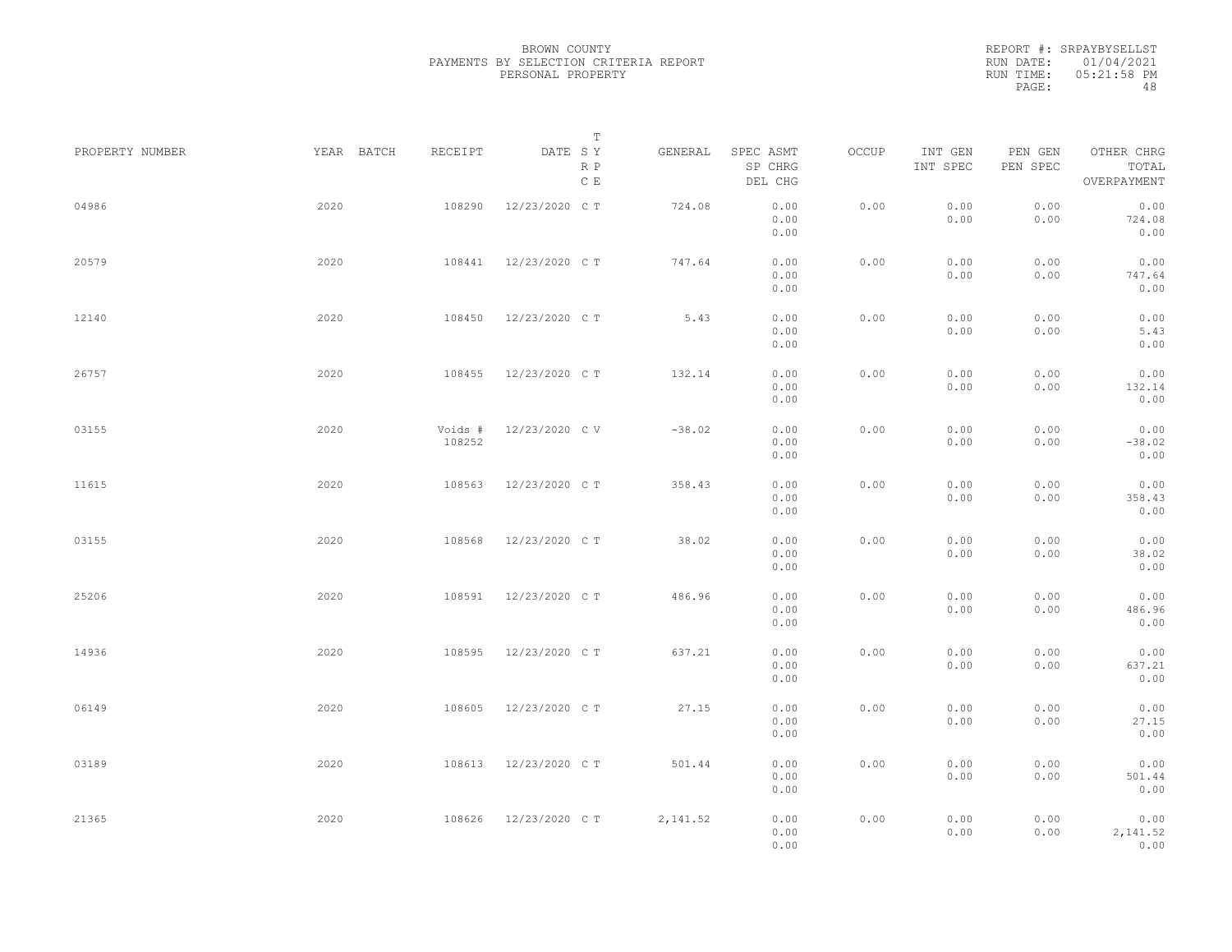REPORT #: SRPAYBYSELLST RUN DATE: 01/04/2021 RUN TIME: 05:21:58 PM PAGE: 49

|                 |      |                       | $\mathbb T$           |          |                                 |       |                     |                     |                                    |  |
|-----------------|------|-----------------------|-----------------------|----------|---------------------------------|-------|---------------------|---------------------|------------------------------------|--|
| PROPERTY NUMBER |      | YEAR BATCH<br>RECEIPT | DATE SY<br>R P<br>C E | GENERAL  | SPEC ASMT<br>SP CHRG<br>DEL CHG | OCCUP | INT GEN<br>INT SPEC | PEN GEN<br>PEN SPEC | OTHER CHRG<br>TOTAL<br>OVERPAYMENT |  |
| 12944           | 2020 | 108649                | 12/23/2020 C T        | 65.17    | 0.00<br>0.00<br>0.00            | 0.00  | 0.00<br>0.00        | 0.00<br>0.00        | 0.00<br>65.17<br>0.00              |  |
| 15715           | 2020 | 108654                | 12/23/2020 C T        | 3.61     | 0.00<br>0.00<br>0.00            | 0.00  | 0.00<br>0.00        | 0.00<br>0.00        | 0.00<br>3.61<br>0.00               |  |
| 27531           | 2020 | 108676                | 12/23/2020 C T        | 486.96   | 0.00<br>0.00<br>0.00            | 0.00  | 0.00<br>0.00        | 0.00<br>0.00        | 0.00<br>486.96<br>0.00             |  |
| 06547           | 2020 | 108868                | 12/23/2020 C T        | 3.61     | 0.00<br>0.00<br>0.00            | 0.00  | 0.00<br>0.00        | 0.00<br>0.00        | 0.00<br>3.61<br>0.00               |  |
| 14763           | 2020 | 108908                | 12/23/2020 C T        | 528.60   | 0.00<br>0.00<br>0.00            | 0.00  | 0.00<br>0.00        | 0.00<br>0.00        | 0.00<br>528.60<br>0.00             |  |
| 19921           |      | 2020 201223<br>7594   | 12/23/2020 C T        | 240.76   | 0.00<br>0.00<br>0.00            | 0.00  | 0.00<br>0.00        | 0.00<br>0.00        | 0.00<br>240.76<br>0.00             |  |
| 11418           |      | 2020 201227<br>7718   | 12/27/2020 C T        | 1.81     | 0.00<br>0.00<br>0.00            | 0.00  | 0.00<br>0.00        | 0.00<br>0.00        | 0.00<br>1.81<br>0.00               |  |
| 03581           | 2020 | 109388                | 12/28/2020 C T        | 3,401.45 | 0.00<br>0.00<br>0.00            | 0.00  | 0.00<br>0.00        | 0.00<br>0.00        | 0.00<br>3,401.45<br>0.00           |  |
| 02953           | 2020 | 109395                | 12/28/2020 C T        | 1,026.41 | 0.00<br>0.00<br>0.00            | 0.00  | 0.00<br>0.00        | 0.00<br>0.00        | 0.00<br>1,026.41<br>0.00           |  |
| 19119           | 2020 | 109396                | 12/28/2020 C T        | 963.05   | 0.00<br>0.00<br>0.00            | 0.00  | 0.00<br>0.00        | 0.00<br>0.00        | 0.00<br>963.05<br>0.00             |  |
| 40102           | 2020 | 109625                | 12/28/2020 C T        | 32.59    | 0.00<br>0.00<br>0.00            | 0.00  | 0.00<br>0.00        | 0.00<br>0.00        | 0.00<br>32.59<br>0.00              |  |
| 25278           | 2020 | 109714                | 12/28/2020 C T        | 534.03   | 0.00<br>0.00<br>0.00            | 0.00  | 0.00<br>0.00        | 0.00<br>0.00        | 0.00<br>534.03<br>0.00             |  |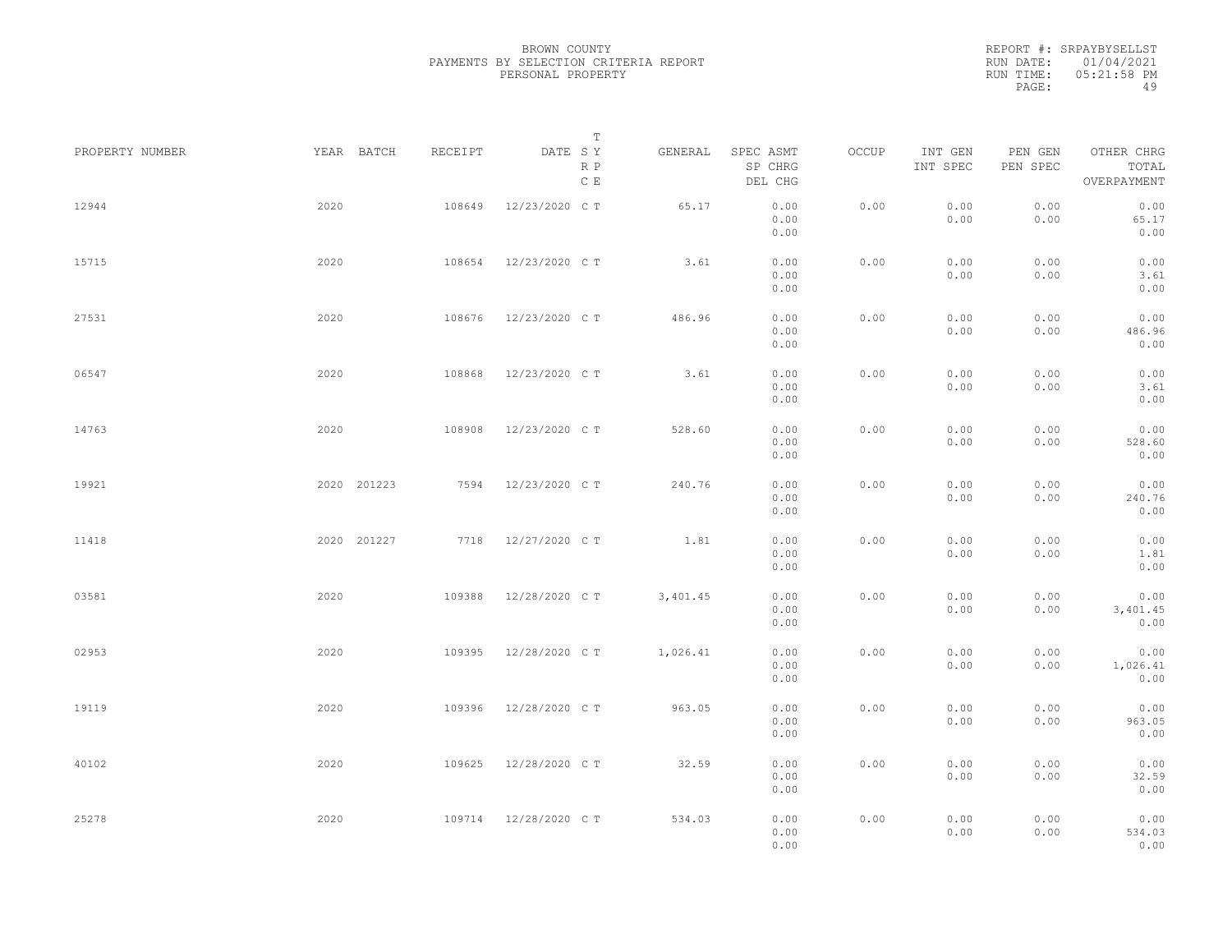REPORT #: SRPAYBYSELLST RUN DATE: 01/04/2021 RUN TIME: 05:21:58 PM PAGE: 50

|                 |             |         | $\mathbb T$                     |          |                                 |       |                     |                     |                                    |  |
|-----------------|-------------|---------|---------------------------------|----------|---------------------------------|-------|---------------------|---------------------|------------------------------------|--|
| PROPERTY NUMBER | YEAR BATCH  | RECEIPT | DATE SY<br>R P<br>$\,$ C $\,$ E | GENERAL  | SPEC ASMT<br>SP CHRG<br>DEL CHG | OCCUP | INT GEN<br>INT SPEC | PEN GEN<br>PEN SPEC | OTHER CHRG<br>TOTAL<br>OVERPAYMENT |  |
| 25205           | 2020        | 109720  | 12/28/2020 C T                  | 537.65   | 0.00<br>0.00<br>0.00            | 0.00  | 0.00<br>0.00        | 0.00<br>0.00        | 0.00<br>537.65<br>0.00             |  |
| 40015           | 2020        | 109767  | 12/28/2020 C T                  | 81.46    | 0.00<br>0.00<br>0.00            | 0.00  | 0.00<br>0.00        | 0.00<br>0.00        | 0.00<br>81.46<br>0.00              |  |
| 22023           | 2020 201228 | 7774    | 12/28/2020 C T                  | 7,988.61 | 0.00<br>0.00<br>0.00            | 0.00  | 0.00<br>0.00        | 0.00<br>0.00        | 0.00<br>7,988.61<br>0.00           |  |
| 22570           | 2020 201228 | 7780    | 12/28/2020 C T                  | 278.77   | 0.00<br>0.00<br>0.00            | 0.00  | 0.00<br>0.00        | 0.00<br>0.00        | 0.00<br>278.77<br>0.00             |  |
| 40053           | 2020 201228 | 7798    | 12/28/2020 C T                  | 686.09   | 0.00<br>0.00<br>0.00            | 0.00  | 0.00<br>0.00        | 0.00<br>0.00        | 0.00<br>686.09<br>0.00             |  |
| 03453           | 2020        | 109941  | 12/28/2020 C T                  | 1,804.81 | 0.00<br>0.00<br>0.00            | 0.00  | 0.00<br>0.00        | 0.00<br>0.00        | 0.00<br>1,804.81<br>0.00           |  |
| 08061           | 2020        | 110114  | 12/28/2020 C T                  | 92.31    | 0.00<br>0.00<br>0.00            | 0.00  | 0.00<br>0.00        | 0.00<br>0.00        | 0.00<br>92.31<br>0.00              |  |
| 25928           | 2020        | 110212  | 12/28/2020 C T                  | 1.81     | 0.00<br>0.00<br>0.00            | 0.00  | 0.00<br>0.00        | 0.00<br>0.00        | 0.00<br>1.81<br>0.00               |  |
| 24006           | 2020        | 110234  | 12/28/2020 C T                  | 1,663.61 | 0.00<br>0.00<br>0.00            | 0.00  | 0.00<br>0.00        | 0.00<br>0.00        | 0.00<br>1,663.61<br>0.00           |  |
| 40065           | 2020        | 110279  | 12/28/2020 C T                  | 213.61   | 0.00<br>0.00<br>0.00            | 0.00  | 0.00<br>0.00        | 0.00<br>0.00        | 0.00<br>213.61<br>0.00             |  |
| 03103           | 2020        | 110319  | 12/28/2020 C T                  | 459.81   | 0.00<br>0.00<br>0.00            | 0.00  | 0.00<br>0.00        | 0.00<br>0.00        | 0.00<br>459.81<br>0.00             |  |
| 26752           | 2020        |         | 110337 12/28/2020 CT            | 1,475.35 | 0.00<br>0.00<br>0.00            | 0.00  | 0.00<br>0.00        | 0.00<br>0.00        | 0.00<br>1,475.35<br>0.00           |  |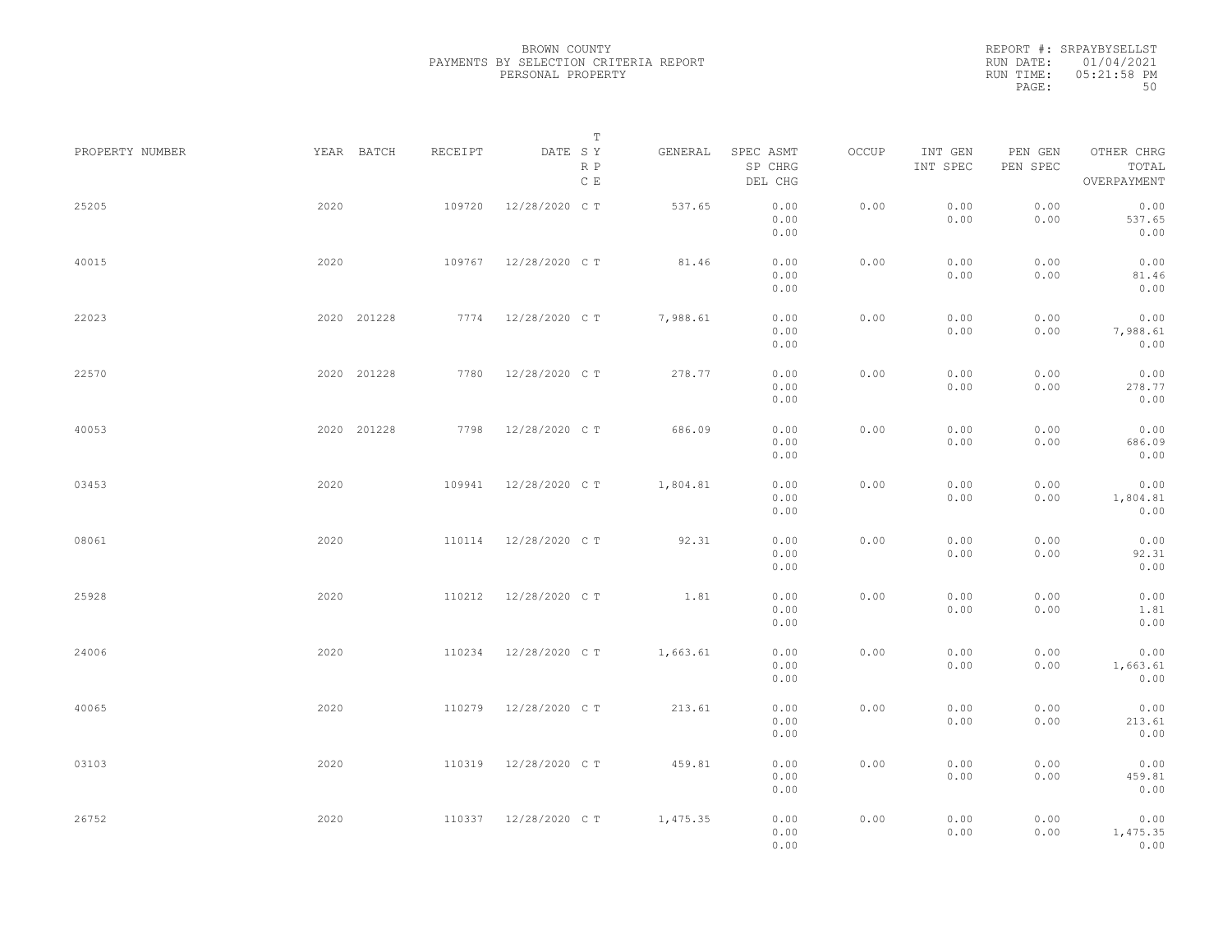REPORT #: SRPAYBYSELLST RUN DATE: 01/04/2021 RUN TIME: 05:21:58 PM PAGE: 51

|                 |            |         | $\mathbb T$                     |          |                                 |       |                     |                     |                                    |  |
|-----------------|------------|---------|---------------------------------|----------|---------------------------------|-------|---------------------|---------------------|------------------------------------|--|
| PROPERTY NUMBER | YEAR BATCH | RECEIPT | DATE SY<br>R P<br>$\,$ C $\,$ E | GENERAL  | SPEC ASMT<br>SP CHRG<br>DEL CHG | OCCUP | INT GEN<br>INT SPEC | PEN GEN<br>PEN SPEC | OTHER CHRG<br>TOTAL<br>OVERPAYMENT |  |
| 16513           | 2020       | 110342  | 12/28/2020 C T                  | 1,046.32 | 0.00<br>0.00<br>0.00            | 0.00  | 0.00<br>0.00        | 0.00<br>0.00        | 0.00<br>1,046.32<br>0.00           |  |
| 22582           | 2020       | 110599  | 12/28/2020 C T                  | 45.25    | 0.00<br>0.00<br>0.00            | 0.00  | 0.00<br>0.00        | 0.00<br>0.00        | 0.00<br>45.25<br>0.00              |  |
| 22623           | 2020       | 110611  | 12/28/2020 C T                  | 6,433.60 | 0.00<br>0.00<br>0.00            | 0.00  | 0.00<br>0.00        | 0.00<br>0.00        | 0.00<br>6,433.60<br>0.00           |  |
| 03095           | 2020       | 110612  | 12/28/2020 C T                  | 4,418.80 | 0.00<br>0.00<br>0.00            | 0.00  | 0.00<br>0.00        | 0.00<br>0.00        | 0.00<br>4,418.80<br>0.00           |  |
| 26627           | 2020       | 110614  | 12/28/2020 C T                  | 1,491.64 | 0.00<br>0.00<br>0.00            | 0.00  | 0.00<br>0.00        | 0.00<br>0.00        | 0.00<br>1,491.64<br>0.00           |  |
| 22574           | 2020       | 110626  | 12/28/2020 C T                  | 166.72   | 0.00<br>0.00<br>0.00            | 0.00  | 0.00<br>0.00        | 0.00<br>0.00        | 0.00<br>166.72<br>0.00             |  |
| 22035           | 2020       | 110677  | 12/28/2020 C T                  | 188.83   | 0.00<br>0.00<br>0.00            | 0.00  | 0.00<br>0.00        | 0.00<br>0.00        | 0.00<br>188.83<br>0.00             |  |
| 16538           | 2020       | 110688  | 12/28/2020 C T                  | 486.96   | 0.00<br>0.00<br>0.00            | 0.00  | 0.00<br>0.00        | 0.00<br>0.00        | 0.00<br>486.96<br>0.00             |  |
| 14845           | 2020       | 110739  | 12/28/2020 C T                  | 570.22   | 0.00<br>0.00<br>0.00            | 0.00  | 0.00<br>0.00        | 0.00<br>0.00        | 0.00<br>570.22<br>0.00             |  |
| 10821           | 2020       | 110740  | 12/28/2020 C T                  | 1,873.60 | 0.00<br>0.00<br>0.00            | 0.00  | 0.00<br>0.00        | 0.00<br>0.00        | 0.00<br>1,873.60<br>0.00           |  |
| 27441           | 2020       | 110802  | 12/28/2020 C T                  | 152.06   | 0.00<br>0.00<br>0.00            | 0.00  | 0.00<br>0.00        | 0.00<br>0.00        | 0.00<br>152.06<br>0.00             |  |
| 05817           | 2020       | 110873  | 12/28/2020 C T                  | 32.59    | 0.00<br>0.00<br>0.00            | 0.00  | 0.00<br>0.00        | 0.00<br>0.00        | 0.00<br>32.59<br>0.00              |  |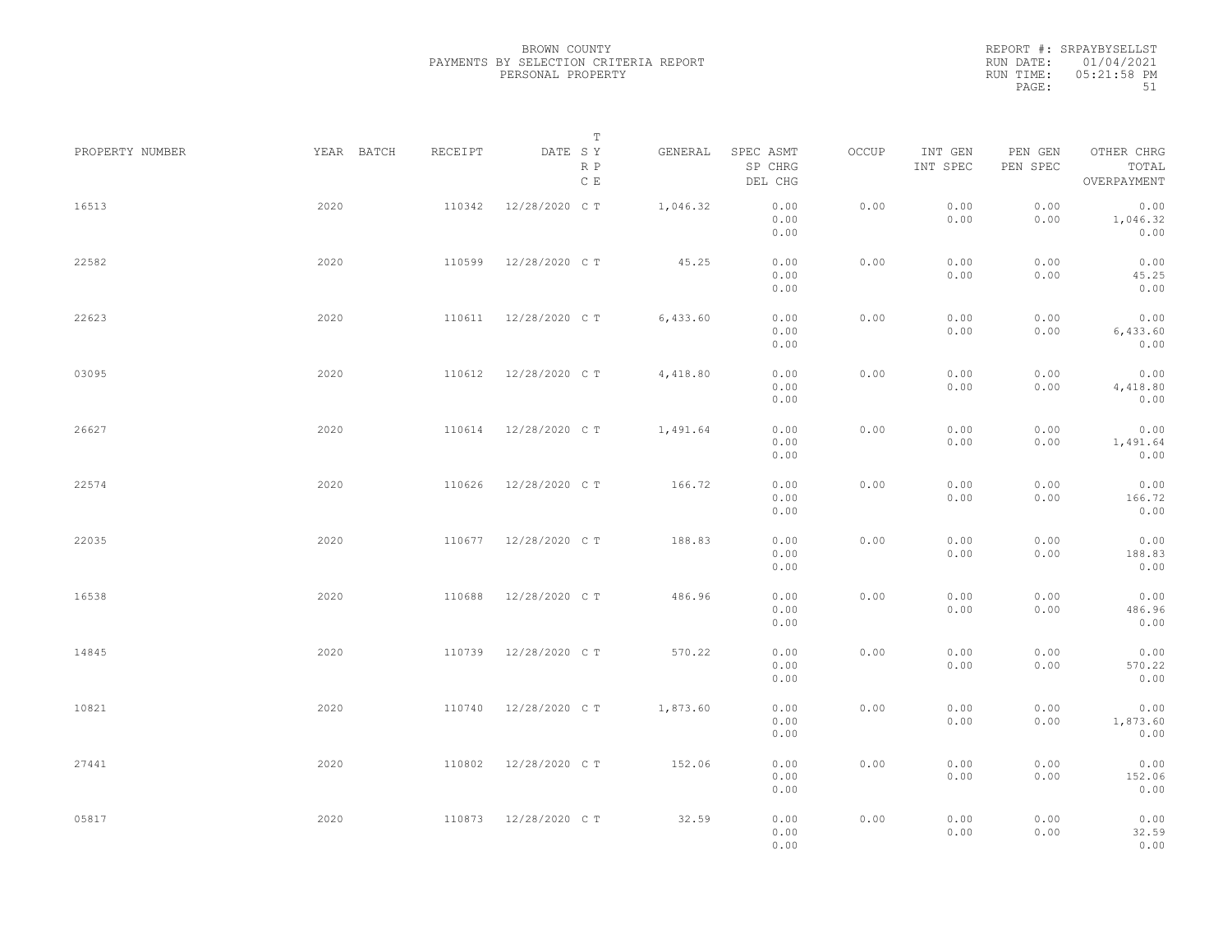|           | REPORT #: SRPAYBYSELLST |
|-----------|-------------------------|
|           | RUN DATE: 01/04/2021    |
| RUN TIME: | $05:21:59$ PM           |
| PAGE:     | 52                      |

|                 |             |         | $\mathbb T$           |           |                                 |       |                     |                     |                                    |  |
|-----------------|-------------|---------|-----------------------|-----------|---------------------------------|-------|---------------------|---------------------|------------------------------------|--|
| PROPERTY NUMBER | YEAR BATCH  | RECEIPT | DATE SY<br>R P<br>C E | GENERAL   | SPEC ASMT<br>SP CHRG<br>DEL CHG | OCCUP | INT GEN<br>INT SPEC | PEN GEN<br>PEN SPEC | OTHER CHRG<br>TOTAL<br>OVERPAYMENT |  |
| 19156           | 2020        | 110883  | 12/28/2020 C T        | 235.32    | 0.00<br>0.00<br>0.00            | 0.00  | 0.00<br>0.00        | 0.00<br>0.00        | 0.00<br>235.32<br>0.00             |  |
| 16753           | 2020        | 110919  | 12/28/2020 C T        | 157.49    | 0.00<br>0.00<br>0.00            | 0.00  | 0.00<br>0.00        | 0.00<br>0.00        | 0.00<br>157.49<br>0.00             |  |
| 40050           | 2020 201228 |         | 7857 12/28/2020 CT    | 7.25      | 0.00<br>0.00<br>0.00            | 0.00  | 0.00<br>0.00        | 0.00<br>0.00        | 0.00<br>7.25<br>0.00               |  |
| 23267           | 2020        |         | 111119 12/28/2020 CT  | 68.78     | 0.00<br>0.00<br>0.00            | 0.00  | 0.00<br>0.00        | 0.00<br>0.00        | 0.00<br>68.78<br>0.00              |  |
| 21360           | 2020        | 111164  | 12/28/2020 C T        | 10,302.72 | 0.00<br>0.00<br>0.00            | 0.00  | 0.00<br>0.00        | 0.00<br>0.00        | 0.00<br>10,302.72<br>0.00          |  |
| 20619           | 2020        | 111191  | 12/28/2020 C T        | 23.53     | 0.00<br>0.00<br>0.00            | 0.00  | 0.00<br>0.00        | 0.00<br>0.00        | 0.00<br>23.53<br>0.00              |  |
| 19884           | 2020        | 111212  | 12/28/2020 C T        | 10.86     | 0.00<br>0.00<br>0.00            | 0.00  | 0.00<br>0.00        | 0.00<br>0.00        | 0.00<br>10.86<br>0.00              |  |
| 03302           | 2020        | 111342  | 12/28/2020 C T        | 110.43    | 0.00<br>0.00<br>0.00            | 0.00  | 0.00<br>0.00        | 0.00<br>0.00        | 0.00<br>110.43<br>0.00             |  |
| 21541           | 2020        | 111433  | 12/28/2020 C T        | 123.09    | 0.00<br>0.00<br>0.00            | 0.00  | 0.00<br>0.00        | 0.00<br>0.00        | 0.00<br>123.09<br>0.00             |  |
| 16473           | 2020        | 111967  | 12/28/2020 C T        | 14.47     | 0.00<br>0.00<br>0.00            | 0.00  | 0.00<br>0.00        | 0.00<br>0.00        | 0.00<br>14.47<br>0.00              |  |
| 03352           | 2020        | 112031  | 12/28/2020 C T        | 72.41     | 0.00<br>0.00<br>0.00            | 0.00  | 0.00<br>0.00        | 0.00<br>0.00        | 0.00<br>72.41<br>0.00              |  |
| 09993           | 2020        | 112368  | 12/28/2020 C T        | 25.33     | 0.00<br>0.00<br>0.00            | 0.00  | 0.00<br>0.00        | 0.00<br>0.00        | 0.00<br>25.33<br>0.00              |  |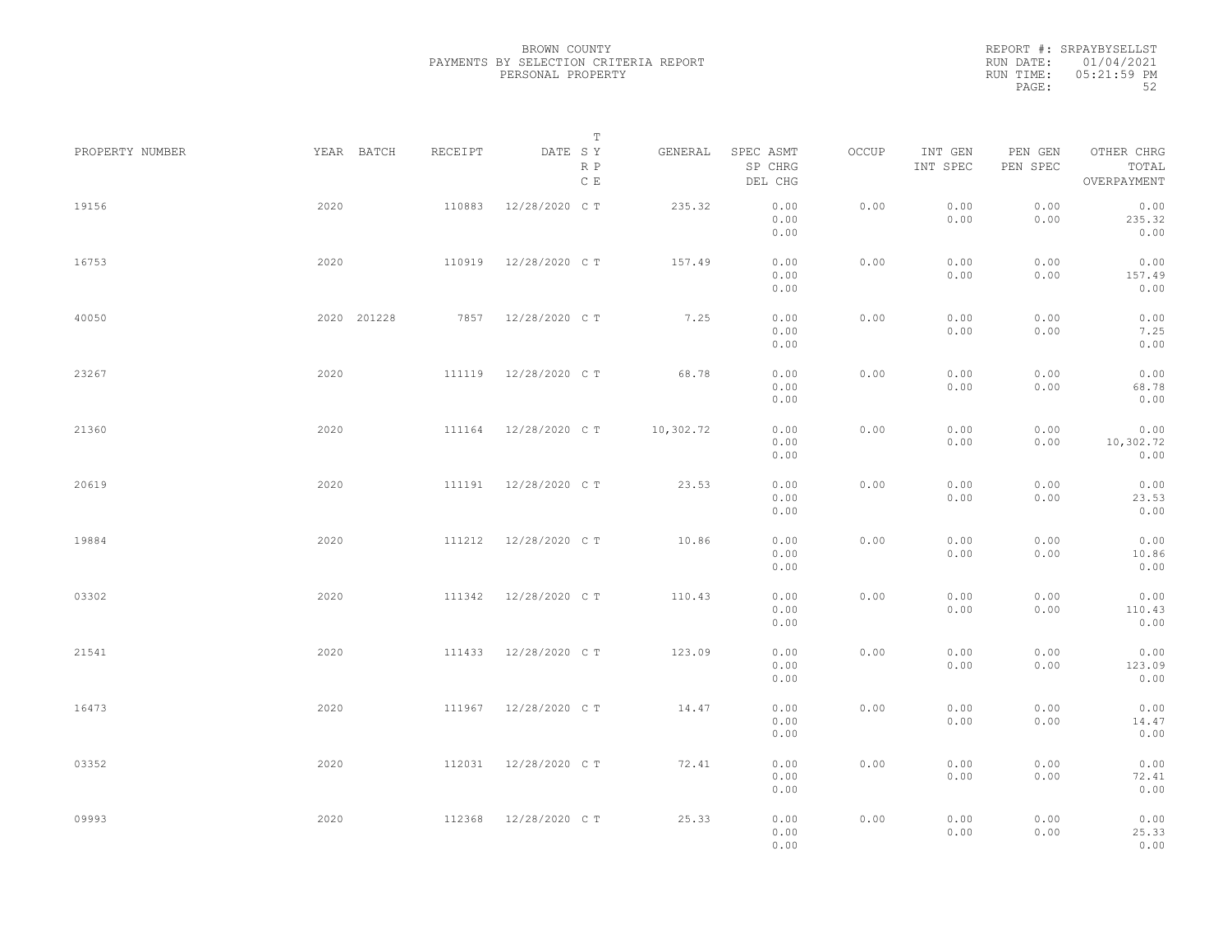| REPORT #: SRPAYBYSELLST<br>RUN DATE: 01/04/2021<br>05:21:59 PM<br>RUN TIME: |    |  |  |  |
|-----------------------------------------------------------------------------|----|--|--|--|
|                                                                             |    |  |  |  |
|                                                                             |    |  |  |  |
| PAGE:                                                                       | 53 |  |  |  |

|                 |            |         | T                               |          |                                 |       |                     |                     |                                    |  |
|-----------------|------------|---------|---------------------------------|----------|---------------------------------|-------|---------------------|---------------------|------------------------------------|--|
| PROPERTY NUMBER | YEAR BATCH | RECEIPT | DATE SY<br>R P<br>$\,$ C $\,$ E | GENERAL  | SPEC ASMT<br>SP CHRG<br>DEL CHG | OCCUP | INT GEN<br>INT SPEC | PEN GEN<br>PEN SPEC | OTHER CHRG<br>TOTAL<br>OVERPAYMENT |  |
| 26758           | 2020       | 112987  | 12/29/2020 C T                  | 123.09   | 0.00<br>0.00<br>0.00            | 0.00  | 0.00<br>0.00        | 0.00<br>0.00        | 0.00<br>123.09<br>0.00             |  |
| 26012           | 2020       | 113002  | 12/29/2020 C T                  | 535.84   | 0.00<br>0.00<br>0.00            | 0.00  | 0.00<br>0.00        | 0.00<br>0.00        | 0.00<br>535.84<br>0.00             |  |
| 26013           | 2020       | 113025  | 12/29/2020 C T                  | 3.61     | 0.00<br>0.00<br>0.00            | 0.00  | 0.00<br>0.00        | 0.00<br>0.00        | 0.00<br>3.61<br>0.00               |  |
| 02941           | 2020       | 113027  | 12/29/2020 C T                  | 1,265.37 | 0.00<br>0.00<br>0.00            | 0.00  | 0.00<br>0.00        | 0.00<br>0.00        | 0.00<br>1,265.37<br>0.00           |  |
| 25310           | 2020       | 113043  | 12/29/2020 C T                  | 479.72   | 0.00<br>0.00<br>0.00            | 0.00  | 0.00<br>0.00        | 0.00<br>0.00        | 0.00<br>479.72<br>0.00             |  |
| 24595           | 2020       | 113069  | 12/29/2020 C T                  | 30.78    | 0.00<br>0.00<br>0.00            | 0.00  | 0.00<br>0.00        | 0.00<br>0.00        | 0.00<br>30.78<br>0.00              |  |
| 03396           | 2020       | 113324  | 12/29/2020 C T                  | 14.47    | 0.00<br>0.00<br>0.00            | 0.00  | 0.00<br>0.00        | 0.00<br>0.00        | 0.00<br>14.47<br>0.00              |  |
| 25249           | 2020       | 113511  | 12/29/2020 C T                  | 470.67   | 0.00<br>0.00<br>0.00            | 0.00  | 0.00<br>0.00        | 0.00<br>0.00        | 0.00<br>470.67<br>0.00             |  |
| 20641           | 2020       | 113542  | 12/29/2020 C T                  | 530.40   | 0.00<br>0.00<br>0.00            | 0.00  | 0.00<br>0.00        | 0.00<br>0.00        | 0.00<br>530.40<br>0.00             |  |
| 04572           | 2020       | 113551  | 12/29/2020 C T                  | 115.86   | 0.00<br>0.00<br>0.00            | 0.00  | 0.00<br>0.00        | 0.00<br>0.00        | 0.00<br>115.86<br>0.00             |  |
| 08549           | 2020       | 113686  | 12/29/2020 C T                  | 1.81     | 0.00<br>0.00<br>0.00            | 0.00  | 0.00<br>0.00        | 0.00<br>0.00        | 0.00<br>1.81<br>0.00               |  |
| 26375           | 2020       |         | 113766 12/29/2020 CT            | 367.48   | 0.00<br>0.00<br>0.00            | 0.00  | 0.00<br>0.00        | 0.00<br>0.00        | 0.00<br>367.48<br>0.00             |  |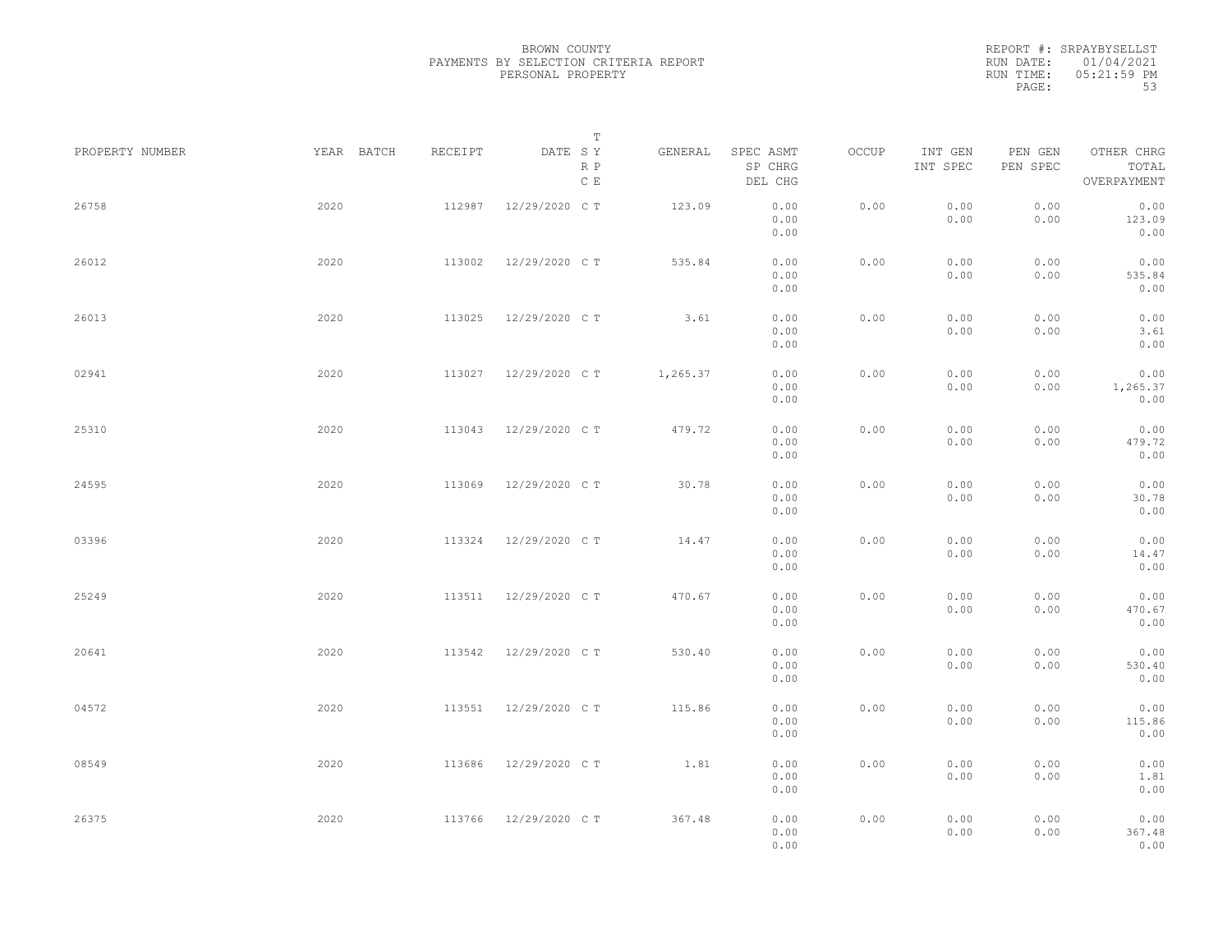REPORT #: SRPAYBYSELLST RUN DATE: 01/04/2021 RUN TIME: 05:21:59 PM PAGE: 54

|                 |             |         | $\mathbb T$           |          |                                 |       |                     |                     |                                    |
|-----------------|-------------|---------|-----------------------|----------|---------------------------------|-------|---------------------|---------------------|------------------------------------|
| PROPERTY NUMBER | YEAR BATCH  | RECEIPT | DATE SY<br>R P<br>C E | GENERAL  | SPEC ASMT<br>SP CHRG<br>DEL CHG | OCCUP | INT GEN<br>INT SPEC | PEN GEN<br>PEN SPEC | OTHER CHRG<br>TOTAL<br>OVERPAYMENT |
| 20585           | 2020 201229 | 7969    | 12/29/2020 C T        | 14.47    | 0.00<br>0.00<br>0.00            | 0.00  | 0.00<br>0.00        | 0.00<br>0.00        | 0.00<br>14.47<br>0.00              |
| 18323           | 2020        | 113945  | 12/29/2020 C T        | 27.15    | 0.00<br>0.00<br>0.00            | 0.00  | 0.00<br>0.00        | 0.00<br>0.00        | 0.00<br>27.15<br>0.00              |
| 07303           | 2020        | 114145  | 12/29/2020 C T        | 5.43     | 0.00<br>0.00<br>0.00            | 0.00  | 0.00<br>0.00        | 0.00<br>0.00        | 0.00<br>5.43<br>0.00               |
| 03351           | 2020        | 114238  | 12/29/2020 C T        | 769.35   | 0.00<br>0.00<br>0.00            | 0.00  | 0.00<br>0.00        | 0.00<br>0.00        | 0.00<br>769.35<br>0.00             |
| 40046           | 2020        | 114481  | 12/29/2020 C T        | 3,149.82 | 0.00<br>0.00<br>0.00            | 0.00  | 0.00<br>0.00        | 0.00<br>0.00        | 0.00<br>3,149.82<br>0.00           |
| 17490           | 2020        | 114504  | 12/29/2020 C T        | 2,280.91 | 0.00<br>0.00<br>0.00            | 0.00  | 0.00<br>0.00        | 0.00<br>0.00        | 0.00<br>2,280.91<br>0.00           |
| 03048           | 2020        | 114510  | 12/29/2020 C T        | 2,890.96 | 0.00<br>0.00<br>0.00            | 0.00  | 0.00<br>0.00        | 0.00<br>0.00        | 0.00<br>2,890.96<br>0.00           |
| 12915           | 2020        | 114517  | 12/29/2020 C T        | 1,219.29 | 0.00<br>0.00<br>0.00            | 0.00  | 0.00<br>0.00        | 0.00<br>0.00        | 0.00<br>1,219.29<br>0.00           |
| 03190           | 2020        | 114523  | 12/29/2020 C T        | 50.69    | 0.00<br>0.00<br>0.00            | 0.00  | 0.00<br>0.00        | 0.00<br>0.00        | 0.00<br>50.69                      |
| 11511           | 2020        | 114532  | 12/29/2020 C T        | 56.11    | 0.00<br>0.00<br>0.00            | 0.00  | 0.00<br>0.00        | 0.00<br>0.00        | 0.00<br>0.00<br>56.11<br>0.00      |
| 03245           | 2020 201229 | 7999    | 12/29/2020 C T        | 3,448.52 | 0.00<br>0.00<br>0.00            | 0.00  | 0.00<br>0.00        | 0.00<br>0.00        | 0.00<br>3,448.52<br>0.00           |
| 03440           | 2020        | 114558  | 12/29/2020 C T        | 372.91   | 0.00<br>0.00<br>0.00            | 0.00  | 0.00<br>0.00        | 0.00<br>0.00        | 0.00<br>372.91<br>0.00             |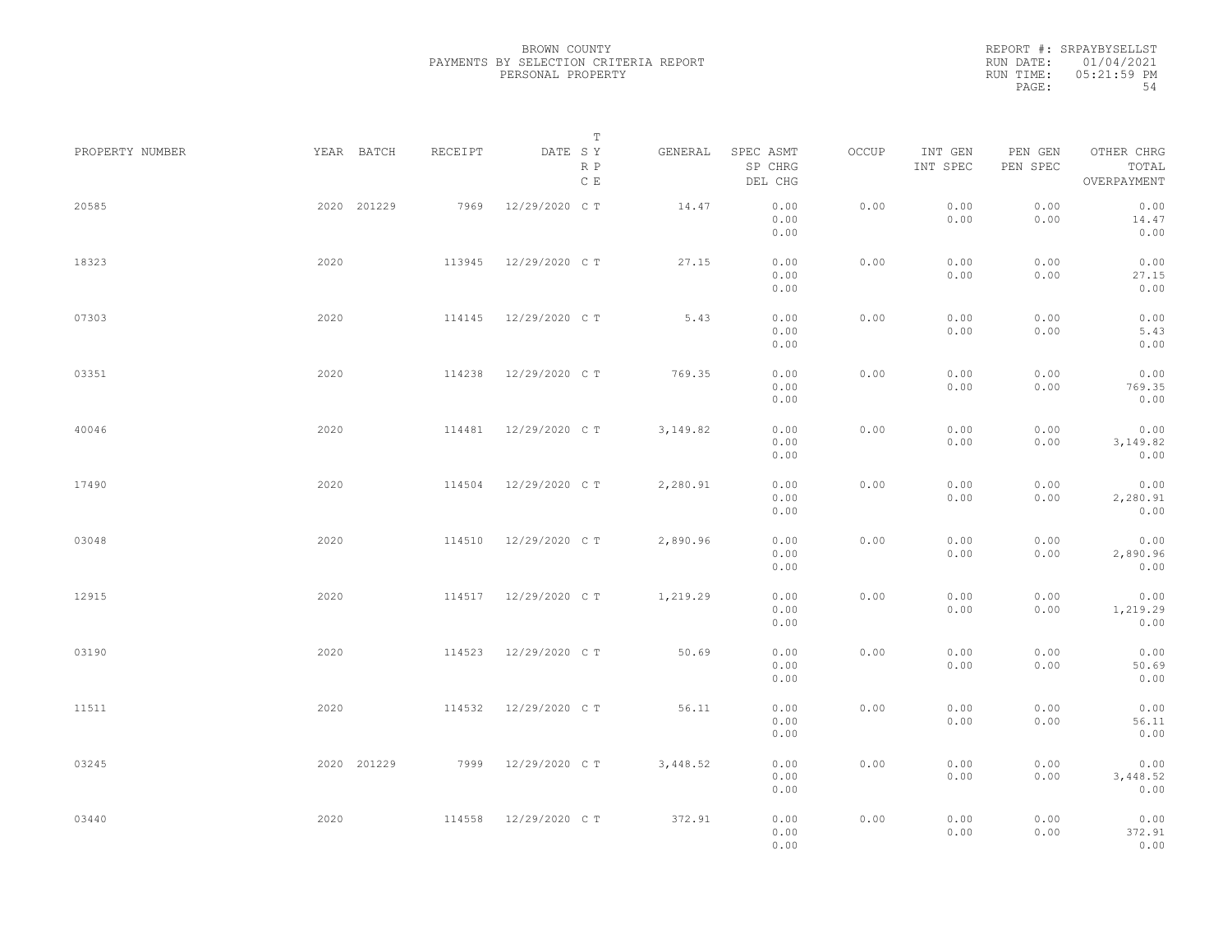REPORT #: SRPAYBYSELLST RUN DATE: 01/04/2021 RUN TIME: 05:21:59 PM PAGE: 55

|                 |            |         | $\mathbb T$           |          |                                 |       |                     |                     |                                    |  |
|-----------------|------------|---------|-----------------------|----------|---------------------------------|-------|---------------------|---------------------|------------------------------------|--|
| PROPERTY NUMBER | YEAR BATCH | RECEIPT | DATE SY<br>R P<br>C E | GENERAL  | SPEC ASMT<br>SP CHRG<br>DEL CHG | OCCUP | INT GEN<br>INT SPEC | PEN GEN<br>PEN SPEC | OTHER CHRG<br>TOTAL<br>OVERPAYMENT |  |
| 23330           | 2020       | 114567  | 12/29/2020 C T        | 4,744.65 | 0.00<br>0.00<br>0.00            | 0.00  | 0.00<br>0.00        | 0.00<br>0.00        | 0.00<br>4,744.65<br>0.00           |  |
| 40088           | 2020       | 114570  | 12/29/2020 C T        | 526.78   | 0.00<br>0.00<br>0.00            | 0.00  | 0.00<br>0.00        | 0.00<br>0.00        | 0.00<br>526.78<br>0.00             |  |
| 03024           | 2020       |         | 114571 12/29/2020 CT  | 2,168.68 | 0.00<br>0.00<br>0.00            | 0.00  | 0.00<br>0.00        | 0.00<br>0.00        | 0.00<br>2,168.68<br>0.00           |  |
| 25269           | 2020       | 114572  | 12/29/2020 C T        | 23.53    | 0.00<br>0.00<br>0.00            | 0.00  | 0.00<br>0.00        | 0.00<br>0.00        | 0.00<br>23.53<br>0.00              |  |
| 24716           | 2020       | 114594  | 12/29/2020 C T        | 2,092.65 | 0.00<br>0.00<br>0.00            | 0.00  | 0.00<br>0.00        | 0.00<br>0.00        | 0.00<br>2,092.65<br>0.00           |  |
| 22129           | 2020       | 114618  | 12/29/2020 C T        | 269.74   | 0.00<br>0.00<br>0.00            | 0.00  | 0.00<br>0.00        | 0.00<br>0.00        | 0.00<br>269.74<br>0.00             |  |
| 12956           | 2020       | 114626  | 12/29/2020 C T        | 1,509.75 | 0.00<br>0.00<br>0.00            | 0.00  | 0.00<br>0.00        | 0.00<br>0.00        | 0.00<br>1,509.75<br>0.00           |  |
| 12958           | 2020       | 114627  | 12/29/2020 C T        | 2,550.64 | 0.00<br>0.00<br>0.00            | 0.00  | 0.00<br>0.00        | 0.00<br>0.00        | 0.00<br>2,550.64<br>0.00           |  |
| 40031           | 2020       | 114867  | 12/29/2020 C T        | 9.05     | 0.00<br>0.00<br>0.00            | 0.00  | 0.00<br>0.00        | 0.00<br>0.00        | 0.00<br>9.05<br>0.00               |  |
| 24085           | 2020       | 115141  | 12/29/2020 C T        | 19.91    | 0.00<br>0.00<br>0.00            | 0.00  | 0.00<br>0.00        | 0.00<br>0.00        | 0.00<br>19.91<br>0.00              |  |
| 24589           | 2020       | 115160  | 12/29/2020 C T        | 86.89    | 0.00<br>0.00<br>0.00            | 0.00  | 0.00<br>0.00        | 0.00<br>0.00        | 0.00<br>86.89<br>0.00              |  |
| 22687           | 2020       | 115166  | 12/29/2020 C T        | 32.59    | 0.00<br>0.00<br>0.00            | 0.00  | 0.00<br>0.00        | 0.00<br>0.00        | 0.00<br>32.59<br>0.00              |  |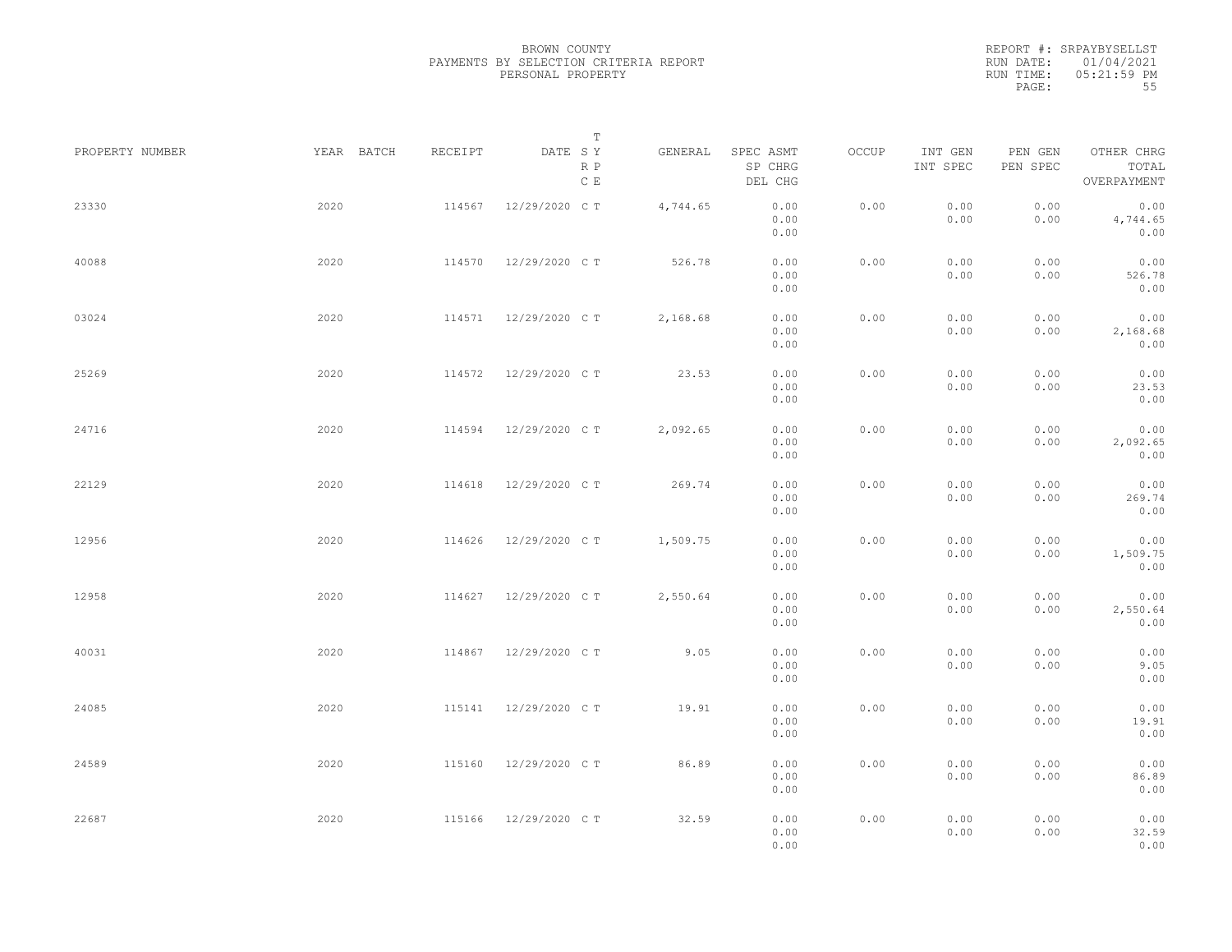|           | REPORT #: SRPAYBYSELLST |
|-----------|-------------------------|
|           | RUN DATE: 01/04/2021    |
| RUN TIME: | $05:22:00$ PM           |
| PAGE:     | 56                      |

|                 |            |                   | T                               |          |                                 |       |                     |                     |                                    |  |
|-----------------|------------|-------------------|---------------------------------|----------|---------------------------------|-------|---------------------|---------------------|------------------------------------|--|
| PROPERTY NUMBER | YEAR BATCH | RECEIPT           | DATE SY<br>R P<br>$\,$ C $\,$ E | GENERAL  | SPEC ASMT<br>SP CHRG<br>DEL CHG | OCCUP | INT GEN<br>INT SPEC | PEN GEN<br>PEN SPEC | OTHER CHRG<br>TOTAL<br>OVERPAYMENT |  |
| 25892           | 2020       | 115191            | 12/29/2020 C T                  | 646.25   | 0.00<br>0.00<br>0.00            | 0.00  | 0.00<br>0.00        | 0.00<br>0.00        | 0.00<br>646.25<br>0.00             |  |
| 03187           | 2020       | 115193            | 12/29/2020 C T                  | 45.25    | 0.00<br>0.00<br>0.00            | 0.00  | 0.00<br>0.00        | 0.00<br>0.00        | 0.00<br>45.25<br>0.00              |  |
| 27106           | 2020       | 115199            | 12/29/2020 C T                  | 570.22   | 0.00<br>0.00<br>0.00            | 0.00  | 0.00<br>0.00        | 0.00<br>0.00        | 0.00<br>570.22<br>0.00             |  |
| 22120           | 2020       | 115221            | 12/29/2020 C T                  | 1,397.51 | 0.00<br>0.00<br>0.00            | 0.00  | 0.00<br>0.00        | 0.00<br>0.00        | 0.00<br>1,397.51<br>0.00           |  |
| 24688           | 2020       | Voids #<br>106217 | 12/22/2020 CV                   | $-32.59$ | 0.00<br>0.00<br>0.00            | 0.00  | 0.00<br>0.00        | 0.00<br>0.00        | 0.00<br>$-32.59$<br>0.00           |  |
| 24717           | 2020       | 115244            | 12/29/2020 C T                  | 32.59    | 0.00<br>0.00<br>0.00            | 0.00  | 0.00<br>0.00        | 0.00<br>0.00        | 0.00<br>32.59<br>0.00              |  |
| 24936           | 2020       | 115264            | 12/29/2020 C T                  | 286.02   | 0.00<br>0.00<br>0.00            | 0.00  | 0.00<br>0.00        | 0.00<br>0.00        | 0.00<br>286.02<br>0.00             |  |
| 12912           | 2020       | 115281            | 12/29/2020 C T                  | 219.04   | 0.00<br>0.00<br>0.00            | 0.00  | 0.00<br>0.00        | 0.00<br>0.00        | 0.00<br>219.04<br>0.00             |  |
| 24011           | 2020       | 115303            | 12/29/2020 C T                  | 349.52   | 0.00<br>0.00<br>0.00            | 0.00  | 0.00<br>0.00        | 0.00<br>0.00        | 0.00<br>349.52<br>0.00             |  |
| 40110           | 2020       | 115315            | 12/29/2020 C T                  | 521.36   | 0.00<br>0.00<br>0.00            | 0.00  | 0.00<br>0.00        | 0.00<br>0.00        | 0.00<br>521.36<br>0.00             |  |
| 24059           | 2020       | 115400            | 12/29/2020 C T                  | 16.28    | 0.00<br>0.00<br>0.00            | 0.00  | 0.00<br>0.00        | 0.00<br>0.00        | 0.00<br>16.28<br>0.00              |  |
| 10732           | 2020       | 115461            | 12/29/2020 C T                  | 1,786.72 | 0.00<br>0.00<br>0.00            | 0.00  | 0.00<br>0.00        | 0.00<br>0.00        | 0.00<br>1,786.72<br>0.00           |  |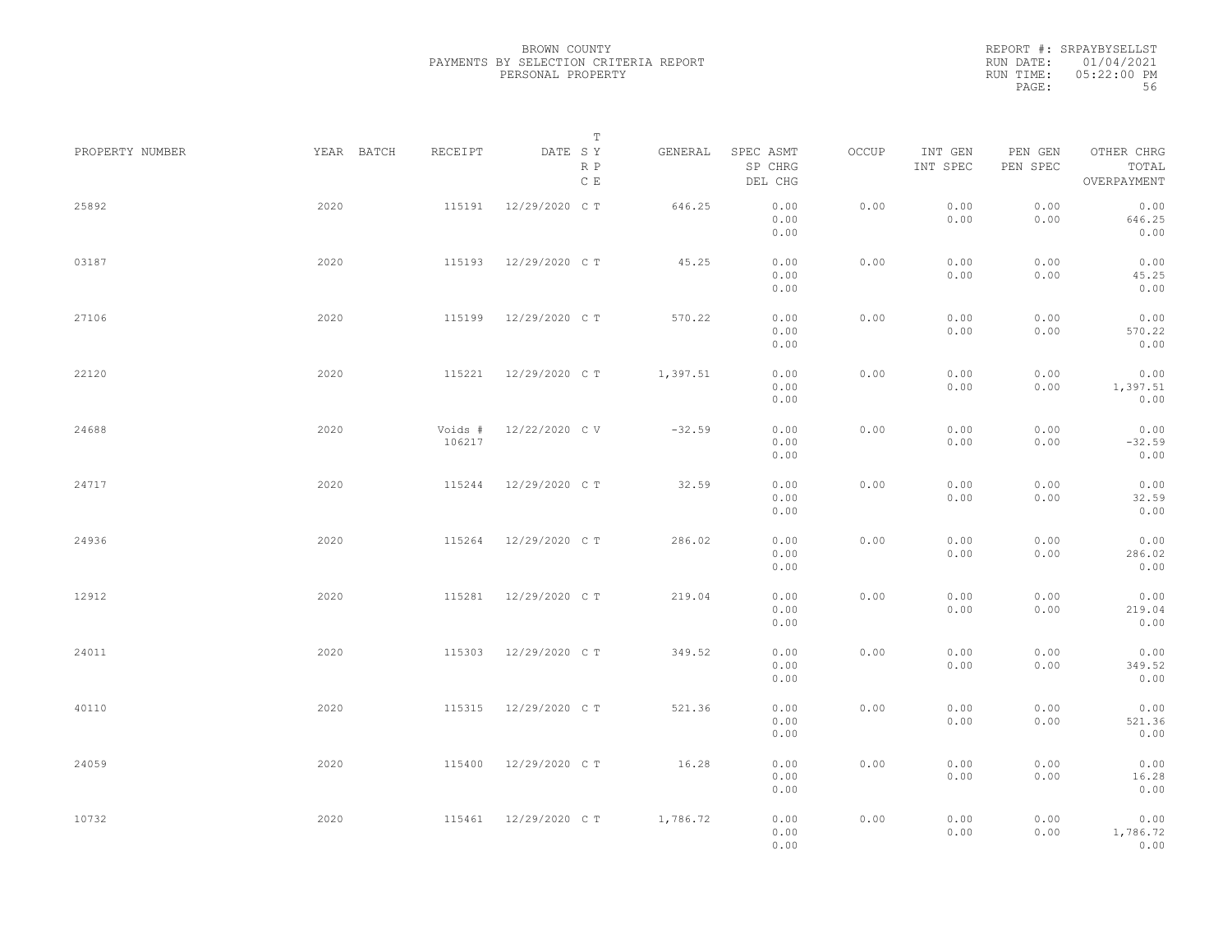|           | REPORT #: SRPAYBYSELLST |
|-----------|-------------------------|
|           | RUN DATE: 01/04/2021    |
| RUN TIME: | $0.5:22:00$ PM          |
| PAGE:     | 57                      |

|                 |            |         | T                               |          |                                 |       |                     |                                         |                                    |  |
|-----------------|------------|---------|---------------------------------|----------|---------------------------------|-------|---------------------|-----------------------------------------|------------------------------------|--|
| PROPERTY NUMBER | YEAR BATCH | RECEIPT | DATE SY<br>R P<br>$\,$ C $\,$ E | GENERAL  | SPEC ASMT<br>SP CHRG<br>DEL CHG | OCCUP | INT GEN<br>INT SPEC | PEN GEN<br>PEN SPEC                     | OTHER CHRG<br>TOTAL<br>OVERPAYMENT |  |
| 21626           | 2020       | 115530  | 12/29/2020 C T                  | 25.33    | 0.00<br>0.00<br>0.00            | 0.00  | 0.00<br>0.00        | 0.00<br>0.00                            | 0.00<br>25.33<br>0.00              |  |
| 17470           | 2020       | 115652  | 12/29/2020 C T                  | 28.97    | 0.00<br>0.00<br>0.00            | 0.00  | 0.00<br>0.00        | 0.00<br>0.00                            | 0.00<br>28.97<br>0.00              |  |
| 03112           | 2020       |         | 115661 12/29/2020 CT            | 68.78    | 0.00<br>0.00<br>0.00            | 0.00  | 0.00<br>0.00        | 0.00<br>0.00                            | 0.00<br>68.78<br>0.00              |  |
| 11472           | 2020       | 115910  | 12/29/2020 C T                  | 9.05     | 0.00<br>0.00<br>0.00            | 0.00  | 0.00<br>0.00        | 0.00<br>0.00                            | 0.00<br>9.05<br>0.00               |  |
| 26642           | 2020       | 115921  | 12/29/2020 C T                  | 23.53    | 0.00<br>0.00<br>0.00            | 0.00  | 0.00<br>0.00        | 0.00<br>0.00                            | 0.00<br>23.53<br>0.00              |  |
| 15793           | 2020       | 116196  | 12/29/2020 C T                  | 9.05     | 0.00<br>0.00<br>0.00            | 0.00  | 0.00<br>0.00        | 0.00<br>0.00                            | 0.00<br>9.05<br>0.00               |  |
| 20581           | 2020       | 116266  | 12/29/2020 C T                  | 63.36    | 0.00<br>0.00<br>0.00            | 0.00  | 0.00<br>0.00        | 0.00<br>0.00                            | 0.00<br>63.36<br>0.00              |  |
| 26765           | 2020       | 116375  | 12/29/2020 C T                  | 2,490.88 | 0.00<br>0.00<br>0.00            | 0.00  | 0.00<br>0.00        | 0.00<br>0.00                            | 0.00<br>2,490.88<br>0.00           |  |
| 22580           | 2020       | 116399  | 12/29/2020 C T                  | 7.25     | 0.00<br>0.00<br>0.00            | 0.00  | 0.00<br>0.00        | 0.00<br>0.00                            | 0.00<br>7.25<br>0.00               |  |
| 10015           | 2020       | 116606  | 12/30/2020 C T                  | 541.25   | 0.00<br>0.00<br>0.00            | 0.00  | 0.00<br>0.00        | 0.00<br>0.00                            | 0.00<br>541.25<br>0.00             |  |
| 04569           | 2020       |         | 116611 12/30/2020 CT            | 48.87    | 0.00<br>0.00<br>0.00            | 0.00  | 0.00<br>0.00        | 0.00<br>0.00                            | 0.00<br>48.87<br>0.00              |  |
| 03243           | 2020       | 116612  | 12/30/2020 C T                  | 295.07   | 0.00<br>0.00<br>0.00            | 0.00  | 0.00<br>0.00        | ${\bf 0}$ . ${\bf 0}$ ${\bf 0}$<br>0.00 | 0.00<br>295.07<br>0.00             |  |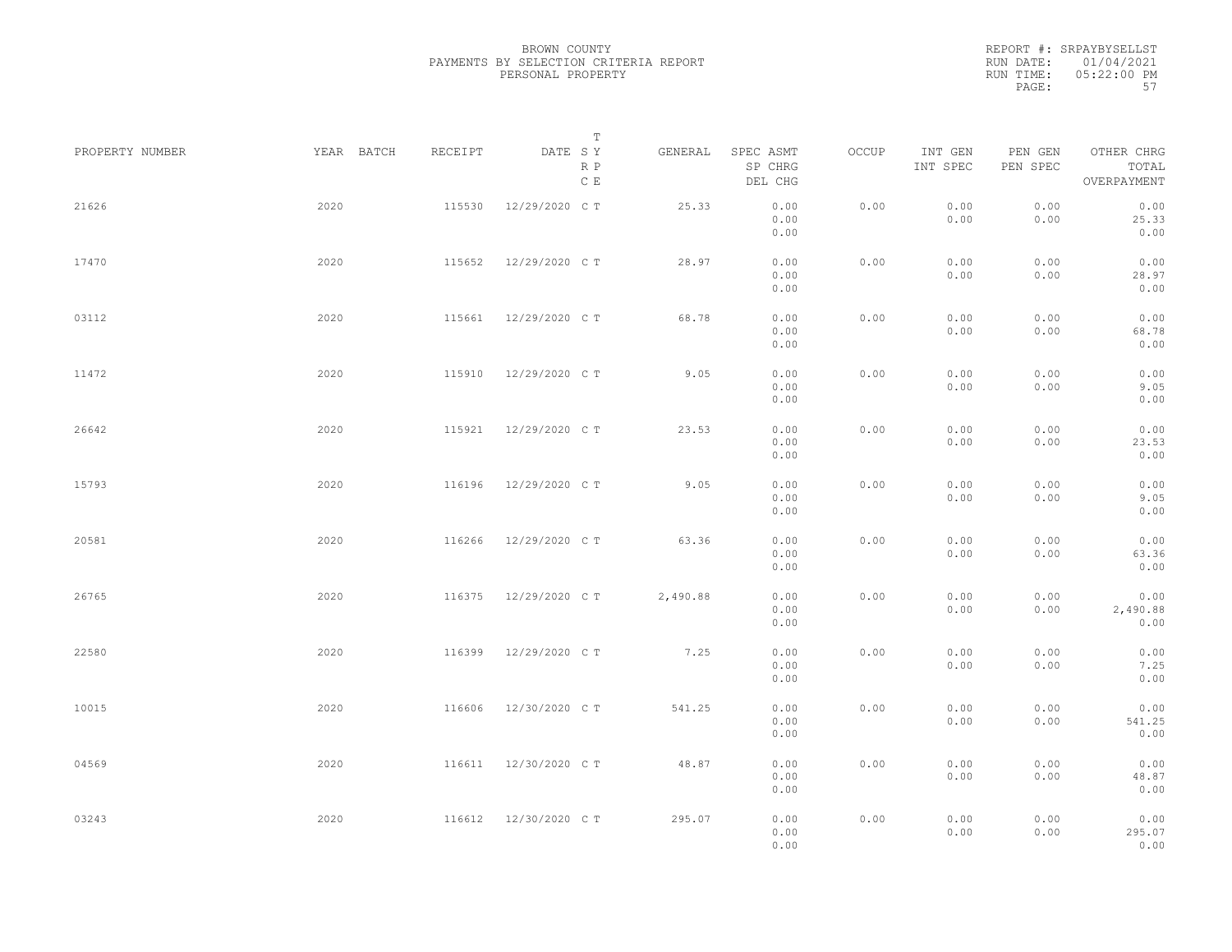|           | REPORT #: SRPAYBYSELLST |
|-----------|-------------------------|
|           | RUN DATE: 01/04/2021    |
| RUN TIME: | $05:22:00$ PM           |
| PAGE:     | 58                      |

|                 |            |         | T                               |          |                                                                                                |       |                     |                     |                                    |  |
|-----------------|------------|---------|---------------------------------|----------|------------------------------------------------------------------------------------------------|-------|---------------------|---------------------|------------------------------------|--|
| PROPERTY NUMBER | YEAR BATCH | RECEIPT | DATE SY<br>R P<br>$\,$ C $\,$ E | GENERAL  | SPEC ASMT<br>SP CHRG<br>DEL CHG                                                                | OCCUP | INT GEN<br>INT SPEC | PEN GEN<br>PEN SPEC | OTHER CHRG<br>TOTAL<br>OVERPAYMENT |  |
| 24634           | 2020       | 116613  | 12/30/2020 C T                  | 505.06   | 0.00<br>0.00<br>0.00                                                                           | 0.00  | 0.00<br>0.00        | 0.00<br>0.00        | 0.00<br>505.06<br>0.00             |  |
| 22563           | 2020       | 116614  | 12/30/2020 C T                  | 45.25    | 0.00<br>0.00<br>0.00                                                                           | 0.00  | 0.00<br>0.00        | 0.00<br>0.00        | 0.00<br>45.25<br>0.00              |  |
| 24061           | 2020       | 116634  | 12/30/2020 C T                  | 12.68    | 0.00<br>0.00<br>0.00                                                                           | 0.00  | 0.00<br>0.00        | 0.00<br>0.00        | 0.00<br>12.68<br>0.00              |  |
| 12928           | 2020       | 116646  | 12/30/2020 C T                  | 36.21    | 0.00<br>0.00<br>0.00                                                                           | 0.00  | 0.00<br>0.00        | 0.00<br>0.00        | 0.00<br>36.21<br>0.00              |  |
| 25862           | 2020       | 116648  | 12/30/2020 C T                  | 615.48   | 0.00<br>0.00<br>0.00                                                                           | 0.00  | 0.00<br>0.00        | 0.00<br>0.00        | 0.00<br>615.48<br>0.00             |  |
| 03397           | 2020       | 116656  | 12/30/2020 C T                  | 25.33    | 0.00<br>0.00<br>0.00                                                                           | 0.00  | 0.00<br>0.00        | 0.00<br>0.00        | 0.00<br>25.33<br>0.00              |  |
| 25861           | 2020       | 116666  | 12/30/2020 C T                  | 188.26   | 0.00<br>0.00<br>0.00                                                                           | 0.00  | 0.00<br>0.00        | 0.00<br>0.00        | 0.00<br>188.26<br>0.00             |  |
| 03143           | 2020       | 116713  | 12/30/2020 C T                  | 86.89    | 0.00<br>0.00<br>0.00                                                                           | 0.00  | 0.00<br>0.00        | 0.00<br>0.00        | 0.00<br>86.89<br>0.00              |  |
| 23300           | 2020       | 116878  | 12/30/2020 C T                  | 333.08   | 0.00<br>0.00<br>0.00                                                                           | 0.00  | 0.00<br>0.00        | 0.00<br>0.00        | 0.00<br>333.08<br>0.00             |  |
| 27405           | 2020       | 116957  | 12/30/2020 C T                  | 14.47    | 0.00<br>0.00<br>0.00                                                                           | 0.00  | 0.00<br>0.00        | 0.00<br>0.00        | 0.00<br>14.47<br>0.00              |  |
| 03116           | 2020       | 116958  | 12/30/2020 C T                  | 30.78    | 0.00<br>0.00<br>0.00                                                                           | 0.00  | 0.00<br>0.00        | 0.00<br>0.00        | 0.00<br>30.78<br>0.00              |  |
| 11039           | 2020       |         | 117001 12/30/2020 CT            | 1,676.29 | $\ensuremath{\mathbf{0}}$ . $\ensuremath{\mathbf{0}}\,\ensuremath{\mathbf{0}}$<br>0.00<br>0.00 | 0.00  | 0.00<br>0.00        | 0.00<br>0.00        | 0.00<br>1,676.29<br>0.00           |  |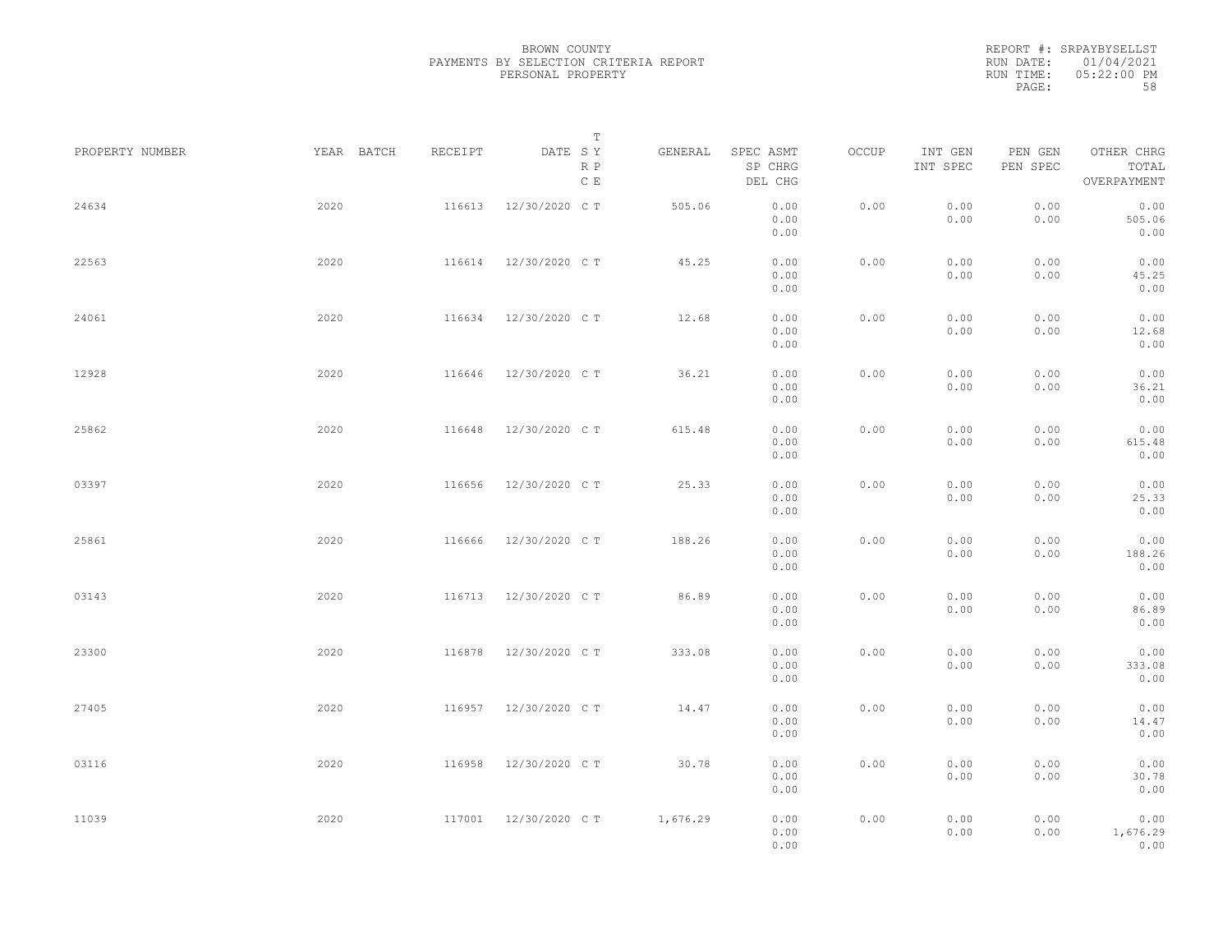|           | REPORT #: SRPAYBYSELLST |
|-----------|-------------------------|
|           | RUN DATE: 01/04/2021    |
| RUN TIME: | $0.5:22:00$ PM          |
| PAGE:     | 59                      |

|                 |            |         | $\mathbb T$                     |           |                                 |       |                     |                     |                                    |  |
|-----------------|------------|---------|---------------------------------|-----------|---------------------------------|-------|---------------------|---------------------|------------------------------------|--|
| PROPERTY NUMBER | YEAR BATCH | RECEIPT | DATE SY<br>R P<br>$\,$ C $\,$ E | GENERAL   | SPEC ASMT<br>SP CHRG<br>DEL CHG | OCCUP | INT GEN<br>INT SPEC | PEN GEN<br>PEN SPEC | OTHER CHRG<br>TOTAL<br>OVERPAYMENT |  |
| 03266           | 2020       | 117077  | 12/30/2020 C T                  | 128.53    | 0.00<br>0.00<br>0.00            | 0.00  | 0.00<br>0.00        | 0.00<br>0.00        | 0.00<br>128.53<br>0.00             |  |
| 22597           | 2020       | 117261  | 12/30/2020 C T                  | 1,777.64  | 0.00<br>0.00<br>0.00            | 0.00  | 0.00<br>0.00        | 0.00<br>0.00        | 0.00<br>1,777.64<br>0.00           |  |
| 25316           | 2020       |         | 117273 12/30/2020 CT            | 63.36     | 0.00<br>0.00<br>0.00            | 0.00  | 0.00<br>0.00        | 0.00<br>0.00        | 0.00<br>63.36<br>0.00              |  |
| 24044           | 2020       | 117293  | 12/30/2020 C T                  | 74,761.23 | 0.00<br>0.00<br>0.00            | 0.00  | 0.00<br>0.00        | 0.00<br>0.00        | 0.00<br>74,761.23<br>0.00          |  |
| 22562           | 2020       | 117340  | 12/30/2020 C T                  | 38.02     | 0.00<br>0.00<br>0.00            | 0.00  | 0.00<br>0.00        | 0.00<br>0.00        | 0.00<br>38.02<br>0.00              |  |
| 04551           | 2020       | 117630  | 12/30/2020 C T                  | 56.11     | 0.00<br>0.00<br>0.00            | 0.00  | 0.00<br>0.00        | 0.00<br>0.00        | 0.00<br>56.11<br>0.00              |  |
| 25877           | 2020       | 117672  | 12/30/2020 C T                  | 2,994.14  | 0.00<br>0.00<br>0.00            | 0.00  | 0.00<br>0.00        | 0.00<br>0.00        | 0.00<br>2,994.14<br>0.00           |  |
| 25839           | 2020       |         | 117711 12/30/2020 CT            | 19.91     | 0.00<br>0.00<br>0.00            | 0.00  | 0.00<br>0.00        | 0.00<br>0.00        | 0.00<br>19.91<br>0.00              |  |
| 25903           | 2020       | 117846  | 12/30/2020 C T                  | 467.05    | 0.00<br>0.00<br>0.00            | 0.00  | 0.00<br>0.00        | 0.00<br>0.00        | 0.00<br>467.05<br>0.00             |  |
| 12184           | 2020       | 117880  | 12/30/2020 C T                  | 640.83    | 0.00<br>0.00<br>0.00            | 0.00  | 0.00<br>0.00        | 0.00<br>0.00        | 0.00<br>640.83<br>0.00             |  |
| 04990           | 2020       | 117899  | 12/30/2020 C T                  | 1,352.25  | 0.00<br>0.00<br>0.00            | 0.00  | 0.00<br>0.00        | 0.00<br>0.00        | 0.00<br>1,352.25<br>0.00           |  |
| 03225           | 2020       | 118003  | 12/30/2020 C T                  | 19.91     | 0.00<br>0.00<br>0.00            | 0.00  | 0.00<br>0.00        | 0.00<br>0.00        | 0.00<br>19.91<br>0.00              |  |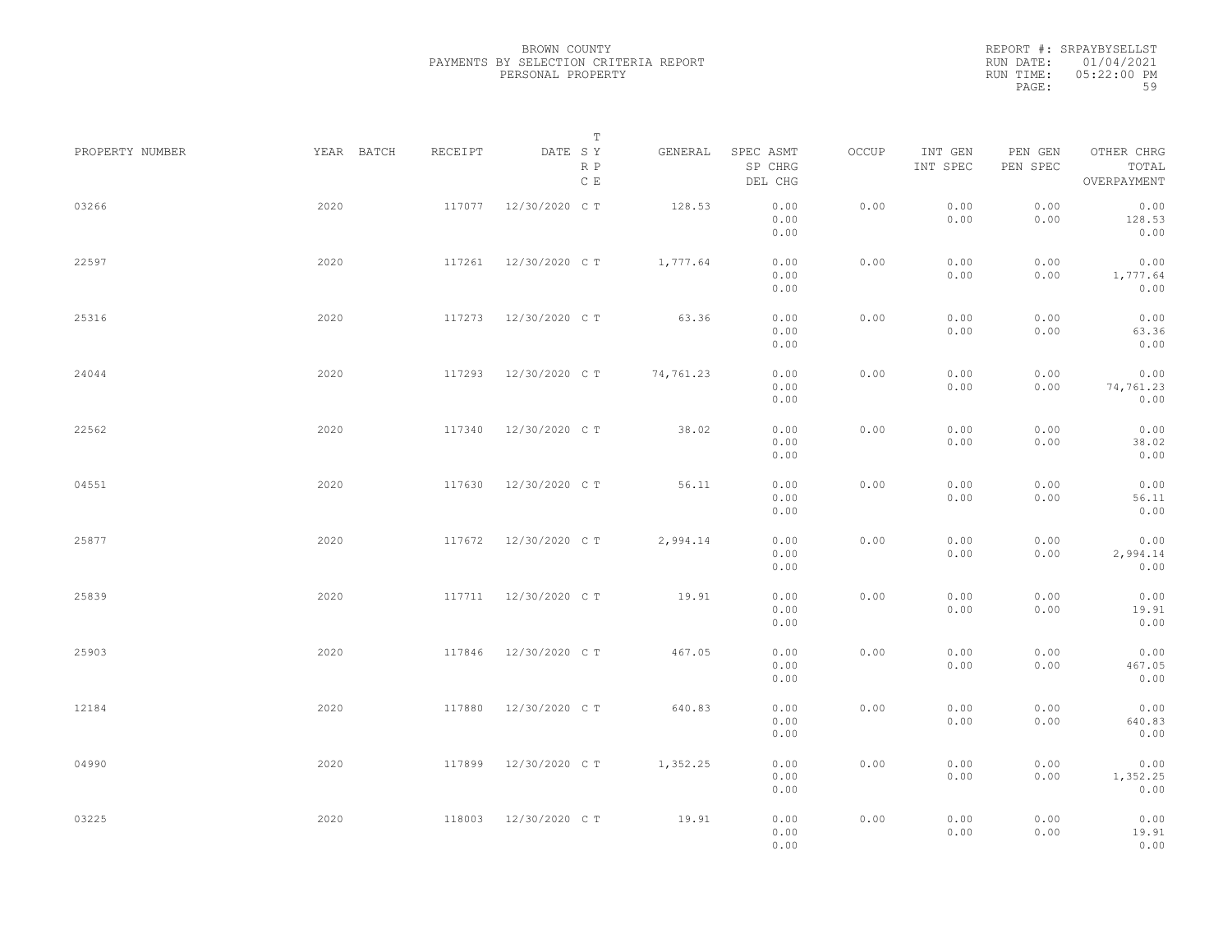|           | REPORT #: SRPAYBYSELLST |
|-----------|-------------------------|
|           | RUN DATE: 01/04/2021    |
| RUN TIME: | $0.5:22:01$ PM          |
| PAGE:     | 60                      |

|                 |      |                       | T                               |         |                                 |       |                     |                     |                                    |  |
|-----------------|------|-----------------------|---------------------------------|---------|---------------------------------|-------|---------------------|---------------------|------------------------------------|--|
| PROPERTY NUMBER |      | YEAR BATCH<br>RECEIPT | DATE SY<br>R P<br>$\,$ C $\,$ E | GENERAL | SPEC ASMT<br>SP CHRG<br>DEL CHG | OCCUP | INT GEN<br>INT SPEC | PEN GEN<br>PEN SPEC | OTHER CHRG<br>TOTAL<br>OVERPAYMENT |  |
| 25841           | 2020 | 118012                | 12/30/2020 C T                  | 228.09  | 0.00<br>0.00<br>0.00            | 0.00  | 0.00<br>0.00        | 0.00<br>0.00        | 0.00<br>228.09<br>0.00             |  |
| 09279           | 2020 | 118028                | 12/30/2020 C T                  | 123.09  | 0.00<br>0.00<br>0.00            | 0.00  | 0.00<br>0.00        | 0.00<br>0.00        | 0.00<br>123.09<br>0.00             |  |
| 26651           | 2020 | 118039                | 12/30/2020 C T                  | 992.02  | 0.00<br>0.00<br>0.00            | 0.00  | 0.00<br>0.00        | 0.00<br>0.00        | 0.00<br>992.02<br>0.00             |  |
| 26634           | 2020 | 118057                | 12/30/2020 C T                  | 128.53  | 0.00<br>0.00<br>0.00            | 0.00  | 0.00<br>0.00        | 0.00<br>0.00        | 0.00<br>128.53<br>0.00             |  |
| 25840           | 2020 | 118070                | 12/30/2020 C T                  | 990.20  | 0.00<br>0.00<br>0.00            | 0.00  | 0.00<br>0.00        | 0.00<br>0.00        | 0.00<br>990.20<br>0.00             |  |
| 17535           | 2020 | 118115                | 12/30/2020 C T                  | 200.93  | 0.00<br>0.00                    | 0.00  | 0.00<br>0.00        | 0.00<br>0.00        | 0.00<br>200.93                     |  |
| 18318           | 2020 | 118132                | 12/30/2020 C T                  | 765.74  | 0.00<br>0.00<br>0.00            | 0.00  | 0.00<br>0.00        | 0.00<br>0.00        | 0.00<br>0.00<br>765.74             |  |
| 25875           | 2020 | 118307                | 12/30/2020 C T                  | 48.87   | 0.00<br>0.00<br>0.00            | 0.00  | 0.00<br>0.00        | 0.00<br>0.00        | 0.00<br>0.00<br>48.87              |  |
| 11985           | 2020 | 118449                | 12/30/2020 C T                  | 21.72   | 0.00<br>0.00<br>0.00            | 0.00  | 0.00<br>0.00        | 0.00<br>0.00        | 0.00<br>0.00<br>21.72              |  |
| 40074           | 2020 | 119055                | 12/31/2020 C T                  | 63.36   | 0.00<br>0.00<br>0.00            | 0.00  | 0.00<br>0.00        | 0.00<br>0.00        | 0.00<br>0.00<br>63.36              |  |
| 03214           | 2020 | 119105                | 12/31/2020 C T                  | 68.78   | 0.00<br>0.00<br>0.00            | 0.00  | 0.00<br>0.00        | 0.00<br>0.00        | 0.00<br>0.00<br>68.78              |  |
| 03401           | 2020 |                       | 119177 12/31/2020 CT            | 427.22  | 0.00<br>0.00                    | 0.00  | 0.00                | 0.00                | 0.00<br>0.00                       |  |
|                 |      |                       |                                 |         | 0.00<br>0.00                    |       | 0.00                | 0.00                | 427.22<br>0.00                     |  |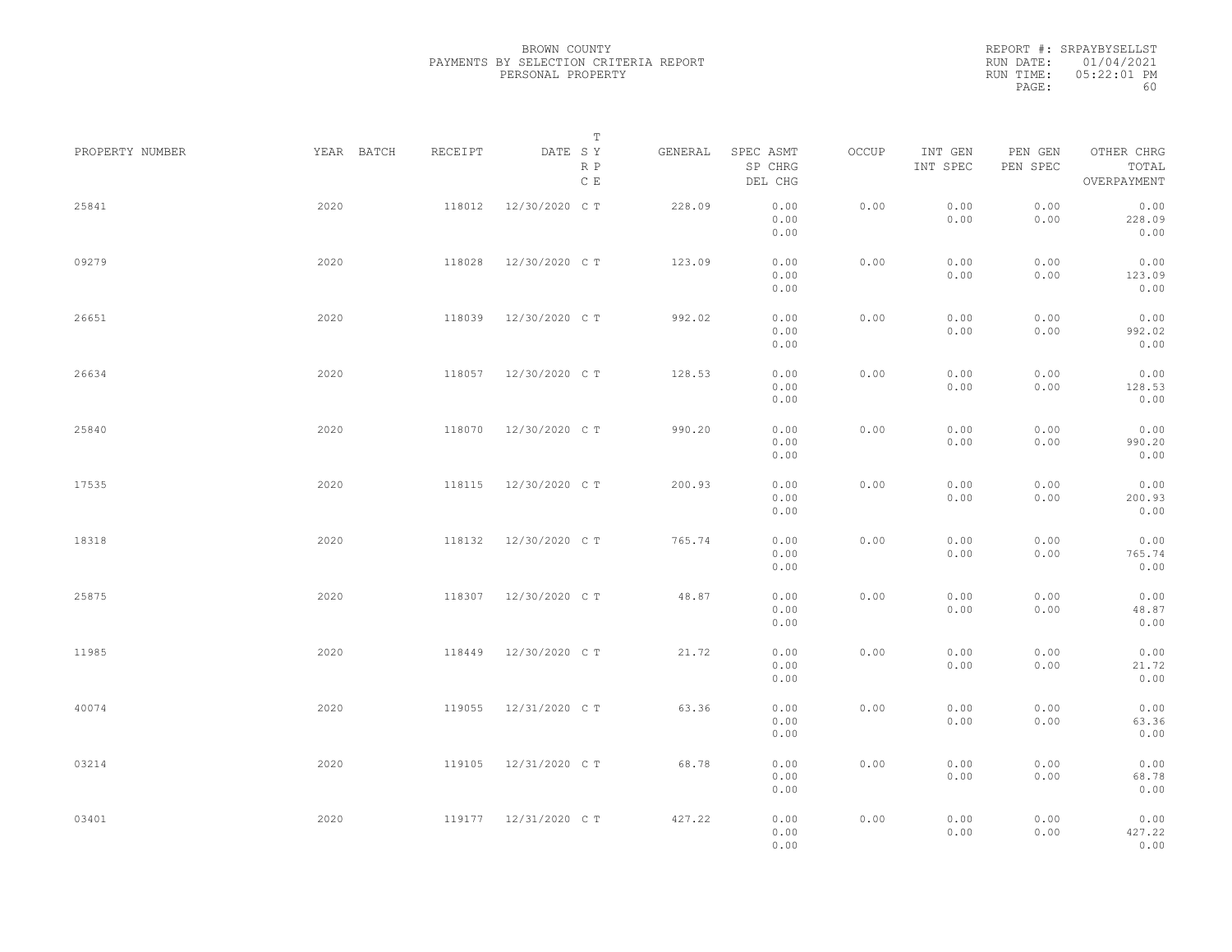|           | REPORT #: SRPAYBYSELLST |
|-----------|-------------------------|
|           | RUN DATE: 01/04/2021    |
| RUN TIME: | $0.5:22:01$ PM          |
| PAGE:     | 61                      |

| PROPERTY NUMBER |      | YEAR BATCH  | RECEIPT | DATE SY        | Т                    | GENERAL  | SPEC ASMT            | OCCUP | INT GEN      | PEN GEN      | OTHER CHRG               |  |
|-----------------|------|-------------|---------|----------------|----------------------|----------|----------------------|-------|--------------|--------------|--------------------------|--|
|                 |      |             |         |                | R P<br>$\,$ C $\,$ E |          | SP CHRG<br>DEL CHG   |       | INT SPEC     | PEN SPEC     | TOTAL<br>OVERPAYMENT     |  |
| 10170           | 2020 |             | 119203  | 12/31/2020 C T |                      | 262.49   | 0.00<br>0.00<br>0.00 | 0.00  | 0.00<br>0.00 | 0.00<br>0.00 | 0.00<br>262.49<br>0.00   |  |
| 11376           | 2020 |             | 119235  | 12/31/2020 C T |                      | 613.67   | 0.00<br>0.00<br>0.00 | 0.00  | 0.00<br>0.00 | 0.00<br>0.00 | 0.00<br>613.67<br>0.00   |  |
| 10016           | 2020 |             | 119320  | 12/31/2020 C T |                      | 3,039.41 | 0.00<br>0.00<br>0.00 | 0.00  | 0.00<br>0.00 | 0.00<br>0.00 | 0.00<br>3,039.41<br>0.00 |  |
| 14939           |      | 2020 201231 | 8282    | 12/31/2020 C T |                      | 5.43     | 0.00<br>0.00<br>0.00 | 0.00  | 0.00<br>0.00 | 0.00<br>0.00 | 0.00<br>5.43<br>0.00     |  |
| 19131           | 2020 |             | 119467  | 12/31/2020 C T |                      | 255.25   | 0.00<br>0.00<br>0.00 | 0.00  | 0.00<br>0.00 | 0.00<br>0.00 | 0.00<br>255.25<br>0.00   |  |
| 03332           | 2020 |             | 119510  | 12/31/2020 C T |                      | 465.22   | 0.00<br>0.00<br>0.00 | 0.00  | 0.00<br>0.00 | 0.00<br>0.00 | 0.00<br>465.22<br>0.00   |  |
| 27653           | 2020 |             | 119705  | 12/31/2020 C T |                      | 2,000.32 | 0.00<br>0.00<br>0.00 | 0.00  | 0.00<br>0.00 | 0.00<br>0.00 | 0.00<br>2,000.32<br>0.00 |  |
| 25858           | 2020 |             | 119716  | 12/31/2020 C T |                      | 429.04   | 0.00<br>0.00<br>0.00 | 0.00  | 0.00<br>0.00 | 0.00<br>0.00 | 0.00<br>429.04<br>0.00   |  |
| 08118           | 2020 |             | 119812  | 12/31/2020 C T |                      | 617.29   | 0.00<br>0.00<br>0.00 | 0.00  | 0.00<br>0.00 | 0.00<br>0.00 | 0.00<br>617.29<br>0.00   |  |
| 27676           | 2020 |             | 119848  | 12/31/2020 C T |                      | 537.65   | 0.00<br>0.00<br>0.00 | 0.00  | 0.00<br>0.00 | 0.00<br>0.00 | 0.00<br>537.65<br>0.00   |  |
| 24615           | 2020 |             | 120302  | 12/31/2020 C T |                      | 43.45    | 0.00<br>0.00<br>0.00 | 0.00  | 0.00<br>0.00 | 0.00<br>0.00 | 0.00<br>43.45<br>0.00    |  |
| 09863           | 2020 |             | 120393  | 12/31/2020 C T |                      | 176.77   | 0.00<br>0.00<br>0.00 | 0.00  | 0.00<br>0.00 | 0.00<br>0.00 | 0.00<br>176.77<br>0.00   |  |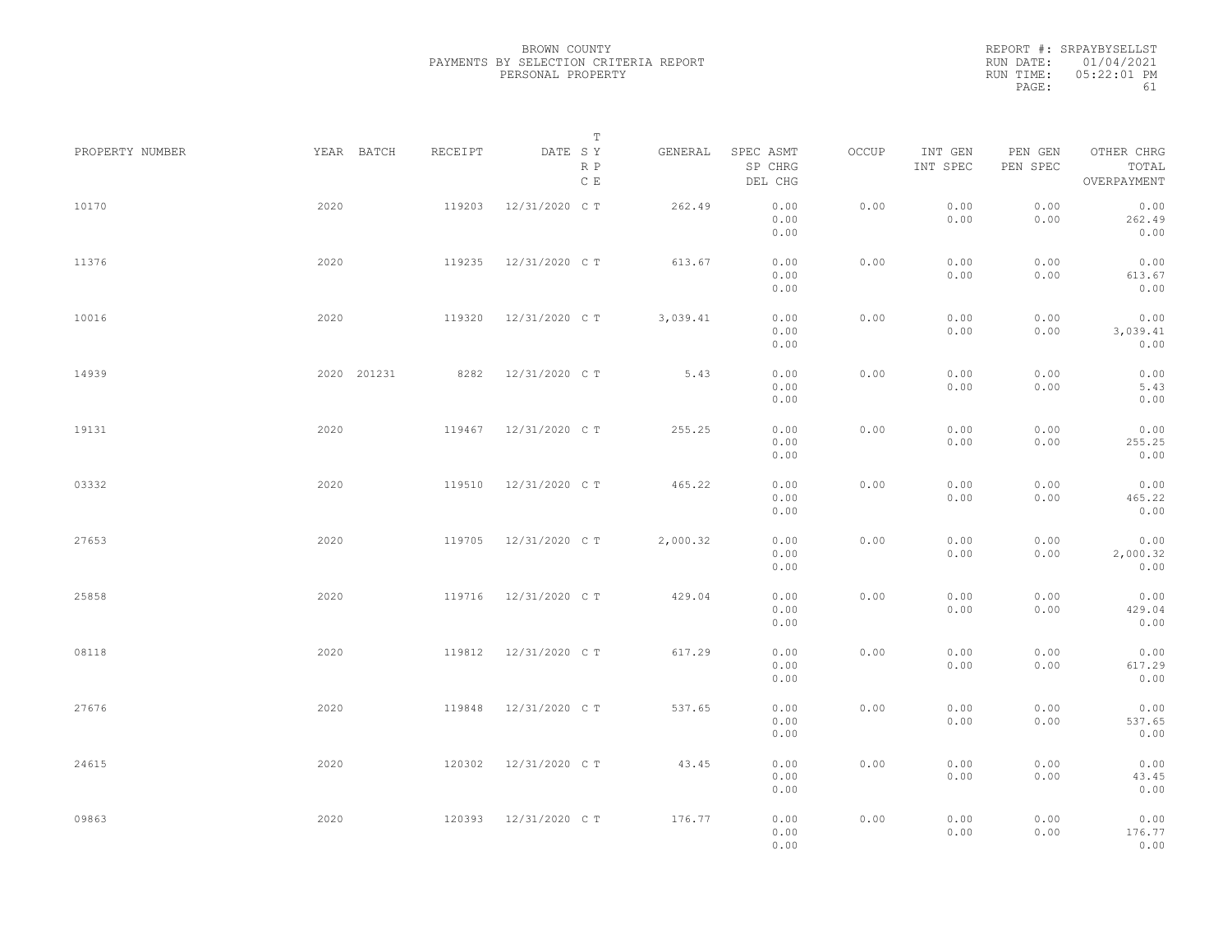|           | REPORT #: SRPAYBYSELLST |
|-----------|-------------------------|
|           | RUN DATE: 01/04/2021    |
| RUN TIME: | $05:22:01$ PM           |
| PAGE:     | 62                      |

|                 |            |         | T                     |         |                                 |       |                     |                     |                                    |  |
|-----------------|------------|---------|-----------------------|---------|---------------------------------|-------|---------------------|---------------------|------------------------------------|--|
| PROPERTY NUMBER | YEAR BATCH | RECEIPT | DATE SY<br>R P<br>C E | GENERAL | SPEC ASMT<br>SP CHRG<br>DEL CHG | OCCUP | INT GEN<br>INT SPEC | PEN GEN<br>PEN SPEC | OTHER CHRG<br>TOTAL<br>OVERPAYMENT |  |
| 10664           | 2020       | 120499  | 12/31/2020 C T        | 656.86  | 0.00<br>0.00<br>0.00            | 0.00  | 0.00<br>0.00        | 0.00<br>0.00        | 0.00<br>656.86<br>0.00             |  |
| 27528           | 2020       | 120515  | 12/31/2020 C T        | 224.46  | 0.00<br>0.00<br>0.00            | 0.00  | 0.00<br>0.00        | 0.00<br>0.00        | 0.00<br>224.46<br>0.00             |  |
| 25834           | 2020       |         | 120673 12/31/2020 CT  | 5.43    | 0.00<br>0.00<br>0.00            | 0.00  | 0.00<br>0.00        | 0.00<br>0.00        | 0.00<br>5.43<br>0.00               |  |
| 12933           | 2020       | 120692  | 12/31/2020 C T        | 23.53   | 0.00<br>0.00<br>0.00            | 0.00  | 0.00<br>0.00        | 0.00<br>0.00        | 0.00<br>23.53<br>0.00              |  |
| 24708           | 2020       | 120716  | 12/31/2020 C T        | 18.10   | 0.00<br>0.00<br>0.00            | 0.00  | 0.00<br>0.00        | 0.00<br>0.00        | 0.00<br>18.10<br>0.00              |  |
| 03265           | 2020       | 120760  | 12/31/2020 C T        | 148.45  | 0.00<br>0.00<br>0.00            | 0.00  | 0.00<br>0.00        | 0.00<br>0.00        | 0.00<br>148.45<br>0.00             |  |
| 26670           | 2020       | 120771  | 12/31/2020 C T        | 508.67  | 0.00<br>0.00<br>0.00            | 0.00  | 0.00<br>0.00        | 0.00<br>0.00        | 0.00<br>508.67<br>0.00             |  |
| 25842           | 2020       | 120775  | 12/31/2020 C T        | 105.00  | 0.00<br>0.00<br>0.00            | 0.00  | 0.00<br>0.00        | 0.00<br>0.00        | 0.00<br>105.00<br>0.00             |  |
| 20370           | 2020       | 120784  | 12/31/2020 C T        | 18.10   | 0.00<br>0.00<br>0.00            | 0.00  | 0.00<br>0.00        | 0.00<br>0.00        | 0.00<br>18.10<br>0.00              |  |
| 26360           | 2020       | 120802  | 12/31/2020 C T        | 18.10   | 0.00<br>0.00<br>0.00            | 0.00  | 0.00<br>0.00        | 0.00<br>0.00        | 0.00<br>18.10<br>0.00              |  |
| 25219           | 2020       | 120842  | 12/31/2020 C T        | 97.75   | 0.00<br>0.00<br>0.00            | 0.00  | 0.00<br>0.00        | 0.00<br>0.00        | 0.00<br>97.75<br>0.00              |  |
| 22097           | 2020       |         | 120871 12/31/2020 CT  | 25.33   | 0.00<br>0.00<br>0.00            | 0.00  | 0.00<br>0.00        | 0.00<br>0.00        | 0.00<br>25.33<br>0.00              |  |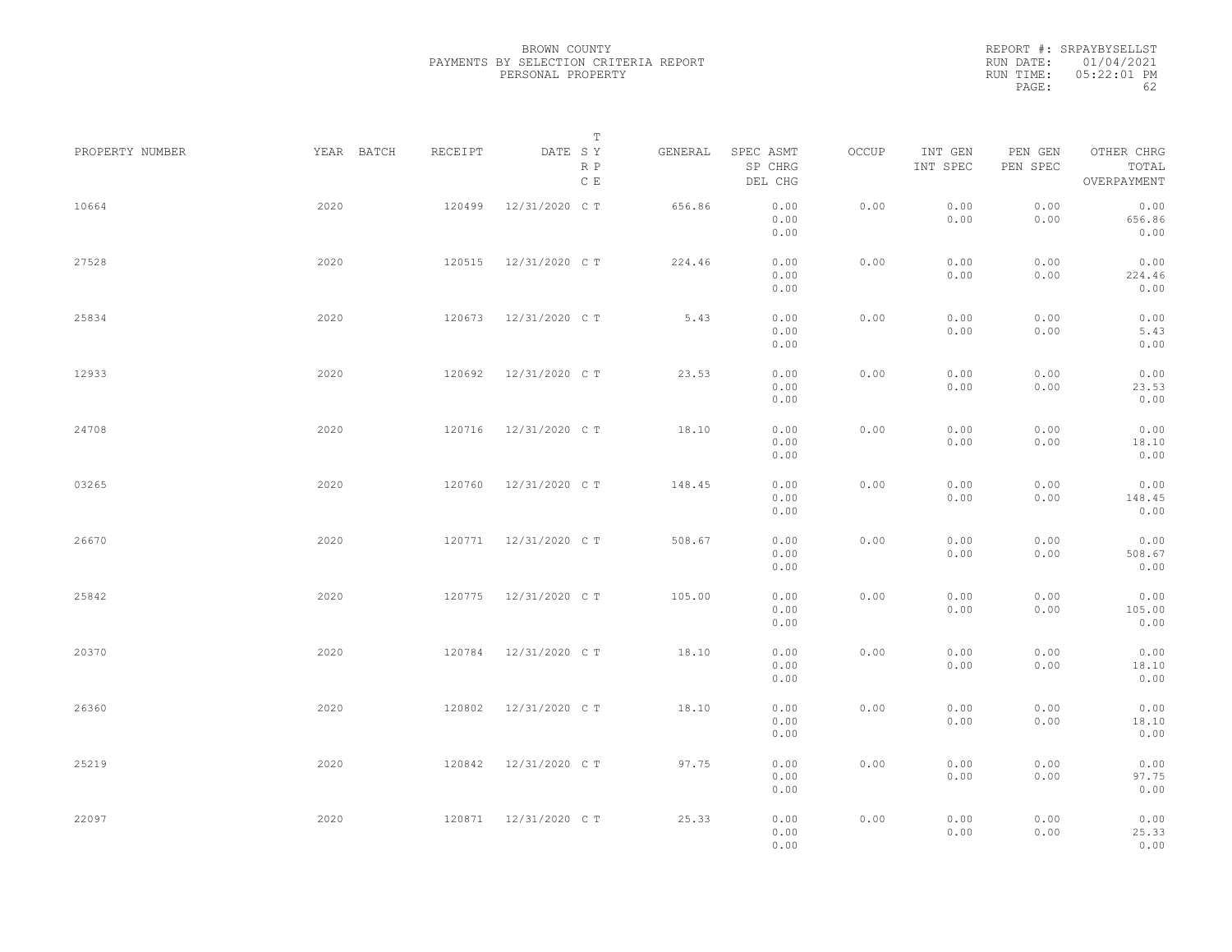|           | REPORT #: SRPAYBYSELLST |
|-----------|-------------------------|
|           | RUN DATE: 01/04/2021    |
| RUN TIME: | $05:22:02$ PM           |
| PAGE:     | 63                      |

|                 |             |                              | $\mathbb T$                                                             |            |                      |       |                     |                     |                     |
|-----------------|-------------|------------------------------|-------------------------------------------------------------------------|------------|----------------------|-------|---------------------|---------------------|---------------------|
| PROPERTY NUMBER | YEAR BATCH  | RECEIPT                      | $\begin{tabular}{lllll} \bf{DATE} & \tt S & \tt Y \end{tabular}$<br>R P | GENERAL    | SPEC ASMT<br>SP CHRG | OCCUP | INT GEN<br>INT SPEC | PEN GEN<br>PEN SPEC | OTHER CHRG<br>TOTAL |
|                 |             |                              | C E                                                                     |            | DEL CHG              |       |                     |                     | OVERPAYMENT         |
| 23236           | 2020        | 120878                       | 12/31/2020 C T                                                          | 96.41      | 0.00                 | 0.00  | 0.00                | 0.00                | 0.00                |
|                 |             |                              |                                                                         |            | 0.00                 |       | 0.00                | 0.00                | 96.41               |
|                 |             |                              |                                                                         |            | 0.00                 |       |                     |                     | 0.00                |
| 13852           | 2020        | 120904                       | 12/31/2020 C T                                                          | 12.68      | 0.00                 | 0.00  | 0.00                | 0.00                | 0.00                |
|                 |             |                              |                                                                         |            | 0.00                 |       | 0.00                | 0.00                | 12.68               |
|                 |             |                              |                                                                         |            | 0.00                 |       |                     |                     | 0.00                |
| 26036           | 2020        | 120919                       | 12/31/2020 C T                                                          | 512.31     | 0.00                 | 0.00  | 0.00                | 0.00                | 0.00                |
|                 |             |                              |                                                                         |            | 0.00                 |       | 0.00                | 0.00                | 512.31              |
|                 |             |                              |                                                                         |            | 0.00                 |       |                     |                     | 0.00                |
| 27428           | 2020        | 120924                       | 12/31/2020 C T                                                          | 101.37     | 0.00                 | 0.00  | 0.00                | 0.00                | 0.00                |
|                 |             |                              |                                                                         |            | 0.00                 |       | 0.00                | 0.00                | 101.37              |
|                 |             |                              |                                                                         |            | 0.00                 |       |                     |                     | 0.00                |
| 26646           | 2020        | 121114                       | 12/31/2020 C T                                                          | 9.05       | 0.00                 | 0.00  | 0.00                | 0.00                | 0.00                |
|                 |             |                              |                                                                         |            | 0.00                 |       | 0.00                | 0.00                | 9.05                |
|                 |             |                              |                                                                         |            | 0.00                 |       |                     |                     | 0.00                |
| 25876           | 2020        | 121115                       | 12/31/2020 C T                                                          | 21.72      | 0.00                 | 0.00  | 0.00                | 0.00                | 0.00                |
|                 |             |                              |                                                                         |            | 0.00                 |       | 0.00                | 0.00                | 21.72               |
|                 |             |                              |                                                                         |            | 0.00                 |       |                     |                     | 0.00                |
| 25240           | 2020 201231 | 8384                         | 12/31/2020 C T                                                          | 282.39     | 0.00                 | 0.00  | 0.00                | 0.00                | 0.00                |
|                 |             |                              |                                                                         |            | 0.00                 |       | 0.00                | 0.00                | 282.39              |
|                 |             |                              |                                                                         |            | 0.00                 |       |                     |                     | 0.00                |
|                 |             | VILLAGE OF ASHWAUBENON TOTAL |                                                                         | 373,902.68 | 0.00                 | 0.00  | 0.00                | 0.00                | 0.00                |
|                 |             |                              |                                                                         |            | 0.00                 |       | 0.00                | 0.00                | 373,902.68          |
|                 |             |                              |                                                                         |            | 0.00                 |       |                     |                     | 0.00                |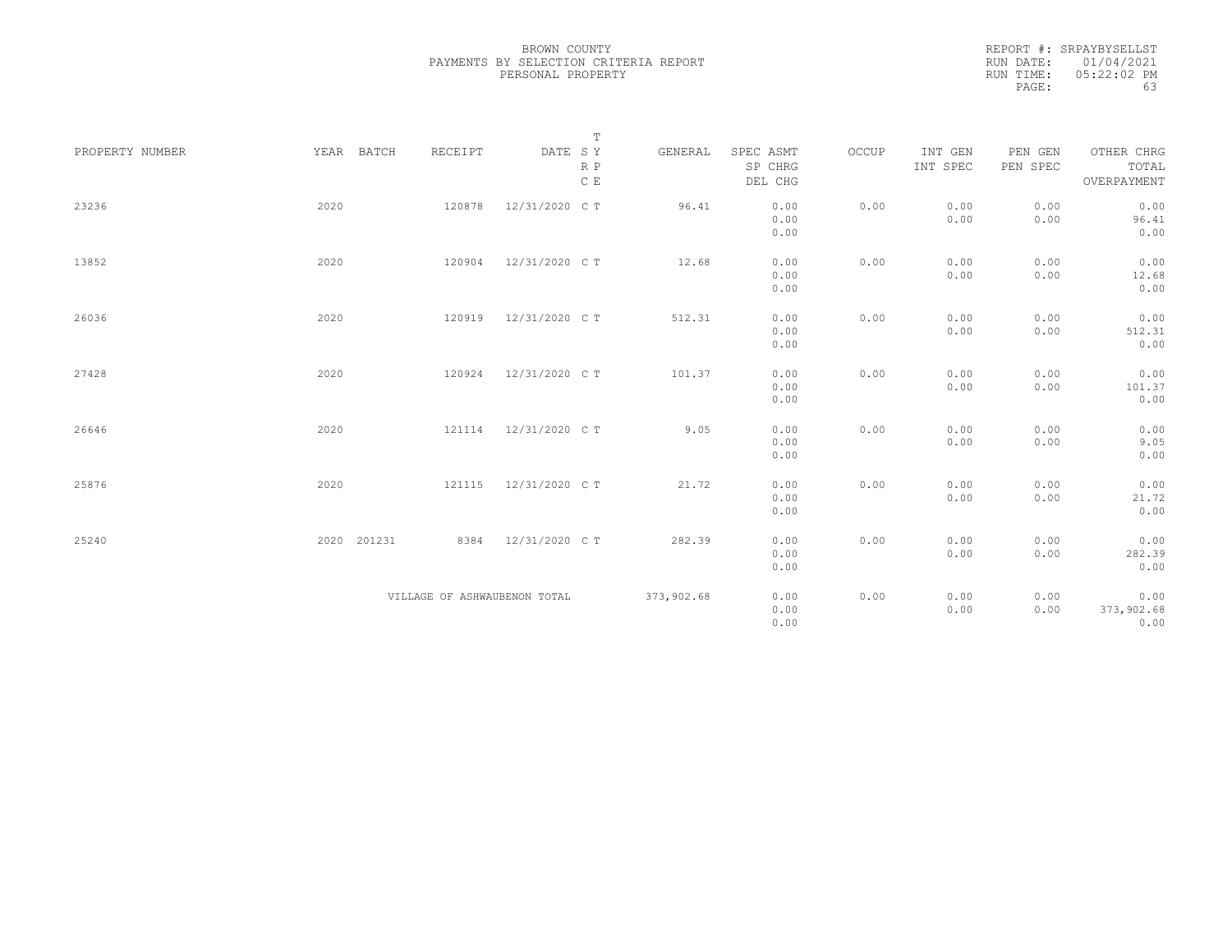REPORT #: SRPAYBYSELLST RUN DATE: 01/04/2021 RUN TIME: 05:22:02 PM PAGE: 64

|                 |             |         | Т                               |          |                                 |       |                     |                     |                                    |  |
|-----------------|-------------|---------|---------------------------------|----------|---------------------------------|-------|---------------------|---------------------|------------------------------------|--|
| PROPERTY NUMBER | YEAR BATCH  | RECEIPT | DATE SY<br>R P<br>$\,$ C $\,$ E | GENERAL  | SPEC ASMT<br>SP CHRG<br>DEL CHG | OCCUP | INT GEN<br>INT SPEC | PEN GEN<br>PEN SPEC | OTHER CHRG<br>TOTAL<br>OVERPAYMENT |  |
| 20658           | 2020        | 96977   | 12/14/2020 C T                  | 775.01   | 0.00<br>0.00<br>0.00            | 0.00  | 0.00<br>0.00        | 0.00<br>0.00        | 0.00<br>775.01<br>0.00             |  |
| 21982           | 2020 201211 |         | 7143 12/11/2020 CT              | 2,539.59 | 0.00<br>0.00<br>0.00            | 0.00  | 0.00<br>0.00        | 0.00<br>0.00        | 0.00<br>2,539.59<br>0.00           |  |
| 25985           | 2020 201211 |         | 7102 12/11/2020 CT              | 236.20   | 0.00<br>0.00<br>0.00            | 0.00  | 0.00<br>0.00        | 0.00<br>0.00        | 0.00<br>236.20<br>0.00             |  |
| 23077           | 2020        | 97341   | 12/14/2020 C T                  | 15.44    | 0.00<br>0.00<br>0.00            | 0.00  | 0.00<br>0.00        | 0.00<br>0.00        | 0.00<br>15.44<br>0.00              |  |
| 18531           | 2020 201215 | 6962    | 12/15/2020 C T                  | 38.59    | 0.00<br>0.00<br>0.00            | 0.00  | 0.00<br>0.00        | 0.00<br>0.00        | 0.00<br>38.59<br>0.00              |  |
| 25696           | 2020        | 98339   | 12/15/2020 C T                  | 57.11    | 0.00<br>0.00<br>0.00            | 0.00  | 0.00<br>0.00        | 0.00<br>0.00        | 0.00<br>57.11<br>0.00              |  |
| 25975           | 2020        | 98611   | 12/15/2020 C T                  | 18.53    | 0.00<br>0.00<br>0.00            | 0.00  | 0.00<br>0.00        | 0.00<br>0.00        | 0.00<br>18.53<br>0.00              |  |
| 09837           | 2020        | 98627   | 12/15/2020 C T                  | 128.13   | 0.00<br>0.00<br>0.00            | 0.00  | 0.00<br>0.00        | 0.00<br>0.00        | 0.00<br>128.13<br>0.00             |  |
| 04947           | 2020        | 98638   | 12/15/2020 C T                  | 7.72     | 0.00<br>0.00<br>0.00            | 0.00  | 0.00<br>0.00        | 0.00<br>0.00        | 0.00<br>7.72<br>0.00               |  |
| 16394           | 2020        | 98984   | 12/15/2020 C T                  | 64.84    | 0.00<br>0.00<br>0.00            | 0.00  | 0.00<br>0.00        | 0.00<br>0.00        | 0.00<br>64.84<br>0.00              |  |
| 17408           | 2020        | 99666   | 12/16/2020 C T                  | 438.44   | 0.00<br>0.00<br>0.00            | 0.00  | 0.00<br>0.00        | 0.00<br>0.00        | 0.00<br>438.44<br>0.00             |  |
| 22631           | 2020        |         | 99797 12/16/2020 CT             | 12.35    | 0.00<br>0.00<br>0.00            | 0.00  | 0.00<br>0.00        | 0.00<br>0.00        | 0.00<br>12.35<br>0.00              |  |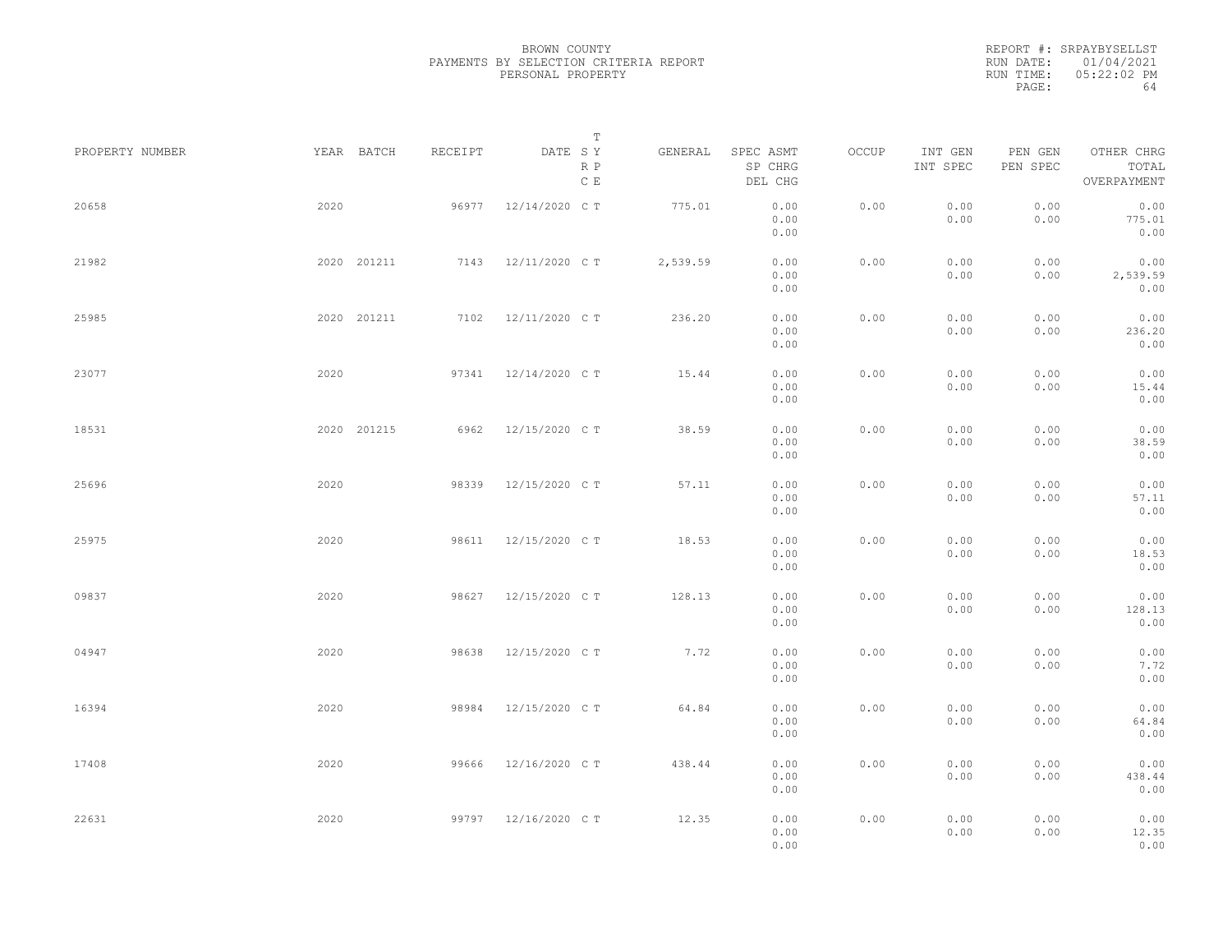|           | REPORT #: SRPAYBYSELLST |
|-----------|-------------------------|
|           | RUN DATE: 01/04/2021    |
| RUN TIME: | $05:22:02$ PM           |
| PAGE:     | 65                      |

|                 |            |         | Т                               |         |                                 |       |                     |                     |                                    |  |
|-----------------|------------|---------|---------------------------------|---------|---------------------------------|-------|---------------------|---------------------|------------------------------------|--|
| PROPERTY NUMBER | YEAR BATCH | RECEIPT | DATE SY<br>R P<br>$\,$ C $\,$ E | GENERAL | SPEC ASMT<br>SP CHRG<br>DEL CHG | OCCUP | INT GEN<br>INT SPEC | PEN GEN<br>PEN SPEC | OTHER CHRG<br>TOTAL<br>OVERPAYMENT |  |
| 24500           | 2020       | 100683  | 12/17/2020 C T                  | 12.35   | 0.00<br>0.00<br>0.00            | 0.00  | 0.00<br>0.00        | 0.00<br>0.00        | 0.00<br>12.35<br>0.00              |  |
| 03638           | 2020       | 100706  | 12/17/2020 C T                  | 4.64    | 0.00<br>0.00<br>0.00            | 0.00  | 0.00<br>0.00        | 0.00<br>0.00        | 0.00<br>4.64<br>0.00               |  |
| 25106           | 2020       | 100754  | 12/17/2020 C T                  | 112.70  | 0.00<br>0.00<br>0.00            | 0.00  | 0.00<br>0.00        | 0.00<br>0.00        | 0.00<br>112.70<br>0.00             |  |
| 08766           | 2020       | 100772  | 12/17/2020 C T                  | 185.25  | 0.00<br>0.00<br>0.00            | 0.00  | 0.00<br>0.00        | 0.00<br>0.00        | 0.00<br>185.25<br>0.00             |  |
| 21420           | 2020       | 100781  | 12/17/2020 C T                  | 16.99   | 0.00<br>0.00<br>0.00            | 0.00  | 0.00<br>0.00        | 0.00<br>0.00        | 0.00<br>16.99<br>0.00              |  |
| 11935           | 2020       | 100890  | 12/17/2020 C T                  | 18.53   | 0.00<br>0.00<br>0.00            | 0.00  | 0.00<br>0.00        | 0.00<br>0.00        | 0.00<br>18.53<br>0.00              |  |
| 19753           | 2020       | 100895  | 12/17/2020 C T                  | 16.99   | 0.00<br>0.00<br>0.00            | 0.00  | 0.00<br>0.00        | 0.00<br>0.00        | 0.00<br>16.99<br>0.00              |  |
| 05612           | 2020       | 101276  | 12/17/2020 C T                  | 81.83   | 0.00<br>0.00                    | 0.00  | 0.00<br>0.00        | 0.00<br>0.00        | 0.00<br>81.83                      |  |
| 04958           | 2020       | 101333  | 12/17/2020 C T                  | 515.63  | 0.00<br>0.00<br>0.00            | 0.00  | 0.00<br>0.00        | 0.00<br>0.00        | 0.00<br>0.00<br>515.63             |  |
| 25968           | 2020       | 101829  | 12/18/2020 C T                  | 778.08  | 0.00<br>0.00<br>0.00            | 0.00  | 0.00<br>0.00        | 0.00<br>0.00        | 0.00<br>0.00<br>778.08             |  |
| 16382           | 2020       | 102042  | 12/18/2020 C T                  | 27.78   | 0.00<br>0.00<br>0.00            | 0.00  | 0.00<br>0.00        | 0.00<br>0.00        | 0.00<br>0.00<br>27.78              |  |
| 21423           | 2020       | 102345  | 12/18/2020 C T                  | 142.03  | 0.00<br>0.00<br>0.00<br>0.00    | 0.00  | 0.00<br>0.00        | 0.00<br>0.00        | 0.00<br>0.00<br>142.03<br>0.00     |  |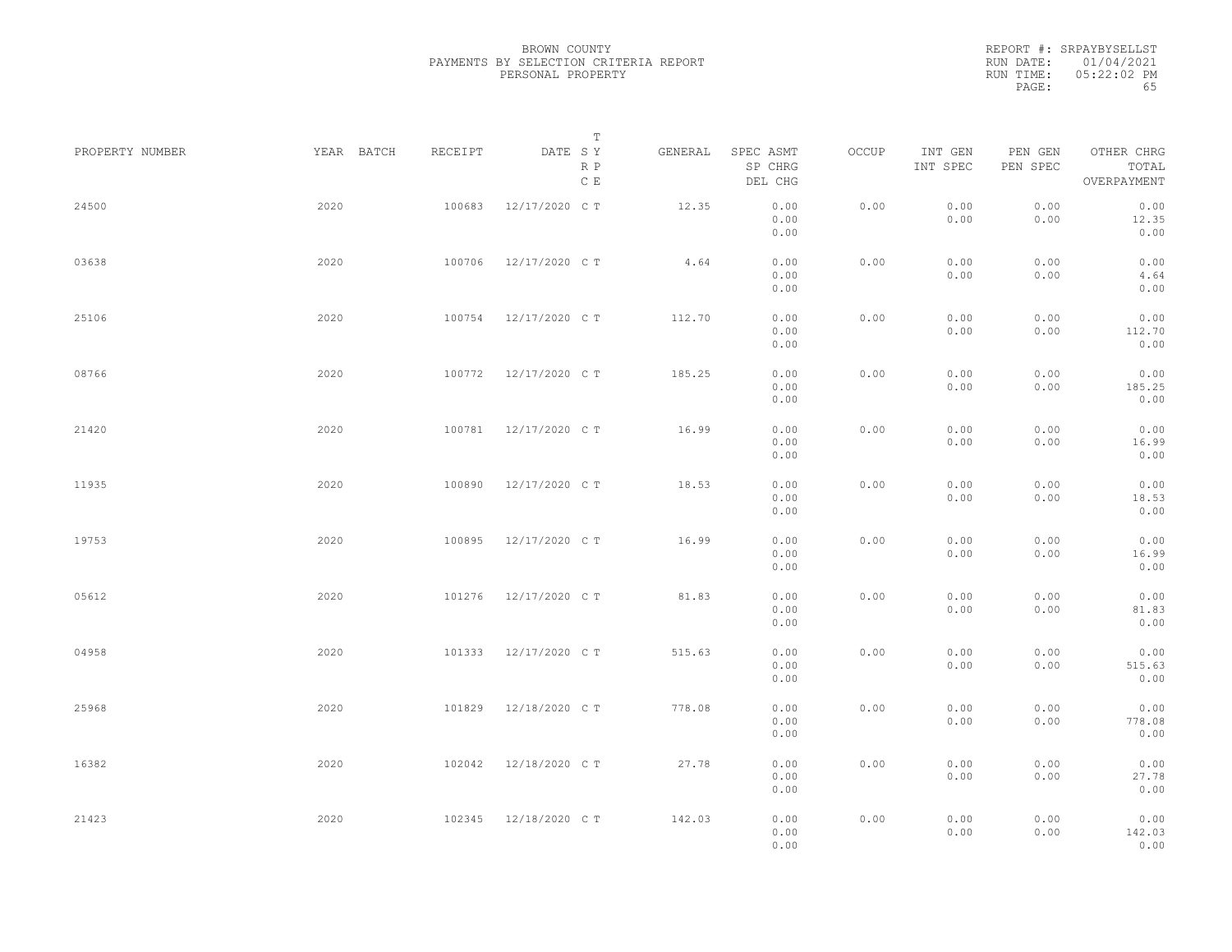|           | REPORT #: SRPAYBYSELLST |
|-----------|-------------------------|
|           | RUN DATE: 01/04/2021    |
| RUN TIME: | 05:22:02 PM             |
| PAGE:     | 66                      |

|                 |             |         | T                               |          |                                 |       |                     |                     |                                    |  |
|-----------------|-------------|---------|---------------------------------|----------|---------------------------------|-------|---------------------|---------------------|------------------------------------|--|
| PROPERTY NUMBER | YEAR BATCH  | RECEIPT | DATE SY<br>R P<br>$\,$ C $\,$ E | GENERAL  | SPEC ASMT<br>SP CHRG<br>DEL CHG | OCCUP | INT GEN<br>INT SPEC | PEN GEN<br>PEN SPEC | OTHER CHRG<br>TOTAL<br>OVERPAYMENT |  |
| 21426           | 2020        | 102518  | 12/18/2020 C T                  | 463.15   | 0.00<br>0.00<br>0.00            | 0.00  | 0.00<br>0.00        | 0.00<br>0.00        | 0.00<br>463.15<br>0.00             |  |
| 27134           | 2020        | 102668  | 12/18/2020 C T                  | 209.97   | 0.00<br>0.00<br>0.00            | 0.00  | 0.00<br>0.00        | 0.00<br>0.00        | 0.00<br>209.97<br>0.00             |  |
| 24481           | 2020        |         | 102677 12/18/2020 CT            | 10.80    | 0.00<br>0.00<br>0.00            | 0.00  | 0.00<br>0.00        | 0.00<br>0.00        | 0.00<br>10.80<br>0.00              |  |
| 04953           | 2020        | 102712  | 12/18/2020 C T                  | 58.66    | 0.00<br>0.00<br>0.00            | 0.00  | 0.00<br>0.00        | 0.00<br>0.00        | 0.00<br>58.66<br>0.00              |  |
| 18494           | 2020        | 102748  | 12/18/2020 C T                  | 15.44    | 0.00<br>0.00<br>0.00            | 0.00  | 0.00<br>0.00        | 0.00<br>0.00        | 0.00<br>15.44<br>0.00              |  |
| 14594           | 2020        | 103571  | 12/19/2020 C T                  | 4.64     | 0.00<br>0.00<br>0.00            | 0.00  | 0.00<br>0.00        | 0.00<br>0.00        | 0.00<br>4.64<br>0.00               |  |
| 29875           | 2020        | 103652  | 12/19/2020 C T                  | 16.99    | 0.00<br>0.00                    | 0.00  | 0.00<br>0.00        | 0.00<br>0.00        | 0.00<br>16.99                      |  |
| 27133           | 2020        | 103907  | 12/19/2020 C T                  | 1,370.93 | 0.00<br>0.00<br>0.00            | 0.00  | 0.00<br>0.00        | 0.00<br>0.00        | 0.00<br>0.00<br>1,370.93           |  |
| 06250           | 2020        | 104142  | 12/21/2020 C T                  | 1,983.82 | 0.00<br>0.00<br>0.00            | 0.00  | 0.00<br>0.00        | 0.00<br>0.00        | 0.00<br>0.00<br>1,983.82           |  |
| 25672           | 2020 201221 |         | 7437 12/21/2020 CT              | 189.89   | 0.00<br>0.00<br>0.00            | 0.00  | 0.00<br>0.00        | 0.00<br>0.00        | 0.00<br>0.00<br>189.89             |  |
| 25991           | 2020        | 104860  | 12/21/2020 C T                  | 104.98   | 0.00<br>0.00<br>0.00            | 0.00  | 0.00<br>0.00        | 0.00<br>0.00        | 0.00<br>0.00<br>104.98             |  |
| 26702           | 2020        | 104899  | 12/21/2020 C T                  | 26.24    | 0.00<br>0.00<br>0.00<br>0.00    | 0.00  | 0.00<br>0.00        | 0.00<br>0.00        | 0.00<br>0.00<br>26.24<br>0.00      |  |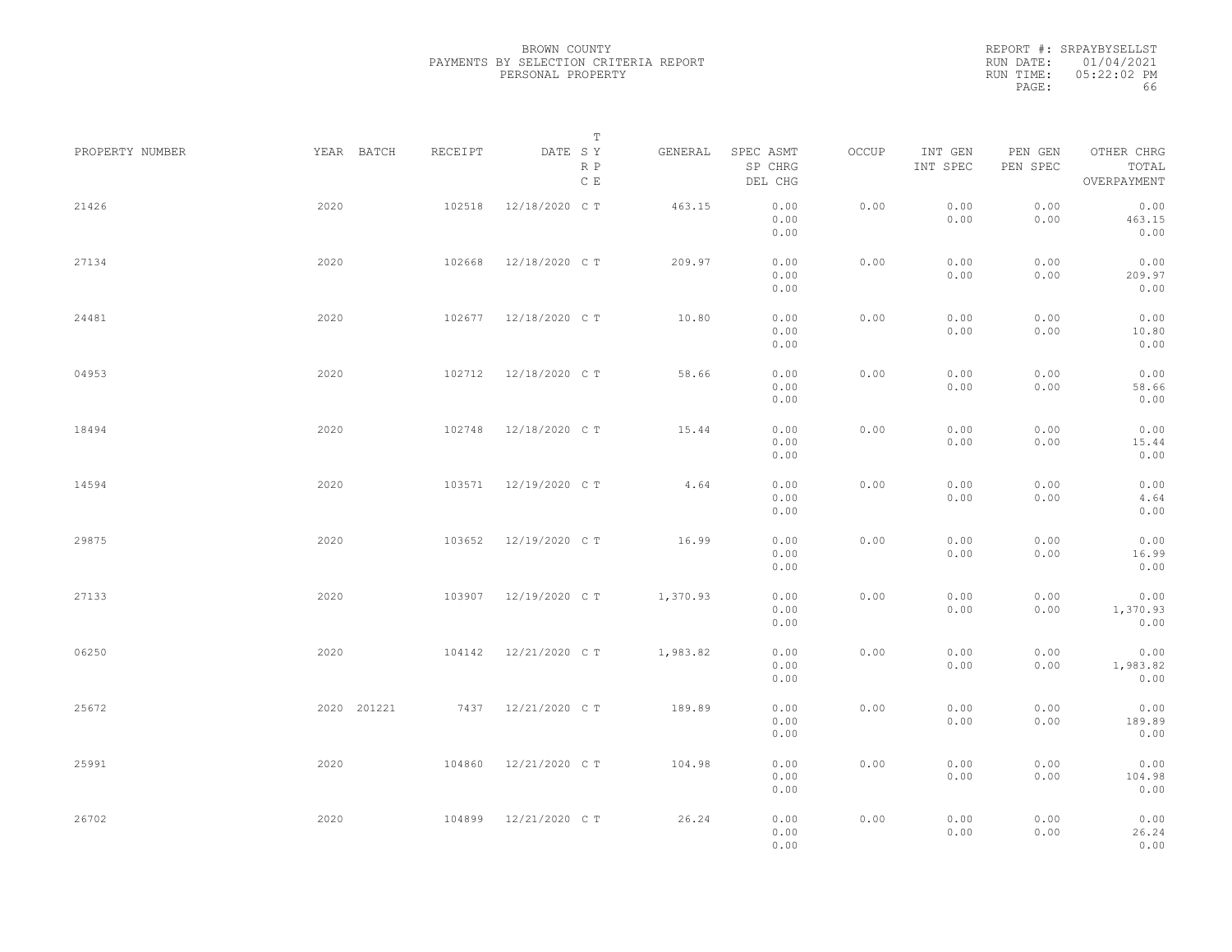|           | REPORT #: SRPAYBYSELLST |
|-----------|-------------------------|
|           | RUN DATE: 01/04/2021    |
| RUN TIME: | $0.5:22:0.3$ PM         |
| PAGE:     | 67                      |

|                 |             |         | T                               |         |                                 |       |                     |                     |                                    |  |
|-----------------|-------------|---------|---------------------------------|---------|---------------------------------|-------|---------------------|---------------------|------------------------------------|--|
| PROPERTY NUMBER | YEAR BATCH  | RECEIPT | DATE SY<br>R P<br>$\,$ C $\,$ E | GENERAL | SPEC ASMT<br>SP CHRG<br>DEL CHG | OCCUP | INT GEN<br>INT SPEC | PEN GEN<br>PEN SPEC | OTHER CHRG<br>TOTAL<br>OVERPAYMENT |  |
| 25981           | 2020        | 105029  | 12/21/2020 C T                  | 361.26  | 0.00<br>0.00<br>0.00            | 0.00  | 0.00<br>0.00        | 0.00<br>0.00        | 0.00<br>361.26<br>0.00             |  |
| 14625           | 2020        | 105042  | 12/21/2020 C T                  | 23.15   | 0.00<br>0.00<br>0.00            | 0.00  | 0.00<br>0.00        | 0.00<br>0.00        | 0.00<br>23.15<br>0.00              |  |
| 25684           | 2020        | 105161  | 12/21/2020 C T                  | 520.27  | 0.00<br>0.00<br>0.00            | 0.00  | 0.00<br>0.00        | 0.00<br>0.00        | 0.00<br>520.27<br>0.00             |  |
| 25969           | 2020        | 105188  | 12/21/2020 C T                  | 367.43  | 0.00<br>0.00<br>0.00            | 0.00  | 0.00<br>0.00        | 0.00<br>0.00        | 0.00<br>367.43<br>0.00             |  |
| 14651           | 2020        | 105687  | 12/22/2020 C T                  | 6.18    | 0.00<br>0.00<br>0.00            | 0.00  | 0.00<br>0.00        | 0.00<br>0.00        | 0.00<br>6.18<br>0.00               |  |
| 19769           | 2020 201222 | 7473    | 12/22/2020 C T                  | 72.56   | 0.00<br>0.00<br>0.00            | 0.00  | 0.00<br>0.00        | 0.00<br>0.00        | 0.00<br>72.56<br>0.00              |  |
| 24497           | 2020        | 105982  | 12/22/2020 C T                  | 821.32  | 0.00<br>0.00<br>0.00            | 0.00  | 0.00<br>0.00        | 0.00<br>0.00        | 0.00<br>821.32<br>0.00             |  |
| 29853           | 2020        | 105984  | 12/22/2020 C T                  | 20.07   | 0.00<br>0.00<br>0.00            | 0.00  | 0.00<br>0.00        | 0.00<br>0.00        | 0.00<br>20.07<br>0.00              |  |
| 25936           | 2020        | 106037  | 12/22/2020 C T                  | 342.73  | 0.00<br>0.00<br>0.00            | 0.00  | 0.00<br>0.00        | 0.00<br>0.00        | 0.00<br>342.73<br>0.00             |  |
| 03632           | 2020        | 106039  | 12/22/2020 C T                  | 41.68   | 0.00<br>0.00<br>0.00            | 0.00  | 0.00<br>0.00        | 0.00<br>0.00        | 0.00<br>41.68<br>0.00              |  |
| 20358           | 2020        | 106054  | 12/22/2020 C T                  | 81.83   | 0.00<br>0.00<br>0.00            | 0.00  | 0.00<br>0.00        | 0.00<br>0.00        | 0.00<br>81.83<br>0.00              |  |
| 11940           | 2020 201222 |         | 7492 12/22/2020 CT              | 54.03   | 0.00<br>0.00<br>0.00            | 0.00  | 0.00<br>0.00        | 0.00<br>0.00        | 0.00<br>54.03<br>0.00              |  |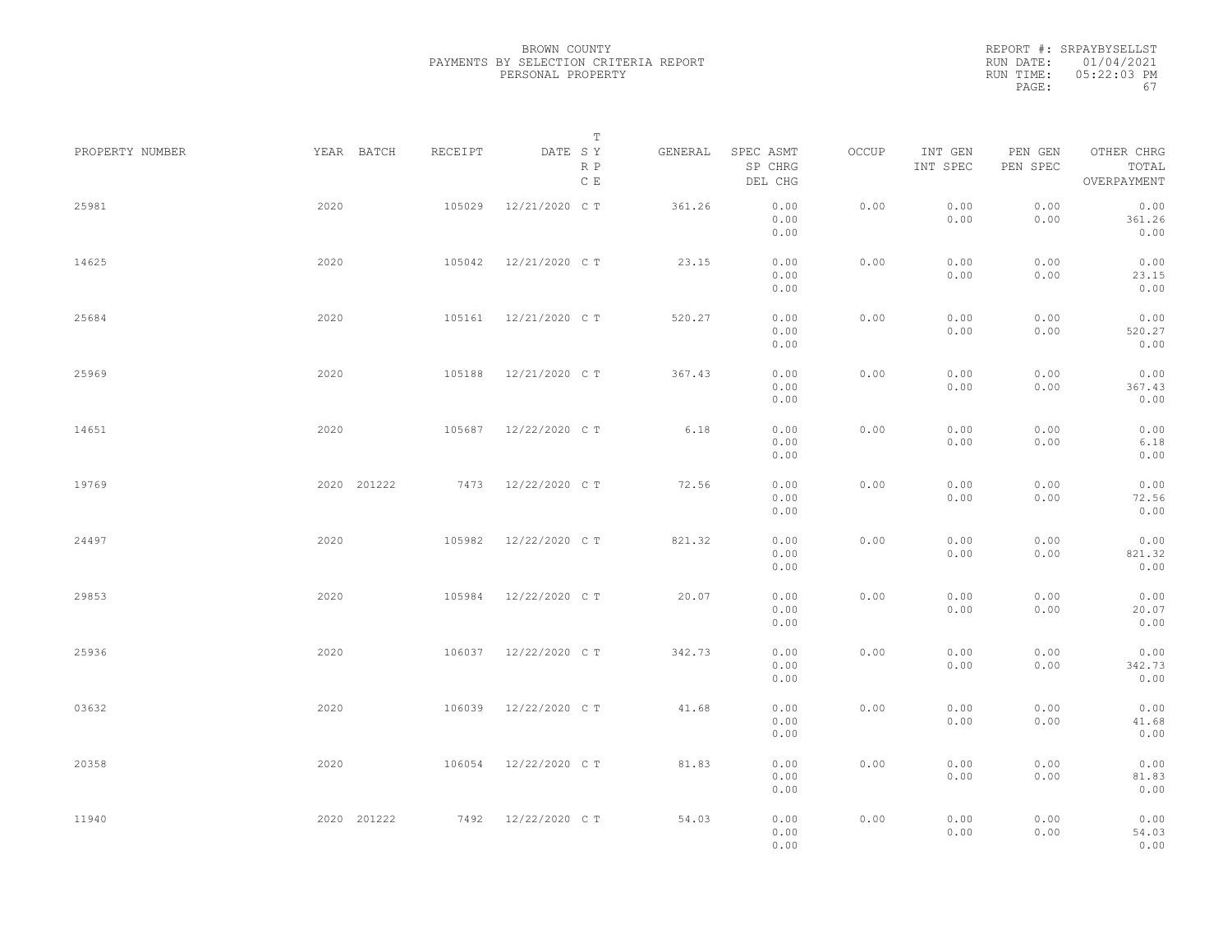|           | REPORT #: SRPAYBYSELLST |
|-----------|-------------------------|
|           | RUN DATE: 01/04/2021    |
| RUN TIME: | $0.5:22:0.3$ PM         |
| PAGE:     | 68                      |

|                 |            |         | T                     |          |                                 |       |                     |                     |                                    |  |
|-----------------|------------|---------|-----------------------|----------|---------------------------------|-------|---------------------|---------------------|------------------------------------|--|
| PROPERTY NUMBER | YEAR BATCH | RECEIPT | DATE SY<br>R P<br>C E | GENERAL  | SPEC ASMT<br>SP CHRG<br>DEL CHG | OCCUP | INT GEN<br>INT SPEC | PEN GEN<br>PEN SPEC | OTHER CHRG<br>TOTAL<br>OVERPAYMENT |  |
| 24491           | 2020       | 106199  | 12/22/2020 C T        | 58.66    | 0.00<br>0.00<br>0.00            | 0.00  | 0.00<br>0.00        | 0.00<br>0.00        | 0.00<br>58.66<br>0.00              |  |
| 11239           | 2020       | 106218  | 12/22/2020 C T        | 129.68   | 0.00<br>0.00<br>0.00            | 0.00  | 0.00<br>0.00        | 0.00<br>0.00        | 0.00<br>129.68<br>0.00             |  |
| 22478           | 2020       | 106248  | 12/22/2020 C T        | 12.35    | 0.00<br>0.00<br>0.00            | 0.00  | 0.00<br>0.00        | 0.00<br>0.00        | 0.00<br>12.35<br>0.00              |  |
| 27476           | 2020       | 106286  | 12/22/2020 C T        | 49.41    | 0.00<br>0.00<br>0.00            | 0.00  | 0.00<br>0.00        | 0.00<br>0.00        | 0.00<br>49.41<br>0.00              |  |
| 25101           | 2020       | 106307  | 12/22/2020 C T        | 89.54    | 0.00<br>0.00<br>0.00            | 0.00  | 0.00<br>0.00        | 0.00<br>0.00        | 0.00<br>89.54<br>0.00              |  |
| 23186           | 2020       | 106417  | 12/22/2020 C T        | 7,350.17 | 0.00<br>0.00<br>0.00            | 0.00  | 0.00<br>0.00        | 0.00<br>0.00        | 0.00<br>7,350.17<br>0.00           |  |
| 25988           | 2020       | 106506  | 12/22/2020 C T        | 32.42    | 0.00<br>0.00<br>0.00            | 0.00  | 0.00<br>0.00        | 0.00<br>0.00        | 0.00<br>32.42<br>0.00              |  |
| 27204           | 2020       | 106704  | 12/22/2020 C T        | 47.86    | 0.00<br>0.00<br>0.00            | 0.00  | 0.00<br>0.00        | 0.00<br>0.00        | 0.00<br>47.86<br>0.00              |  |
| 15962           | 2020       | 106717  | 12/22/2020 C T        | 7.72     | 0.00<br>0.00<br>0.00            | 0.00  | 0.00<br>0.00        | 0.00<br>0.00        | 0.00<br>7.72<br>0.00               |  |
| 26727           | 2020       | 106738  | 12/22/2020 C T        | 23.15    | 0.00<br>0.00<br>0.00            | 0.00  | 0.00<br>0.00        | 0.00<br>0.00        | 0.00<br>23.15<br>0.00              |  |
| 25976           | 2020       | 106793  | 12/22/2020 C T        | 331.91   | 0.00<br>0.00<br>0.00            | 0.00  | 0.00<br>0.00        | 0.00<br>0.00        | 0.00<br>331.91<br>0.00             |  |
| 11228           | 2020       | 106804  | 12/22/2020 C T        | 115.79   | 0.00<br>0.00<br>0.00            | 0.00  | 0.00<br>0.00        | 0.00<br>0.00        | 0.00<br>115.79<br>0.00             |  |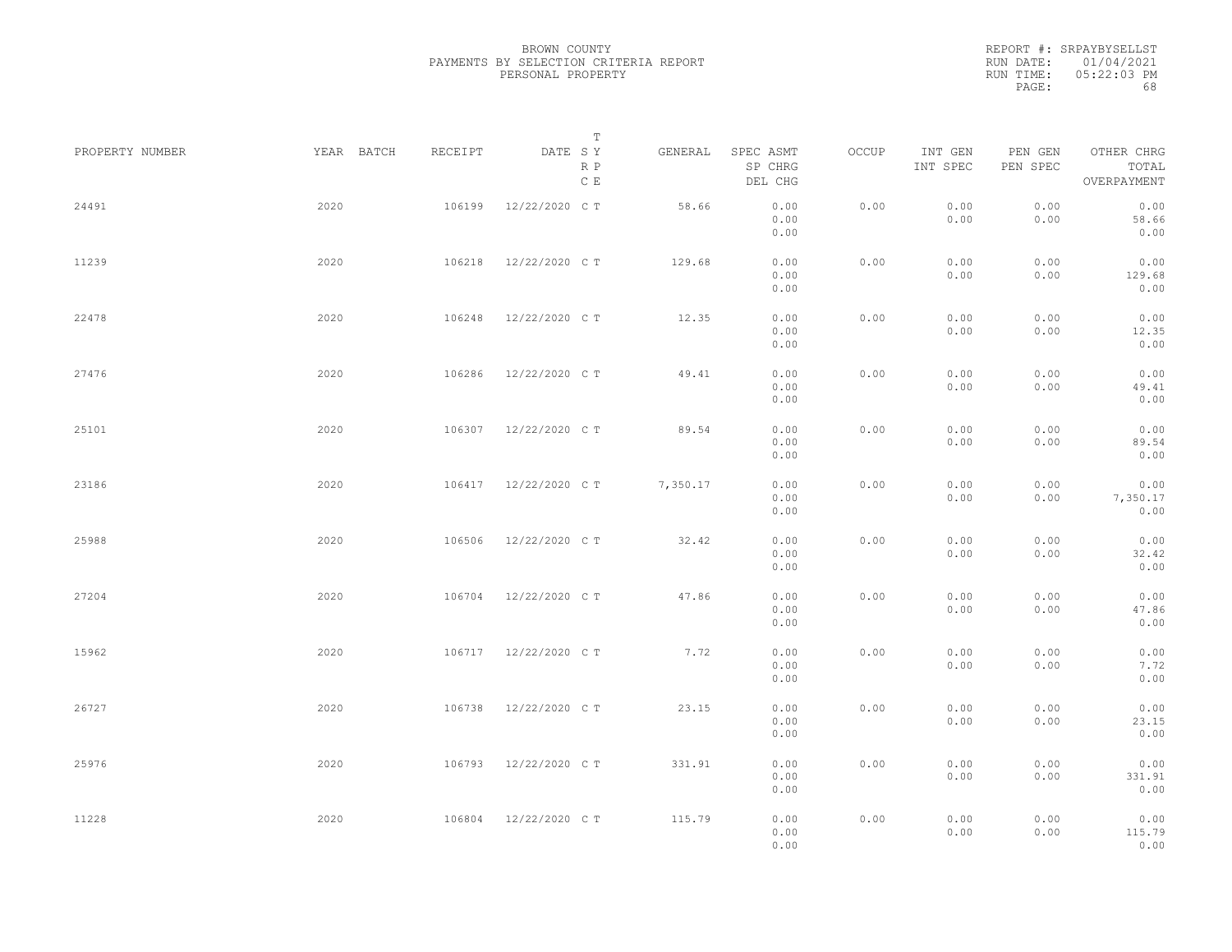REPORT #: SRPAYBYSELLST RUN DATE: 01/04/2021 RUN TIME: 05:22:03 PM PAGE: 69

|                 |             |         | $\mathbb T$           |          |                                 |       |                     |                     |                                    |  |
|-----------------|-------------|---------|-----------------------|----------|---------------------------------|-------|---------------------|---------------------|------------------------------------|--|
| PROPERTY NUMBER | YEAR BATCH  | RECEIPT | DATE SY<br>R P<br>C E | GENERAL  | SPEC ASMT<br>SP CHRG<br>DEL CHG | OCCUP | INT GEN<br>INT SPEC | PEN GEN<br>PEN SPEC | OTHER CHRG<br>TOTAL<br>OVERPAYMENT |  |
| 21561           | 2020        | 107062  | 12/22/2020 C T        | 16.99    | 0.00<br>0.00<br>0.00            | 0.00  | 0.00<br>0.00        | 0.00<br>0.00        | 0.00<br>16.99<br>0.00              |  |
| 21607           | 2020        | 107616  | 12/23/2020 C T        | 172.91   | 0.00<br>0.00<br>0.00            | 0.00  | 0.00<br>0.00        | 0.00<br>0.00        | 0.00<br>172.91<br>0.00             |  |
| 23743           | 2020        | 107745  | 12/23/2020 C T        | 869.18   | 0.00<br>0.00<br>0.00            | 0.00  | 0.00<br>0.00        | 0.00<br>0.00        | 0.00<br>869.18<br>0.00             |  |
| 27710           | 2020 201223 | 7560    | 12/23/2020 C T        | 128.13   | 0.00<br>0.00<br>0.00            | 0.00  | 0.00<br>0.00        | 0.00<br>0.00        | 0.00<br>128.13<br>0.00             |  |
| 14527           | 2020        | 108024  | 12/23/2020 C T        | 60.20    | 0.00<br>0.00<br>0.00            | 0.00  | 0.00<br>0.00        | 0.00<br>0.00        | 0.00<br>60.20<br>0.00              |  |
| 03675           | 2020        | 108124  | 12/23/2020 C T        | 38.59    | 0.00<br>0.00<br>0.00            | 0.00  | 0.00<br>0.00        | 0.00<br>0.00        | 0.00<br>38.59<br>0.00              |  |
| 13555           | 2020        | 108275  | 12/23/2020 C T        | 63.30    | 0.00<br>0.00<br>0.00            | 0.00  | 0.00<br>0.00        | 0.00<br>0.00        | 0.00<br>63.30<br>0.00              |  |
| 26472           | 2020        | 108347  | 12/23/2020 C T        | 1,931.34 | 0.00<br>0.00<br>0.00            | 0.00  | 0.00<br>0.00        | 0.00<br>0.00        | 0.00<br>1,931.34<br>0.00           |  |
| 25977           | 2020        | 108352  | 12/23/2020 C T        | 1,877.29 | 0.00<br>0.00<br>0.00            | 0.00  | 0.00<br>0.00        | 0.00<br>0.00        | 0.00<br>1,877.29<br>0.00           |  |
| 03684           | 2020        | 108808  | 12/23/2020 C T        | 30.88    | 0.00<br>0.00<br>0.00            | 0.00  | 0.00<br>0.00        | 0.00<br>0.00        | 0.00<br>30.88<br>0.00              |  |
| 17407           | 2020        | 109412  | 12/28/2020 C T        | 359.72   | 0.00<br>0.00<br>0.00            | 0.00  | 0.00<br>0.00        | 0.00<br>0.00        | 0.00<br>359.72<br>0.00             |  |
| 26721           | 2020        | 109706  | 12/28/2020 C T        | 137.40   | 0.00<br>0.00<br>0.00            | 0.00  | 0.00<br>0.00        | 0.00<br>0.00        | 0.00<br>137.40<br>0.00             |  |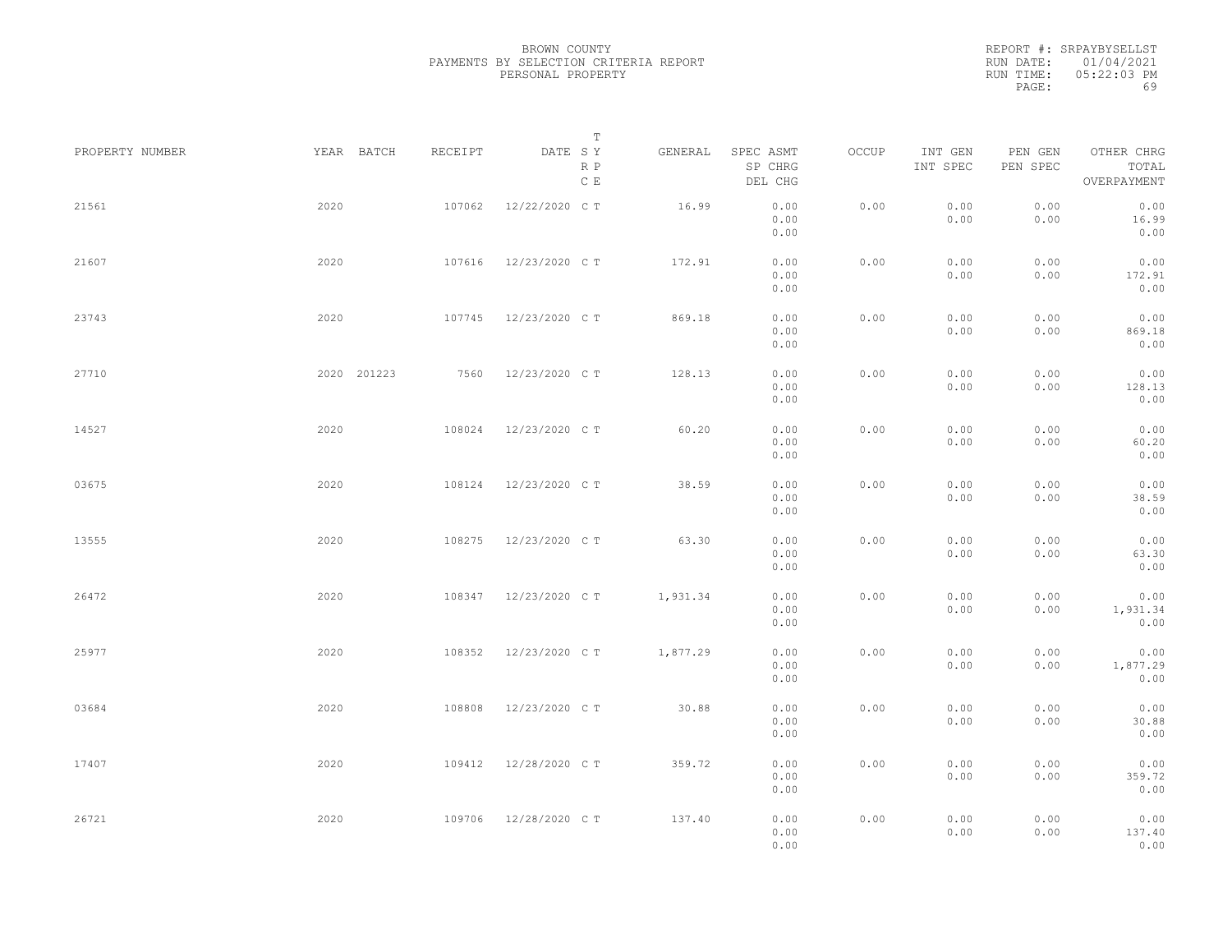REPORT #: SRPAYBYSELLST RUN DATE: 01/04/2021 RUN TIME: 05:22:03 PM PAGE: 70

|                 |            |         | $\mathbb T$                     |          |                                 |       |                     |                     |                                    |  |
|-----------------|------------|---------|---------------------------------|----------|---------------------------------|-------|---------------------|---------------------|------------------------------------|--|
| PROPERTY NUMBER | YEAR BATCH | RECEIPT | DATE SY<br>R P<br>$\,$ C $\,$ E | GENERAL  | SPEC ASMT<br>SP CHRG<br>DEL CHG | OCCUP | INT GEN<br>INT SPEC | PEN GEN<br>PEN SPEC | OTHER CHRG<br>TOTAL<br>OVERPAYMENT |  |
| 25961           | 2020       | 110118  | 12/28/2020 C T                  | 92.63    | 0.00<br>0.00<br>0.00            | 0.00  | 0.00<br>0.00        | 0.00<br>0.00        | 0.00<br>92.63<br>0.00              |  |
| 19768           | 2020       | 110228  | 12/28/2020 C T                  | 21.62    | 0.00<br>0.00<br>0.00            | 0.00  | 0.00<br>0.00        | 0.00<br>0.00        | 0.00<br>21.62<br>0.00              |  |
| 10537           | 2020       | 110257  | 12/28/2020 C T                  | 9,066.91 | 0.00<br>0.00<br>0.00            | 0.00  | 0.00<br>0.00        | 0.00<br>0.00        | 0.00<br>9,066.91<br>0.00           |  |
| 26744           | 2020       | 110269  | 12/28/2020 C T                  | 183.72   | 0.00<br>0.00<br>0.00            | 0.00  | 0.00<br>0.00        | 0.00<br>0.00        | 0.00<br>183.72<br>0.00             |  |
| 21590           | 2020       | 110607  | 12/28/2020 C T                  | 2,332.72 | 0.00<br>0.00<br>0.00            | 0.00  | 0.00<br>0.00        | 0.00<br>0.00        | 0.00<br>2,332.72<br>0.00           |  |
| 22453           | 2020       | 110681  | 12/28/2020 C T                  | 5,215.05 | 0.00<br>0.00<br>0.00            | 0.00  | 0.00<br>0.00        | 0.00<br>0.00        | 0.00<br>5,215.05<br>0.00           |  |
| 19806           | 2020       | 111110  | 12/28/2020 C T                  | 4,566.86 | 0.00<br>0.00<br>0.00            | 0.00  | 0.00<br>0.00        | 0.00<br>0.00        | 0.00<br>4,566.86<br>0.00           |  |
| 29858           | 2020       | 111429  | 12/28/2020 C T                  | 1,292.18 | 0.00<br>0.00<br>0.00            | 0.00  | 0.00<br>0.00        | 0.00<br>0.00        | 0.00<br>1,292.18<br>0.00           |  |
| 22942           | 2020       | 113485  | 12/29/2020 C T                  | 438.44   | 0.00<br>0.00<br>0.00            | 0.00  | 0.00<br>0.00        | 0.00<br>0.00        | 0.00<br>438.44<br>0.00             |  |
| 29870           | 2020       | 113495  | 12/29/2020 C T                  | 147.88   | 0.00<br>0.00<br>0.00            | 0.00  | 0.00<br>0.00        | 0.00<br>0.00        | 0.00<br>147.88<br>0.00             |  |
| 03720           | 2020       | 113617  | 12/29/2020 C T                  | 322.66   | 0.00<br>0.00<br>0.00            | 0.00  | 0.00<br>0.00        | 0.00<br>0.00        | 0.00<br>322.66<br>0.00             |  |
| 11945           | 2020       | 113712  | 12/29/2020 C T                  | 37.05    | 0.00<br>0.00<br>0.00            | 0.00  | 0.00<br>0.00        | 0.00<br>0.00        | 0.00<br>37.05<br>0.00              |  |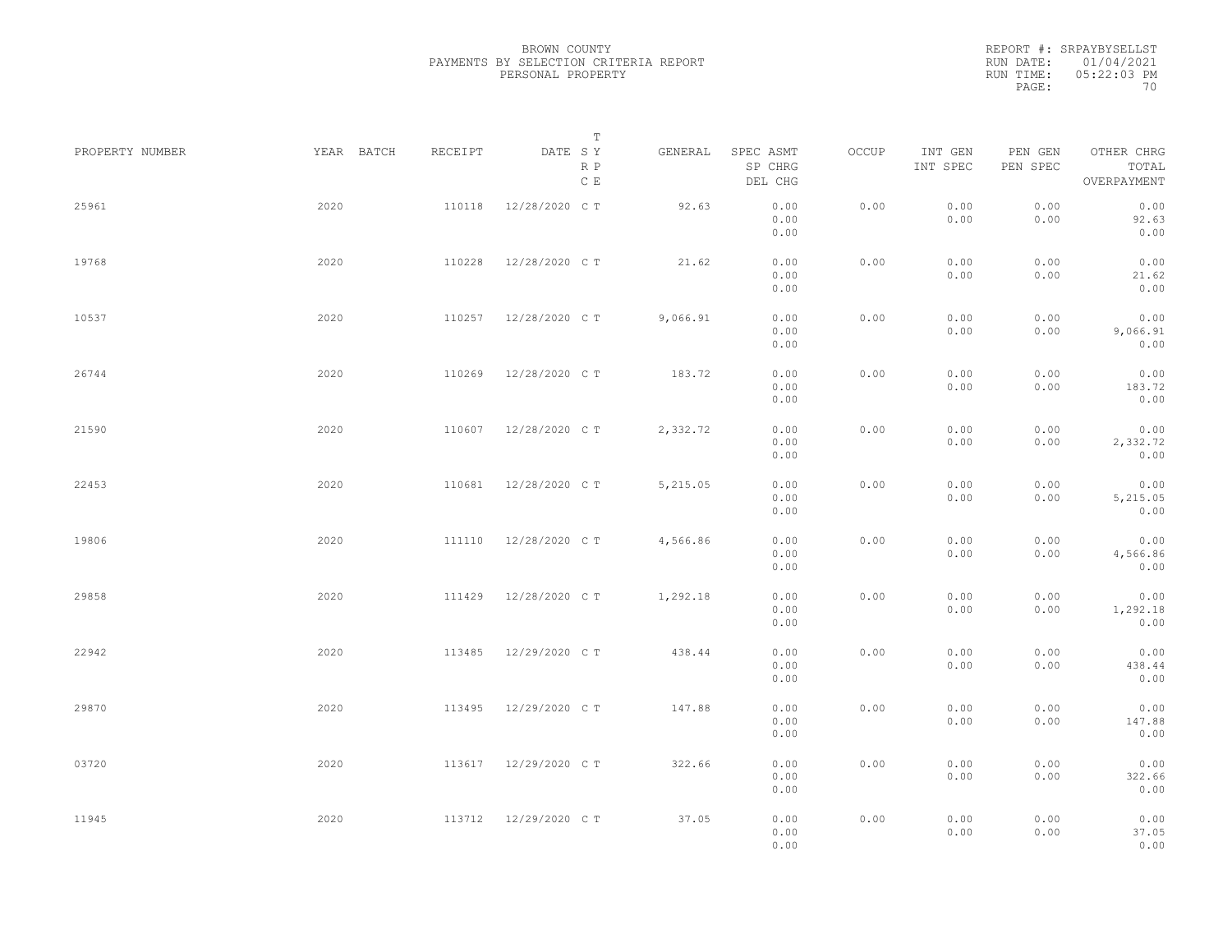| REPORT #: SRPAYBYSELLST |
|-------------------------|
| RUN DATE: 01/04/2021    |
| $0.5:22:04$ PM          |
| 71                      |
|                         |

| PROPERTY NUMBER |      | YEAR BATCH  | RECEIPT | DATE SY        | T<br>R P<br>$\,$ C $\,$ E | GENERAL  | SPEC ASMT<br>SP CHRG<br>DEL CHG | OCCUP | INT GEN<br>INT SPEC | PEN GEN<br>PEN SPEC | OTHER CHRG<br>TOTAL<br>OVERPAYMENT |  |
|-----------------|------|-------------|---------|----------------|---------------------------|----------|---------------------------------|-------|---------------------|---------------------|------------------------------------|--|
| 16404           | 2020 |             | 113888  | 12/29/2020 C T |                           | 313.47   | 0.00<br>0.00<br>0.00            | 0.00  | 0.00<br>0.00        | 0.00<br>0.00        | 0.00<br>313.47<br>0.00             |  |
| 09819           | 2020 |             | 114165  | 12/29/2020 C T |                           | 143.57   | 0.00<br>0.00<br>0.00            | 0.00  | 0.00<br>0.00        | 0.00<br>0.00        | 0.00<br>143.57<br>0.00             |  |
| 29862           |      | 2020 201229 | 7986    | 12/29/2020 C T |                           | 478.58   | 0.00<br>0.00<br>0.00            | 0.00  | 0.00<br>0.00        | 0.00<br>0.00        | 0.00<br>478.58<br>0.00             |  |
| 25668           | 2020 |             | 114428  | 12/29/2020 C T |                           | 33.96    | 0.00<br>0.00<br>0.00            | 0.00  | 0.00<br>0.00        | 0.00<br>0.00        | 0.00<br>33.96<br>0.00              |  |
| 18497           | 2020 |             | 114483  | 12/29/2020 C T |                           | 71.01    | 0.00<br>0.00<br>0.00            | 0.00  | 0.00<br>0.00        | 0.00<br>0.00        | 0.00<br>71.01<br>0.00              |  |
| 24486           |      | 2020 201229 | 7995    | 12/29/2020 C T |                           | 290.71   | 0.00<br>0.00<br>0.00            | 0.00  | 0.00<br>0.00        | 0.00<br>0.00        | 0.00<br>290.71<br>0.00             |  |
| 25091           | 2020 |             | 114596  | 12/29/2020 C T |                           | 775.01   | 0.00<br>0.00<br>0.00            | 0.00  | 0.00<br>0.00        | 0.00<br>0.00        | 0.00<br>775.01<br>0.00             |  |
| 29872           | 2020 |             | 114969  | 12/29/2020 C T |                           | 389.05   | 0.00<br>0.00<br>0.00            | 0.00  | 0.00<br>0.00        | 0.00<br>0.00        | 0.00<br>389.05<br>0.00             |  |
| 08035           | 2020 |             | 115201  | 12/29/2020 C T |                           | 174.45   | 0.00<br>0.00<br>0.00            | 0.00  | 0.00<br>0.00        | 0.00<br>0.00        | 0.00<br>174.45<br>0.00             |  |
| 21403           | 2020 |             | 115208  | 12/29/2020 C T |                           | 75.64    | 0.00<br>0.00<br>0.00            | 0.00  | 0.00<br>0.00        | 0.00<br>0.00        | 0.00<br>75.64<br>0.00              |  |
| 22476           | 2020 |             | 115245  | 12/29/2020 C T |                           | 1,160.96 | 0.00<br>0.00<br>0.00            | 0.00  | 0.00<br>0.00        | 0.00<br>0.00        | 0.00<br>1,160.96<br>0.00           |  |
| 23095           | 2020 |             | 115394  | 12/29/2020 C T |                           | 50.96    | 0.00<br>0.00<br>0.00            | 0.00  | 0.00<br>0.00        | 0.00<br>0.00        | 0.00<br>50.96<br>0.00              |  |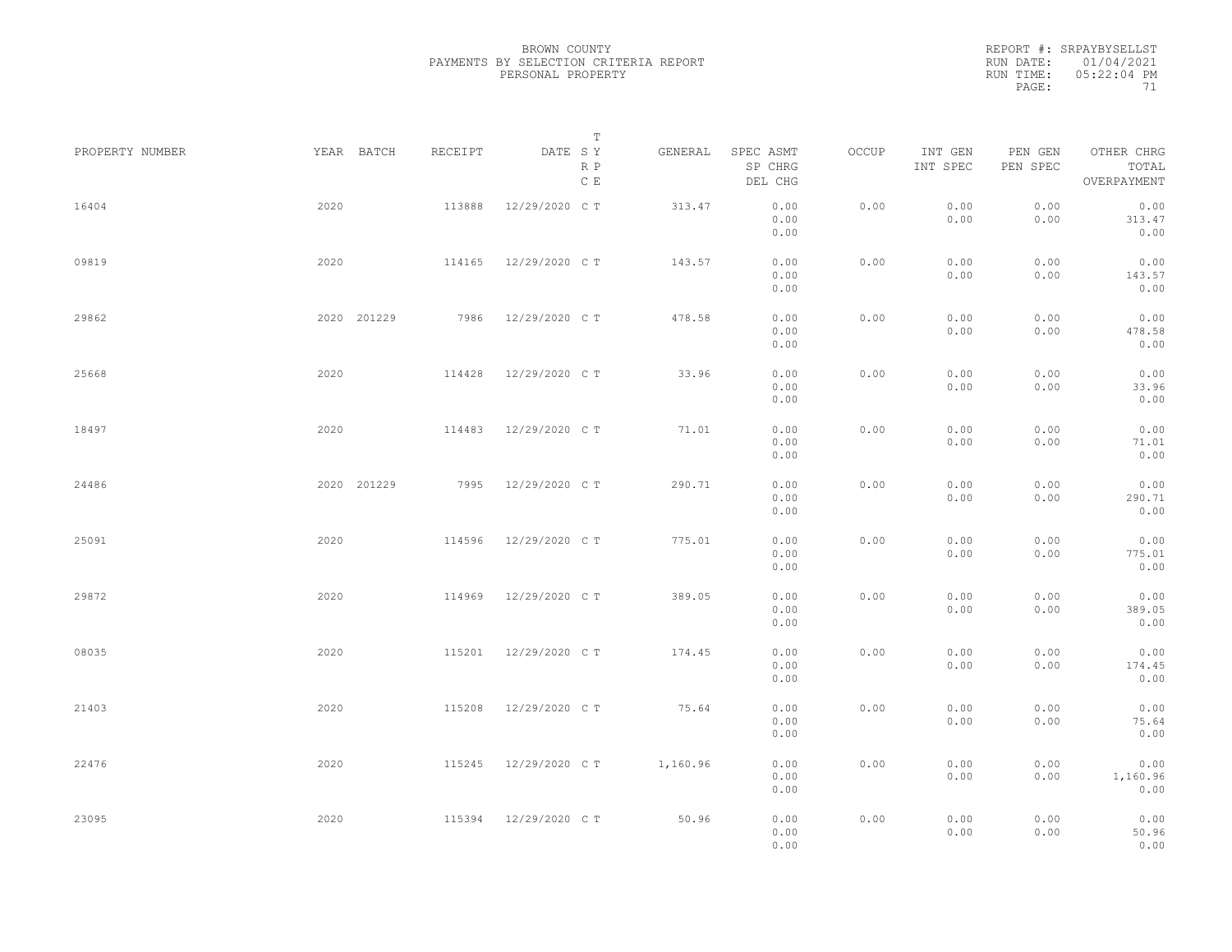|           | REPORT #: SRPAYBYSELLST |
|-----------|-------------------------|
|           | RUN DATE: 01/04/2021    |
| RUN TIME: | $05:22:04$ PM           |
| PAGE:     | フク                      |

|                 |             |         | T                     |           |                                 |       |                     |                     |                                    |  |
|-----------------|-------------|---------|-----------------------|-----------|---------------------------------|-------|---------------------|---------------------|------------------------------------|--|
| PROPERTY NUMBER | YEAR BATCH  | RECEIPT | DATE SY<br>R P<br>C E | GENERAL   | SPEC ASMT<br>SP CHRG<br>DEL CHG | OCCUP | INT GEN<br>INT SPEC | PEN GEN<br>PEN SPEC | OTHER CHRG<br>TOTAL<br>OVERPAYMENT |  |
| 19804           | 2020        | 115654  | 12/29/2020 C T        | 149.76    | 0.00<br>0.00<br>0.00            | 0.00  | 0.00<br>0.00        | 0.00<br>0.00        | 0.00<br>149.76<br>0.00             |  |
| 03677           | 2020        | 115739  | 12/29/2020 C T        | 52.48     | 0.00<br>0.00<br>0.00            | 0.00  | 0.00<br>0.00        | 0.00<br>0.00        | 0.00<br>52.48<br>0.00              |  |
| 14615           | 2020        | 116216  | 12/29/2020 C T        | 58.66     | 0.00<br>0.00<br>0.00            | 0.00  | 0.00<br>0.00        | 0.00<br>0.00        | 0.00<br>58.66<br>0.00              |  |
| 25989           | 2020        | 116352  | 12/29/2020 C T        | 54.03     | 0.00<br>0.00<br>0.00            | 0.00  | 0.00<br>0.00        | 0.00<br>0.00        | 0.00<br>54.03<br>0.00              |  |
| 22358           | 2020        | 116402  | 12/29/2020 C T        | 17,814.25 | 0.00<br>0.00<br>0.00            | 0.00  | 0.00<br>0.00        | 0.00<br>0.00        | 0.00<br>17,814.25<br>0.00          |  |
| 19772           | 2020        | 116527  | 12/30/2020 C T        | 128.13    | 0.00<br>0.00<br>0.00            | 0.00  | 0.00<br>0.00        | 0.00<br>0.00        | 0.00<br>128.13<br>0.00             |  |
| 27483           | 2020        | 116694  | 12/30/2020 C T        | 38.59     | 0.00<br>0.00<br>0.00            | 0.00  | 0.00<br>0.00        | 0.00<br>0.00        | 0.00<br>38.59<br>0.00              |  |
| 25634           | 2020        | 116698  | 12/30/2020 C T        | 140.49    | 0.00<br>0.00<br>0.00            | 0.00  | 0.00<br>0.00        | 0.00<br>0.00        | 0.00<br>140.49<br>0.00             |  |
| 27122           | 2020 201230 | 8106    | 12/30/2020 C T        | 20.07     | 0.00<br>0.00                    | 0.00  | 0.00<br>0.00        | 0.00<br>0.00        | 0.00<br>20.07                      |  |
| 13539           | 2020        | 117246  | 12/30/2020 C T        | 114.25    | 0.00<br>0.00<br>0.00<br>0.00    | 0.00  | 0.00<br>0.00        | 0.00<br>0.00        | 0.00<br>0.00<br>114.25<br>0.00     |  |
| 14638           | 2020        |         | 117637 12/30/2020 CT  | 182.02    | 0.00<br>0.00<br>0.00            | 0.00  | 0.00<br>0.00        | 0.00<br>0.00        | 0.00<br>182.02<br>0.00             |  |
| 21742           | 2020        | 118002  | 12/30/2020 C T        | 1,336.96  | 0.00<br>0.00<br>0.00            | 0.00  | 0.00<br>0.00        | 0.00<br>0.00        | 0.00<br>1,336.96<br>0.00           |  |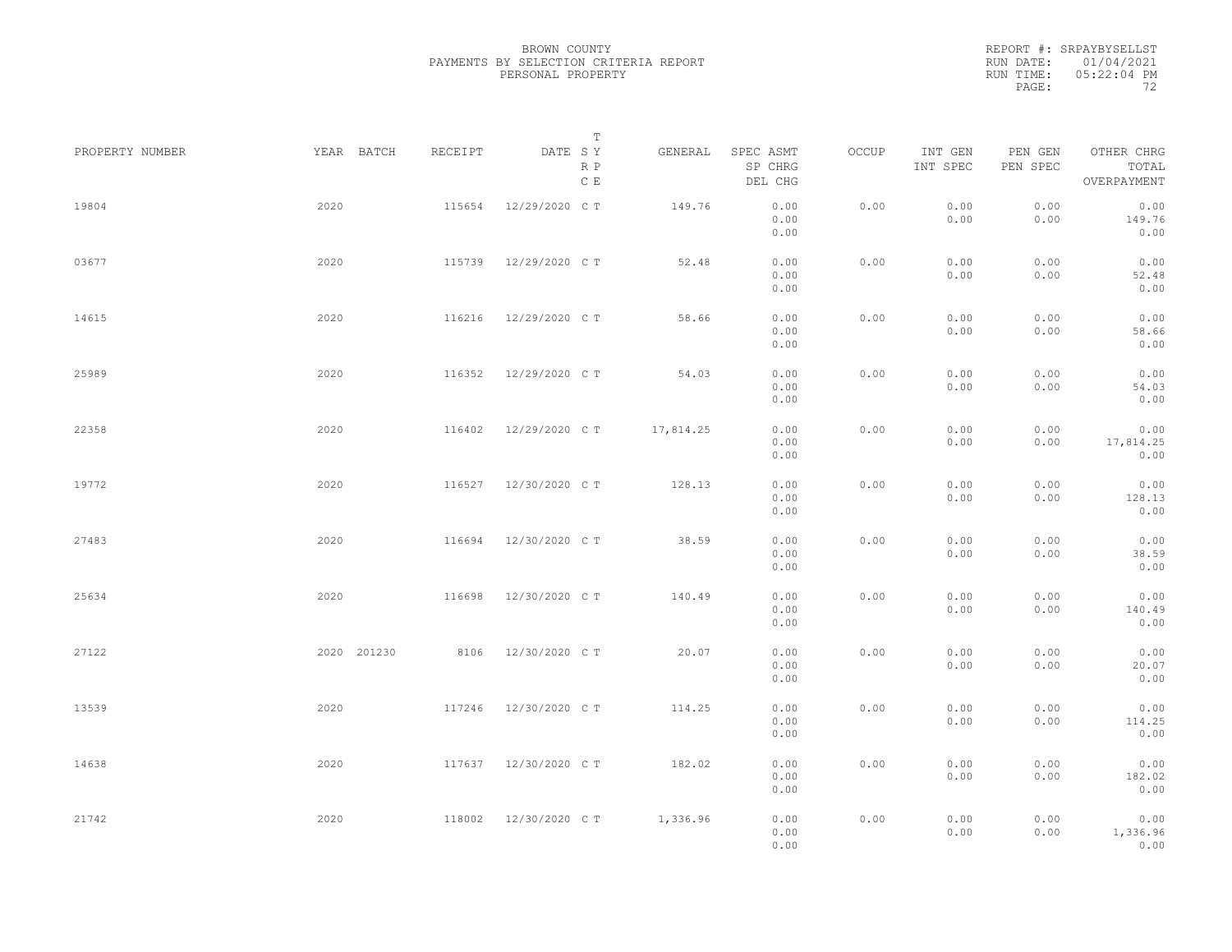REPORT #: SRPAYBYSELLST RUN DATE: 01/04/2021 RUN TIME: 05:22:04 PM PAGE: 73

|                 |             |         | $\mathbb T$           |          |                                 |       |                     |                     |                                    |  |
|-----------------|-------------|---------|-----------------------|----------|---------------------------------|-------|---------------------|---------------------|------------------------------------|--|
| PROPERTY NUMBER | YEAR BATCH  | RECEIPT | DATE SY<br>R P<br>C E | GENERAL  | SPEC ASMT<br>SP CHRG<br>DEL CHG | OCCUP | INT GEN<br>INT SPEC | PEN GEN<br>PEN SPEC | OTHER CHRG<br>TOTAL<br>OVERPAYMENT |  |
| 19756           | 2020 201230 | 8210    | 12/30/2020 C T        | 2,348.16 | 0.00<br>0.00<br>0.00            | 0.00  | 0.00<br>0.00        | 0.00<br>0.00        | 0.00<br>2,348.16<br>0.00           |  |
| 16380           | 2020        | 118820  | 12/30/2020 C T        | 137.40   | 0.00<br>0.00<br>0.00            | 0.00  | 0.00<br>0.00        | 0.00<br>0.00        | 0.00<br>137.40<br>0.00             |  |
| 03665           | 2020        | 119029  | 12/31/2020 C T        | 77.20    | 0.00<br>0.00<br>0.00            | 0.00  | 0.00<br>0.00        | 0.00<br>0.00        | 0.00<br>77.20<br>0.00              |  |
| 25982           | 2020        | 119033  | 12/31/2020 C T        | 37.05    | 0.00<br>0.00<br>0.00            | 0.00  | 0.00<br>0.00        | 0.00<br>0.00        | 0.00<br>37.05<br>0.00              |  |
| 15085           | 2020        | 119036  | 12/31/2020 C T        | 33.96    | 0.00<br>0.00<br>0.00            | 0.00  | 0.00<br>0.00        | 0.00<br>0.00        | 0.00<br>33.96<br>0.00              |  |
| 19758           | 2020        | 119463  | 12/31/2020 C T        | 402.94   | 0.00<br>0.00<br>0.00            | 0.00  | 0.00<br>0.00        | 0.00<br>0.00        | 0.00<br>402.94<br>0.00             |  |
| 03653           | 2020        | 119633  | 12/31/2020 C T        | 24.69    | 0.00<br>0.00<br>0.00            | 0.00  | 0.00<br>0.00        | 0.00<br>0.00        | 0.00<br>24.69<br>0.00              |  |
| 23764           | 2020        | 119774  | 12/31/2020 C T        | 192.98   | 0.00<br>0.00<br>0.00            | 0.00  | 0.00<br>0.00        | 0.00<br>0.00        | 0.00<br>192.98<br>0.00             |  |
| 18511           | 2020        | 119784  | 12/31/2020 C T        | 726.80   | 0.00<br>0.00<br>0.00            | 0.00  | 0.00<br>0.00        | 0.00<br>0.00        | 0.00<br>726.80<br>0.00             |  |
| 25671           | 2020        | 119789  | 12/31/2020 C T        | 91.08    | 0.00<br>0.00<br>0.00            | 0.00  | 0.00<br>0.00        | 0.00<br>0.00        | 0.00<br>91.08<br>0.00              |  |
| 19576           | 2020        | 119809  | 12/31/2020 C T        | 301.05   | 0.00<br>0.00<br>0.00            | 0.00  | 0.00<br>0.00        | 0.00<br>0.00        | 0.00<br>301.05<br>0.00             |  |
| 18492           | 2020        |         | 120114 12/31/2020 CT  | 12.35    | 0.00<br>0.00<br>0.00            | 0.00  | 0.00<br>0.00        | 0.00<br>0.00        | 0.00<br>12.35<br>0.00              |  |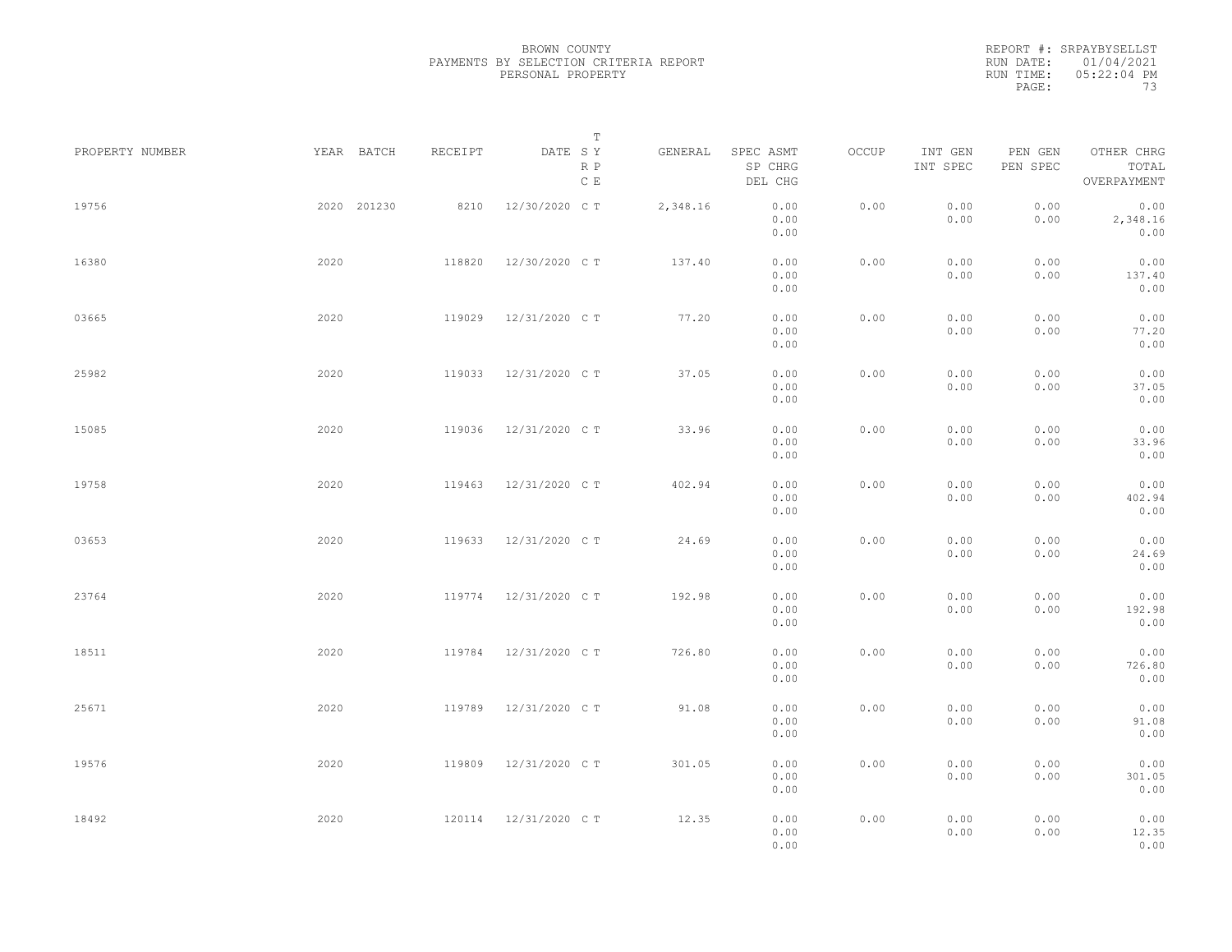REPORT #: SRPAYBYSELLST RUN DATE: 01/04/2021 RUN TIME: 05:22:04 PM PAGE: 74

|                 |      |                           |                | T   |           |           |       |          |          |             |  |
|-----------------|------|---------------------------|----------------|-----|-----------|-----------|-------|----------|----------|-------------|--|
| PROPERTY NUMBER | YEAR | BATCH<br>RECEIPT          | DATE SY        |     | GENERAL   | SPEC ASMT | OCCUP | INT GEN  | PEN GEN  | OTHER CHRG  |  |
|                 |      |                           |                | R P |           | SP CHRG   |       | INT SPEC | PEN SPEC | TOTAL       |  |
|                 |      |                           |                | C E |           | DEL CHG   |       |          |          | OVERPAYMENT |  |
| 18496           | 2020 | 120664                    | 12/31/2020 C T |     | 61.75     | 0.00      | 0.00  | 0.00     | 0.00     | 0.00        |  |
|                 |      |                           |                |     |           | 0.00      |       | 0.00     | 0.00     | 61.75       |  |
|                 |      |                           |                |     |           | 0.00      |       |          |          | 0.00        |  |
| 09821           | 2020 | 120708                    | 12/31/2020 C T |     | 60.20     | 0.00      | 0.00  | 0.00     | 0.00     | 0.00        |  |
|                 |      |                           |                |     |           | 0.00      |       | 0.00     | 0.00     | 60.20       |  |
|                 |      |                           |                |     |           | 0.00      |       |          |          | 0.00        |  |
| 18495           | 2020 | 120724                    | 12/31/2020 C T |     | 15.44     | 0.00      | 0.00  | 0.00     | 0.00     | 0.00        |  |
|                 |      |                           |                |     |           | 0.00      |       | 0.00     | 0.00     | 15.44       |  |
|                 |      |                           |                |     |           | 0.00      |       |          |          | 0.00        |  |
|                 |      | VILLAGE OF BELLEVUE TOTAL |                |     | 79,635.19 | 0.00      | 0.00  | 0.00     | 0.00     | 0.00        |  |
|                 |      |                           |                |     |           | 0.00      |       | 0.00     | 0.00     | 79,635.19   |  |
|                 |      |                           |                |     |           | 0.00      |       |          |          | 0.00        |  |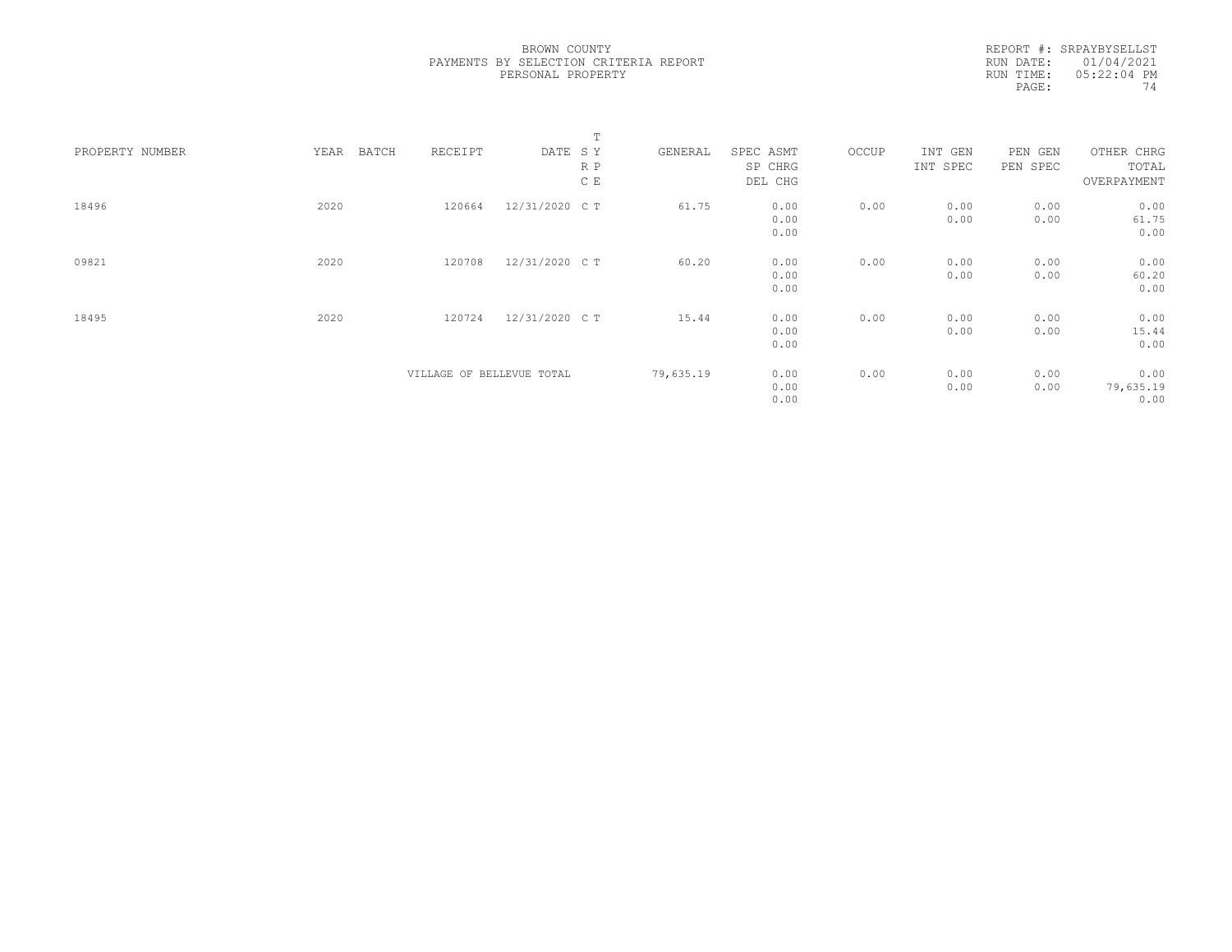REPORT #: SRPAYBYSELLST RUN DATE: 01/04/2021 RUN TIME: 05:22:05 PM PAGE: 75

|                 |             |         | $\mathbb T$                     |          |                                 |       |                     |                     |                                    |
|-----------------|-------------|---------|---------------------------------|----------|---------------------------------|-------|---------------------|---------------------|------------------------------------|
| PROPERTY NUMBER | YEAR BATCH  | RECEIPT | DATE SY<br>R P<br>$\,$ C $\,$ E | GENERAL  | SPEC ASMT<br>SP CHRG<br>DEL CHG | OCCUP | INT GEN<br>INT SPEC | PEN GEN<br>PEN SPEC | OTHER CHRG<br>TOTAL<br>OVERPAYMENT |
| 24469           | 2020 201211 | 7098    | 12/11/2020 C T                  | 1,306.56 | 0.00<br>0.00<br>0.00            | 0.00  | 0.00<br>0.00        | 0.00<br>0.00        | 0.00<br>1,306.56<br>0.00           |
| 14681           | 2020        | 97304   | 12/14/2020 C T                  | 720.68   | 0.00<br>0.00<br>0.00            | 0.00  | 0.00<br>0.00        | 0.00<br>0.00        | 0.00<br>720.68<br>0.00             |
| 17952           | 2020        | 97500   | 12/14/2020 C T                  | 533.10   | 0.00<br>0.00<br>0.00            | 0.00  | 0.00<br>0.00        | 0.00<br>0.00        | 0.00<br>533.10<br>0.00             |
| 10599           | 2020        | 98249   | 12/15/2020 C T                  | 171.79   | 0.00<br>0.00<br>0.00            | 0.00  | 0.00<br>0.00        | 0.00<br>0.00        | 0.00<br>171.79<br>0.00             |
| 04120           | 2020        | 98273   | 12/15/2020 C T                  | 67.13    | 0.00<br>0.00<br>0.00            | 0.00  | 0.00<br>0.00        | 0.00<br>0.00        | 0.00<br>67.13<br>0.00              |
| 24466           | 2020        | 98961   | 12/15/2020 C T                  | 415.88   | 0.00<br>0.00<br>0.00            | 0.00  | 0.00<br>0.00        | 0.00<br>0.00        | 0.00<br>415.88<br>0.00             |
| 20838           | 2020        | 99969   | 12/16/2020 C T                  | 325.79   | 0.00<br>0.00<br>0.00            | 0.00  | 0.00<br>0.00        | 0.00<br>0.00        | 0.00<br>325.79<br>0.00             |
| 25699           | 2020        | 100077  | 12/16/2020 C T                  | 1.97     | 0.00<br>0.00<br>0.00            | 0.00  | 0.00<br>0.00        | 0.00<br>0.00        | 0.00<br>1.97<br>0.00               |
| 10063           | 2020        | 100857  | 12/17/2020 C T                  | 252.99   | 0.00<br>0.00<br>0.00            | 0.00  | 0.00<br>0.00        | 0.00<br>0.00        | 0.00<br>252.99<br>0.00             |
| 20422           | 2020        | 100977  | 12/17/2020 C T                  | 710.81   | 0.00<br>0.00<br>0.00            | 0.00  | 0.00<br>0.00        | 0.00<br>0.00        | 0.00<br>710.81<br>0.00             |
| 04138           | 2020        |         | 101357 12/17/2020 CT            | 71.09    | 0.00<br>0.00                    | 0.00  | 0.00<br>0.00        | 0.00<br>0.00        | 0.00<br>71.09<br>0.00              |
| 25648           | 2020        |         | 102178 12/18/2020 CT            | 128.34   | 0.00<br>0.00<br>0.00<br>0.00    | 0.00  | 0.00<br>0.00        | 0.00<br>0.00        | 0.00<br>128.34<br>0.00             |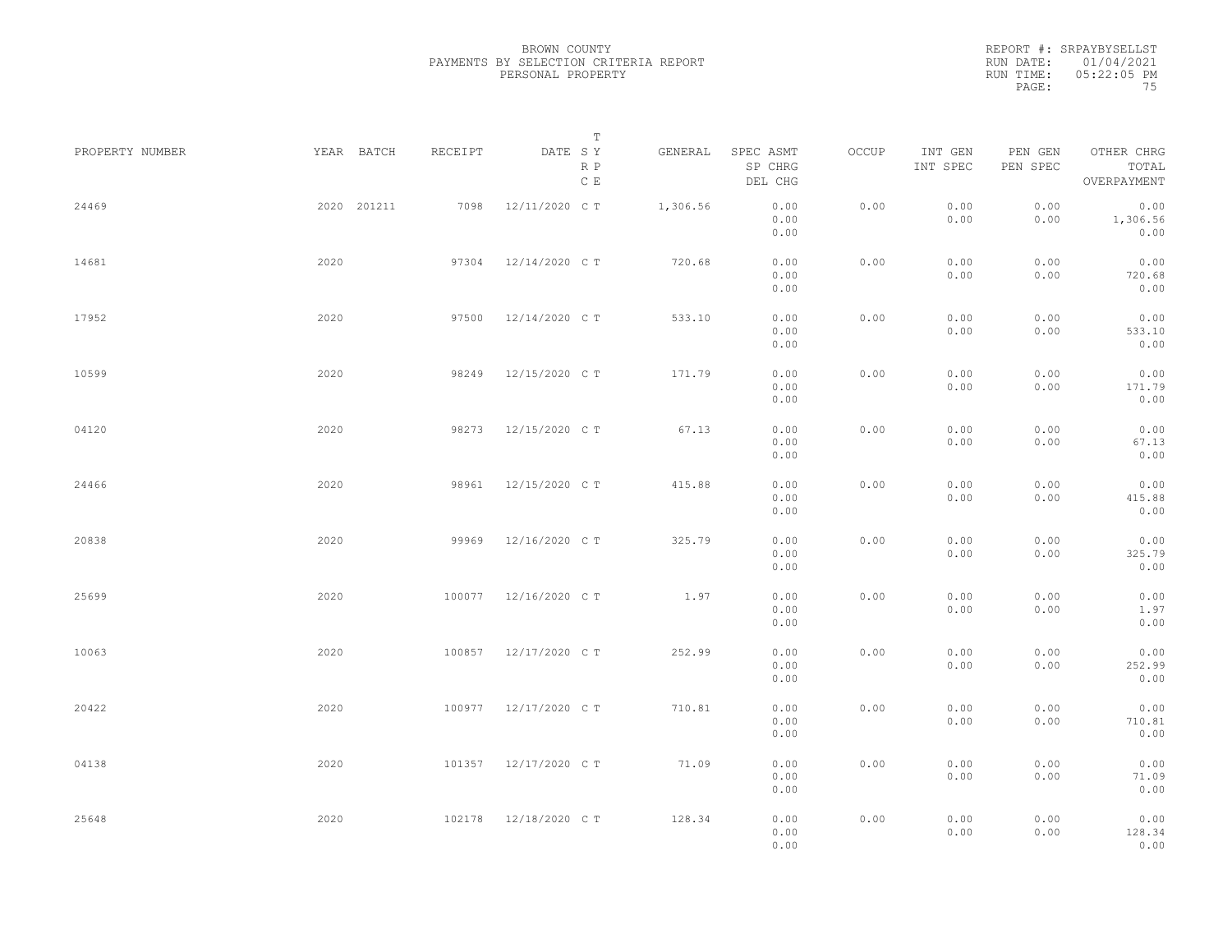REPORT #: SRPAYBYSELLST RUN DATE: 01/04/2021 RUN TIME: 05:22:05 PM PAGE: 76

|                 |            |         | $\mathbb T$           |          |                                 |       |                     |                     |                                    |  |
|-----------------|------------|---------|-----------------------|----------|---------------------------------|-------|---------------------|---------------------|------------------------------------|--|
| PROPERTY NUMBER | YEAR BATCH | RECEIPT | DATE SY<br>R P<br>C E | GENERAL  | SPEC ASMT<br>SP CHRG<br>DEL CHG | OCCUP | INT GEN<br>INT SPEC | PEN GEN<br>PEN SPEC | OTHER CHRG<br>TOTAL<br>OVERPAYMENT |  |
| 10057           | 2020       | 102328  | 12/18/2020 C T        | 229.04   | 0.00<br>0.00<br>0.00            | 0.00  | 0.00<br>0.00        | 0.00<br>0.00        | 0.00<br>229.04<br>0.00             |  |
| 25153           | 2020       | 102509  | 12/18/2020 C T        | 559.71   | 0.00<br>0.00<br>0.00            | 0.00  | 0.00<br>0.00        | 0.00<br>0.00        | 0.00<br>559.71<br>0.00             |  |
| 27112           | 2020       | 102726  | 12/18/2020 C T        | 362.17   | 0.00<br>0.00<br>0.00            | 0.00  | 0.00<br>0.00        | 0.00<br>0.00        | 0.00<br>362.17<br>0.00             |  |
| 06991           | 2020       | 103162  | 12/18/2020 C T        | 1,085.98 | 0.00<br>0.00<br>0.00            | 0.00  | 0.00<br>0.00        | 0.00<br>0.00        | 0.00<br>1,085.98<br>0.00           |  |
| 17417           | 2020       | 104121  | 12/21/2020 C T        | 205.34   | 0.00<br>0.00<br>0.00            | 0.00  | 0.00<br>0.00        | 0.00<br>0.00        | 0.00<br>205.34<br>0.00             |  |
| 27487           | 2020       | 104189  | 12/21/2020 C T        | 817.43   | 0.00<br>0.00<br>0.00            | 0.00  | 0.00<br>0.00        | 0.00<br>0.00        | 0.00<br>817.43<br>0.00             |  |
| 09944           | 2020       | 104612  | 12/21/2020 C T        | 275.53   | 0.00<br>0.00<br>0.00            | 0.00  | 0.00<br>0.00        | 0.00<br>0.00        | 0.00<br>275.53<br>0.00             |  |
| 24460           | 2020       | 105624  | 12/22/2020 C T        | 6.93     | 0.00<br>0.00<br>0.00            | 0.00  | 0.00<br>0.00        | 0.00<br>0.00        | 0.00<br>6.93<br>0.00               |  |
| 23625           | 2020       | 105804  | 12/22/2020 C T        | 150.07   | 0.00<br>0.00                    | 0.00  | 0.00<br>0.00        | 0.00<br>0.00        | 0.00<br>150.07<br>0.00             |  |
| 16916           | 2020       | 106064  | 12/22/2020 C T        | 75.03    | 0.00<br>0.00<br>0.00<br>0.00    | 0.00  | 0.00<br>0.00        | 0.00<br>0.00        | 0.00<br>75.03<br>0.00              |  |
| 24574           | 2020       | 106070  | 12/22/2020 C T        | 965.53   | 0.00<br>0.00<br>0.00            | 0.00  | 0.00<br>0.00        | 0.00<br>0.00        | 0.00<br>965.53<br>0.00             |  |
| 26169           | 2020       | 106109  | 12/22/2020 C T        | 43.43    | 0.00<br>0.00<br>0.00            | 0.00  | 0.00<br>0.00        | 0.00<br>0.00        | 0.00<br>43.43<br>0.00              |  |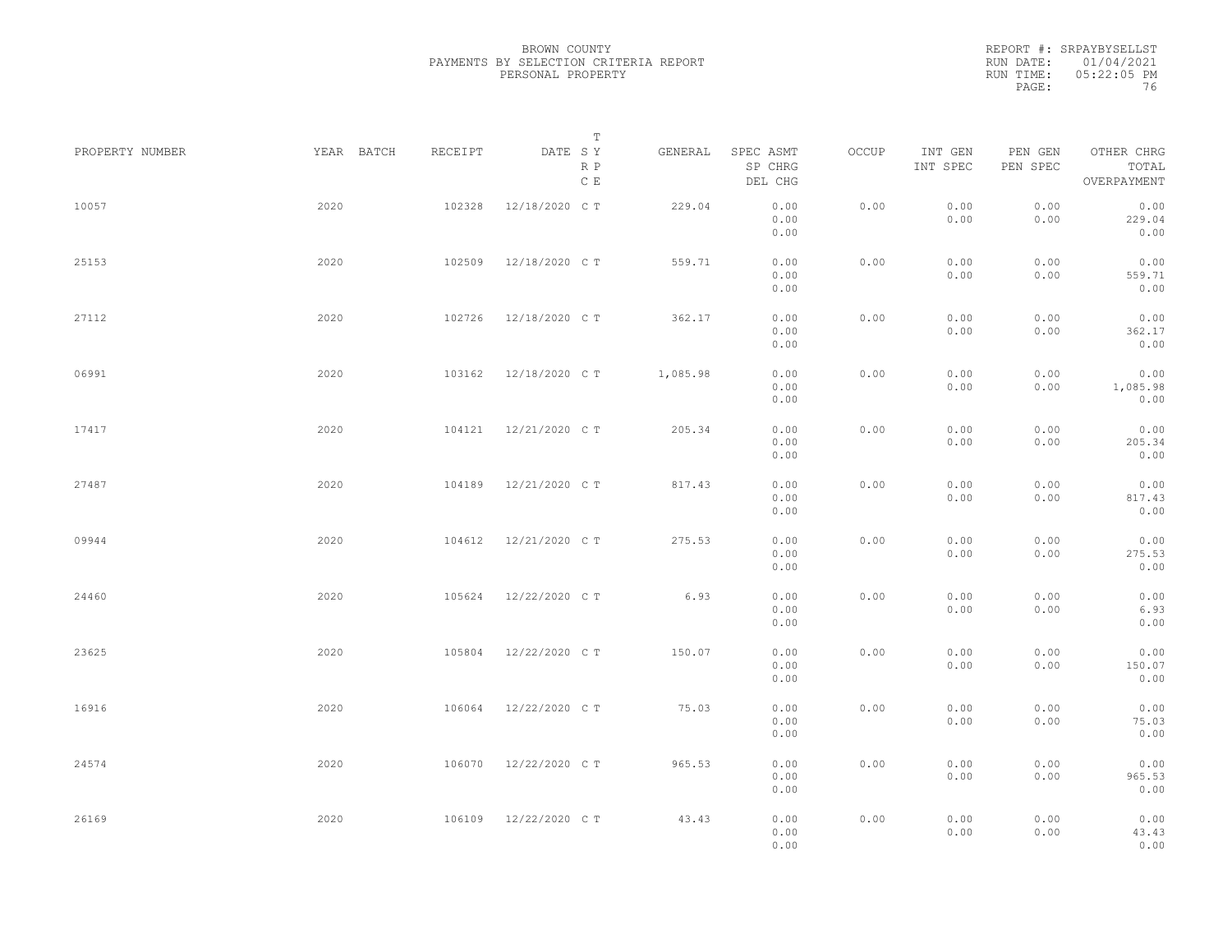|           | REPORT #: SRPAYBYSELLST |
|-----------|-------------------------|
|           | RUN DATE: 01/04/2021    |
| RUN TIME: | $05:22:05$ PM           |
| PAGE:     | 77                      |

|                 |             |         | T                               |         |                                 |       |                     |                     |                                    |  |
|-----------------|-------------|---------|---------------------------------|---------|---------------------------------|-------|---------------------|---------------------|------------------------------------|--|
| PROPERTY NUMBER | YEAR BATCH  | RECEIPT | DATE SY<br>R P<br>$\,$ C $\,$ E | GENERAL | SPEC ASMT<br>SP CHRG<br>DEL CHG | OCCUP | INT GEN<br>INT SPEC | PEN GEN<br>PEN SPEC | OTHER CHRG<br>TOTAL<br>OVERPAYMENT |  |
| 24462           | 2020        | 106340  | 12/22/2020 C T                  | 979.34  | 0.00<br>0.00<br>0.00            | 0.00  | 0.00<br>0.00        | 0.00<br>0.00        | 0.00<br>979.34<br>0.00             |  |
| 07912           | 2020        | 107201  | 12/22/2020 C T                  | 19.75   | 0.00<br>0.00<br>0.00            | 0.00  | 0.00<br>0.00        | 0.00<br>0.00        | 0.00<br>19.75<br>0.00              |  |
| 13696           | 2020        | 108488  | 12/23/2020 C T                  | 641.71  | 0.00<br>0.00<br>0.00            | 0.00  | 0.00<br>0.00        | 0.00<br>0.00        | 0.00<br>641.71<br>0.00             |  |
| 09778           | 2020        | 108624  | 12/23/2020 C T                  | 37.51   | 0.00<br>0.00<br>0.00            | 0.00  | 0.00<br>0.00        | 0.00<br>0.00        | 0.00<br>37.51<br>0.00              |  |
| 27486           | 2020        | 108913  | 12/23/2020 C T                  | 894.44  | 0.00<br>0.00<br>0.00            | 0.00  | 0.00<br>0.00        | 0.00<br>0.00        | 0.00<br>894.44<br>0.00             |  |
| 14680           | 2020 201224 | 7620    | 12/24/2020 C T                  | 542.99  | 0.00<br>0.00<br>0.00            | 0.00  | 0.00<br>0.00        | 0.00<br>0.00        | 0.00<br>542.99<br>0.00             |  |
| 26451           | 2020        | 110394  | 12/28/2020 C T                  | 876.68  | 0.00<br>0.00<br>0.00            | 0.00  | 0.00<br>0.00        | 0.00<br>0.00        | 0.00<br>876.68<br>0.00             |  |
| 24467           | 2020        | 110835  | 12/28/2020 C T                  | 15.79   | 0.00<br>0.00<br>0.00            | 0.00  | 0.00<br>0.00        | 0.00<br>0.00        | 0.00<br>15.79<br>0.00              |  |
| 11218           | 2020        | 111181  | 12/28/2020 C T                  | 375.16  | 0.00<br>0.00<br>0.00            | 0.00  | 0.00<br>0.00        | 0.00<br>0.00        | 0.00<br>375.16<br>0.00             |  |
| 14678           | 2020        | 112903  | 12/29/2020 C T                  | 720.68  | 0.00<br>0.00<br>0.00            | 0.00  | 0.00<br>0.00        | 0.00<br>0.00        | 0.00<br>720.68<br>0.00             |  |
| 04400           | 2020        | 112908  | 12/29/2020 C T                  | 154.00  | 0.00<br>0.00<br>0.00            | 0.00  | 0.00<br>0.00        | 0.00<br>0.00        | 0.00<br>154.00<br>0.00             |  |
| 20522           | 2020        | 112985  | 12/29/2020 C T                  | 189.55  | 0.00<br>0.00<br>0.00            | 0.00  | 0.00<br>0.00        | 0.00<br>0.00        | 0.00<br>189.55<br>0.00             |  |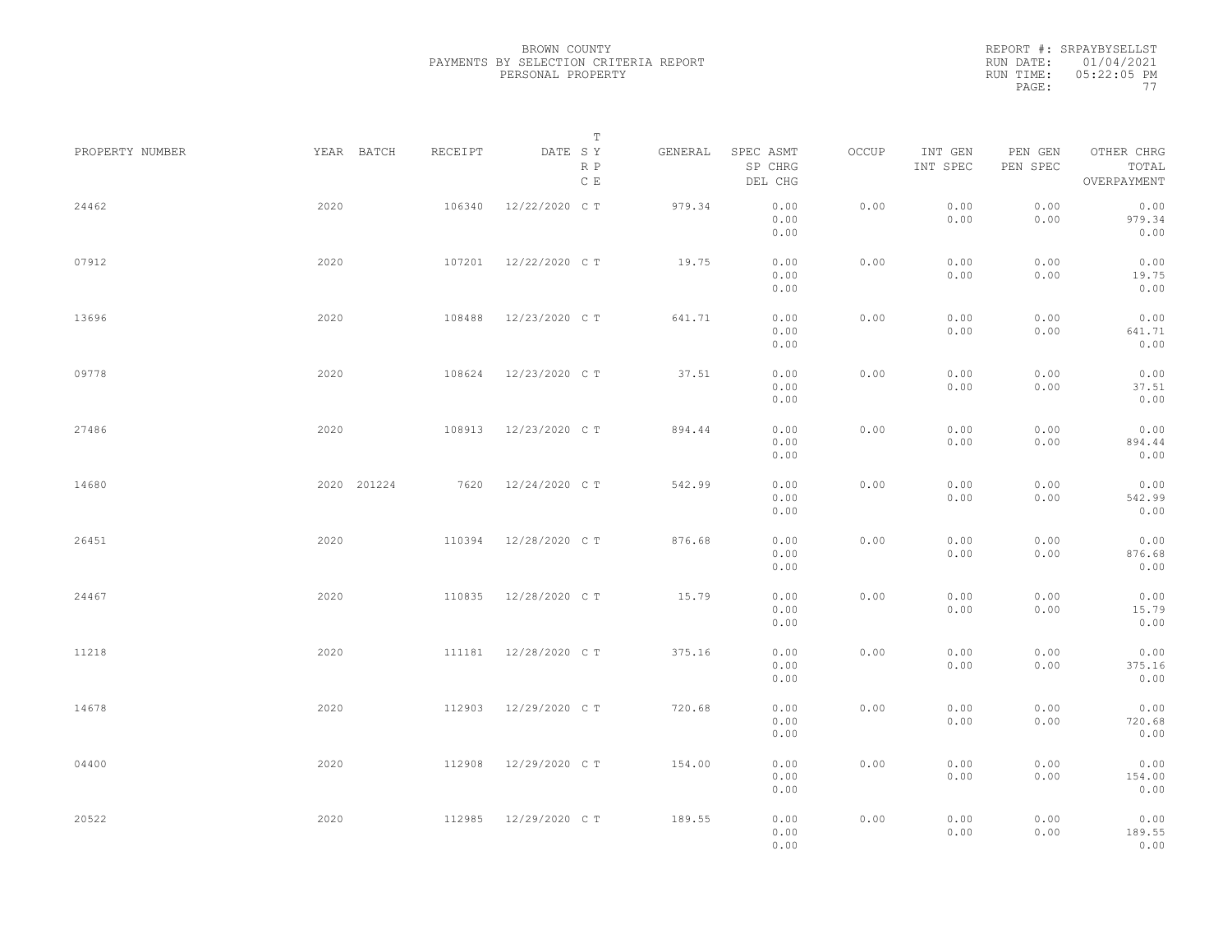|           | REPORT #: SRPAYBYSELLST |
|-----------|-------------------------|
|           | RUN DATE: 01/04/2021    |
| RUN TIME: | $05:22:05$ PM           |
| PAGE:     | 78                      |

| PROPERTY NUMBER | YEAR BATCH | RECEIPT | T<br>DATE SY            | GENERAL   | SPEC ASMT            | OCCUP | INT GEN      | PEN GEN      | OTHER CHRG                |  |
|-----------------|------------|---------|-------------------------|-----------|----------------------|-------|--------------|--------------|---------------------------|--|
|                 |            |         | R P<br>C E              |           | SP CHRG<br>DEL CHG   |       | INT SPEC     | PEN SPEC     | TOTAL<br>OVERPAYMENT      |  |
| 20421           | 2020       | 113243  | 12/29/2020 C T          | 375.16    | 0.00<br>0.00<br>0.00 | 0.00  | 0.00<br>0.00 | 0.00<br>0.00 | 0.00<br>375.16<br>0.00    |  |
| 26171           | 2020       | 114654  | 12/29/2020 C T          | 315.92    | 0.00<br>0.00<br>0.00 | 0.00  | 0.00<br>0.00 | 0.00<br>0.00 | 0.00<br>315.92<br>0.00    |  |
| 14956           | 2020       |         | 114741 12/29/2020 CT    | 149.04    | 0.00<br>0.00<br>0.00 | 0.00  | 0.00<br>0.00 | 0.00<br>0.00 | 0.00<br>149.04<br>0.00    |  |
| 06990           | 2020       | 114974  | 12/29/2020 C T          | 2,096.72  | 0.00<br>0.00<br>0.00 | 0.00  | 0.00<br>0.00 | 0.00<br>0.00 | 0.00<br>2,096.72<br>0.00  |  |
| 25149           | 2020       | 115261  | 12/29/2020 C T          | 15.79     | 0.00<br>0.00<br>0.00 | 0.00  | 0.00<br>0.00 | 0.00<br>0.00 | 0.00<br>15.79<br>0.00     |  |
| 11355           | 2020       | 115295  | 12/29/2020 C T          | 2,943.98  | 0.00<br>0.00<br>0.00 | 0.00  | 0.00<br>0.00 | 0.00<br>0.00 | 0.00<br>2,943.98<br>0.00  |  |
| 10637           | 2020       | 115343  | 12/29/2020 C T          | 685.16    | 0.00<br>0.00<br>0.00 | 0.00  | 0.00<br>0.00 | 0.00<br>0.00 | 0.00<br>685.16<br>0.00    |  |
| 25701           | 2020       | 117677  | 12/30/2020 C T          | 3,614.68  | 0.00<br>0.00<br>0.00 | 0.00  | 0.00<br>0.00 | 0.00<br>0.00 | 0.00<br>3,614.68<br>0.00  |  |
| 10136           | 2020       | 118131  | 12/30/2020 C T          | 165.86    | 0.00<br>0.00<br>0.00 | 0.00  | 0.00<br>0.00 | 0.00<br>0.00 | 0.00<br>165.86<br>0.00    |  |
| 23753           | 2020       | 119199  | 12/31/2020 C T          | 29.62     | 0.00<br>0.00<br>0.00 | 0.00  | 0.00<br>0.00 | 0.00<br>0.00 | 0.00<br>29.62<br>0.00     |  |
| 10122           | 2020       | 120289  | 12/31/2020 C T          | 361.34    | 0.00<br>0.00<br>0.00 | 0.00  | 0.00<br>0.00 | 0.00<br>0.00 | 0.00<br>361.34<br>0.00    |  |
|                 |            |         | VILLAGE OF HOBART TOTAL | 25,683.19 | 0.00<br>0.00<br>0.00 | 0.00  | 0.00<br>0.00 | 0.00<br>0.00 | 0.00<br>25,683.19<br>0.00 |  |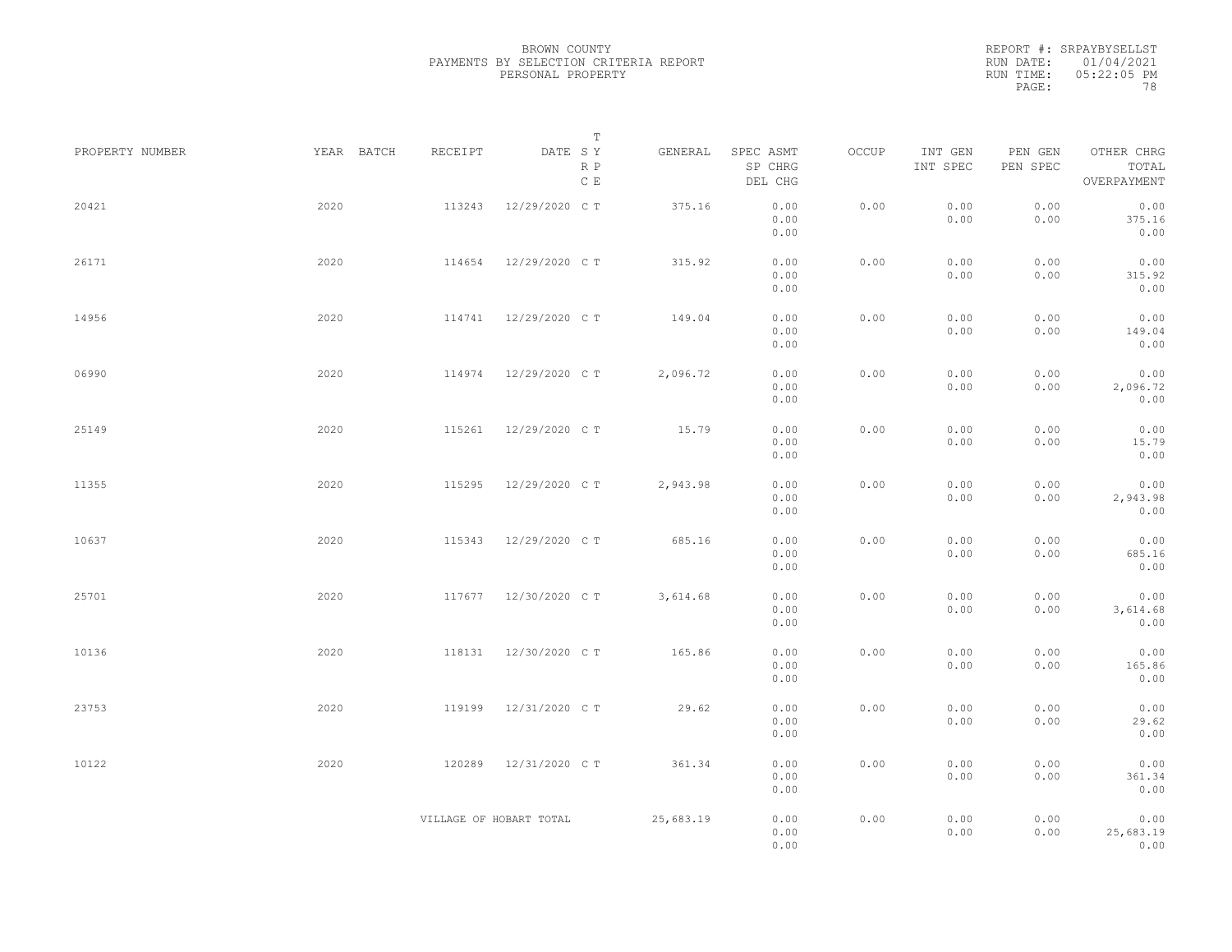REPORT #: SRPAYBYSELLST RUN DATE: 01/04/2021 RUN TIME: 05:22:06 PM PAGE: 79

|                 |             |         | $\mathbb T$           |         |                                 |       |                     |                     |                                    |  |
|-----------------|-------------|---------|-----------------------|---------|---------------------------------|-------|---------------------|---------------------|------------------------------------|--|
| PROPERTY NUMBER | YEAR BATCH  | RECEIPT | DATE SY<br>R P<br>C E | GENERAL | SPEC ASMT<br>SP CHRG<br>DEL CHG | OCCUP | INT GEN<br>INT SPEC | PEN GEN<br>PEN SPEC | OTHER CHRG<br>TOTAL<br>OVERPAYMENT |  |
| 25596           | 2020        | 97984   | 12/15/2020 C T        | 18.78   | 0.00<br>0.00<br>0.00            | 0.00  | 0.00<br>0.00        | 0.00<br>0.00        | 0.00<br>18.78<br>0.00              |  |
| 18997           | 2020        | 99547   | 12/16/2020 C T        | 267.07  | 0.00<br>0.00<br>0.00            | 0.00  | 0.00<br>0.00        | 0.00<br>0.00        | 0.00<br>267.07<br>0.00             |  |
| 02833           | 2020        | 99625   | 12/16/2020 C T        | 419.39  | 0.00<br>0.00<br>0.00            | 0.00  | 0.00<br>0.00        | 0.00<br>0.00        | 0.00<br>419.39<br>0.00             |  |
| 19553           | 2020        | 99897   | 12/16/2020 C T        | 60.51   | 0.00<br>0.00<br>0.00            | 0.00  | 0.00<br>0.00        | 0.00<br>0.00        | 0.00<br>60.51<br>0.00              |  |
| 12039           | 2020        | 100248  | 12/16/2020 C T        | 129.37  | 0.00<br>0.00<br>0.00            | 0.00  | 0.00<br>0.00        | 0.00<br>0.00        | 0.00<br>129.37<br>0.00             |  |
| 09675           | 2020        | 100274  | 12/16/2020 C T        | 27.12   | 0.00<br>0.00<br>0.00            | 0.00  | 0.00<br>0.00        | 0.00<br>0.00        | 0.00<br>27.12<br>0.00              |  |
| 02825           | 2020        | 100276  | 12/16/2020 C T        | 162.74  | 0.00<br>0.00<br>0.00            | 0.00  | 0.00<br>0.00        | 0.00<br>0.00        | 0.00<br>162.74<br>0.00             |  |
| 19554           | 2020        | 101686  | 12/18/2020 C T        | 33.39   | 0.00<br>0.00<br>0.00            | 0.00  | 0.00<br>0.00        | 0.00<br>0.00        | 0.00<br>33.39<br>0.00              |  |
| 12566           | 2020        | 103866  | 12/19/2020 C T        | 45.91   | 0.00<br>0.00<br>0.00            | 0.00  | 0.00<br>0.00        | 0.00<br>0.00        | 0.00<br>45.91<br>0.00              |  |
| 02818           | 2020 201220 | 7391    | 12/20/2020 C T        | 79.29   | 0.00<br>0.00<br>0.00            | 0.00  | 0.00<br>0.00        | 0.00<br>0.00        | 0.00<br>79.29<br>0.00              |  |
| 04750           | 2020        | 104456  | 12/21/2020 C T        | 415.21  | 0.00<br>0.00<br>0.00            | 0.00  | 0.00<br>0.00        | 0.00<br>0.00        | 0.00<br>415.21<br>0.00             |  |
| 15166           | 2020        |         | 105047 12/21/2020 CT  | 456.93  | 0.00<br>0.00<br>0.00            | 0.00  | 0.00<br>0.00        | 0.00<br>0.00        | 0.00<br>456.93<br>0.00             |  |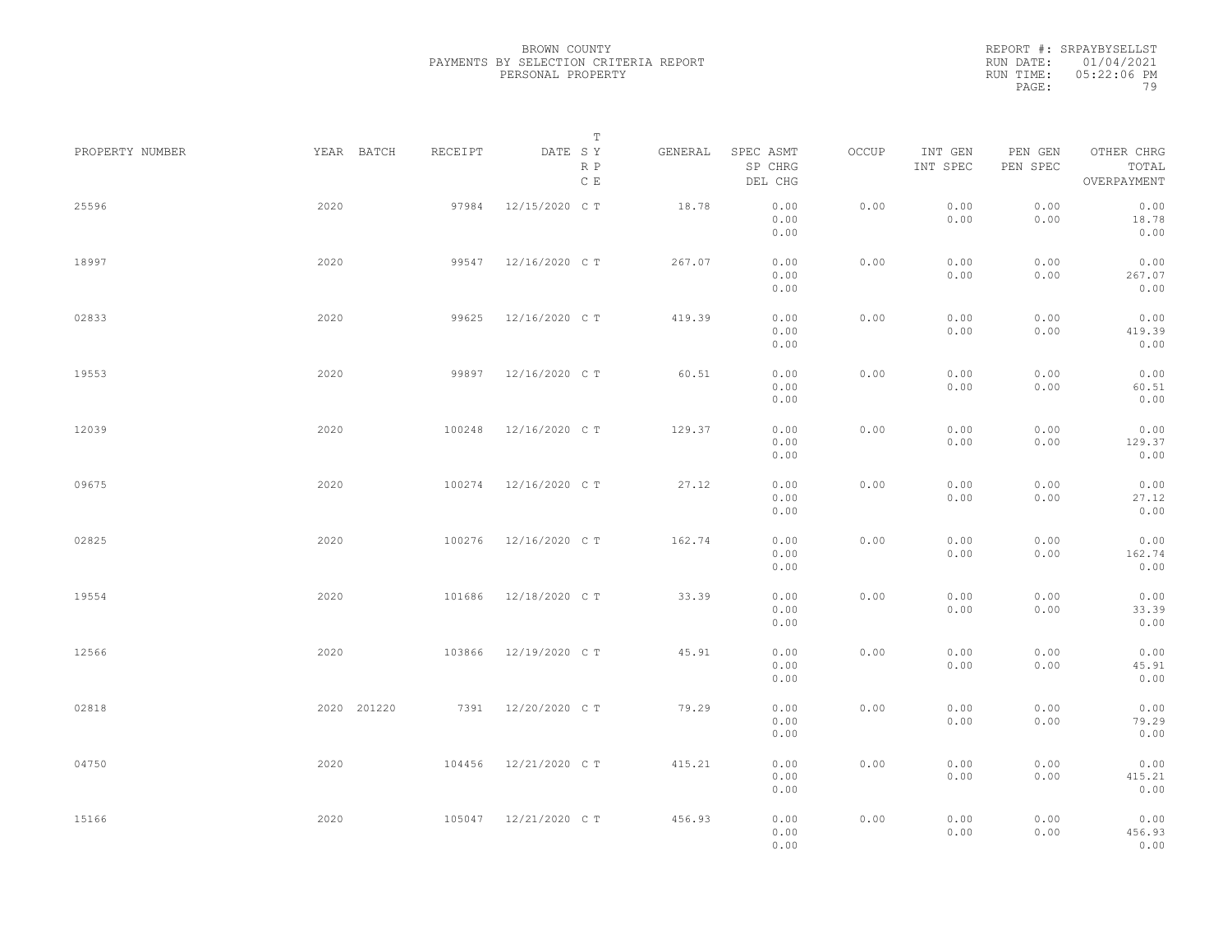|           | REPORT #: SRPAYBYSELLST |
|-----------|-------------------------|
|           | RUN DATE: 01/04/2021    |
| RUN TIME: | 05:22:06 PM             |
| PAGE:     | 80                      |

|      |         | T                         |                                                                     |                                 |                                                      |                     |                     |                                    |                                                      |
|------|---------|---------------------------|---------------------------------------------------------------------|---------------------------------|------------------------------------------------------|---------------------|---------------------|------------------------------------|------------------------------------------------------|
|      | RECEIPT | R P<br>$\,$ C $\,$ E      | GENERAL                                                             | SPEC ASMT<br>SP CHRG<br>DEL CHG | OCCUP                                                | INT GEN<br>INT SPEC | PEN GEN<br>PEN SPEC | OTHER CHRG<br>TOTAL<br>OVERPAYMENT |                                                      |
| 2020 | 106320  | 12/22/2020 C T            | 4.18                                                                | 0.00<br>0.00<br>0.00            | 0.00                                                 | 0.00<br>0.00        | 0.00<br>0.00        | 0.00<br>4.18<br>0.00               |                                                      |
| 2020 | 106598  | 12/22/2020 C T            | 54.25                                                               | 0.00<br>0.00<br>0.00            | 0.00                                                 | 0.00<br>0.00        | 0.00<br>0.00        | 0.00<br>54.25<br>0.00              |                                                      |
| 2020 | 108463  |                           | 22.95                                                               | 0.00<br>0.00<br>0.00            | 0.00                                                 | 0.00<br>0.00        | 0.00<br>0.00        | 0.00<br>22.95<br>0.00              |                                                      |
| 2020 | 110616  | 12/28/2020 C T            | 342.19                                                              | 0.00<br>0.00                    | 0.00                                                 | 0.00<br>0.00        | 0.00<br>0.00        | 0.00<br>342.19                     |                                                      |
| 2020 | 110849  | 12/28/2020 C T            | 1,132.98                                                            | 0.00<br>0.00                    | 0.00                                                 | 0.00<br>0.00        | 0.00<br>0.00        | 0.00<br>1,132.98                   |                                                      |
| 2020 | 111014  | 12/28/2020 C T            | 37.57                                                               | 0.00<br>0.00                    | 0.00                                                 | 0.00<br>0.00        | 0.00<br>0.00        | 0.00<br>37.57                      |                                                      |
| 2020 | 113140  | 12/29/2020 C T            | 465.28                                                              | 0.00<br>0.00                    | 0.00                                                 | 0.00<br>0.00        | 0.00<br>0.00        | 0.00<br>465.28                     |                                                      |
| 2020 | 115145  | 12/29/2020 C T            | 68.86                                                               | 0.00<br>0.00                    | 0.00                                                 | 0.00<br>0.00        | 0.00<br>0.00        | 0.00<br>68.86                      |                                                      |
|      | 8052    |                           | 392.26                                                              | 0.00<br>0.00                    | 0.00                                                 | 0.00<br>0.00        | 0.00<br>0.00        | 0.00<br>392.26                     |                                                      |
| 2020 | 117531  | 12/30/2020 C T            | 175.26                                                              | 0.00<br>0.00                    | 0.00                                                 | 0.00<br>0.00        | 0.00<br>0.00        | 0.00<br>175.26                     |                                                      |
| 2020 | 119308  | 12/31/2020 C T            | 29.22                                                               | 0.00<br>0.00<br>0.00            | 0.00                                                 | 0.00<br>0.00        | 0.00<br>0.00        | 0.00<br>0.00<br>29.22              |                                                      |
| 2020 |         |                           | 152.31                                                              | 0.00<br>0.00<br>0.00            | 0.00                                                 | 0.00<br>0.00        | 0.00<br>0.00        | 0.00<br>0.00<br>152.31             |                                                      |
|      |         | YEAR BATCH<br>2020 201229 | DATE SY<br>12/23/2020 C T<br>12/29/2020 C T<br>119317 12/31/2020 CT |                                 | 0.00<br>0.00<br>0.00<br>0.00<br>0.00<br>0.00<br>0.00 |                     |                     |                                    | 0.00<br>0.00<br>0.00<br>0.00<br>0.00<br>0.00<br>0.00 |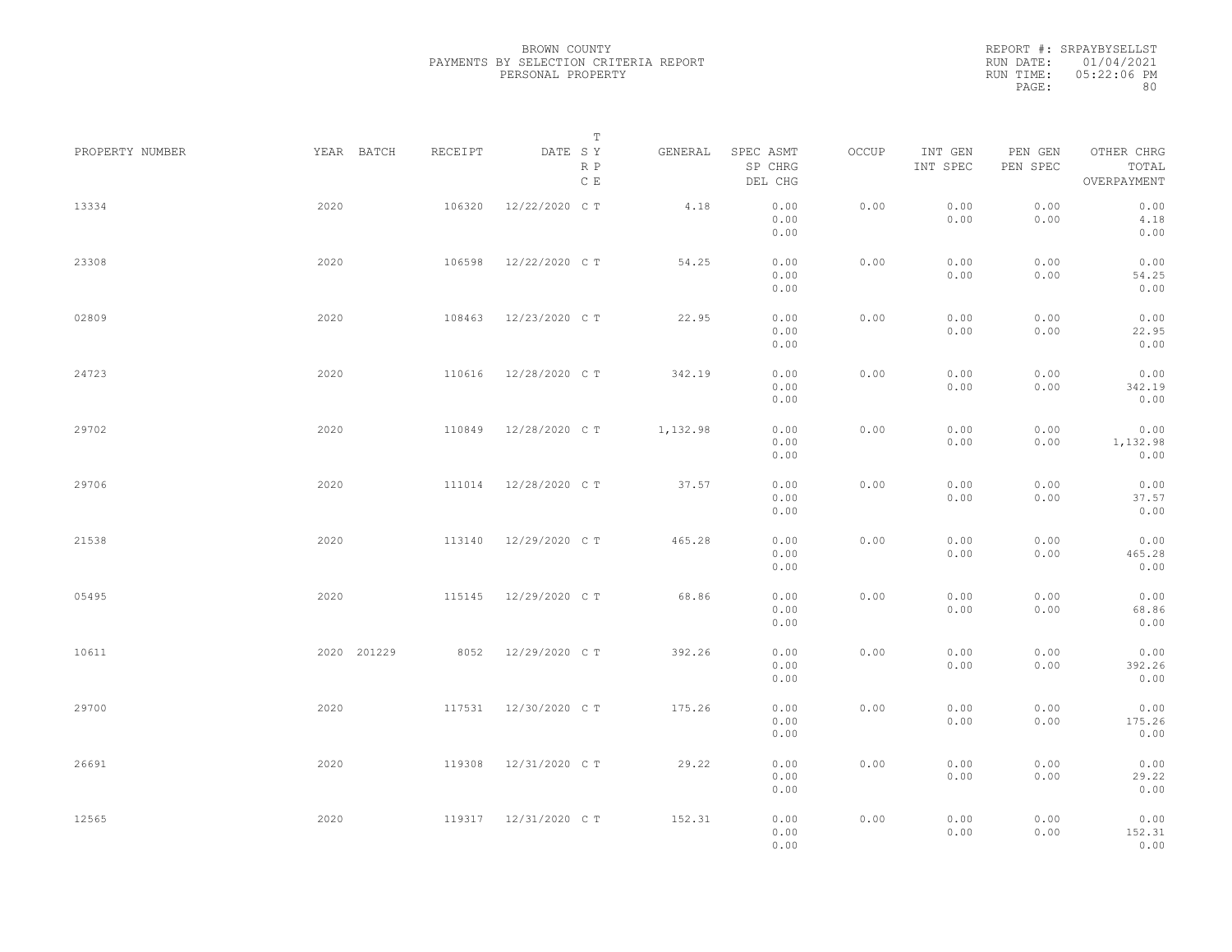REPORT #: SRPAYBYSELLST RUN DATE: 01/04/2021 RUN TIME: 05:22:06 PM PAGE: 81

|                 |                |                          | $\mathbb T$    |          |                      |       |                     |                     |                          |  |
|-----------------|----------------|--------------------------|----------------|----------|----------------------|-------|---------------------|---------------------|--------------------------|--|
| PROPERTY NUMBER | YEAR<br>BATCH  | RECEIPT                  | DATE SY<br>R P | GENERAL  | SPEC ASMT<br>SP CHRG | OCCUP | INT GEN<br>INT SPEC | PEN GEN<br>PEN SPEC | OTHER CHRG<br>TOTAL      |  |
|                 |                |                          | C E            |          | DEL CHG              |       |                     |                     | OVERPAYMENT              |  |
| 13342           | 2020           | 119725                   | 12/31/2020 C T | 1,009.86 | 0.00<br>0.00<br>0.00 | 0.00  | 0.00<br>0.00        | 0.00<br>0.00        | 0.00<br>1,009.86<br>0.00 |  |
| 19556           | 2020           | 119726                   | 12/31/2020 C T | 584.22   | 0.00<br>0.00<br>0.00 | 0.00  | 0.00<br>0.00        | 0.00<br>0.00        | 0.00<br>584.22<br>0.00   |  |
| 26344           | 201217<br>2020 | 7205                     | 12/17/2020 C T | 517.45   | 0.00<br>0.00<br>0.00 | 0.00  | 0.00<br>0.00        | 0.00<br>0.00        | 0.00<br>517.45<br>0.00   |  |
|                 |                | VILLAGE OF PULASKI TOTAL |                | 7,104.55 | 0.00<br>0.00<br>0.00 | 0.00  | 0.00<br>0.00        | 0.00<br>0.00        | 0.00<br>7,104.55<br>0.00 |  |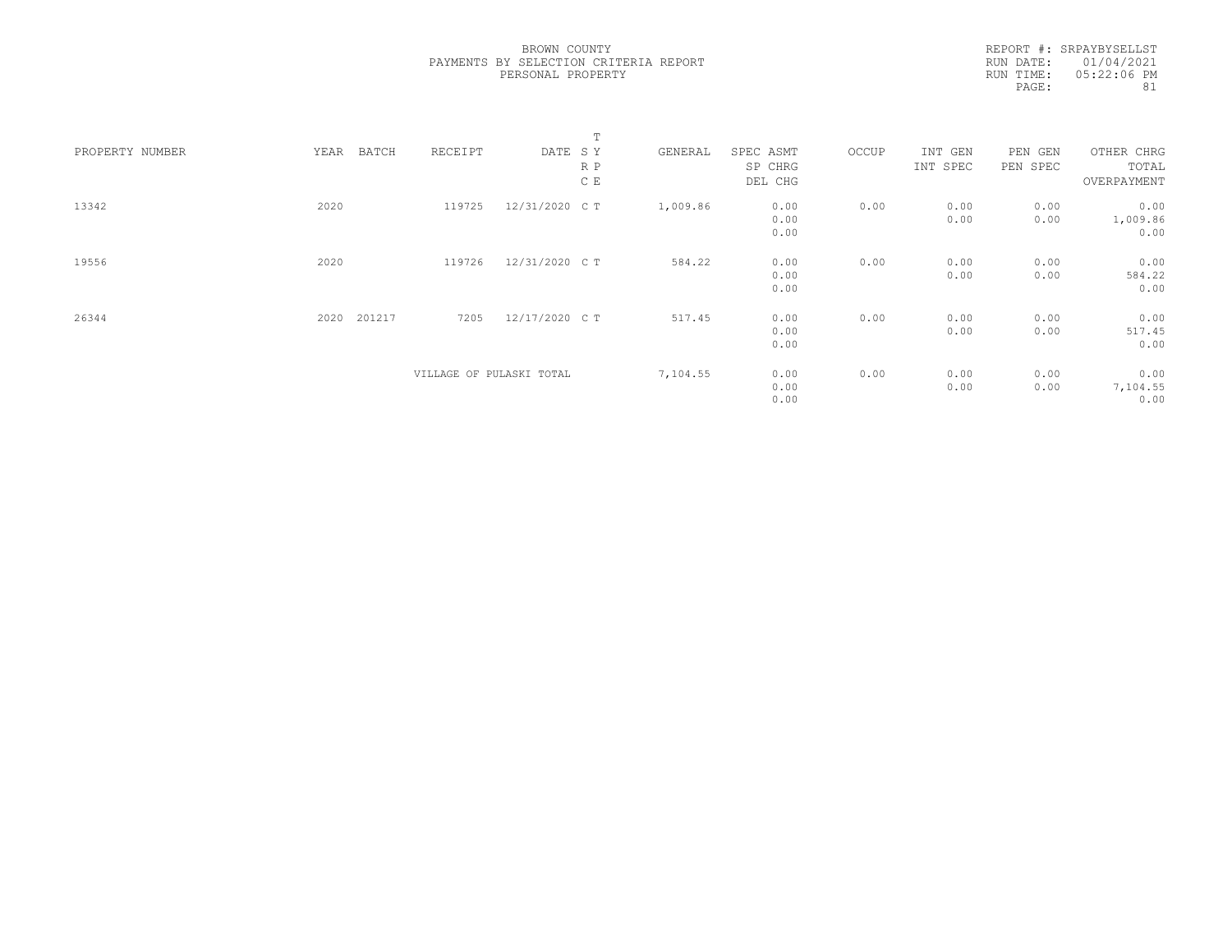|           | REPORT #: SRPAYBYSELLST |
|-----------|-------------------------|
|           | RUN DATE: 01/04/2021    |
| RUN TIME: | $05:22:06$ PM           |
| PAGE:     | 82                      |

|                 |            |         | T                     |         |                                 |       |                     |                     |                                    |  |
|-----------------|------------|---------|-----------------------|---------|---------------------------------|-------|---------------------|---------------------|------------------------------------|--|
| PROPERTY NUMBER | YEAR BATCH | RECEIPT | DATE SY<br>R P<br>C E | GENERAL | SPEC ASMT<br>SP CHRG<br>DEL CHG | OCCUP | INT GEN<br>INT SPEC | PEN GEN<br>PEN SPEC | OTHER CHRG<br>TOTAL<br>OVERPAYMENT |  |
| 08788           | 2020       | 96970   | 12/14/2020 C T        | 70.16   | 0.00<br>0.00<br>0.00            | 0.00  | 0.00<br>0.00        | 0.00<br>0.00        | 0.00<br>70.16<br>0.00              |  |
| 27692           | 2020       | 96971   | 12/14/2020 C T        | 47.31   | 0.00<br>0.00<br>0.00            | 0.00  | 0.00<br>0.00        | 0.00<br>0.00        | 0.00<br>47.31<br>0.00              |  |
| 25030           | 2020       |         | 97297 12/14/2020 CT   | 11.42   | 0.00<br>0.00<br>0.00            | 0.00  | 0.00<br>0.00        | 0.00<br>0.00        | 0.00<br>11.42<br>0.00              |  |
| 22400           | 2020       | 98631   | 12/15/2020 C T        | 70.16   | 0.00<br>0.00<br>0.00            | 0.00  | 0.00<br>0.00        | 0.00<br>0.00        | 0.00<br>70.16<br>0.00              |  |
| 13273           | 2020       | 98812   | 12/15/2020 C T        | 171.31  | 0.00<br>0.00<br>0.00            | 0.00  | 0.00<br>0.00        | 0.00<br>0.00        | 0.00<br>171.31<br>0.00             |  |
| 21436           | 2020       | 99586   | 12/16/2020 C T        | 31.00   | 0.00<br>0.00<br>0.00            | 0.00  | 0.00<br>0.00        | 0.00<br>0.00        | 0.00<br>31.00<br>0.00              |  |
| 20297           | 2020       | 99709   | 12/16/2020 C T        | 75.04   | 0.00<br>0.00<br>0.00            | 0.00  | 0.00<br>0.00        | 0.00<br>0.00        | 0.00<br>75.04<br>0.00              |  |
| 16795           | 2020       | 99748   | 12/16/2020 C T        | 21.20   | 0.00<br>0.00<br>0.00            | 0.00  | 0.00<br>0.00        | 0.00<br>0.00        | 0.00<br>21.20<br>0.00              |  |
| 04264           | 2020       | 100243  | 12/16/2020 C T        | 140.30  | 0.00<br>0.00<br>0.00            | 0.00  | 0.00<br>0.00        | 0.00<br>0.00        | 0.00<br>140.30<br>0.00             |  |
| 16799           | 2020       | 100403  | 12/16/2020 C T        | 107.68  | 0.00<br>0.00<br>0.00            | 0.00  | 0.00<br>0.00        | 0.00<br>0.00        | 0.00<br>107.68<br>0.00             |  |
| 12530           | 2020       | 102508  | 12/18/2020 C T        | 323.03  | 0.00<br>0.00<br>0.00            | 0.00  | 0.00<br>0.00        | 0.00<br>0.00        | 0.00<br>323.03<br>0.00             |  |
| 27516           | 2020       | 103834  | 12/19/2020 C T        | 62.00   | 0.00<br>0.00<br>0.00            | 0.00  | 0.00<br>0.00        | 0.00<br>0.00        | 0.00<br>62.00<br>0.00              |  |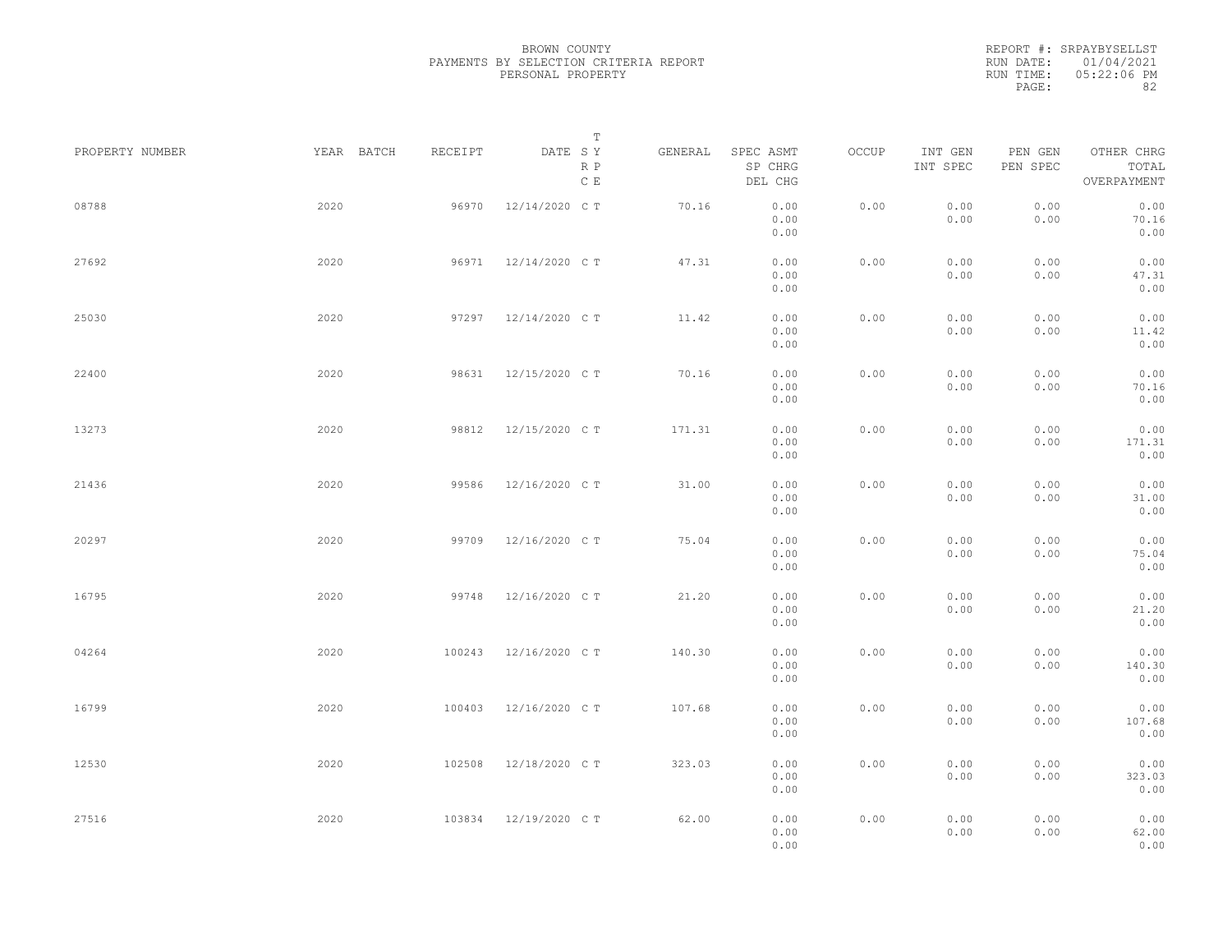|           | REPORT #: SRPAYBYSELLST |
|-----------|-------------------------|
|           | RUN DATE: 01/04/2021    |
| RUN TIME: | 05:22:06 PM             |
| PAGE:     | 83                      |
|           |                         |

|                 |            |         | T                               |           |                                 |       |                     |                     |                                    |  |
|-----------------|------------|---------|---------------------------------|-----------|---------------------------------|-------|---------------------|---------------------|------------------------------------|--|
| PROPERTY NUMBER | YEAR BATCH | RECEIPT | DATE SY<br>R P<br>$\,$ C $\,$ E | GENERAL   | SPEC ASMT<br>SP CHRG<br>DEL CHG | OCCUP | INT GEN<br>INT SPEC | PEN GEN<br>PEN SPEC | OTHER CHRG<br>TOTAL<br>OVERPAYMENT |  |
| 27520           | 2020       | 103837  | 12/19/2020 C T                  | 293.65    | 0.00<br>0.00<br>0.00            | 0.00  | 0.00<br>0.00        | 0.00<br>0.00        | 0.00<br>293.65<br>0.00             |  |
| 26737           | 2020       | 103872  | 12/19/2020 C T                  | 39.15     | 0.00<br>0.00<br>0.00            | 0.00  | 0.00<br>0.00        | 0.00<br>0.00        | 0.00<br>39.15<br>0.00              |  |
| 26165           | 2020       | 103905  | 12/19/2020 C T                  | 1,998.52  | 0.00<br>0.00<br>0.00            | 0.00  | 0.00<br>0.00        | 0.00<br>0.00        | 0.00<br>1,998.52<br>0.00           |  |
| 24341           | 2020       | 104060  | 12/21/2020 C T                  | 97.88     | 0.00<br>0.00<br>0.00            | 0.00  | 0.00<br>0.00        | 0.00<br>0.00        | 0.00<br>97.88<br>0.00              |  |
| 26734           | 2020       | 104062  | 12/21/2020 C T                  | 234.92    | 0.00<br>0.00<br>0.00            | 0.00  | 0.00<br>0.00        | 0.00<br>0.00        | 0.00<br>234.92<br>0.00             |  |
| 26456           | 2020       | 104063  | 12/21/2020 C T                  | 132.15    | 0.00<br>0.00<br>0.00            | 0.00  | 0.00<br>0.00        | 0.00<br>0.00        | 0.00<br>132.15<br>0.00             |  |
| 25604           | 2020       | 104171  | 12/21/2020 C T                  | 24.47     | 0.00<br>0.00<br>0.00            | 0.00  | 0.00<br>0.00        | 0.00<br>0.00        | 0.00<br>24.47<br>0.00              |  |
| 20306           | 2020       | 104526  | 12/21/2020 C T                  | 453.54    | 0.00<br>0.00<br>0.00            | 0.00  | 0.00<br>0.00        | 0.00<br>0.00        | 0.00<br>453.54<br>0.00             |  |
| 25609           | 2020       | 104666  | 12/21/2020 C T                  | 1,742.38  | 0.00<br>0.00<br>0.00            | 0.00  | 0.00<br>0.00        | 0.00<br>0.00        | 0.00<br>1,742.38<br>0.00           |  |
| 06135           | 2020       | 104673  | 12/21/2020 C T                  | 1,233.37  | 0.00<br>0.00<br>0.00            | 0.00  | 0.00<br>0.00        | 0.00<br>0.00        | 0.00<br>1,233.37<br>0.00           |  |
| 19419           | 2020       | 104987  | 12/21/2020 C T                  | 161.51    | 0.00<br>0.00<br>0.00            | 0.00  | 0.00<br>0.00        | 0.00<br>0.00        | 0.00<br>161.51<br>0.00             |  |
| 18998           | 2020       |         | 106151 12/22/2020 CT            | 29,166.96 | 0.00<br>0.00<br>0.00            | 0.00  | 0.00<br>0.00        | 0.00<br>0.00        | 0.00<br>29,166.96<br>0.00          |  |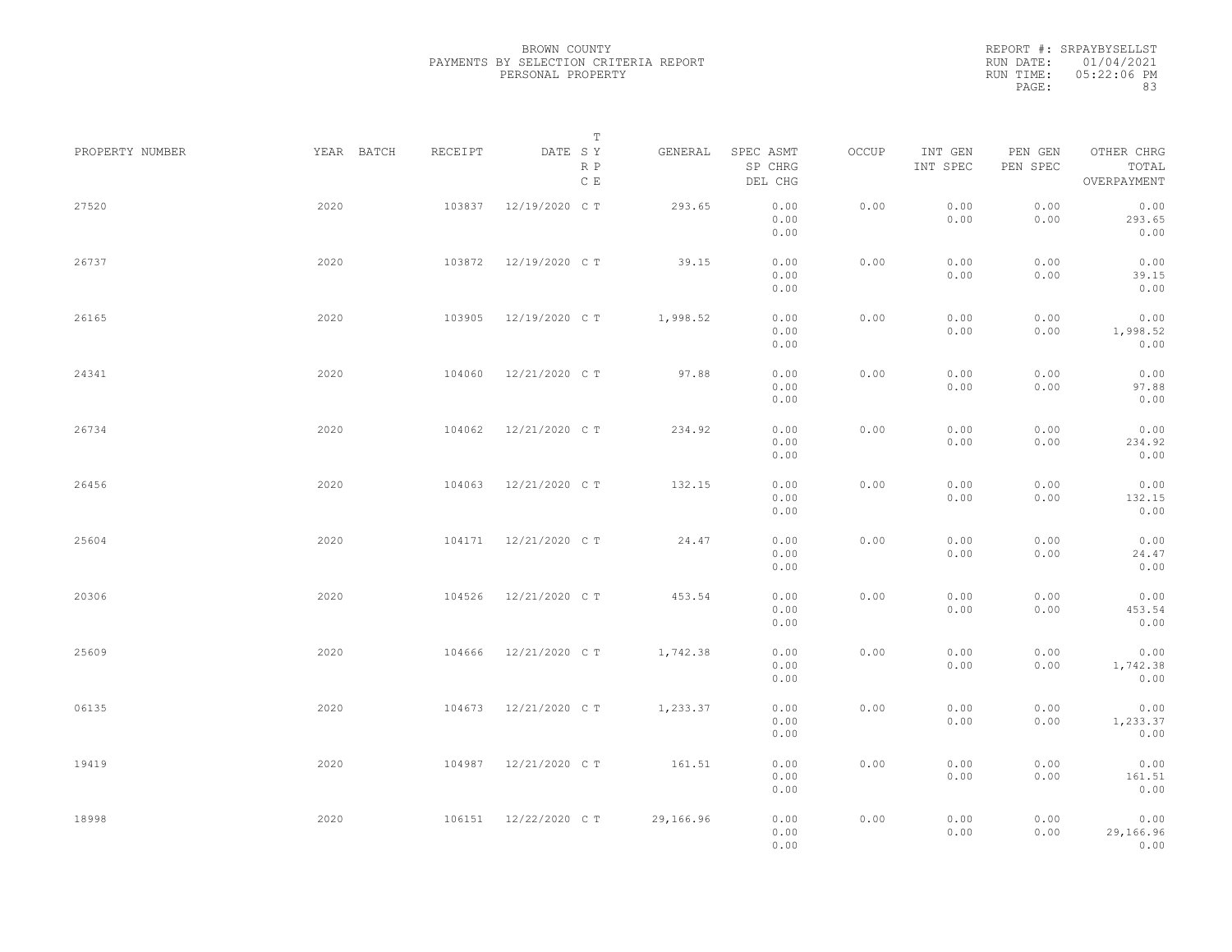|           | REPORT #: SRPAYBYSELLST |
|-----------|-------------------------|
|           | RUN DATE: 01/04/2021    |
| RUN TIME: | $05:22:07$ PM           |
| PAGE:     | 84                      |

|                 |             |         | T                     |         |                                 |       |                     |                     |                                    |  |
|-----------------|-------------|---------|-----------------------|---------|---------------------------------|-------|---------------------|---------------------|------------------------------------|--|
| PROPERTY NUMBER | YEAR BATCH  | RECEIPT | DATE SY<br>R P<br>C E | GENERAL | SPEC ASMT<br>SP CHRG<br>DEL CHG | OCCUP | INT GEN<br>INT SPEC | PEN GEN<br>PEN SPEC | OTHER CHRG<br>TOTAL<br>OVERPAYMENT |  |
| 20310           | 2020        | 106670  | 12/22/2020 C T        | 714.58  | 0.00<br>0.00<br>0.00            | 0.00  | 0.00<br>0.00        | 0.00<br>0.00        | 0.00<br>714.58<br>0.00             |  |
| 27512           | 2020        | 106795  | 12/22/2020 C T        | 34.26   | 0.00<br>0.00<br>0.00            | 0.00  | 0.00<br>0.00        | 0.00<br>0.00        | 0.00<br>34.26<br>0.00              |  |
| 18473           | 2020        | 106896  | 12/22/2020 C T        | 27.73   | 0.00<br>0.00<br>0.00            | 0.00  | 0.00<br>0.00        | 0.00<br>0.00        | 0.00<br>27.73<br>0.00              |  |
| 15909           | 2020        | 107872  | 12/23/2020 C T        | 11.42   | 0.00<br>0.00<br>0.00            | 0.00  | 0.00<br>0.00        | 0.00<br>0.00        | 0.00<br>11.42<br>0.00              |  |
| 20308           | 2020        | 108039  | 12/23/2020 C T        | 133.78  | 0.00<br>0.00<br>0.00            | 0.00  | 0.00<br>0.00        | 0.00<br>0.00        | 0.00<br>133.78<br>0.00             |  |
| 22410           | 2020        | 108284  | 12/23/2020 C T        | 234.92  | 0.00<br>0.00<br>0.00            | 0.00  | 0.00<br>0.00        | 0.00<br>0.00        | 0.00<br>234.92<br>0.00             |  |
| 27056           | 2020        | 109731  | 12/28/2020 C T        | 8.16    | 0.00<br>0.00<br>0.00            | 0.00  | 0.00<br>0.00        | 0.00<br>0.00        | 0.00<br>8.16<br>0.00               |  |
| 17859           | 2020 201228 | 7795    | 12/28/2020 C T        | 81.56   | 0.00<br>0.00<br>0.00            | 0.00  | 0.00<br>0.00        | 0.00<br>0.00        | 0.00<br>81.56<br>0.00              |  |
| 24334           | 2020        | 110258  | 12/28/2020 C T        | 265.92  | 0.00<br>0.00<br>0.00            | 0.00  | 0.00<br>0.00        | 0.00<br>0.00        | 0.00<br>265.92<br>0.00             |  |
| 16797           | 2020        | 110550  | 12/28/2020 C T        | 342.60  | 0.00<br>0.00<br>0.00            | 0.00  | 0.00<br>0.00        | 0.00<br>0.00        | 0.00<br>342.60<br>0.00             |  |
| 26988           | 2020        | 110557  | 12/28/2020 C T        | 169.67  | 0.00<br>0.00<br>0.00            | 0.00  | 0.00<br>0.00        | 0.00<br>0.00        | 0.00<br>169.67<br>0.00             |  |
| 22983           | 2020        |         | 110615 12/28/2020 CT  | 60.35   | 0.00<br>0.00<br>0.00            | 0.00  | 0.00<br>0.00        | 0.00<br>0.00        | 0.00<br>60.35<br>0.00              |  |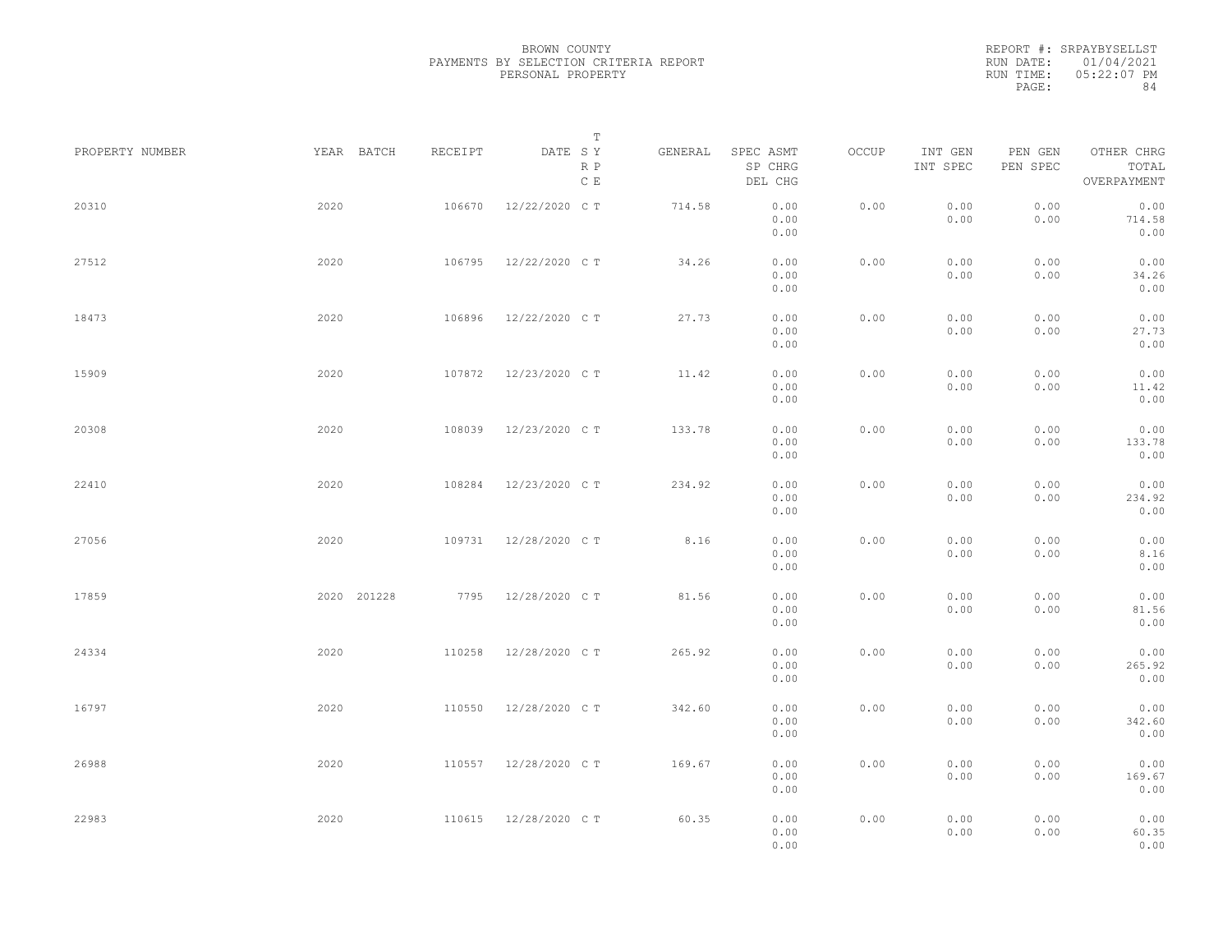|           | REPORT #: SRPAYBYSELLST |
|-----------|-------------------------|
|           | RUN DATE: 01/04/2021    |
| RUN TIME: | 05:22:07 PM             |
| PAGE:     | 85                      |

|                 |            |         | $\mathbb T$           |          |                                 |       |                     |                     |                                    |  |
|-----------------|------------|---------|-----------------------|----------|---------------------------------|-------|---------------------|---------------------|------------------------------------|--|
| PROPERTY NUMBER | YEAR BATCH | RECEIPT | DATE SY<br>R P<br>C E | GENERAL  | SPEC ASMT<br>SP CHRG<br>DEL CHG | OCCUP | INT GEN<br>INT SPEC | PEN GEN<br>PEN SPEC | OTHER CHRG<br>TOTAL<br>OVERPAYMENT |  |
| 11360           | 2020       | 111086  | 12/28/2020 C T        | 1,600.45 | 0.00<br>0.00<br>0.00            | 0.00  | 0.00<br>0.00        | 0.00<br>0.00        | 0.00<br>1,600.45<br>0.00           |  |
| 20298           | 2020       | 113288  | 12/29/2020 C T        | 81.56    | 0.00<br>0.00<br>0.00            | 0.00  | 0.00<br>0.00        | 0.00<br>0.00        | 0.00<br>81.56<br>0.00              |  |
| 16801           | 2020       | 113295  | 12/29/2020 C T        | 654.21   | 0.00<br>0.00<br>0.00            | 0.00  | 0.00<br>0.00        | 0.00<br>0.00        | 0.00<br>654.21<br>0.00             |  |
| 26433           | 2020       | 114601  | 12/29/2020 C T        | 758.62   | 0.00<br>0.00<br>0.00            | 0.00  | 0.00<br>0.00        | 0.00<br>0.00        | 0.00<br>758.62<br>0.00             |  |
| 05037           | 2020       | 115949  | 12/29/2020 C T        | 296.92   | 0.00<br>0.00<br>0.00            | 0.00  | 0.00<br>0.00        | 0.00<br>0.00        | 0.00<br>296.92<br>0.00             |  |
| 10094           | 2020       | 116215  | 12/29/2020 C T        | 4,553.36 | 0.00<br>0.00<br>0.00            | 0.00  | 0.00<br>0.00        | 0.00<br>0.00        | 0.00<br>4,553.36<br>0.00           |  |
| 04265           | 2020       | 116362  | 12/29/2020 C T        | 137.04   | 0.00<br>0.00<br>0.00            | 0.00  | 0.00<br>0.00        | 0.00<br>0.00        | 0.00<br>137.04<br>0.00             |  |
| 23727           | 2020       | 116541  | 12/30/2020 C T        | 598.75   | 0.00<br>0.00<br>0.00            | 0.00  | 0.00<br>0.00        | 0.00<br>0.00        | 0.00<br>598.75<br>0.00             |  |
| 22977           | 2020       | 116665  | 12/30/2020 C T        | 50.58    | 0.00<br>0.00<br>0.00            | 0.00  | 0.00<br>0.00        | 0.00<br>0.00        | 0.00<br>50.58<br>0.00              |  |
| 04798           | 2020       | 116670  | 12/30/2020 C T        | 2,109.46 | 0.00<br>0.00<br>0.00            | 0.00  | 0.00<br>0.00        | 0.00<br>0.00        | 0.00<br>2,109.46<br>0.00           |  |
| 06137           | 2020       |         | 117431 12/30/2020 CT  | 595.48   | 0.00<br>0.00<br>0.00            | 0.00  | 0.00<br>0.00        | 0.00<br>0.00        | 0.00<br>595.48<br>0.00             |  |
| 27524           | 2020       |         | 117439 12/30/2020 CT  | 24.47    | 0.00<br>0.00<br>0.00            | 0.00  | 0.00<br>0.00        | 0.00<br>0.00        | 0.00<br>24.47<br>0.00              |  |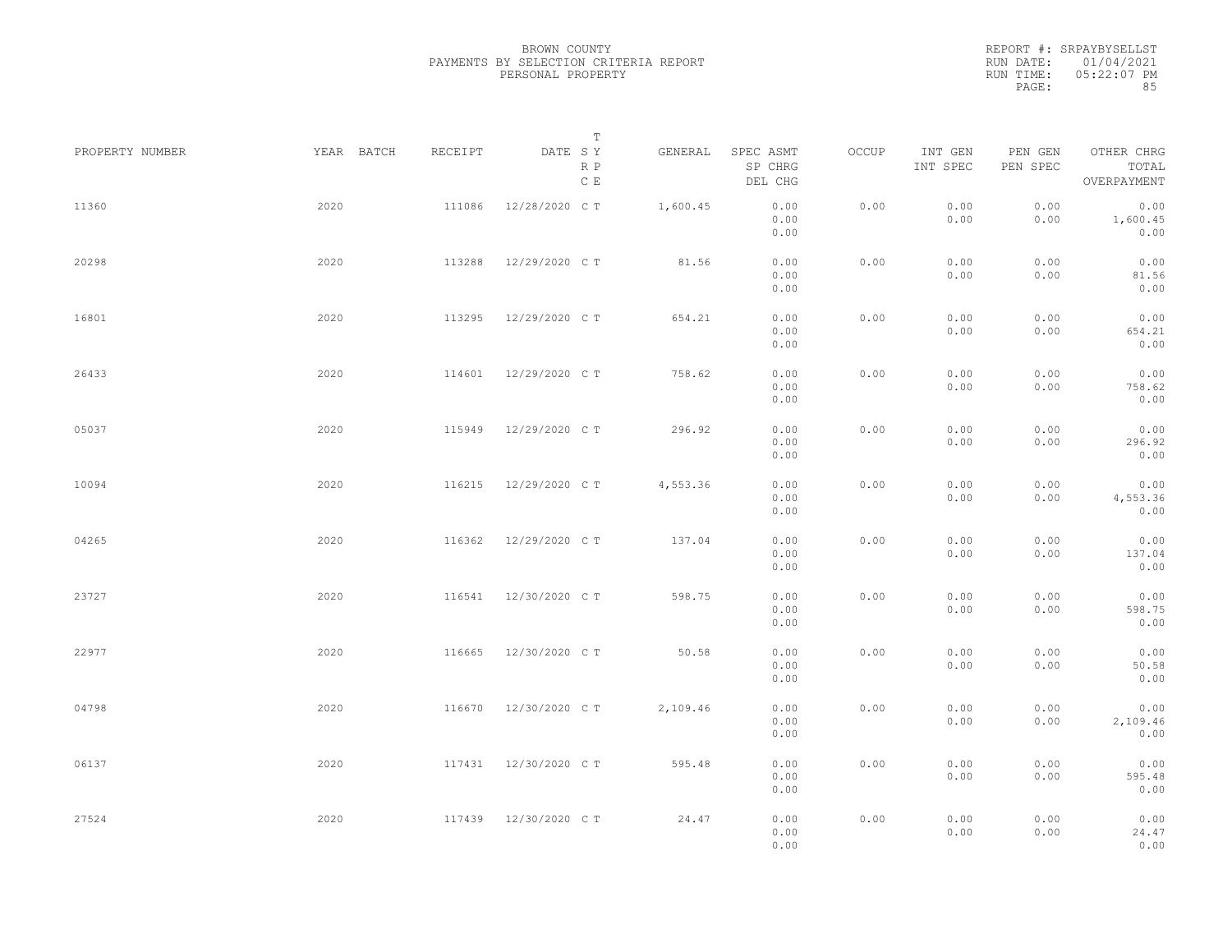REPORT #: SRPAYBYSELLST RUN DATE: 01/04/2021 RUN TIME: 05:22:07 PM PAGE: 86

|                 |               |                          |                | $\mathbb T$ |           |                                 |       |                     |                     |                                    |
|-----------------|---------------|--------------------------|----------------|-------------|-----------|---------------------------------|-------|---------------------|---------------------|------------------------------------|
| PROPERTY NUMBER | YEAR<br>BATCH | RECEIPT                  | DATE SY        | R P<br>C E  | GENERAL   | SPEC ASMT<br>SP CHRG<br>DEL CHG | OCCUP | INT GEN<br>INT SPEC | PEN GEN<br>PEN SPEC | OTHER CHRG<br>TOTAL<br>OVERPAYMENT |
| 09945           | 2020          | 117869                   | 12/30/2020 C T |             | 1,021.28  | 0.00<br>0.00<br>0.00            | 0.00  | 0.00<br>0.00        | 0.00<br>0.00        | 0.00<br>1,021.28<br>0.00           |
| 25035           | 2020          | 119464                   | 12/31/2020 C T |             | 311.60    | 0.00<br>0.00<br>0.00            | 0.00  | 0.00<br>0.00        | 0.00<br>0.00        | 0.00<br>311.60<br>0.00             |
| 10109           | 2020          | 120863                   | 12/31/2020 C T |             | 420.91    | 0.00<br>0.00<br>0.00            | 0.00  | 0.00<br>0.00        | 0.00<br>0.00        | 0.00<br>420.91<br>0.00             |
| 10101           | 2020          | 120866                   | 12/31/2020 C T |             | 35.90     | 0.00<br>0.00<br>0.00            | 0.00  | 0.00<br>0.00        | 0.00<br>0.00        | 0.00<br>35.90<br>0.00              |
| 15265           | 2020          | 121059                   | 12/31/2020 C T |             | 562.84    | 0.00<br>0.00<br>0.00            | 0.00  | 0.00<br>0.00        | 0.00<br>0.00        | 0.00<br>562.84<br>0.00             |
|                 |               | VILLAGE OF SUAMICO TOTAL |                |             | 52,607.49 | 0.00<br>0.00<br>0.00            | 0.00  | 0.00<br>0.00        | 0.00<br>0.00        | 0.00<br>52,607.49<br>0.00          |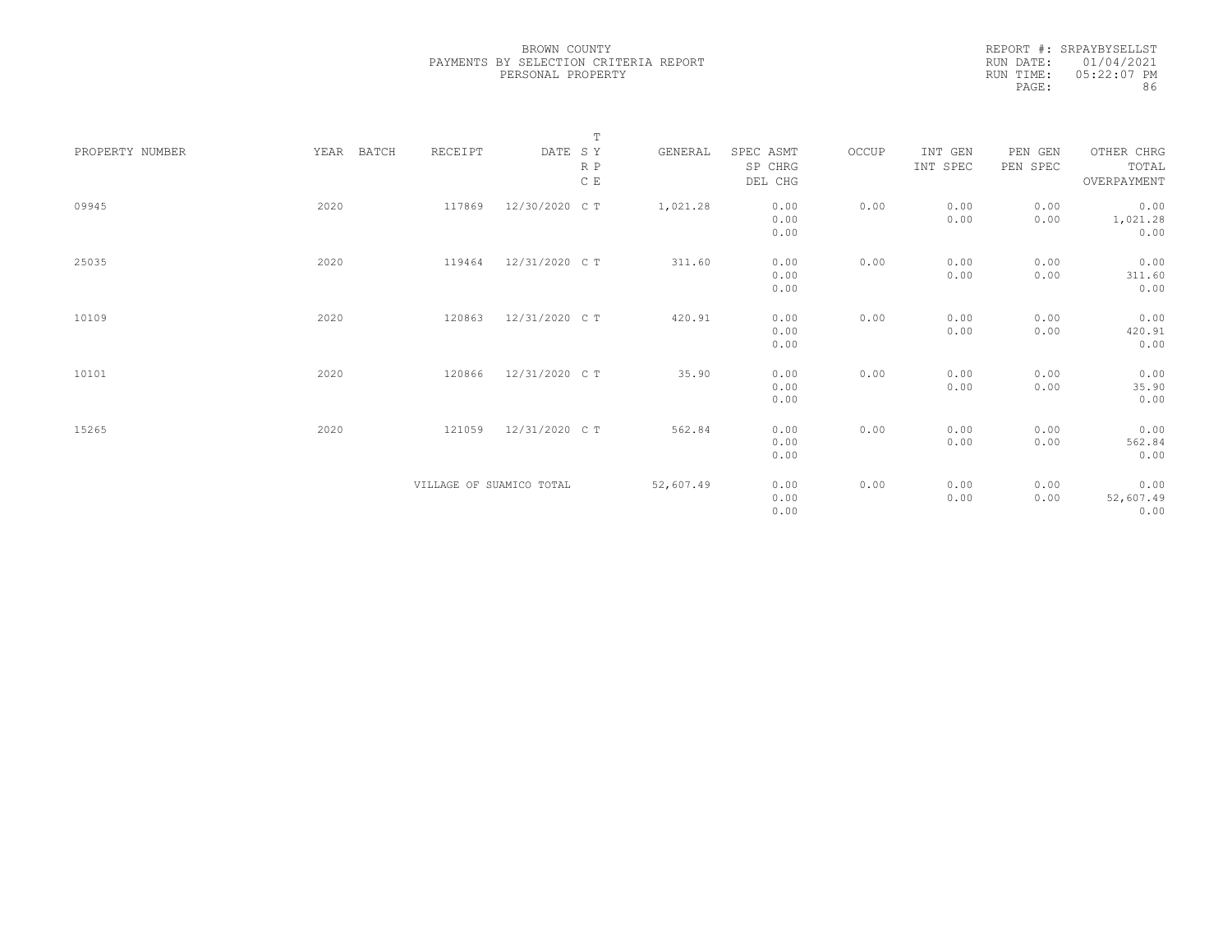|           | REPORT #: SRPAYBYSELLST |
|-----------|-------------------------|
|           | RUN DATE: 01/04/2021    |
| RUN TIME: | $05:22:07$ PM           |
| PAGE:     | 87                      |

|                 |            |         | T                               |          |                                 |       |                     |                     |                                    |  |
|-----------------|------------|---------|---------------------------------|----------|---------------------------------|-------|---------------------|---------------------|------------------------------------|--|
| PROPERTY NUMBER | YEAR BATCH | RECEIPT | DATE SY<br>R P<br>$\,$ C $\,$ E | GENERAL  | SPEC ASMT<br>SP CHRG<br>DEL CHG | OCCUP | INT GEN<br>INT SPEC | PEN GEN<br>PEN SPEC | OTHER CHRG<br>TOTAL<br>OVERPAYMENT |  |
| 04423           | 2020       | 96065   | 12/11/2020 C T                  | 179.89   | 0.00<br>0.00<br>0.00            | 0.00  | 0.00<br>0.00        | 0.00<br>0.00        | 0.00<br>179.89<br>0.00             |  |
| 12074           | 2020       | 97071   | 12/14/2020 C T                  | 422.05   | 0.00<br>0.00<br>0.00            | 0.00  | 0.00<br>0.00        | 0.00<br>0.00        | 0.00<br>422.05<br>0.00             |  |
| 14582           | 2020       |         | 99673 12/16/2020 CT             | 129.16   | 0.00<br>0.00<br>0.00            | 0.00  | 0.00<br>0.00        | 0.00<br>0.00        | 0.00<br>129.16<br>0.00             |  |
| 22445           | 2020       | 101023  | 12/17/2020 C T                  | 306.74   | 0.00<br>0.00<br>0.00            | 0.00  | 0.00<br>0.00        | 0.00<br>0.00        | 0.00<br>306.74<br>0.00             |  |
| 18088           | 2020       | 102389  | 12/18/2020 C T                  | 168.38   | 0.00<br>0.00<br>0.00            | 0.00  | 0.00<br>0.00        | 0.00<br>0.00        | 0.00<br>168.38<br>0.00             |  |
| 24427           | 2020       | 102729  | 12/18/2020 C T                  | 55.35    | 0.00<br>0.00<br>0.00            | 0.00  | 0.00<br>0.00        | 0.00<br>0.00        | 0.00<br>55.35<br>0.00              |  |
| 23776           | 2020       | 102861  | 12/18/2020 C T                  | 2,576.19 | 0.00<br>0.00<br>0.00            | 0.00  | 0.00<br>0.00        | 0.00<br>0.00        | 0.00<br>2,576.19<br>0.00           |  |
| 25011           | 2020       | 108020  | 12/23/2020 C T                  | 3,978.44 | 0.00<br>0.00<br>0.00            | 0.00  | 0.00<br>0.00        | 0.00<br>0.00        | 0.00<br>3,978.44<br>0.00           |  |
| 24718           | 2020       | 110619  | 12/28/2020 C T                  | 232.94   | 0.00<br>0.00<br>0.00            | 0.00  | 0.00<br>0.00        | 0.00<br>0.00        | 0.00<br>232.94<br>0.00             |  |
| 12075           | 2020       | 113317  | 12/29/2020 C T                  | 89.95    | 0.00<br>0.00<br>0.00            | 0.00  | 0.00<br>0.00        | 0.00<br>0.00        | 0.00<br>89.95<br>0.00              |  |
| 24428           | 2020       | 114493  | 12/29/2020 C T                  | 1,123.18 | 0.00<br>0.00<br>0.00            | 0.00  | 0.00<br>0.00        | 0.00<br>0.00        | 0.00<br>1,123.18<br>0.00           |  |
| 17357           | 2020       |         | 114751 12/29/2020 CT            | 721.88   | 0.00<br>0.00<br>0.00            | 0.00  | 0.00<br>0.00        | 0.00<br>0.00        | 0.00<br>721.88<br>0.00             |  |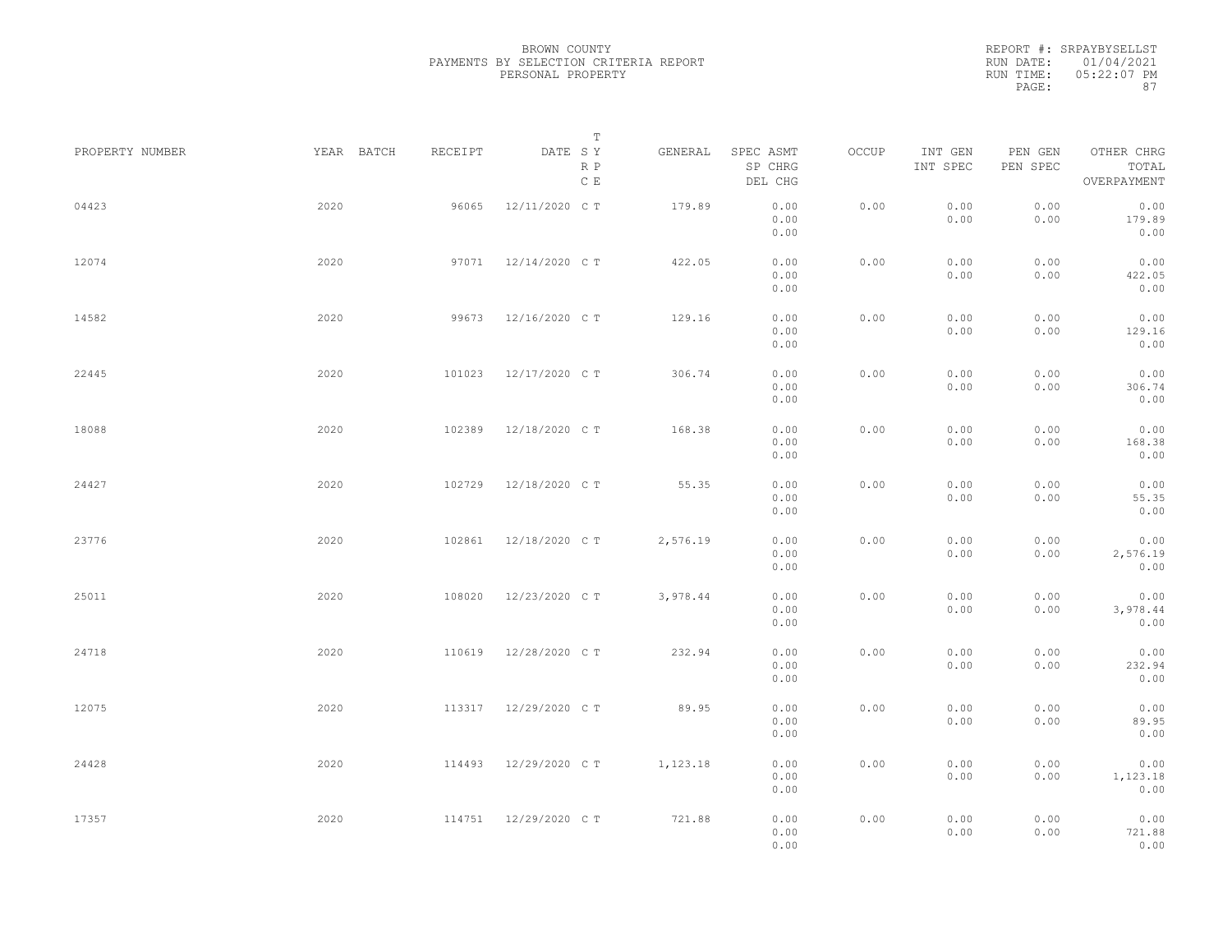REPORT #: SRPAYBYSELLST RUN DATE: 01/04/2021 RUN TIME: 05:22:08 PM PAGE: 88

|                 |      |        |                              |                | $\mathbb T$ |           |           |       |          |          |             |  |
|-----------------|------|--------|------------------------------|----------------|-------------|-----------|-----------|-------|----------|----------|-------------|--|
| PROPERTY NUMBER | YEAR | BATCH  | RECEIPT                      | DATE SY        |             | GENERAL   | SPEC ASMT | OCCUP | INT GEN  | PEN GEN  | OTHER CHRG  |  |
|                 |      |        |                              |                | R P         |           | SP CHRG   |       | INT SPEC | PEN SPEC | TOTAL       |  |
|                 |      |        |                              |                | C E         |           | DEL CHG   |       |          |          | OVERPAYMENT |  |
|                 |      |        |                              |                |             |           |           |       |          |          |             |  |
| 27162           | 2020 | 201230 | 8107                         | 12/30/2020 C T |             | 110.70    | 0.00      | 0.00  | 0.00     | 0.00     | 0.00        |  |
|                 |      |        |                              |                |             |           | 0.00      |       | 0.00     | 0.00     | 110.70      |  |
|                 |      |        |                              |                |             |           | 0.00      |       |          |          | 0.00        |  |
|                 |      |        |                              |                |             |           |           |       |          |          |             |  |
| 25937           | 2020 |        | 117199                       | 12/30/2020 C T |             | 262.92    | 0.00      | 0.00  | 0.00     | 0.00     | 0.00        |  |
|                 |      |        |                              |                |             |           | 0.00      |       | 0.00     | 0.00     | 262.92      |  |
|                 |      |        |                              |                |             |           | 0.00      |       |          |          | 0.00        |  |
|                 |      |        |                              |                |             |           |           |       |          |          |             |  |
| 27158           | 2020 |        | 120575                       | 12/31/2020 C T |             | 29.98     | 0.00      | 0.00  | 0.00     | 0.00     | 0.00        |  |
|                 |      |        |                              |                |             |           | 0.00      |       | 0.00     | 0.00     | 29.98       |  |
|                 |      |        |                              |                |             |           | 0.00      |       |          |          | 0.00        |  |
|                 |      |        |                              |                |             |           |           |       |          |          |             |  |
| 13462           | 2020 |        | 120656                       | 12/31/2020 C T |             | 994.05    | 0.00      | 0.00  | 0.00     | 0.00     | 0.00        |  |
|                 |      |        |                              |                |             |           | 0.00      |       | 0.00     | 0.00     | 994.05      |  |
|                 |      |        |                              |                |             |           | 0.00      |       |          |          | 0.00        |  |
|                 |      |        |                              |                |             |           |           |       |          |          |             |  |
|                 |      |        | VILLAGE OF WRIGHTSTOWN TOTAL |                |             | 11,381.80 | 0.00      | 0.00  | 0.00     | 0.00     | 0.00        |  |
|                 |      |        |                              |                |             |           | 0.00      |       | 0.00     | 0.00     | 11,381.80   |  |
|                 |      |        |                              |                |             |           | 0.00      |       |          |          | 0.00        |  |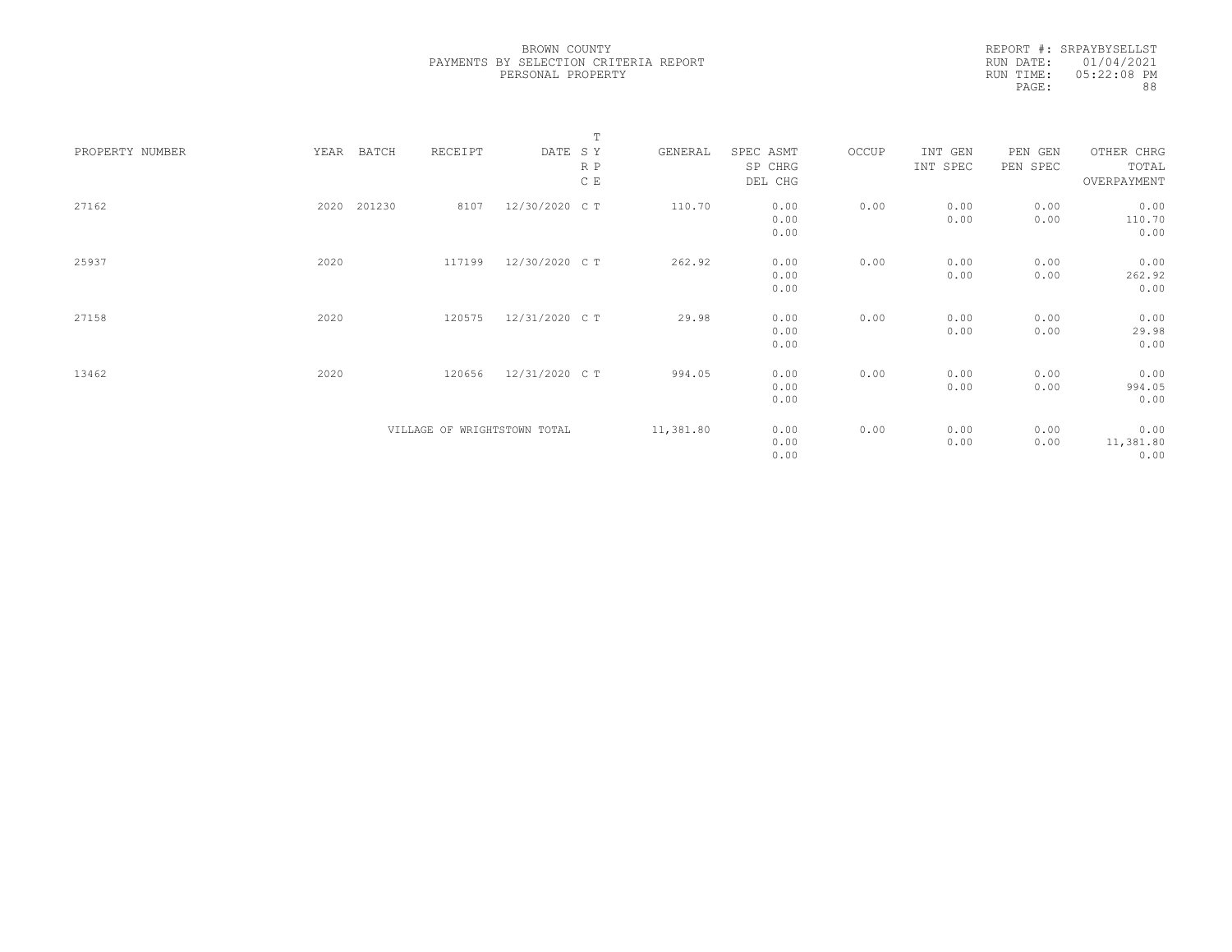| REPORT #: SRPAYBYSELLST |
|-------------------------|
| RUN DATE: 01/04/2021    |
| $05:22:08$ PM           |
| 89                      |
|                         |

| PROPERTY NUMBER | YEAR BATCH  | RECEIPT | Т<br>DATE SY<br>R P | GENERAL   | SPEC ASMT<br>SP CHRG         | OCCUP | INT GEN<br>INT SPEC | PEN GEN<br>PEN SPEC | OTHER CHRG<br>TOTAL               |  |
|-----------------|-------------|---------|---------------------|-----------|------------------------------|-------|---------------------|---------------------|-----------------------------------|--|
|                 |             |         | $\,$ C $\,$ E       |           | DEL CHG                      |       |                     |                     | OVERPAYMENT                       |  |
| 10647           | 2020        | 97086   | 12/14/2020 C T      | 318.54    | 0.00<br>0.00<br>0.00         | 0.00  | 0.00<br>0.00        | 0.00<br>0.00        | 0.00<br>318.54<br>0.00            |  |
| 23138           | 2020 201211 |         | 7118 12/11/2020 CT  | 72.09     | 0.00<br>0.00<br>0.00         | 0.00  | 0.00<br>0.00        | 0.00<br>0.00        | 0.00<br>72.09<br>0.00             |  |
| 23901           | 2020 201210 |         | 7001 12/10/2020 CT  | 25.99     | 0.00<br>0.00<br>0.00         | 0.00  | 0.00<br>0.00        | 0.00<br>0.00        | 0.00<br>25.99<br>0.00             |  |
| 23867           | 2020        |         | 97431 12/14/2020 CT | 821.50    | 0.00<br>0.00<br>0.00         | 0.00  | 0.00<br>0.00        | 0.00<br>0.00        | 0.00<br>821.50<br>0.00            |  |
| 35060           | 2020        | 98097   | 12/15/2020 C T      | 287.87    | 0.00<br>0.00<br>0.00         | 0.00  | 0.00<br>0.00        | 0.00<br>0.00        | 0.00<br>287.87<br>0.00            |  |
| 09070           | 2020        | 98107   | 12/15/2020 C T      | 365.85    | 0.00<br>0.00<br>0.00         | 0.00  | 0.00<br>0.00        | 0.00<br>0.00        | 0.00<br>365.85<br>0.00            |  |
| 08934           | 2020        | 98270   | 12/15/2020 C T      | 182.74    | 0.00<br>0.00                 | 0.00  | 0.00<br>0.00        | 0.00<br>0.00        | 0.00<br>182.74                    |  |
| 25154           | 2020 201215 | 7005    | 12/15/2020 C T      | 97.24     | 0.00<br>0.00<br>0.00         | 0.00  | 0.00<br>0.00        | 0.00<br>0.00        | 0.00<br>0.00<br>97.24             |  |
| 23161           | 2020        | 98740   | 12/15/2020 C T      | 14.00     | 0.00<br>0.00<br>0.00         | 0.00  | 0.00<br>0.00        | 0.00<br>0.00        | 0.00<br>0.00<br>14.00             |  |
| 35035           | 2020        | 99027   | 12/15/2020 C T      | 124.08    | 0.00<br>0.00<br>0.00         | 0.00  | 0.00<br>0.00        | 0.00<br>0.00        | 0.00<br>0.00<br>124.08            |  |
| 19749           | 2020 201215 |         | 7034 12/15/2020 CT  | 21,668.68 | 0.00<br>0.00<br>0.00<br>0.00 | 0.00  | 0.00<br>0.00        | 0.00<br>0.00        | 0.00<br>0.00<br>21,668.68<br>0.00 |  |
| 23885           | 2020 201216 |         | 7072 12/16/2020 CT  | 197.91    | 0.00<br>0.00<br>0.00         | 0.00  | 0.00<br>0.00        | 0.00<br>0.00        | 0.00<br>197.91<br>0.00            |  |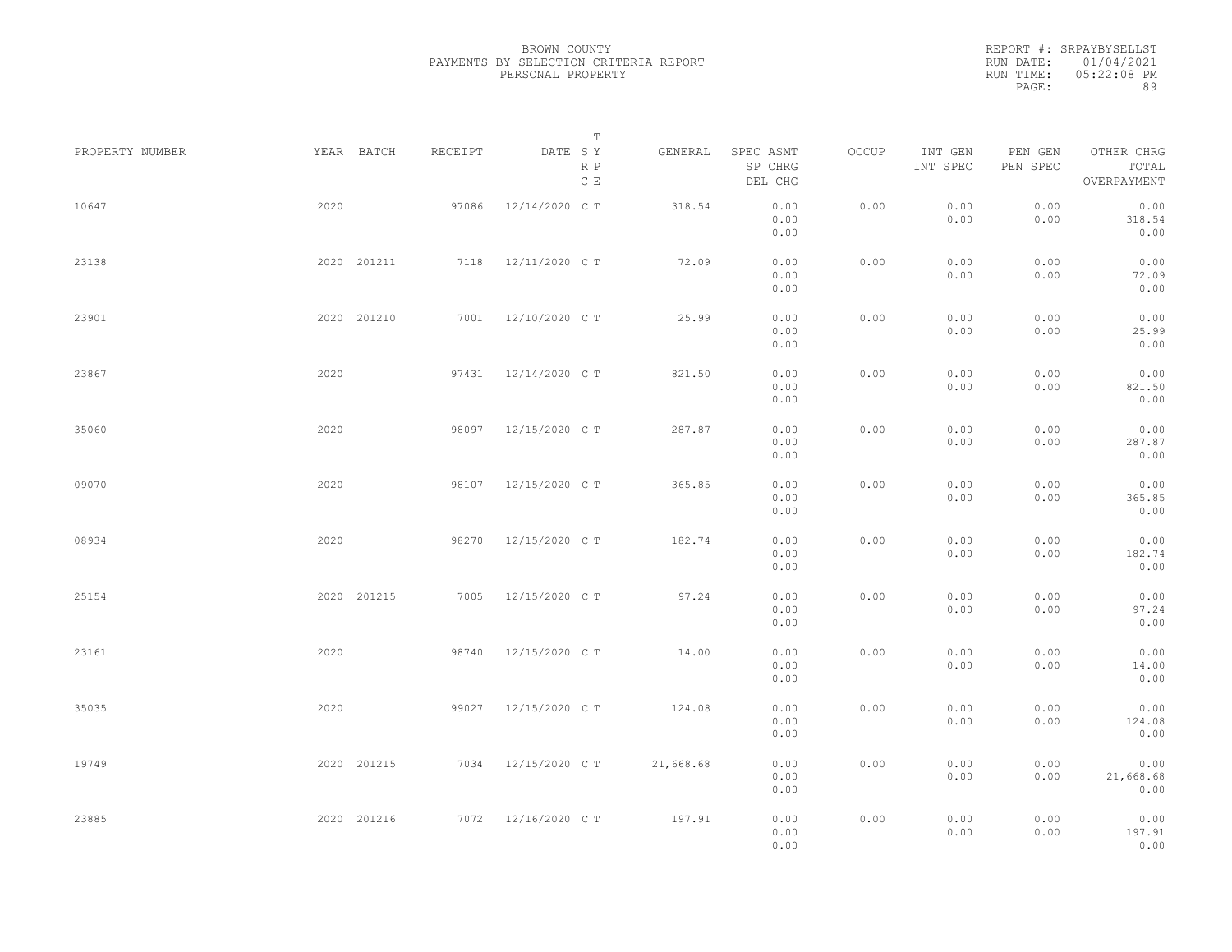|           | REPORT #: SRPAYBYSELLST |
|-----------|-------------------------|
|           | RUN DATE: 01/04/2021    |
| RUN TIME: | $05:22:08$ PM           |
| PAGE:     | 90                      |

|                 |      |             |         |                                 | Т        |                                 |       |                     |                     |                                    |  |
|-----------------|------|-------------|---------|---------------------------------|----------|---------------------------------|-------|---------------------|---------------------|------------------------------------|--|
| PROPERTY NUMBER |      | YEAR BATCH  | RECEIPT | DATE SY<br>R P<br>$\,$ C $\,$ E | GENERAL  | SPEC ASMT<br>SP CHRG<br>DEL CHG | OCCUP | INT GEN<br>INT SPEC | PEN GEN<br>PEN SPEC | OTHER CHRG<br>TOTAL<br>OVERPAYMENT |  |
| 25157           | 2020 |             | 99430   | 12/16/2020 C T                  | 3.36     | 0.00<br>0.00<br>0.00            | 0.00  | 0.00<br>0.00        | 0.00<br>0.00        | 0.00<br>3.36<br>0.00               |  |
| 08929           |      | 2020 201216 | 7080    | 12/16/2020 C T                  | 2,583.56 | 0.00<br>0.00<br>0.00            | 0.00  | 0.00<br>0.00        | 0.00<br>0.00        | 0.00<br>2,583.56<br>0.00           |  |
| 18738           | 2020 |             |         | 99671 12/16/2020 CT             | 39.98    | 0.00<br>0.00<br>0.00            | 0.00  | 0.00<br>0.00        | 0.00<br>0.00        | 0.00<br>39.98<br>0.00              |  |
| 16210           | 2020 |             | 99675   | 12/16/2020 C T                  | 43.98    | 0.00<br>0.00<br>0.00            | 0.00  | 0.00<br>0.00        | 0.00<br>0.00        | 0.00<br>43.98<br>0.00              |  |
| 26569           | 2020 |             | 99957   | 12/16/2020 C T                  | 137.94   | 0.00<br>0.00<br>0.00            | 0.00  | 0.00<br>0.00        | 0.00<br>0.00        | 0.00<br>137.94<br>0.00             |  |
| 23930           |      | 2020 201216 | 7094    | 12/16/2020 C T                  | 279.88   | 0.00<br>0.00<br>0.00            | 0.00  | 0.00<br>0.00        | 0.00<br>0.00        | 0.00<br>279.88<br>0.00             |  |
| 35100           |      | 2020 201216 | 7103    | 12/16/2020 C T                  | 99.96    | 0.00<br>0.00<br>0.00            | 0.00  | 0.00<br>0.00        | 0.00<br>0.00        | 0.00<br>99.96<br>0.00              |  |
| 08988           |      | 2020 201211 |         | 7070 12/11/2020 CT              | 5,237.75 | 0.00<br>0.00<br>0.00            | 0.00  | 0.00<br>0.00        | 0.00<br>0.00        | 0.00<br>5,237.75<br>0.00           |  |
| 26536           | 2020 |             | 100522  | 12/16/2020 C T                  | 8.37     | 0.00<br>0.00<br>0.00            | 0.00  | 0.00<br>0.00        | 0.00<br>0.00        | 0.00<br>8.37<br>0.00               |  |
| 26528           | 2020 |             | 100680  | 12/17/2020 C T                  | 5.04     | 0.00<br>0.00<br>0.00            | 0.00  | 0.00<br>0.00        | 0.00<br>0.00        | 0.00<br>5.04<br>0.00               |  |
| 09018           | 2020 |             |         | 100724 12/17/2020 CT            | 91.96    | 0.00<br>0.00<br>0.00            | 0.00  | 0.00<br>0.00        | 0.00<br>0.00        | 0.00<br>91.96<br>0.00              |  |
| 08924           | 2020 |             |         | 100731 12/17/2020 CT            | 377.22   | 0.00<br>0.00<br>0.00            | 0.00  | 0.00<br>0.00        | 0.00<br>0.00        | 0.00<br>377.22<br>0.00             |  |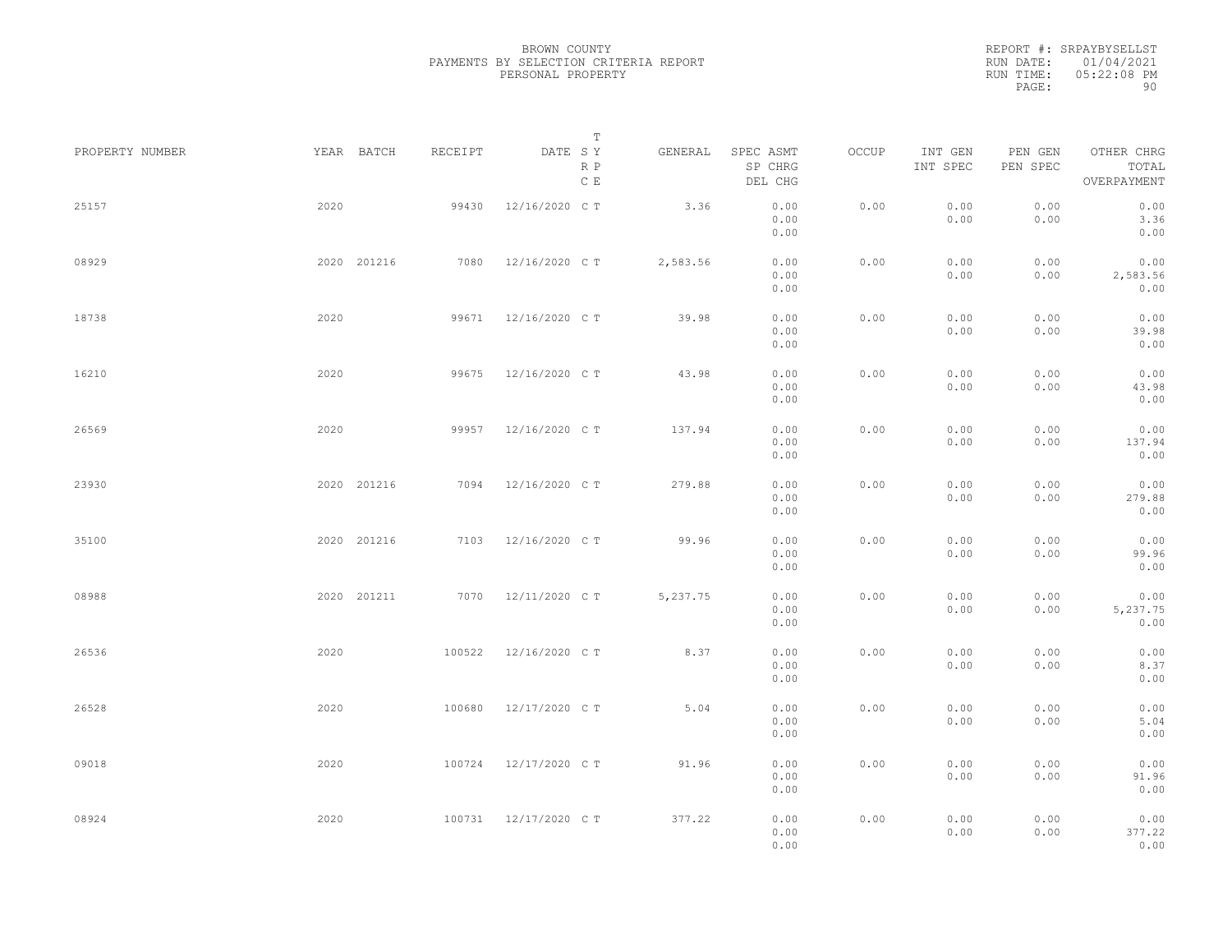|           | REPORT #: SRPAYBYSELLST |
|-----------|-------------------------|
|           | RUN DATE: 01/04/2021    |
| RUN TIME: | $05:22:08$ PM           |
| PAGE:     | 91                      |

|                 |             |         | T                     |          |                                 |       |                     |                     |                                    |  |
|-----------------|-------------|---------|-----------------------|----------|---------------------------------|-------|---------------------|---------------------|------------------------------------|--|
| PROPERTY NUMBER | YEAR BATCH  | RECEIPT | DATE SY<br>R P<br>C E | GENERAL  | SPEC ASMT<br>SP CHRG<br>DEL CHG | OCCUP | INT GEN<br>INT SPEC | PEN GEN<br>PEN SPEC | OTHER CHRG<br>TOTAL<br>OVERPAYMENT |  |
| 08911           | 2020        | 100750  | 12/17/2020 C T        | 10.05    | 0.00<br>0.00<br>0.00            | 0.00  | 0.00<br>0.00        | 0.00<br>0.00        | 0.00<br>10.05<br>0.00              |  |
| 08890           | 2020        | 100752  | 12/17/2020 C T        | 219.63   | 0.00<br>0.00<br>0.00            | 0.00  | 0.00<br>0.00        | 0.00<br>0.00        | 0.00<br>219.63<br>0.00             |  |
| 35077           | 2020 201217 |         | 7196 12/17/2020 CT    | 1,306.03 | 0.00<br>0.00<br>0.00            | 0.00  | 0.00<br>0.00        | 0.00<br>0.00        | 0.00<br>1,306.03<br>0.00           |  |
| 08805           | 2020        | 101133  | 12/17/2020 C T        | 253.16   | 0.00<br>0.00<br>0.00            | 0.00  | 0.00<br>0.00        | 0.00<br>0.00        | 0.00<br>253.16<br>0.00             |  |
| 23866           | 2020        | 101161  | 12/17/2020 C T        | 20.11    | 0.00<br>0.00<br>0.00            | 0.00  | 0.00<br>0.00        | 0.00<br>0.00        | 0.00<br>20.11<br>0.00              |  |
| 08880           | 2020        | 101163  | 12/17/2020 C T        | 28.51    | 0.00<br>0.00<br>0.00            | 0.00  | 0.00<br>0.00        | 0.00<br>0.00        | 0.00<br>28.51<br>0.00              |  |
| 11597           | 2020        | 101194  | 12/17/2020 C T        | 41.98    | 0.00<br>0.00<br>0.00            | 0.00  | 0.00<br>0.00        | 0.00<br>0.00        | 0.00<br>41.98<br>0.00              |  |
| 23890           | 2020        | 101235  | 12/17/2020 C T        | 45.98    | 0.00<br>0.00<br>0.00            | 0.00  | 0.00<br>0.00        | 0.00<br>0.00        | 0.00<br>45.98<br>0.00              |  |
| 23177           | 2020        | 101296  | 12/17/2020 C T        | 405.82   | 0.00<br>0.00<br>0.00            | 0.00  | 0.00<br>0.00        | 0.00<br>0.00        | 0.00<br>405.82<br>0.00             |  |
| 14675           | 2020        | 101329  | 12/17/2020 C T        | 184.43   | 0.00<br>0.00<br>0.00            | 0.00  | 0.00<br>0.00        | 0.00<br>0.00        | 0.00<br>184.43<br>0.00             |  |
| 21318           | 2020        | 101335  | 12/17/2020 C T        | 31.99    | 0.00<br>0.00<br>0.00            | 0.00  | 0.00<br>0.00        | 0.00<br>0.00        | 0.00<br>31.99<br>0.00              |  |
| 08919           | 2020        | 101905  | 12/18/2020 C T        | 1.67     | 0.00<br>0.00<br>0.00            | 0.00  | 0.00<br>0.00        | 0.00<br>0.00        | 0.00<br>1.67<br>0.00               |  |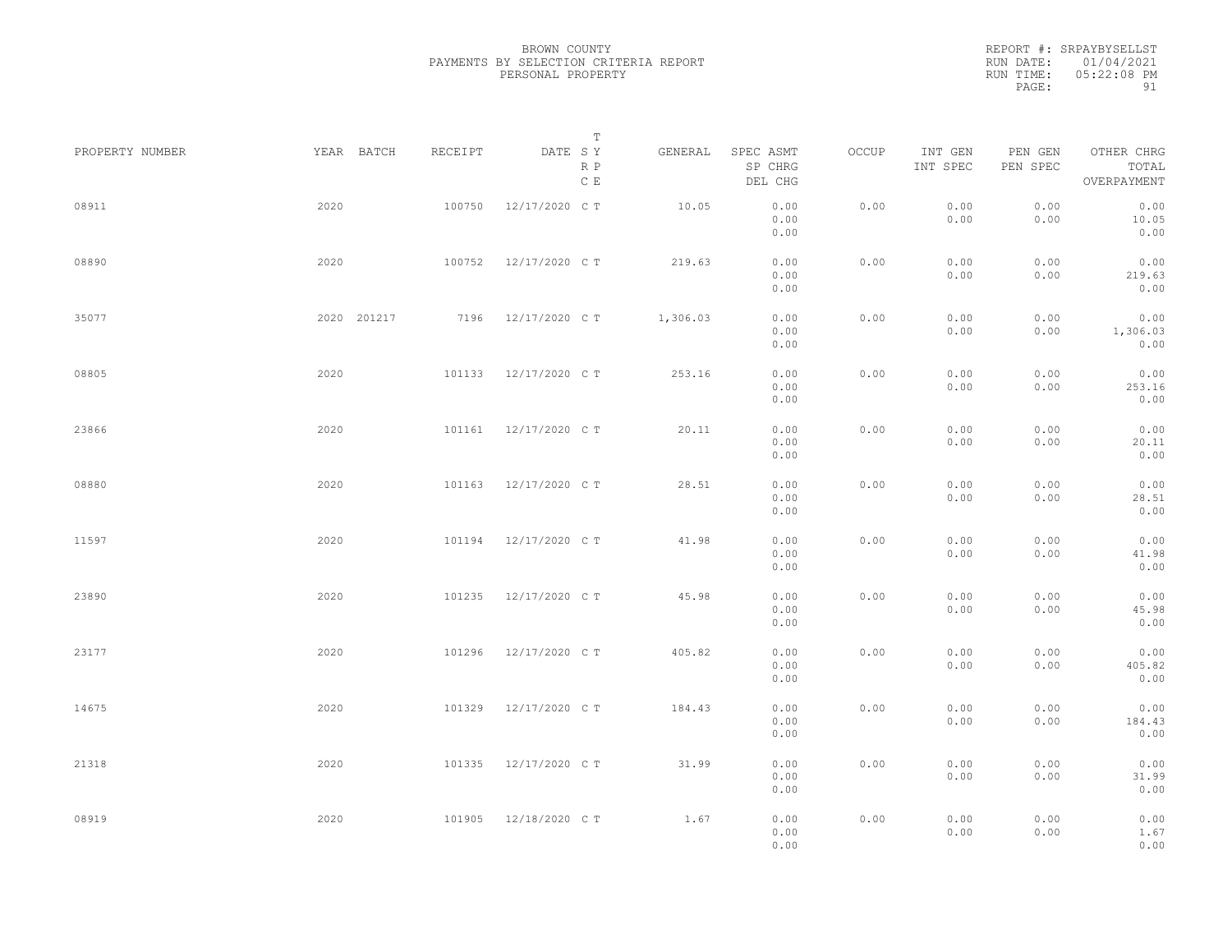REPORT #: SRPAYBYSELLST RUN DATE: 01/04/2021 RUN TIME: 05:22:08 PM PAGE: 92

|                 |             |         | $\mathbb T$           |          |                                 |       |                     |                     |                                    |  |
|-----------------|-------------|---------|-----------------------|----------|---------------------------------|-------|---------------------|---------------------|------------------------------------|--|
| PROPERTY NUMBER | YEAR BATCH  | RECEIPT | DATE SY<br>R P<br>C E | GENERAL  | SPEC ASMT<br>SP CHRG<br>DEL CHG | OCCUP | INT GEN<br>INT SPEC | PEN GEN<br>PEN SPEC | OTHER CHRG<br>TOTAL<br>OVERPAYMENT |  |
| 26595           | 2020        | 101967  | 12/18/2020 C T        | 349.85   | 0.00<br>0.00<br>0.00            | 0.00  | 0.00<br>0.00        | 0.00<br>0.00        | 0.00<br>349.85<br>0.00             |  |
| 25182           | 2020 201218 | 7240    | 12/18/2020 C T        | 409.83   | 0.00<br>0.00<br>0.00            | 0.00  | 0.00<br>0.00        | 0.00<br>0.00        | 0.00<br>409.83<br>0.00             |  |
| 08943           | 2020        | 102085  | 12/18/2020 C T        | 1,517.35 | 0.00<br>0.00<br>0.00            | 0.00  | 0.00<br>0.00        | 0.00<br>0.00        | 0.00<br>1,517.35<br>0.00           |  |
| 10125           | 2020 201218 |         | 7247 12/18/2020 CT    | 234.71   | 0.00<br>0.00<br>0.00            | 0.00  | 0.00<br>0.00        | 0.00<br>0.00        | 0.00<br>234.71<br>0.00             |  |
| 23136           | 2020        | 102324  | 12/18/2020 C T        | 197.83   | 0.00<br>0.00<br>0.00            | 0.00  | 0.00<br>0.00        | 0.00<br>0.00        | 0.00<br>197.83<br>0.00             |  |
| 21334           | 2020        | 102343  | 12/18/2020 C T        | 259.88   | 0.00<br>0.00<br>0.00            | 0.00  | 0.00<br>0.00        | 0.00<br>0.00        | 0.00<br>259.88<br>0.00             |  |
| 16240           | 2020        | 102500  | 12/18/2020 C T        | 1,088.08 | 0.00<br>0.00<br>0.00            | 0.00  | 0.00<br>0.00        | 0.00<br>0.00        | 0.00<br>1,088.08<br>0.00           |  |
| 26589           | 2020        | 102859  | 12/18/2020 C T        | 2,257.02 | 0.00<br>0.00<br>0.00            | 0.00  | 0.00<br>0.00        | 0.00<br>0.00        | 0.00<br>2,257.02<br>0.00           |  |
| 20484           | 2020        | 102946  | 12/18/2020 C T        | 16.77    | 0.00<br>0.00<br>0.00            | 0.00  | 0.00<br>0.00        | 0.00<br>0.00        | 0.00<br>16.77<br>0.00              |  |
| 35046           | 2020        | 103574  | 12/19/2020 C T        | 109.94   | 0.00<br>0.00<br>0.00            | 0.00  | 0.00<br>0.00        | 0.00<br>0.00        | 0.00<br>109.94<br>0.00             |  |
| 25784           | 2020        | 103659  | 12/19/2020 C T        | 20.00    | 0.00<br>0.00<br>0.00            | 0.00  | 0.00<br>0.00        | 0.00<br>0.00        | 0.00<br>20.00<br>0.00              |  |
| 35099           | 2020        | 103789  | 12/19/2020 C T        | 35.99    | 0.00<br>0.00<br>0.00            | 0.00  | 0.00<br>0.00        | 0.00<br>0.00        | 0.00<br>35.99<br>0.00              |  |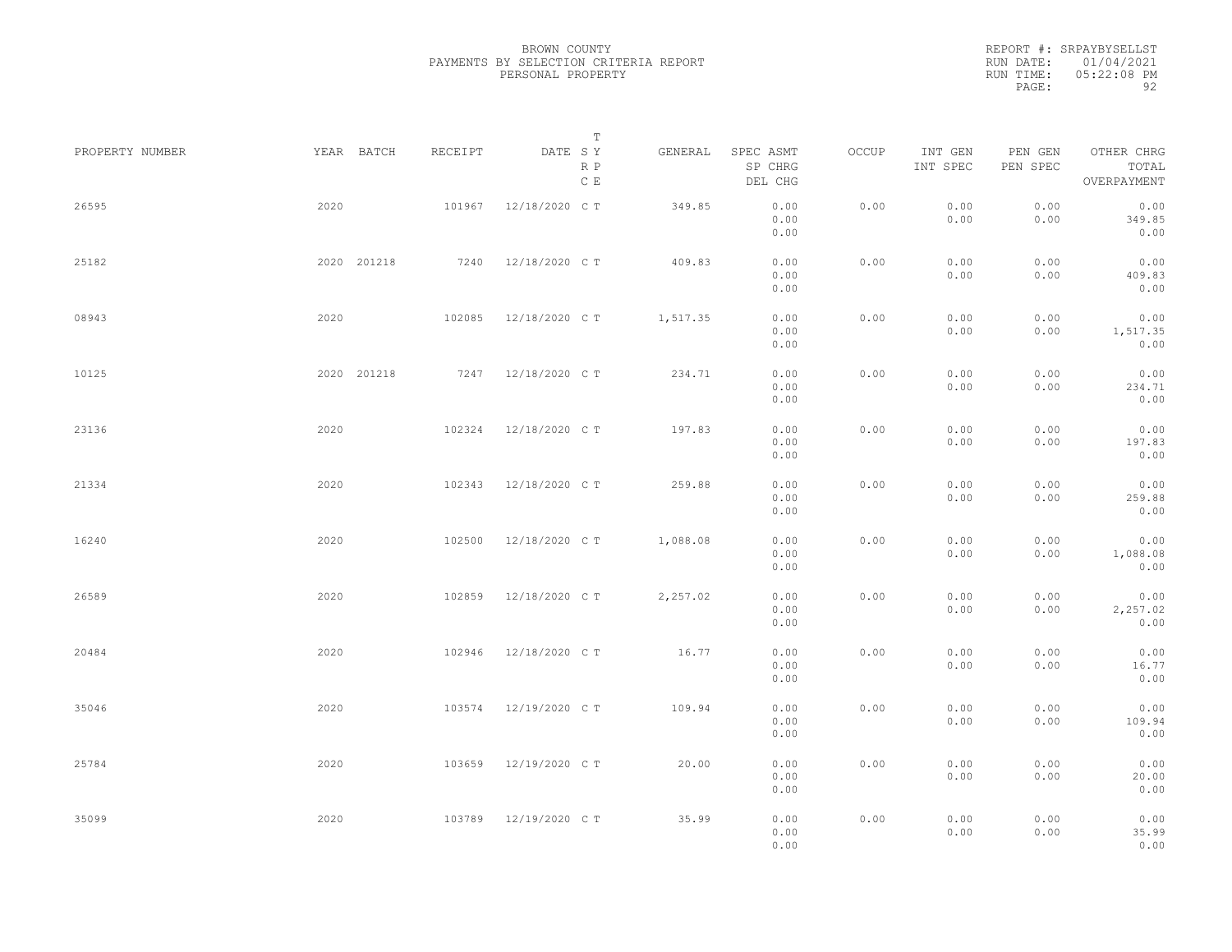REPORT #: SRPAYBYSELLST RUN DATE: 01/04/2021 RUN TIME: 05:22:09 PM PAGE: 93

|                 |            |                   | $\mathbb T$           |          |                                 |       |                     |                     |                                    |  |
|-----------------|------------|-------------------|-----------------------|----------|---------------------------------|-------|---------------------|---------------------|------------------------------------|--|
| PROPERTY NUMBER | YEAR BATCH | RECEIPT           | DATE SY<br>R P<br>C E | GENERAL  | SPEC ASMT<br>SP CHRG<br>DEL CHG | OCCUP | INT GEN<br>INT SPEC | PEN GEN<br>PEN SPEC | OTHER CHRG<br>TOTAL<br>OVERPAYMENT |  |
| 11335           | 2020       | 103836            | 12/19/2020 C T        | 351.84   | 0.00<br>0.00<br>0.00            | 0.00  | 0.00<br>0.00        | 0.00<br>0.00        | 0.00<br>351.84<br>0.00             |  |
| 24541           | 2020       | 103974            | 12/19/2020 C T        | 43.59    | 0.00<br>0.00<br>0.00            | 0.00  | 0.00<br>0.00        | 0.00<br>0.00        | 0.00<br>43.59<br>0.00              |  |
| 24541           | 2020       | Voids #<br>103974 | 12/19/2020 CV         | $-43.59$ | 0.00<br>0.00<br>0.00            | 0.00  | 0.00<br>0.00        | 0.00<br>0.00        | 0.00<br>$-43.59$<br>0.00           |  |
| 24541           | 2020       | 104064            | 12/21/2020 C T        | 43.59    | 0.00<br>0.00<br>0.00            | 0.00  | 0.00<br>0.00        | 0.00<br>0.00        | 0.00<br>43.59<br>0.00              |  |
| 35003           | 2020       | 104104            | 12/21/2020 C T        | 16.77    | 0.00<br>0.00<br>0.00            | 0.00  | 0.00<br>0.00        | 0.00<br>0.00        | 0.00<br>16.77<br>0.00              |  |
| 24537           | 2020       | 104105            | 12/21/2020 C T        | 276.63   | 0.00<br>0.00<br>0.00            | 0.00  | 0.00<br>0.00        | 0.00<br>0.00        | 0.00<br>276.63<br>0.00             |  |
| 25185           | 2020       | 104161            | 12/21/2020 C T        | 297.88   | 0.00<br>0.00<br>0.00            | 0.00  | 0.00<br>0.00        | 0.00<br>0.00        | 0.00<br>297.88<br>0.00             |  |
| 35034           | 2020       | 104186            | 12/21/2020 C T        | 49.99    | 0.00<br>0.00<br>0.00            | 0.00  | 0.00<br>0.00        | 0.00<br>0.00        | 0.00<br>49.99<br>0.00              |  |
| 18737           | 2020       | 104209            | 12/21/2020 C T        | 51.98    | 0.00<br>0.00<br>0.00            | 0.00  | 0.00<br>0.00        | 0.00<br>0.00        | 0.00<br>51.98<br>0.00              |  |
| 35006           | 2020       | 104235            | 12/21/2020 C T        | 129.09   | 0.00<br>0.00<br>0.00            | 0.00  | 0.00<br>0.00        | 0.00<br>0.00        | 0.00<br>129.09<br>0.00             |  |
| 23175           | 2020       | 104240            | 12/21/2020 C T        | 243.88   | 0.00<br>0.00<br>0.00            | 0.00  | 0.00<br>0.00        | 0.00<br>0.00        | 0.00<br>243.88<br>0.00             |  |
| 12587           | 2020       | 104386            | 12/21/2020 C T        | 206.20   | 0.00<br>0.00<br>0.00            | 0.00  | 0.00<br>0.00        | 0.00<br>0.00        | 0.00<br>206.20<br>0.00             |  |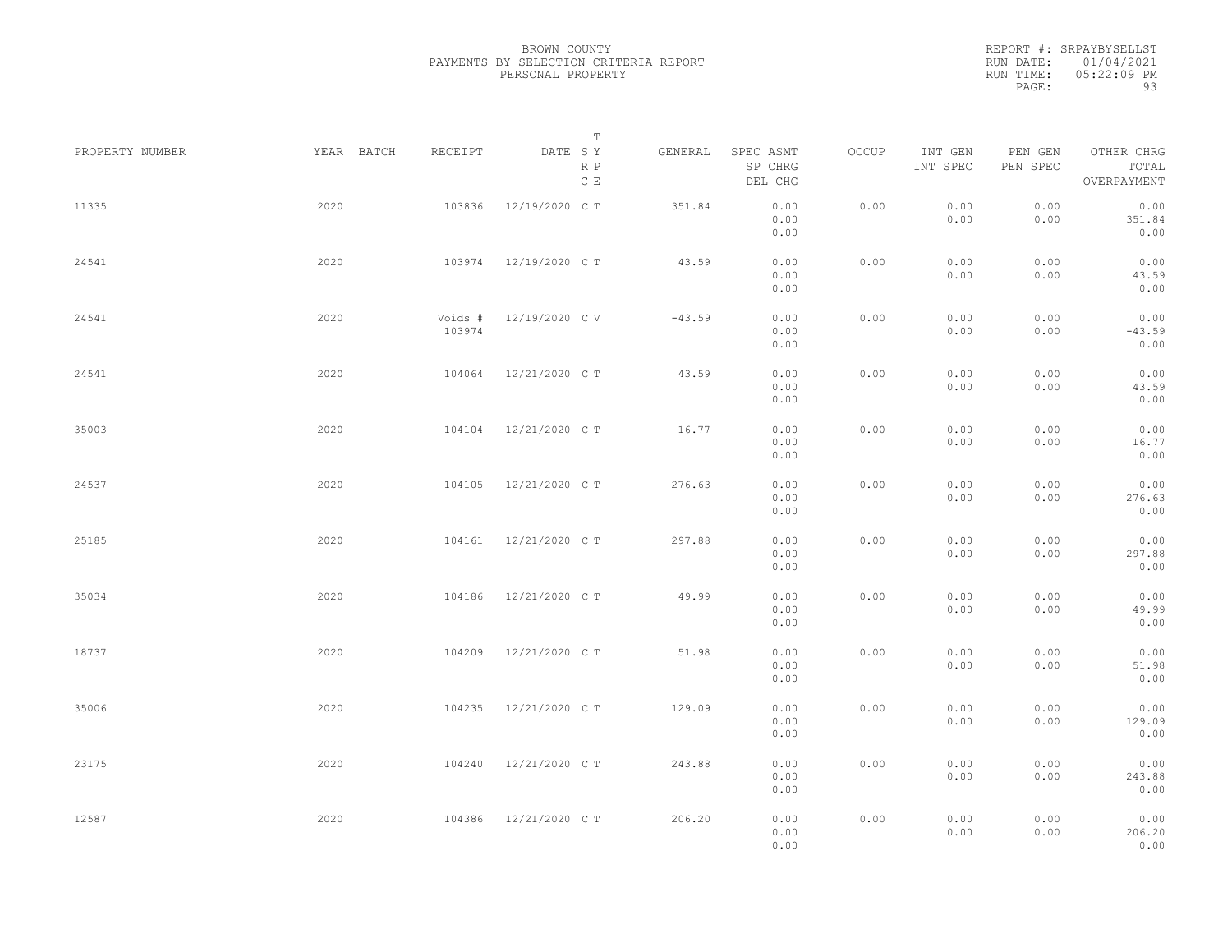|           | REPORT #: SRPAYBYSELLST |
|-----------|-------------------------|
|           | RUN DATE: 01/04/2021    |
| RUN TIME: | $05:22:09$ PM           |
| PAGE:     | 94                      |

|                 |            |         | T                               |          |                                 |       |                     |                     |                                    |  |
|-----------------|------------|---------|---------------------------------|----------|---------------------------------|-------|---------------------|---------------------|------------------------------------|--|
| PROPERTY NUMBER | YEAR BATCH | RECEIPT | DATE SY<br>R P<br>$\,$ C $\,$ E | GENERAL  | SPEC ASMT<br>SP CHRG<br>DEL CHG | OCCUP | INT GEN<br>INT SPEC | PEN GEN<br>PEN SPEC | OTHER CHRG<br>TOTAL<br>OVERPAYMENT |  |
| 23171           | 2020       | 104527  | 12/21/2020 C T                  | 555.76   | 0.00<br>0.00<br>0.00            | 0.00  | 0.00<br>0.00        | 0.00<br>0.00        | 0.00<br>555.76<br>0.00             |  |
| 23921           | 2020       | 104661  | 12/21/2020 C T                  | 835.64   | 0.00<br>0.00<br>0.00            | 0.00  | 0.00<br>0.00        | 0.00<br>0.00        | 0.00<br>835.64<br>0.00             |  |
| 35076           | 2020       | 104700  | 12/21/2020 C T                  | 18.44    | 0.00<br>0.00<br>0.00            | 0.00  | 0.00<br>0.00        | 0.00<br>0.00        | 0.00<br>18.44<br>0.00              |  |
| 08822           | 2020       | 104898  | 12/21/2020 C T                  | 25.14    | 0.00<br>0.00<br>0.00            | 0.00  | 0.00<br>0.00        | 0.00<br>0.00        | 0.00<br>25.14<br>0.00              |  |
| 25799           | 2020       | 105078  | 12/21/2020 C T                  | 193.93   | 0.00<br>0.00<br>0.00            | 0.00  | 0.00<br>0.00        | 0.00<br>0.00        | 0.00<br>193.93<br>0.00             |  |
| 21969           | 2020       | 105254  | 12/21/2020 C T                  | 49.99    | 0.00<br>0.00<br>0.00            | 0.00  | 0.00<br>0.00        | 0.00<br>0.00        | 0.00<br>49.99<br>0.00              |  |
| 24580           | 2020       | 105255  | 12/21/2020 C T                  | 1,793.22 | 0.00<br>0.00<br>0.00            | 0.00  | 0.00<br>0.00        | 0.00<br>0.00        | 0.00<br>1,793.22<br>0.00           |  |
| 17220           | 2020       | 105257  | 12/21/2020 C T                  | 199.91   | 0.00<br>0.00<br>0.00            | 0.00  | 0.00<br>0.00        | 0.00<br>0.00        | 0.00<br>199.91<br>0.00             |  |
| 21333           | 2020       | 105284  | 12/21/2020 C T                  | 55.97    | 0.00<br>0.00                    | 0.00  | 0.00<br>0.00        | 0.00<br>0.00        | 0.00<br>55.97                      |  |
| 16282           | 2020       | 105932  | 12/22/2020 C T                  | 85.96    | 0.00<br>0.00<br>0.00<br>0.00    | 0.00  | 0.00<br>0.00        | 0.00<br>0.00        | 0.00<br>0.00<br>85.96<br>0.00      |  |
| 08939           | 2020       | 105964  | 12/22/2020 C T                  | 61.98    | 0.00<br>0.00                    | 0.00  | 0.00<br>0.00        | 0.00<br>0.00        | 0.00<br>61.98                      |  |
| 24554           | 2020       | 106063  | 12/22/2020 C T                  | 651.71   | 0.00<br>0.00<br>0.00<br>0.00    | 0.00  | 0.00<br>0.00        | 0.00<br>0.00        | 0.00<br>0.00<br>651.71<br>0.00     |  |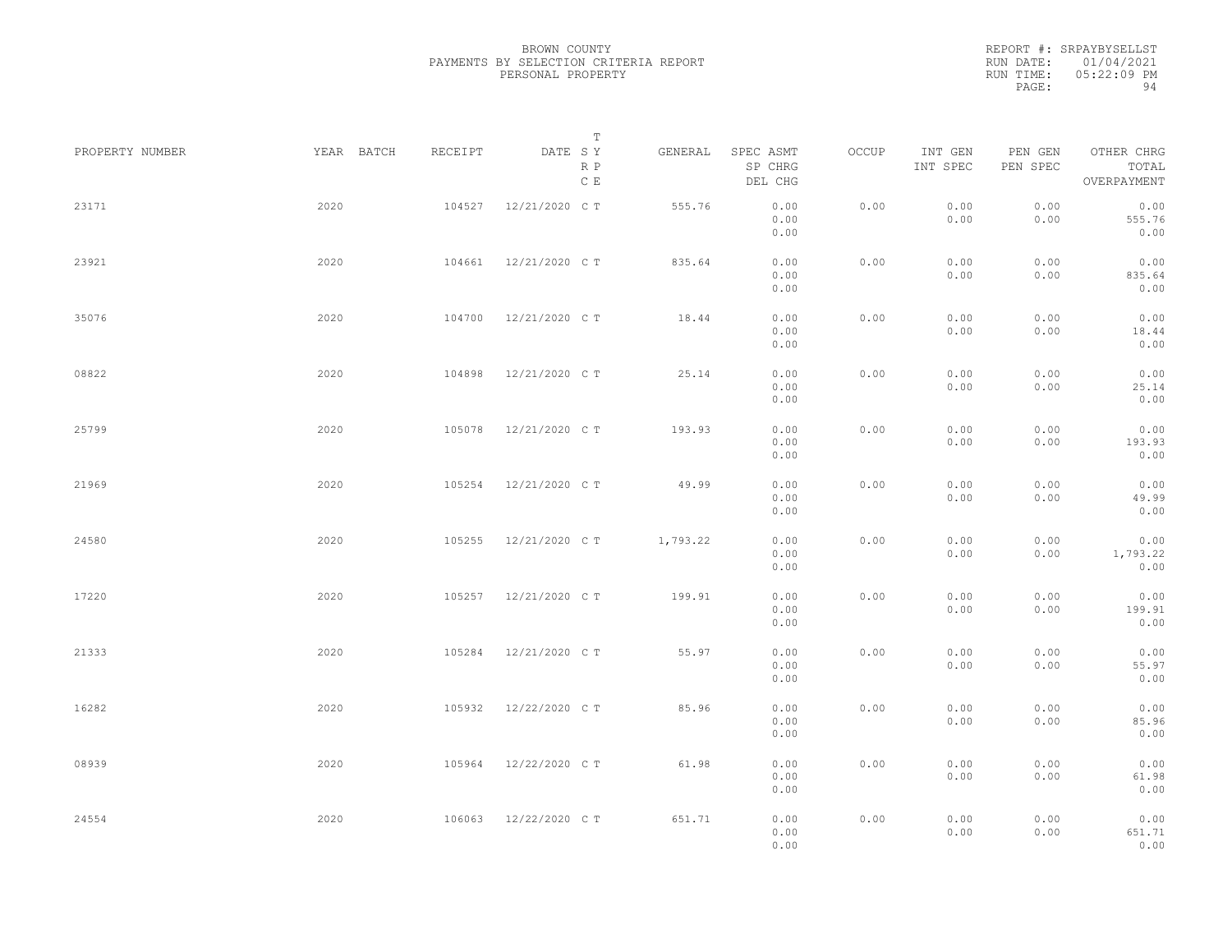|           | REPORT #: SRPAYBYSELLST |
|-----------|-------------------------|
|           | RUN DATE: 01/04/2021    |
| RUN TIME: | $05:22:09$ PM           |
| PAGE:     | 95                      |

|                 |            |         | T                     |          |                                 |       |                     |                     |                                    |  |
|-----------------|------------|---------|-----------------------|----------|---------------------------------|-------|---------------------|---------------------|------------------------------------|--|
| PROPERTY NUMBER | YEAR BATCH | RECEIPT | DATE SY<br>R P<br>C E | GENERAL  | SPEC ASMT<br>SP CHRG<br>DEL CHG | OCCUP | INT GEN<br>INT SPEC | PEN GEN<br>PEN SPEC | OTHER CHRG<br>TOTAL<br>OVERPAYMENT |  |
| 23154           | 2020       | 106293  | 12/22/2020 C T        | 129.95   | 0.00<br>0.00<br>0.00            | 0.00  | 0.00<br>0.00        | 0.00<br>0.00        | 0.00<br>129.95<br>0.00             |  |
| 08912           | 2020       | 106498  | 12/22/2020 C T        | 28.51    | 0.00<br>0.00<br>0.00            | 0.00  | 0.00<br>0.00        | 0.00<br>0.00        | 0.00<br>28.51<br>0.00              |  |
| 09064           | 2020       | 106612  | 12/22/2020 C T        | 167.93   | 0.00<br>0.00<br>0.00            | 0.00  | 0.00<br>0.00        | 0.00<br>0.00        | 0.00<br>167.93<br>0.00             |  |
| 11308           | 2020       | 106661  | 12/22/2020 C T        | 803.07   | 0.00<br>0.00<br>0.00            | 0.00  | 0.00<br>0.00        | 0.00<br>0.00        | 0.00<br>803.07<br>0.00             |  |
| 24542           | 2020       | 106746  | 12/22/2020 C T        | 30.18    | 0.00<br>0.00<br>0.00            | 0.00  | 0.00<br>0.00        | 0.00<br>0.00        | 0.00<br>30.18<br>0.00              |  |
| 26531           | 2020       | 107104  | 12/22/2020 C T        | 73.76    | 0.00<br>0.00<br>0.00            | 0.00  | 0.00<br>0.00        | 0.00<br>0.00        | 0.00<br>73.76<br>0.00              |  |
| 11304           | 2020       | 107127  | 12/22/2020 C T        | 90.53    | 0.00<br>0.00<br>0.00            | 0.00  | 0.00<br>0.00        | 0.00<br>0.00        | 0.00<br>90.53<br>0.00              |  |
| 23141           | 2020       | 107133  | 12/22/2020 C T        | 10.05    | 0.00<br>0.00<br>0.00            | 0.00  | 0.00<br>0.00        | 0.00<br>0.00        | 0.00<br>10.05<br>0.00              |  |
| 18130           | 2020       | 107203  | 12/22/2020 C T        | 1,323.44 | 0.00<br>0.00                    | 0.00  | 0.00<br>0.00        | 0.00<br>0.00        | 0.00<br>1,323.44                   |  |
| 25162           | 2020       | 107523  | 12/23/2020 C T        | 18.44    | 0.00<br>0.00<br>0.00<br>0.00    | 0.00  | 0.00<br>0.00        | 0.00<br>0.00        | 0.00<br>0.00<br>18.44<br>0.00      |  |
| 23851           | 2020       | 107912  | 12/23/2020 C T        | 6.70     | 0.00<br>0.00<br>0.00            | 0.00  | 0.00<br>0.00        | 0.00<br>0.00        | 0.00<br>6.70<br>0.00               |  |
| 09937           | 2020       | 107920  | 12/23/2020 C T        | 35.99    | 0.00<br>0.00<br>0.00            | 0.00  | 0.00<br>0.00        | 0.00<br>0.00        | 0.00<br>35.99<br>0.00              |  |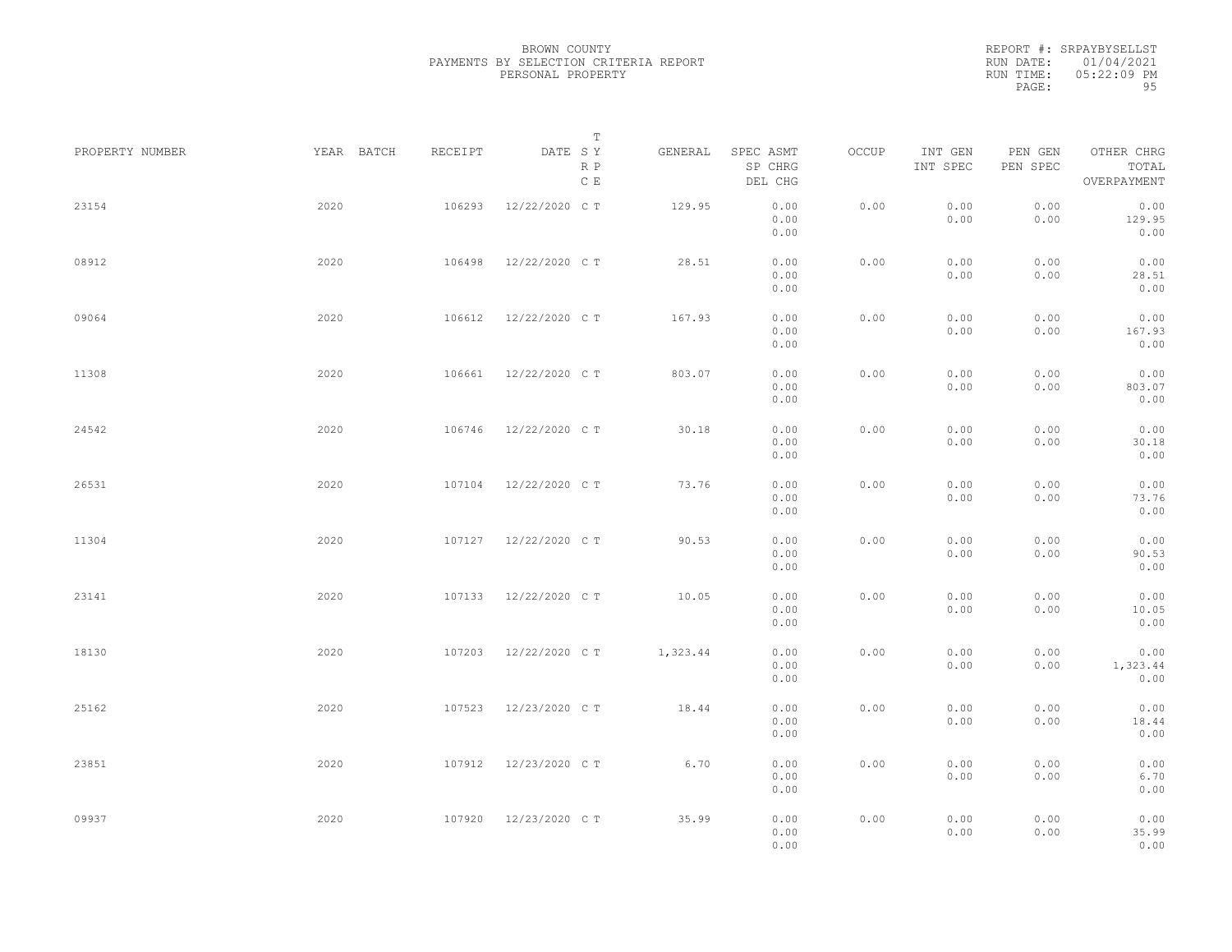|           | REPORT #: SRPAYBYSELLST |
|-----------|-------------------------|
|           | RUN DATE: 01/04/2021    |
| RUN TIME: | $05:22:10$ PM           |
| PAGE:     | 96                      |
|           |                         |

|                 |             |         | $\mathbb T$           |          |                                 |       |                     |                     |                                    |  |
|-----------------|-------------|---------|-----------------------|----------|---------------------------------|-------|---------------------|---------------------|------------------------------------|--|
| PROPERTY NUMBER | YEAR BATCH  | RECEIPT | DATE SY<br>R P<br>C E | GENERAL  | SPEC ASMT<br>SP CHRG<br>DEL CHG | OCCUP | INT GEN<br>INT SPEC | PEN GEN<br>PEN SPEC | OTHER CHRG<br>TOTAL<br>OVERPAYMENT |  |
| 08918           | 2020        | 108034  | 12/23/2020 C T        | 1,569.25 | 0.00<br>0.00<br>0.00            | 0.00  | 0.00<br>0.00        | 0.00<br>0.00        | 0.00<br>1,569.25<br>0.00           |  |
| 35078           | 2020        | 108037  | 12/23/2020 C T        | 2.00     | 0.00<br>0.00<br>0.00            | 0.00  | 0.00<br>0.00        | 0.00<br>0.00        | 0.00<br>2.00<br>0.00               |  |
| 25176           | 2020        | 108164  | 12/23/2020 C T        | 27.98    | 0.00<br>0.00<br>0.00            | 0.00  | 0.00<br>0.00        | 0.00<br>0.00        | 0.00<br>27.98<br>0.00              |  |
| 23835           | 2020        | 108218  | 12/23/2020 C T        | 132.45   | 0.00<br>0.00<br>0.00            | 0.00  | 0.00<br>0.00        | 0.00<br>0.00        | 0.00<br>132.45<br>0.00             |  |
| 25798           | 2020 201223 | 7581    | 12/23/2020 C T        | 241.89   | 0.00<br>0.00<br>0.00            | 0.00  | 0.00<br>0.00        | 0.00<br>0.00        | 0.00<br>241.89<br>0.00             |  |
| 26534           | 2020        | 108301  | 12/23/2020 C T        | 92.20    | 0.00<br>0.00<br>0.00            | 0.00  | 0.00<br>0.00        | 0.00<br>0.00        | 0.00<br>92.20<br>0.00              |  |
| 26526           | 2020        | 108504  | 12/23/2020 C T        | 88.86    | 0.00<br>0.00<br>0.00            | 0.00  | 0.00<br>0.00        | 0.00<br>0.00        | 0.00<br>88.86<br>0.00              |  |
| 21324           | 2020        | 108509  | 12/23/2020 C T        | 577.74   | 0.00<br>0.00<br>0.00            | 0.00  | 0.00<br>0.00        | 0.00<br>0.00        | 0.00<br>577.74<br>0.00             |  |
| 35082           | 2020        | 108582  | 12/23/2020 C T        | 99.96    | 0.00<br>0.00<br>0.00            | 0.00  | 0.00<br>0.00        | 0.00<br>0.00        | 0.00<br>99.96<br>0.00              |  |
| 26539           | 2020        | 108601  | 12/23/2020 C T        | 35.21    | 0.00<br>0.00<br>0.00            | 0.00  | 0.00<br>0.00        | 0.00<br>0.00        | 0.00<br>35.21<br>0.00              |  |
| 08996           | 2020        | 109527  | 12/28/2020 C T        | 43.98    | 0.00<br>0.00<br>0.00            | 0.00  | 0.00<br>0.00        | 0.00<br>0.00        | 0.00<br>43.98<br>0.00              |  |
| 9927            | 2020        |         | 109571 12/28/2020 CT  | 99.96    | 0.00<br>0.00<br>0.00            | 0.00  | 0.00<br>0.00        | 0.00<br>0.00        | 0.00<br>99.96<br>0.00              |  |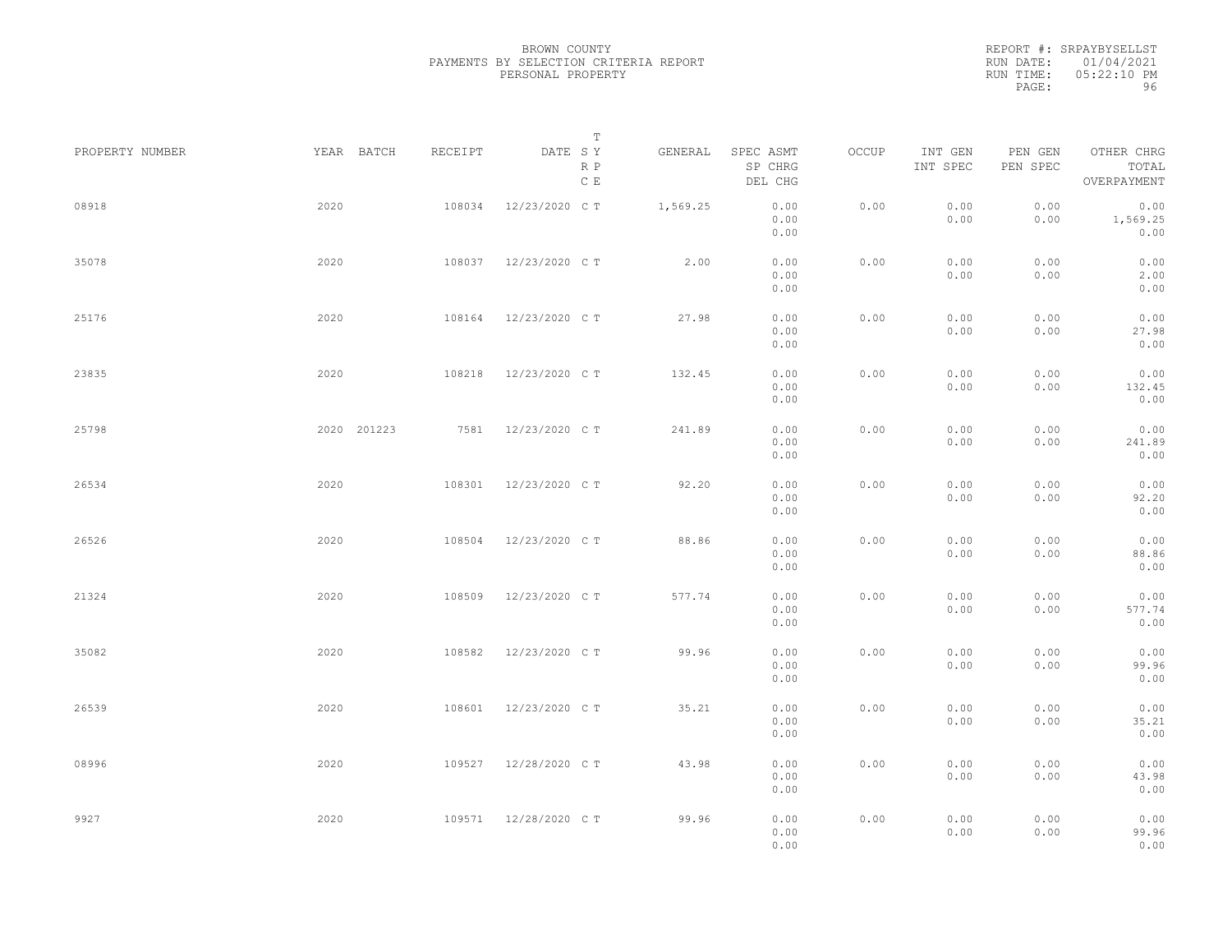|           | REPORT #: SRPAYBYSELLST |
|-----------|-------------------------|
|           | RUN DATE: 01/04/2021    |
| RUN TIME: | $05:22:10$ PM           |
| PAGE:     | 97                      |

|                 |            |         | $\mathbb T$           |          |                                 |       |                     |                     |                                    |  |
|-----------------|------------|---------|-----------------------|----------|---------------------------------|-------|---------------------|---------------------|------------------------------------|--|
| PROPERTY NUMBER | YEAR BATCH | RECEIPT | DATE SY<br>R P<br>C E | GENERAL  | SPEC ASMT<br>SP CHRG<br>DEL CHG | OCCUP | INT GEN<br>INT SPEC | PEN GEN<br>PEN SPEC | OTHER CHRG<br>TOTAL<br>OVERPAYMENT |  |
| 16298           | 2020       | 109681  | 12/28/2020 C T        | 3,426.52 | 0.00<br>0.00<br>0.00            | 0.00  | 0.00<br>0.00        | 0.00<br>0.00        | 0.00<br>3,426.52<br>0.00           |  |
| 35010           | 2020       | 109683  | 12/28/2020 C T        | 526.44   | 0.00<br>0.00<br>0.00            | 0.00  | 0.00<br>0.00        | 0.00<br>0.00        | 0.00<br>526.44<br>0.00             |  |
| 15392           | 2020       | 109944  | 12/28/2020 C T        | 53.98    | 0.00<br>0.00<br>0.00            | 0.00  | 0.00<br>0.00        | 0.00<br>0.00        | 0.00<br>53.98<br>0.00              |  |
| 21343           | 2020       | 110079  | 12/28/2020 C T        | 1,261.46 | 0.00<br>0.00<br>0.00            | 0.00  | 0.00<br>0.00        | 0.00<br>0.00        | 0.00<br>1,261.46<br>0.00           |  |
| 9073            | 2020       | 110218  | 12/28/2020 C T        | 13.41    | 0.00<br>0.00<br>0.00            | 0.00  | 0.00<br>0.00        | 0.00<br>0.00        | 0.00<br>13.41<br>0.00              |  |
| 26579           | 2020       | 110230  | 12/28/2020 C T        | 85.96    | 0.00<br>0.00<br>0.00            | 0.00  | 0.00<br>0.00        | 0.00<br>0.00        | 0.00<br>85.96<br>0.00              |  |
| 26577           | 2020       | 110270  | 12/28/2020 C T        | 237.90   | 0.00<br>0.00<br>0.00            | 0.00  | 0.00<br>0.00        | 0.00<br>0.00        | 0.00<br>237.90<br>0.00             |  |
| 21320           | 2020       | 110610  | 12/28/2020 C T        | 57.97    | 0.00<br>0.00<br>0.00            | 0.00  | 0.00<br>0.00        | 0.00<br>0.00        | 0.00<br>57.97<br>0.00              |  |
| 11578           | 2020       | 110692  | 12/28/2020 C T        | 15.10    | 0.00<br>0.00<br>0.00            | 0.00  | 0.00<br>0.00        | 0.00<br>0.00        | 0.00<br>15.10<br>0.00              |  |
| 09053           | 2020       | 110864  | 12/28/2020 C T        | 219.91   | 0.00<br>0.00<br>0.00            | 0.00  | 0.00<br>0.00        | 0.00<br>0.00        | 0.00<br>219.91<br>0.00             |  |
| 23875           | 2020       | 111035  | 12/28/2020 C T        | 174.36   | 0.00<br>0.00<br>0.00            | 0.00  | 0.00<br>0.00        | 0.00<br>0.00        | 0.00<br>174.36<br>0.00             |  |
| 09056           | 2020       | 111036  | 12/28/2020 C T        | 93.96    | 0.00<br>0.00<br>0.00            | 0.00  | 0.00<br>0.00        | 0.00<br>0.00        | 0.00<br>93.96<br>0.00              |  |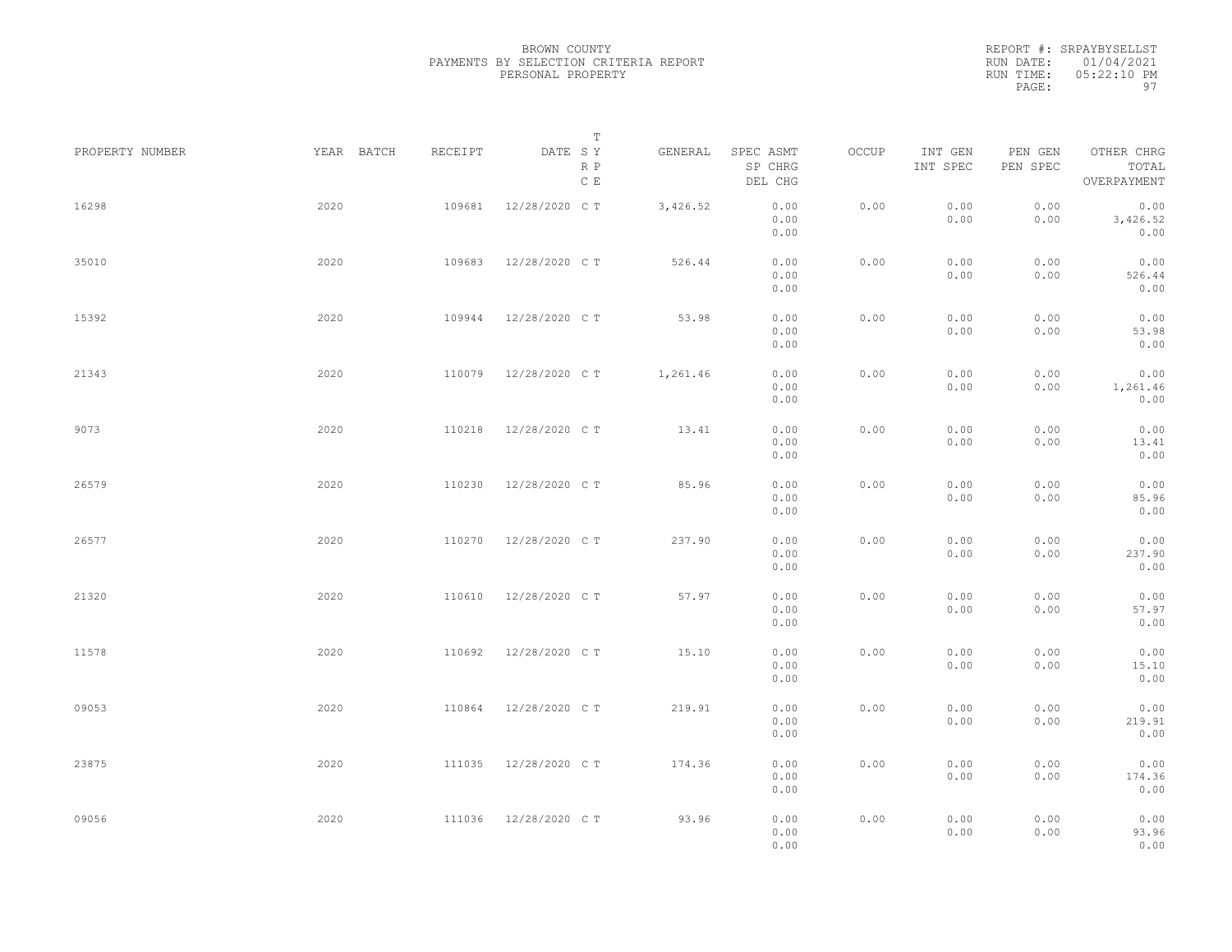|           | REPORT #: SRPAYBYSELLST |
|-----------|-------------------------|
|           | RUN DATE: 01/04/2021    |
| RUN TIME: | $05:22:10$ PM           |
| PAGE:     | 98                      |

|                 |            |         | $\mathbb T$                     |          |                                 |       |                     |                     |                                    |  |
|-----------------|------------|---------|---------------------------------|----------|---------------------------------|-------|---------------------|---------------------|------------------------------------|--|
| PROPERTY NUMBER | YEAR BATCH | RECEIPT | DATE SY<br>R P<br>$\,$ C $\,$ E | GENERAL  | SPEC ASMT<br>SP CHRG<br>DEL CHG | OCCUP | INT GEN<br>INT SPEC | PEN GEN<br>PEN SPEC | OTHER CHRG<br>TOTAL<br>OVERPAYMENT |  |
| 12089           | 2020       | 111108  | 12/28/2020 C T                  | 4,526.05 | 0.00<br>0.00<br>0.00            | 0.00  | 0.00<br>0.00        | 0.00<br>0.00        | 0.00<br>4,526.05<br>0.00           |  |
| 12090           | 2020       | 112002  | 12/28/2020 C T                  | 1,575.33 | 0.00<br>0.00<br>0.00            | 0.00  | 0.00<br>0.00        | 0.00<br>0.00        | 0.00<br>1,575.33<br>0.00           |  |
| 09024           | 2020       | 112873  | 12/29/2020 C T                  | 18.00    | 0.00<br>0.00<br>0.00            | 0.00  | 0.00<br>0.00        | 0.00<br>0.00        | 0.00<br>18.00<br>0.00              |  |
| 08829           | 2020       | 113031  | 12/29/2020 C T                  | 6.70     | 0.00<br>0.00<br>0.00            | 0.00  | 0.00<br>0.00        | 0.00<br>0.00        | 0.00<br>6.70<br>0.00               |  |
| 26525           | 2020       | 113032  | 12/29/2020 C T                  | 10.05    | 0.00<br>0.00<br>0.00            | 0.00  | 0.00<br>0.00        | 0.00<br>0.00        | 0.00<br>10.05<br>0.00              |  |
| 17202           | 2020       | 113034  | 12/29/2020 C T                  | 704.15   | 0.00<br>0.00<br>0.00            | 0.00  | 0.00<br>0.00        | 0.00<br>0.00        | 0.00<br>704.15<br>0.00             |  |
| 23146           | 2020       | 113045  | 12/29/2020 C T                  | 1,193.71 | 0.00<br>0.00<br>0.00            | 0.00  | 0.00<br>0.00        | 0.00<br>0.00        | 0.00<br>1,193.71<br>0.00           |  |
| 35095           | 2020       | 113046  | 12/29/2020 C T                  | 125.74   | 0.00<br>0.00<br>0.00            | 0.00  | 0.00<br>0.00        | 0.00<br>0.00        | 0.00<br>125.74<br>0.00             |  |
| 23168           | 2020       | 113047  | 12/29/2020 C T                  | 2,335.00 | 0.00<br>0.00<br>0.00            | 0.00  | 0.00<br>0.00        | 0.00<br>0.00        | 0.00<br>2,335.00<br>0.00           |  |
| 27178           | 2020       | 113120  | 12/29/2020 C T                  | 8.37     | 0.00<br>0.00<br>0.00            | 0.00  | 0.00<br>0.00        | 0.00<br>0.00        | 0.00<br>8.37<br>0.00               |  |
| 26543           | 2020       | 113343  | 12/29/2020 C T                  | 36.88    | 0.00<br>0.00<br>0.00            | 0.00  | 0.00<br>0.00        | 0.00<br>0.00        | 0.00<br>36.88<br>0.00              |  |
| 24558           | 2020       | 113355  | 12/29/2020 C T                  | 71.96    | 0.00<br>0.00<br>0.00            | 0.00  | 0.00<br>0.00        | 0.00<br>0.00        | 0.00<br>71.96<br>0.00              |  |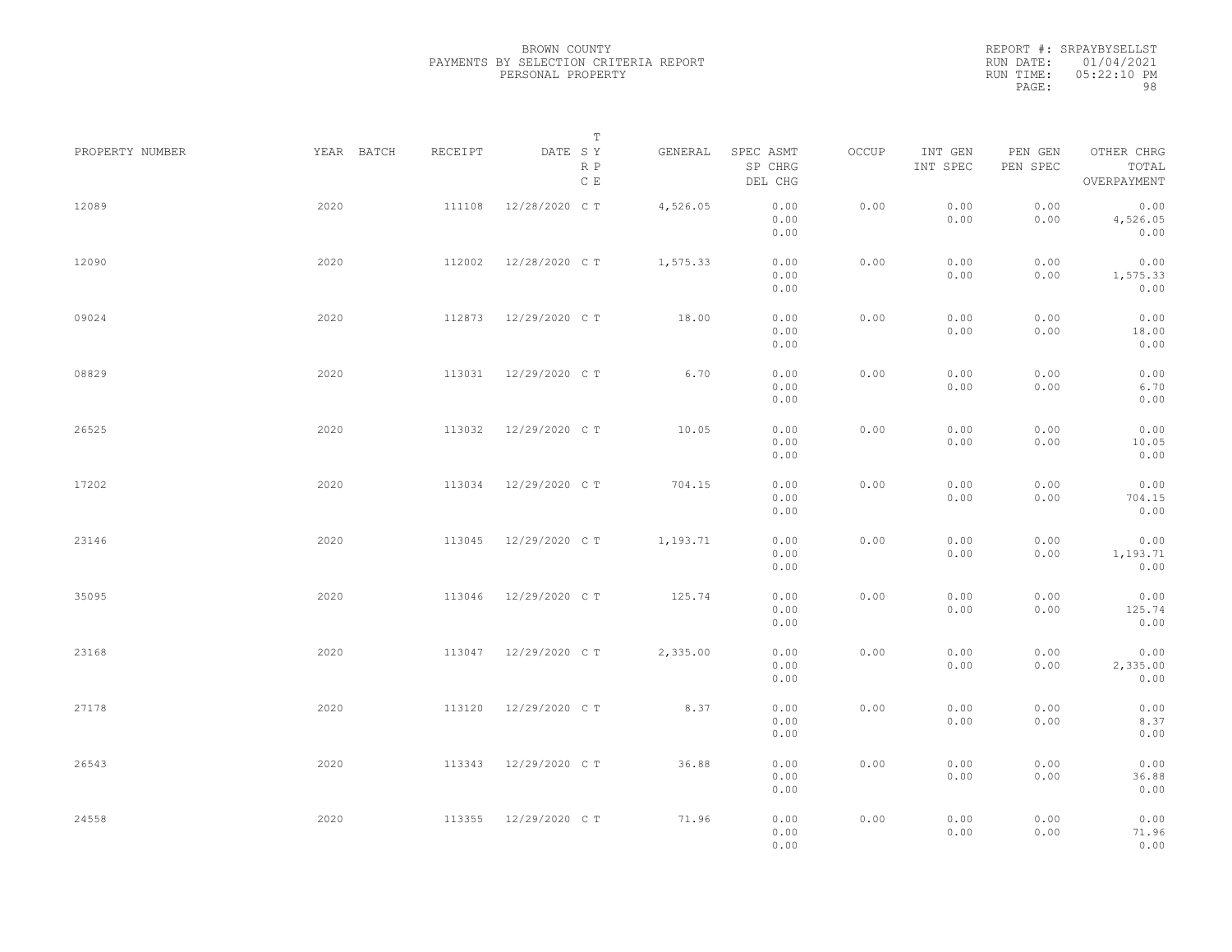|           | REPORT #: SRPAYBYSELLST |
|-----------|-------------------------|
|           | RUN DATE: 01/04/2021    |
| RUN TIME: | $05:22:10$ PM           |
| PAGE:     | 99                      |

|                 |            |         | T                     |           |                                 |       |                     |                     |                                    |  |
|-----------------|------------|---------|-----------------------|-----------|---------------------------------|-------|---------------------|---------------------|------------------------------------|--|
| PROPERTY NUMBER | YEAR BATCH | RECEIPT | DATE SY<br>R P<br>C E | GENERAL   | SPEC ASMT<br>SP CHRG<br>DEL CHG | OCCUP | INT GEN<br>INT SPEC | PEN GEN<br>PEN SPEC | OTHER CHRG<br>TOTAL<br>OVERPAYMENT |  |
| 09891           | 2020       | 113403  | 12/29/2020 C T        | 65.39     | 0.00<br>0.00<br>0.00            | 0.00  | 0.00<br>0.00        | 0.00<br>0.00        | 0.00<br>65.39<br>0.00              |  |
| 26523           | 2020       | 113854  | 12/29/2020 C T        | 276.63    | 0.00<br>0.00<br>0.00            | 0.00  | 0.00<br>0.00        | 0.00<br>0.00        | 0.00<br>276.63<br>0.00             |  |
| 09910           | 2020       | 113915  | 12/29/2020 C T        | 2,392.96  | 0.00<br>0.00<br>0.00            | 0.00  | 0.00<br>0.00        | 0.00<br>0.00        | 0.00<br>2,392.96<br>0.00           |  |
| 14744           | 2020       | 114231  | 12/29/2020 C T        | 495.79    | 0.00<br>0.00<br>0.00            | 0.00  | 0.00<br>0.00        | 0.00<br>0.00        | 0.00<br>495.79<br>0.00             |  |
| 9115            | 2020       | 114404  | 12/29/2020 C T        | 22,571.33 | 0.00<br>0.00<br>0.00            | 0.00  | 0.00<br>0.00        | 0.00<br>0.00        | 0.00<br>22,571.33<br>0.00          |  |
| 35093           | 2020       | 114566  | 12/29/2020 C T        | 33.99     | 0.00<br>0.00<br>0.00            | 0.00  | 0.00<br>0.00        | 0.00<br>0.00        | 0.00<br>33.99<br>0.00              |  |
| 35045           | 2020       | 115161  | 12/29/2020 C T        | 187.92    | 0.00<br>0.00<br>0.00            | 0.00  | 0.00<br>0.00        | 0.00<br>0.00        | 0.00<br>187.92<br>0.00             |  |
| 20492           | 2020       | 115342  | 12/29/2020 C T        | 99.96     | 0.00<br>0.00<br>0.00            | 0.00  | 0.00<br>0.00        | 0.00<br>0.00        | 0.00<br>99.96<br>0.00              |  |
| 18103           | 2020       | 115443  | 12/29/2020 C T        | 1,559.19  | 0.00<br>0.00<br>0.00            | 0.00  | 0.00<br>0.00        | 0.00<br>0.00        | 0.00<br>1,559.19<br>0.00           |  |
| 18126           | 2020       | 115444  | 12/29/2020 C T        | 1,561.33  | 0.00<br>0.00<br>0.00            | 0.00  | 0.00<br>0.00        | 0.00<br>0.00        | 0.00<br>1,561.33<br>0.00           |  |
| 08917           | 2020       | 115655  | 12/29/2020 C T        | 6.70      | 0.00<br>0.00<br>0.00            | 0.00  | 0.00<br>0.00        | 0.00<br>0.00        | 0.00<br>6.70<br>0.00               |  |
| 26565           | 2020       | 116184  | 12/29/2020 C T        | 53.98     | 0.00<br>0.00<br>0.00            | 0.00  | 0.00<br>0.00        | 0.00<br>0.00        | 0.00<br>53.98<br>0.00              |  |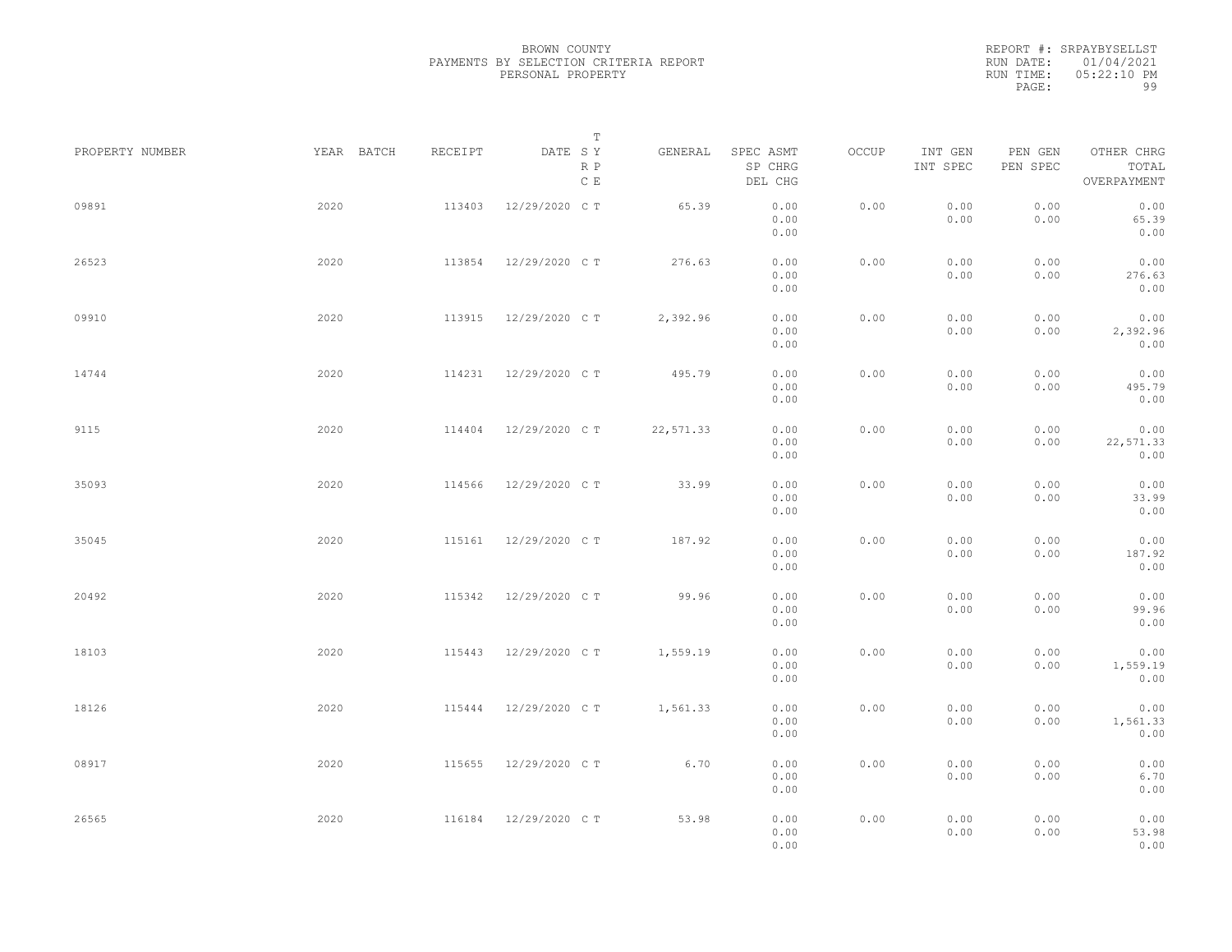REPORT #: SRPAYBYSELLST RUN DATE: 01/04/2021 RUN TIME: 05:22:11 PM PAGE: 100

| PROPERTY NUMBER | YEAR BATCH  | RECEIPT | $\mathbb T$<br>DATE SY | GENERAL  | SPEC ASMT            | OCCUP | INT GEN      | PEN GEN      | OTHER CHRG               |  |
|-----------------|-------------|---------|------------------------|----------|----------------------|-------|--------------|--------------|--------------------------|--|
|                 |             |         | R P<br>C E             |          | SP CHRG<br>DEL CHG   |       | INT SPEC     | PEN SPEC     | TOTAL<br>OVERPAYMENT     |  |
| 23151           | 2020        | 116214  | 12/29/2020 C T         | 1,123.52 | 0.00<br>0.00<br>0.00 | 0.00  | 0.00<br>0.00 | 0.00<br>0.00 | 0.00<br>1,123.52<br>0.00 |  |
| 23898           | 2020        | 116604  | 12/30/2020 C T         | 131.95   | 0.00<br>0.00<br>0.00 | 0.00  | 0.00<br>0.00 | 0.00<br>0.00 | 0.00<br>131.95<br>0.00   |  |
| 08848           | 2020 201230 | 8103    | 12/30/2020 C T         | 28.51    | 0.00<br>0.00<br>0.00 | 0.00  | 0.00<br>0.00 | 0.00<br>0.00 | 0.00<br>28.51<br>0.00    |  |
| 11300           | 2020        | 116849  | 12/30/2020 C T         | 606.91   | 0.00<br>0.00<br>0.00 | 0.00  | 0.00<br>0.00 | 0.00<br>0.00 | 0.00<br>606.91<br>0.00   |  |
| 11323           | 2020        | 116999  | 12/30/2020 C T         | 3,468.50 | 0.00<br>0.00<br>0.00 | 0.00  | 0.00<br>0.00 | 0.00<br>0.00 | 0.00<br>3,468.50<br>0.00 |  |
| 08950           | 2020        | 117094  | 12/30/2020 C T         | 849.63   | 0.00<br>0.00<br>0.00 | 0.00  | 0.00<br>0.00 | 0.00<br>0.00 | 0.00<br>849.63<br>0.00   |  |
| 18132           | 2020        | 117182  | 12/30/2020 C T         | 129.95   | 0.00<br>0.00<br>0.00 | 0.00  | 0.00<br>0.00 | 0.00<br>0.00 | 0.00<br>129.95<br>0.00   |  |
| 35020           | 2020        | 117687  | 12/30/2020 C T         | 2,914.75 | 0.00<br>0.00<br>0.00 | 0.00  | 0.00<br>0.00 | 0.00<br>0.00 | 0.00<br>2,914.75<br>0.00 |  |
| 35079           | 2020        | 118015  | 12/30/2020 C T         | 15.10    | 0.00<br>0.00<br>0.00 | 0.00  | 0.00<br>0.00 | 0.00<br>0.00 | 0.00<br>15.10<br>0.00    |  |
| 19752           | 2020        | 118026  | 12/30/2020 C T         | 171.01   | 0.00<br>0.00<br>0.00 | 0.00  | 0.00<br>0.00 | 0.00<br>0.00 | 0.00<br>171.01<br>0.00   |  |
| 18111           | 2020        | 118749  | 12/30/2020 C T         | 10.05    | 0.00<br>0.00<br>0.00 | 0.00  | 0.00<br>0.00 | 0.00<br>0.00 | 0.00<br>10.05<br>0.00    |  |
| 21381           | 2020        | 118829  | 12/31/2020 C T         | 355.85   | 0.00<br>0.00<br>0.00 | 0.00  | 0.00<br>0.00 | 0.00<br>0.00 | 0.00<br>355.85<br>0.00   |  |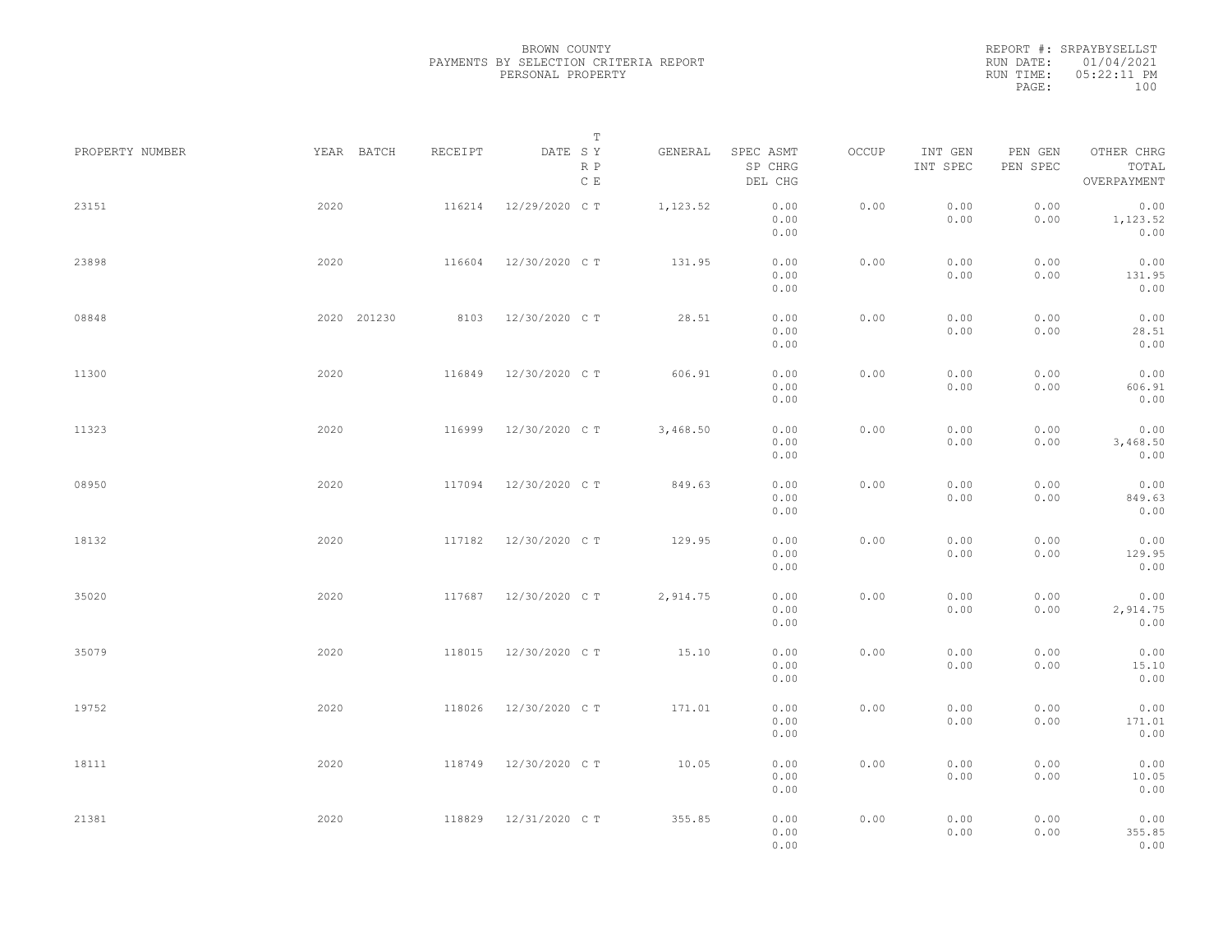REPORT #: SRPAYBYSELLST RUN DATE: 01/04/2021 RUN TIME: 05:22:11 PM PAGE: 101

|                 |             |         | $\mathbb T$                                                                                                  |            |                                 |       |                     |                     |                                    |
|-----------------|-------------|---------|--------------------------------------------------------------------------------------------------------------|------------|---------------------------------|-------|---------------------|---------------------|------------------------------------|
| PROPERTY NUMBER | YEAR BATCH  | RECEIPT | $\begin{tabular}{lllll} \bf{DATE} & \tt S & \tt Y \end{tabular}$<br>$\mathbb R$ $\mathbb P$<br>$\,$ C $\,$ E | GENERAL    | SPEC ASMT<br>SP CHRG<br>DEL CHG | OCCUP | INT GEN<br>INT SPEC | PEN GEN<br>PEN SPEC | OTHER CHRG<br>TOTAL<br>OVERPAYMENT |
| 23929           | 2020 201231 | 8255    | 12/31/2020 C T                                                                                               | 519.78     | 0.00<br>0.00<br>0.00            | 0.00  | 0.00<br>0.00        | 0.00<br>0.00        | 0.00<br>519.78<br>0.00             |
| 26527           | 2020        | 119185  | 12/31/2020 C T                                                                                               | 6.70       | 0.00<br>0.00<br>0.00            | 0.00  | 0.00<br>0.00        | 0.00<br>0.00        | 0.00<br>6.70<br>0.00               |
| 08825           | 2020        | 119284  | 12/31/2020 C T                                                                                               | 3.36       | 0.00<br>0.00<br>0.00            | 0.00  | 0.00<br>0.00        | 0.00<br>0.00        | 0.00<br>3.36<br>0.00               |
| 09026           | 2020        | 119549  | 12/31/2020 C T                                                                                               | 49.99      | 0.00<br>0.00<br>0.00            | 0.00  | 0.00<br>0.00        | 0.00<br>0.00        | 0.00<br>49.99<br>0.00              |
| 35048           | 2020        | 119694  | 12/31/2020 C T                                                                                               | 776.24     | 0.00<br>0.00<br>0.00            | 0.00  | 0.00<br>0.00        | 0.00<br>0.00        | 0.00<br>776.24<br>0.00             |
| 25186           | 2020        | 119768  | 12/31/2020 C T                                                                                               | 1,305.43   | 0.00<br>0.00<br>0.00            | 0.00  | 0.00<br>0.00        | 0.00<br>0.00        | 0.00<br>1,305.43<br>0.00           |
| 08844           | 2020        | 120650  | 12/31/2020 C T                                                                                               | 137.47     | 0.00<br>0.00<br>0.00            | 0.00  | 0.00<br>0.00        | 0.00<br>0.00        | 0.00<br>137.47<br>0.00             |
| 21957           | 2020        | 120752  | 12/31/2020 C T                                                                                               | 132.45     | 0.00<br>0.00<br>0.00            | 0.00  | 0.00<br>0.00        | 0.00<br>0.00        | 0.00<br>132.45<br>0.00             |
| 24545           | 2020        | 120785  | 12/31/2020 C T                                                                                               | 23.98      | 0.00<br>0.00<br>0.00            | 0.00  | 0.00<br>0.00        | 0.00<br>0.00        | 0.00<br>23.98<br>0.00              |
| 09917           | 2020        | 120793  | 12/31/2020 C T                                                                                               | 285.88     | 0.00<br>0.00<br>0.00            | 0.00  | 0.00<br>0.00        | 0.00<br>0.00        | 0.00<br>285.88<br>0.00             |
|                 |             |         | CITY OF DE PERE TOTAL                                                                                        | 113,188.72 | 0.00<br>0.00<br>0.00            | 0.00  | 0.00<br>0.00        | 0.00<br>0.00        | 0.00<br>113,188.72<br>0.00         |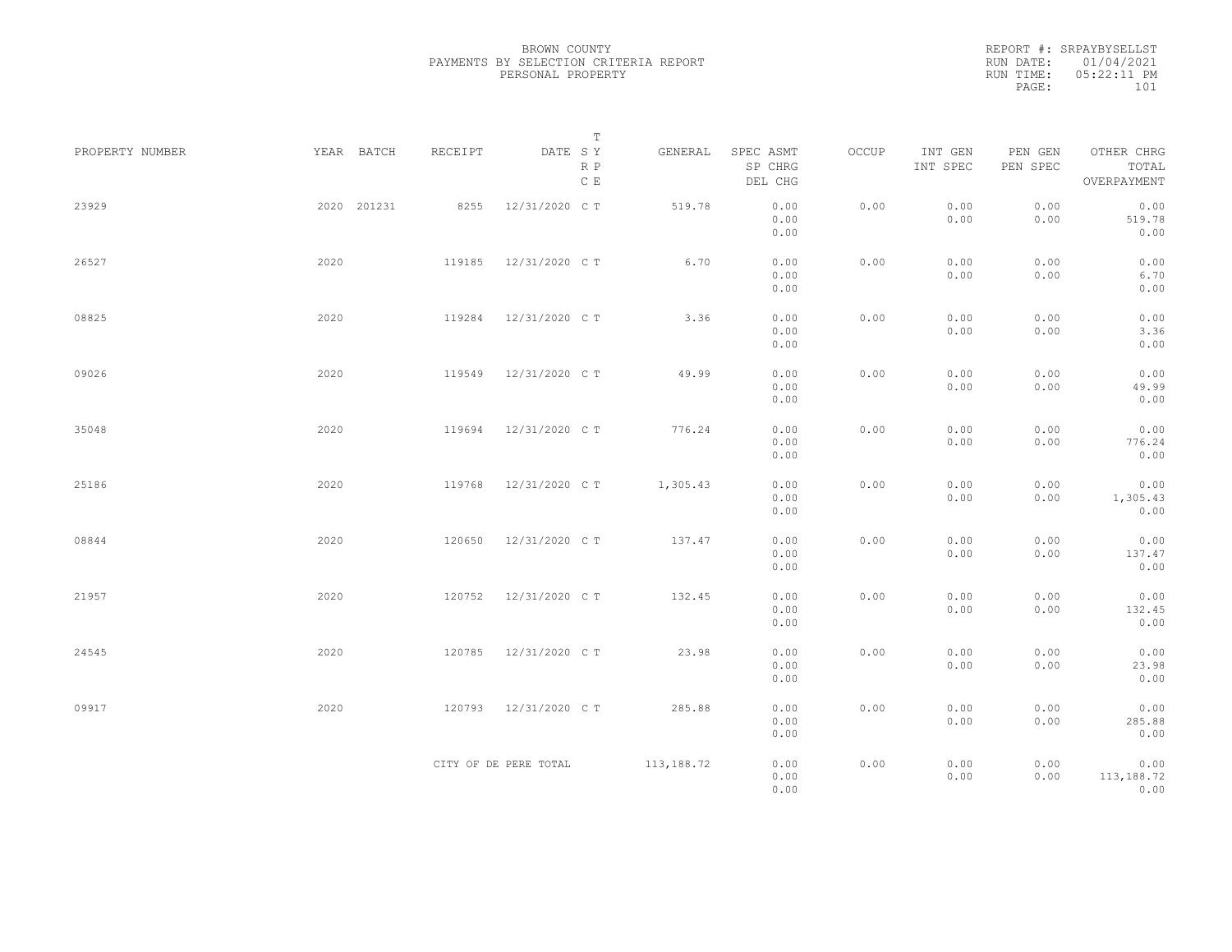REPORT #: SRPAYBYSELLST RUN DATE: 01/04/2021 RUN TIME: 05:22:11 PM PAGE: 102

| PROPERTY NUMBER | YEAR | BATCH | RECEIPT                | DATE SY     | GENERAL     | SPEC ASMT | OCCUP | INT<br>GEN | PEN GEN  | OTHER CHRG  |  |
|-----------------|------|-------|------------------------|-------------|-------------|-----------|-------|------------|----------|-------------|--|
|                 |      |       |                        | R P         |             | SP CHRG   |       | INT SPEC   | PEN SPEC | TOTAL       |  |
|                 |      |       |                        | C E         |             | DEL CHG   |       |            |          | OVERPAYMENT |  |
|                 |      |       |                        | GRAND TOTAL | 808, 431.34 | 0.00      | 0.00  | 0.00       | 0.00     | 0.00        |  |
|                 |      |       |                        |             |             | 0.00      |       | 0.00       | 0.00     | 808, 431.34 |  |
|                 |      |       |                        |             |             | 0.00      |       |            |          | 0.00        |  |
|                 |      |       | LOTTERY PAYMENTS TOTAL |             | 0.00        | 0.00      | 0.00  | 0.00       | 0.00     | 0.00        |  |
|                 |      |       |                        |             |             | 0.00      |       | 0.00       | 0.00     | 0.00        |  |
|                 |      |       |                        |             |             | 0.00      |       |            |          | 0.00        |  |